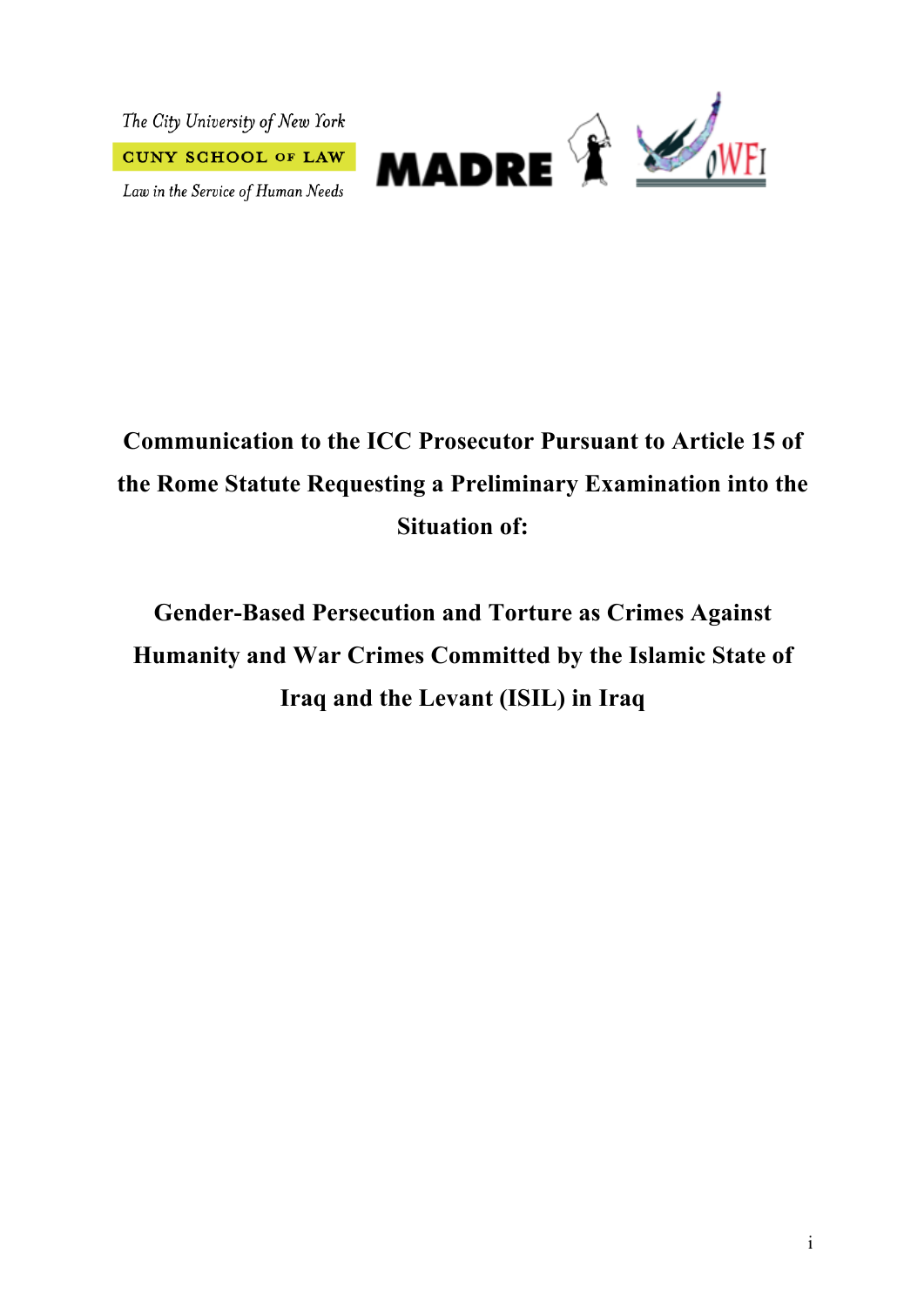# Submitted on November 8, 2017

by

The Human Rights and Gender Justice (HRGJ) Clinic of the City University of New York (CUNY) School of Law

# MADRE

The Organization of Women's Freedom in Iraq (OWFI)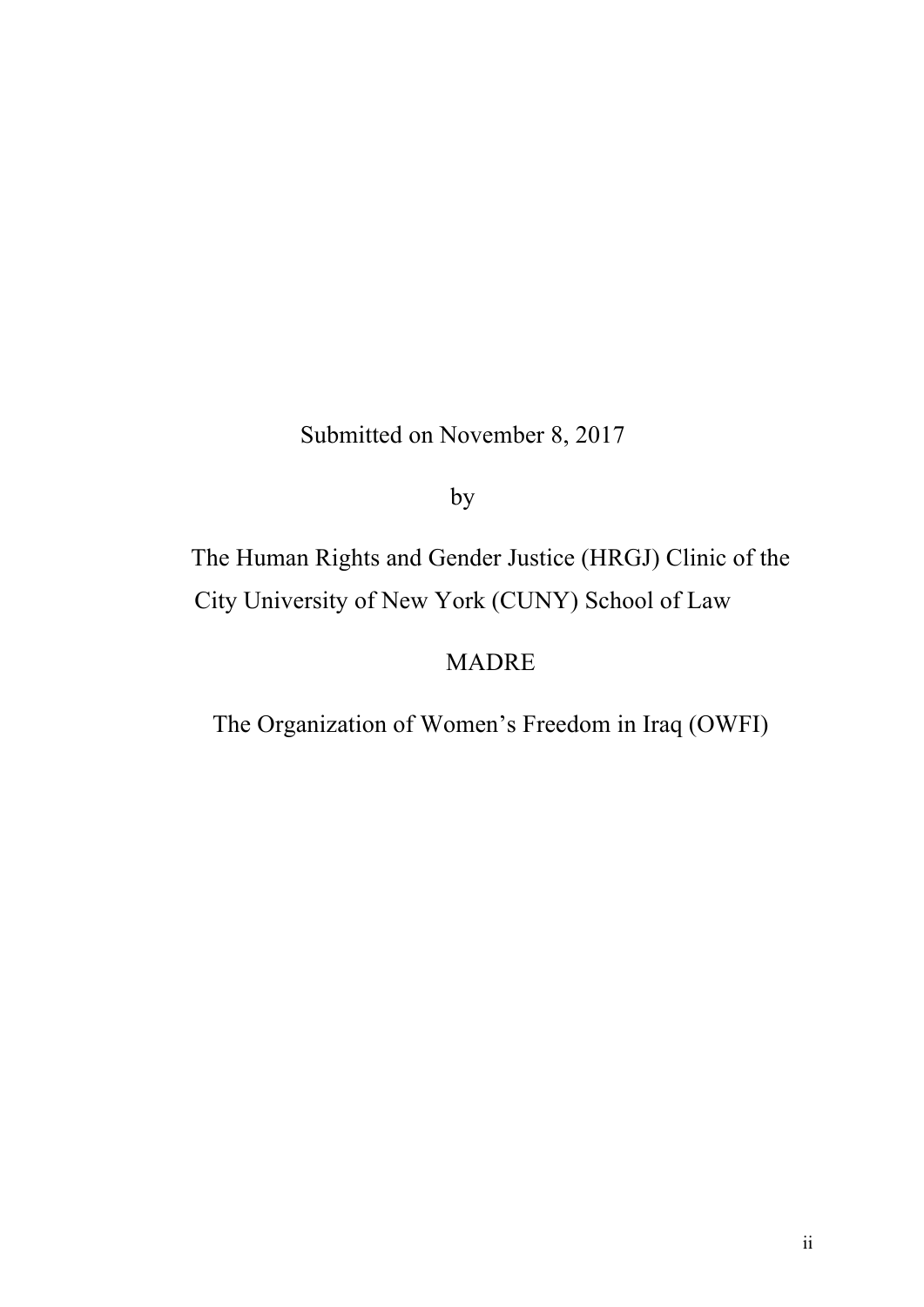#### **TABLE OF CONTENTS**

| A.              |    |                |      |                                                                        |  |
|-----------------|----|----------------|------|------------------------------------------------------------------------|--|
|                 | 1. |                |      |                                                                        |  |
|                 | 2. |                |      |                                                                        |  |
| <b>B.</b>       |    |                |      |                                                                        |  |
|                 | 1. |                |      |                                                                        |  |
|                 | 2. |                |      |                                                                        |  |
|                 |    | a.             |      |                                                                        |  |
|                 |    | b.             |      |                                                                        |  |
|                 |    | C <sub>1</sub> |      |                                                                        |  |
| $\mathcal{C}$ . |    |                |      | ISIS Forces in Iraq Commit Acts of Gender-Based Persecution, including |  |
|                 |    |                |      |                                                                        |  |
|                 | 1. |                |      | ISIS Publicly Defends and Promotes Gender-Based Persecution  14        |  |
|                 | 2. |                |      | ISIS Commits Torture and Murder as a Form of Gender-Based              |  |
|                 |    |                |      |                                                                        |  |
|                 |    | a.             |      | Targeting women and girls for noncompliance with ISIS'                 |  |
|                 |    |                |      |                                                                        |  |
|                 |    |                | i.   | Targeting women and girls for failure to adhere                        |  |
|                 |    |                |      |                                                                        |  |
|                 |    |                | ii.  | Targeting women for engaging in professional                           |  |
|                 |    |                |      |                                                                        |  |
|                 |    |                | iii. | Targeting women on the basis of real or                                |  |
|                 |    |                |      |                                                                        |  |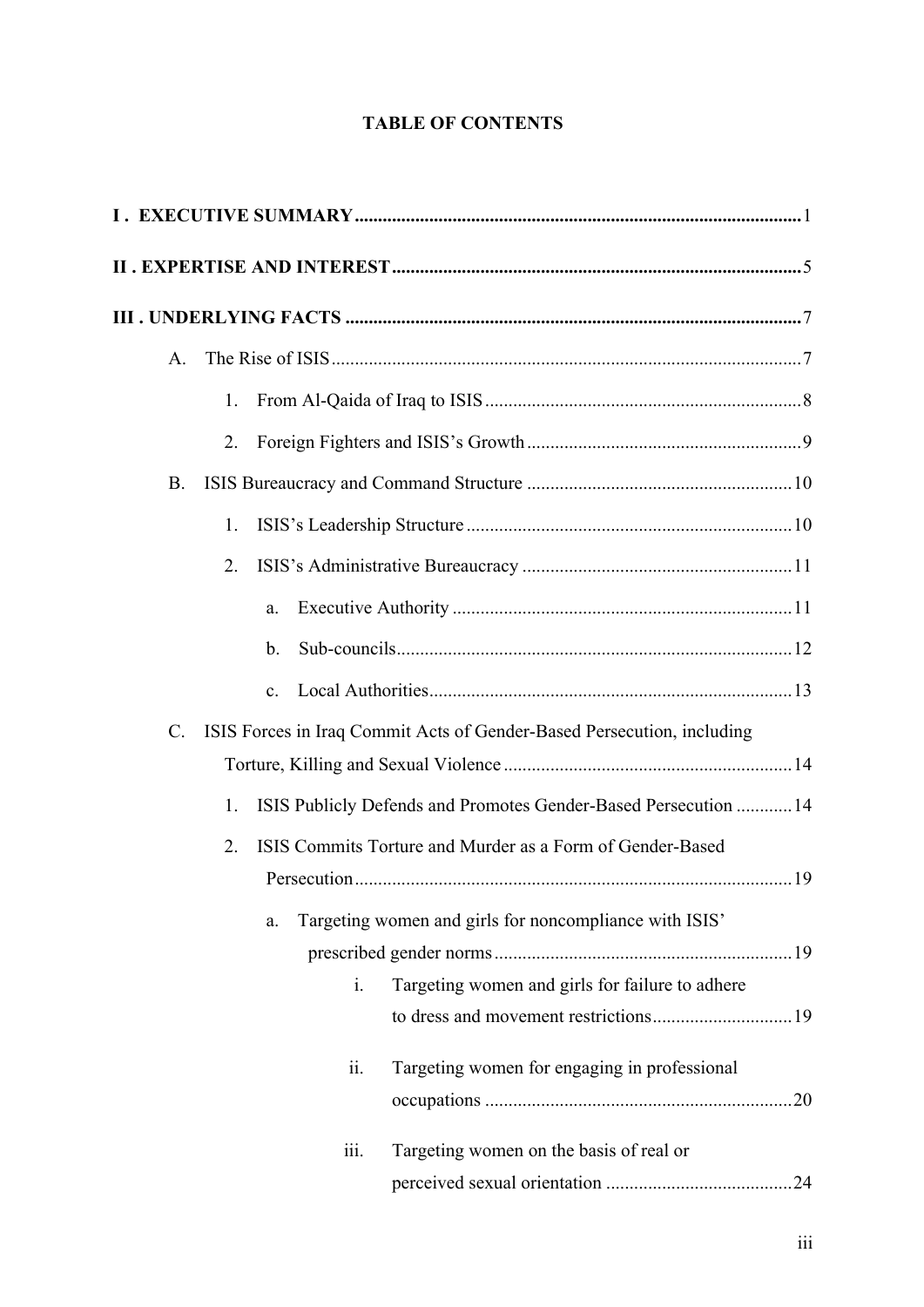|           | Targeting men and boys for non-compliance with ISIS'<br>b.                |  |
|-----------|---------------------------------------------------------------------------|--|
|           |                                                                           |  |
|           | Targeting men and boys for failure to adhere to<br>$i_{\cdot}$            |  |
|           |                                                                           |  |
|           | Targeting men and boys on the basis of real or<br>ii.                     |  |
|           |                                                                           |  |
| D.        | ISIS Forces in Iraq Committed the War Crime of Torture Motivated by       |  |
|           | Discrimination Based on Gender including Non-Conforming Sexual            |  |
|           |                                                                           |  |
|           | ISIS Publicly Defends and Promotes Gender-Based Persecution 34<br>1.      |  |
|           | ISIS Tortures People on the Basis of Gender, Sexual Orientation,<br>2.    |  |
|           |                                                                           |  |
|           | Element of "Discrimination of Any Kind" for the War Crime of<br>3.        |  |
|           | Torture Includes Discrimination Based on Gender, Including                |  |
|           |                                                                           |  |
|           | Customary International Law Recognizes Sexual Orientation<br>a.           |  |
|           |                                                                           |  |
|           |                                                                           |  |
|           | A. The Standard for Initiating a Preliminary Examination into the Gender- |  |
|           |                                                                           |  |
|           |                                                                           |  |
| <b>B.</b> | There Is a Reasonable Basis to Believe That Foreign Fighters in ISIS      |  |
|           |                                                                           |  |
|           | The Court has Subject Matter Jurisdiction over Gender-Based<br>1.         |  |
|           |                                                                           |  |
|           | a.                                                                        |  |
|           | ISIS's gender-based crimes in Iraq are part of<br>i.                      |  |
|           | ISIS's widespread and systematic attack on the                            |  |
|           |                                                                           |  |
|           | ISIS fighters have the requisite mens rea48<br>11.                        |  |
|           |                                                                           |  |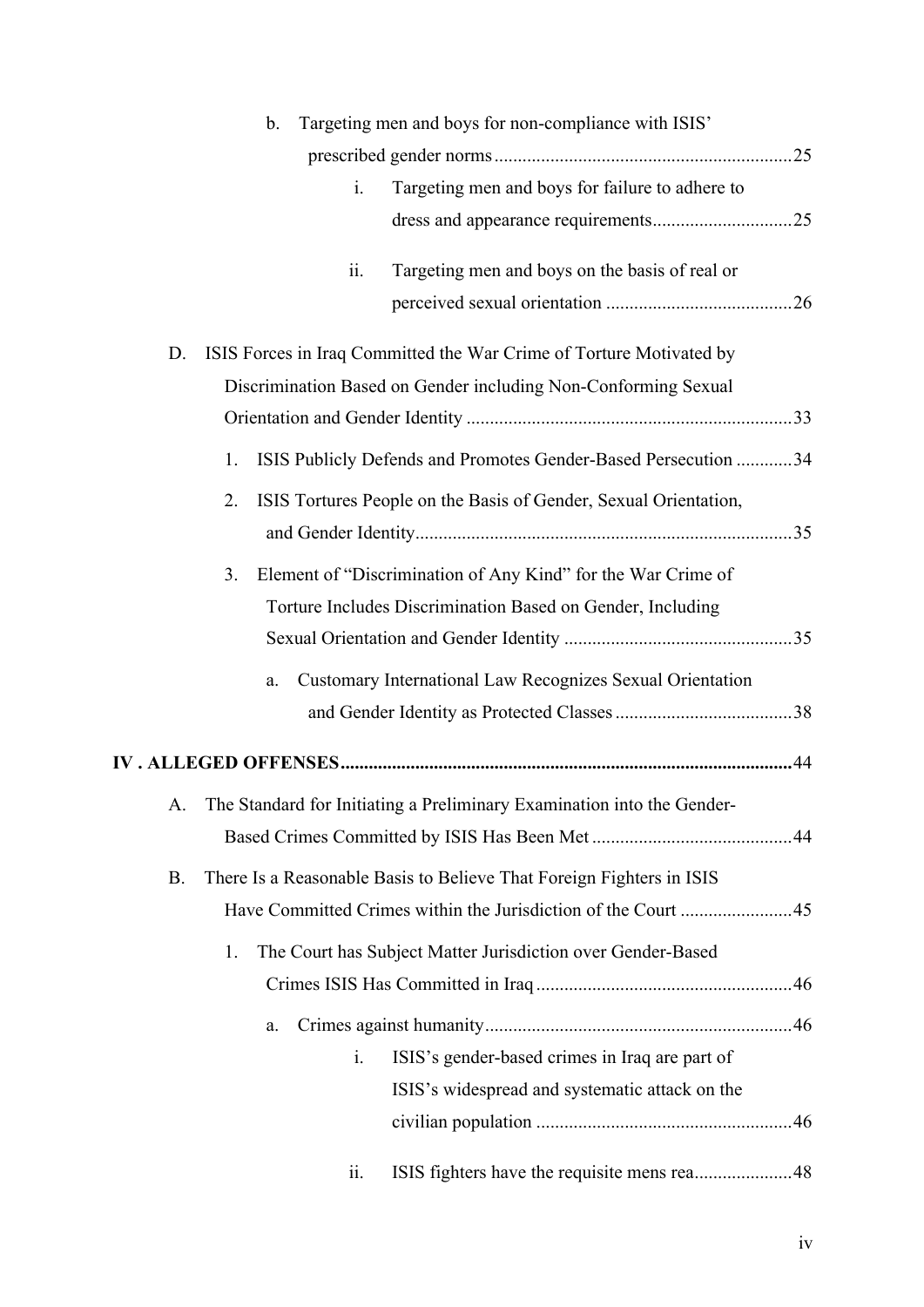|    | 111.           | ISIS's persecutory conduct has caused severe                          |  |
|----|----------------|-----------------------------------------------------------------------|--|
|    |                |                                                                       |  |
|    | iv.            | ISIS fighters persecute their victims based on                        |  |
|    |                | their membership in a group defined by their                          |  |
|    |                | gender, targeting those who do not conform with                       |  |
|    |                | ISIS's strict gender regulations on social                            |  |
|    |                |                                                                       |  |
|    | V.             | ISIS's persecutory conduct was committed in                           |  |
|    |                | connection with other international crimes                            |  |
|    |                |                                                                       |  |
|    | b.             |                                                                       |  |
|    |                |                                                                       |  |
|    | 2.             | The Court has Personal Jurisdiction over Foreign Fighters in ISIS     |  |
|    |                |                                                                       |  |
|    | a.             |                                                                       |  |
|    | b.             |                                                                       |  |
|    | $\mathbf{c}$ . | There is a reasonable basis to believe that foreign fighters in       |  |
|    |                | ISIS leadership roles are responsible for gender-based                |  |
|    |                | crimes in Iraq, on the basis of command or superior                   |  |
|    |                |                                                                       |  |
|    | d.             | There is a reasonable basis to believe that foreign fighters in       |  |
|    |                | leadership roles are individually liable for gender-based             |  |
|    |                |                                                                       |  |
| C. |                | A Case Against ISIS for its Gender-Based Crimes in Iraq Would Be      |  |
|    |                |                                                                       |  |
| D. |                | The Court's Prosecution of ISIS's Gender-Based Crimes in Iraq Accords |  |
|    |                |                                                                       |  |
|    | 1.             | States that may have jurisdiction over the perpetrators have failed   |  |
|    |                |                                                                       |  |
|    |                |                                                                       |  |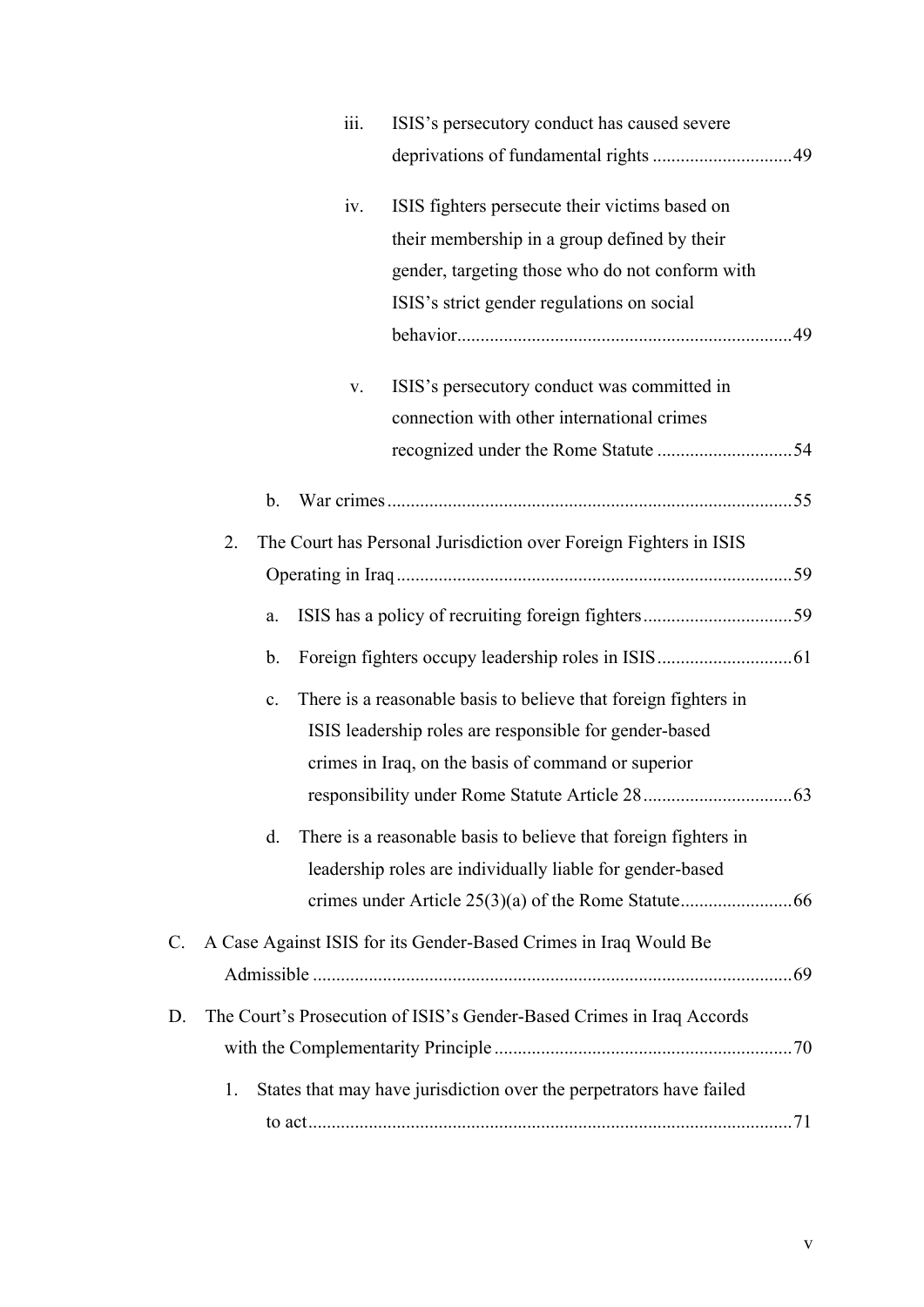|                                                                          | 2.             | States that may have jurisdiction over the perpetrators are unable |  |  |  |
|--------------------------------------------------------------------------|----------------|--------------------------------------------------------------------|--|--|--|
|                                                                          |                |                                                                    |  |  |  |
|                                                                          | a.             |                                                                    |  |  |  |
|                                                                          | $b_{-}$        |                                                                    |  |  |  |
|                                                                          | $\mathbf{c}$ . |                                                                    |  |  |  |
|                                                                          | $d_{\cdot}$    |                                                                    |  |  |  |
| Е.<br>ISIS's Gender-Based Crimes Are of Sufficient Gravity To Render the |                |                                                                    |  |  |  |
|                                                                          |                |                                                                    |  |  |  |
|                                                                          |                |                                                                    |  |  |  |
|                                                                          |                |                                                                    |  |  |  |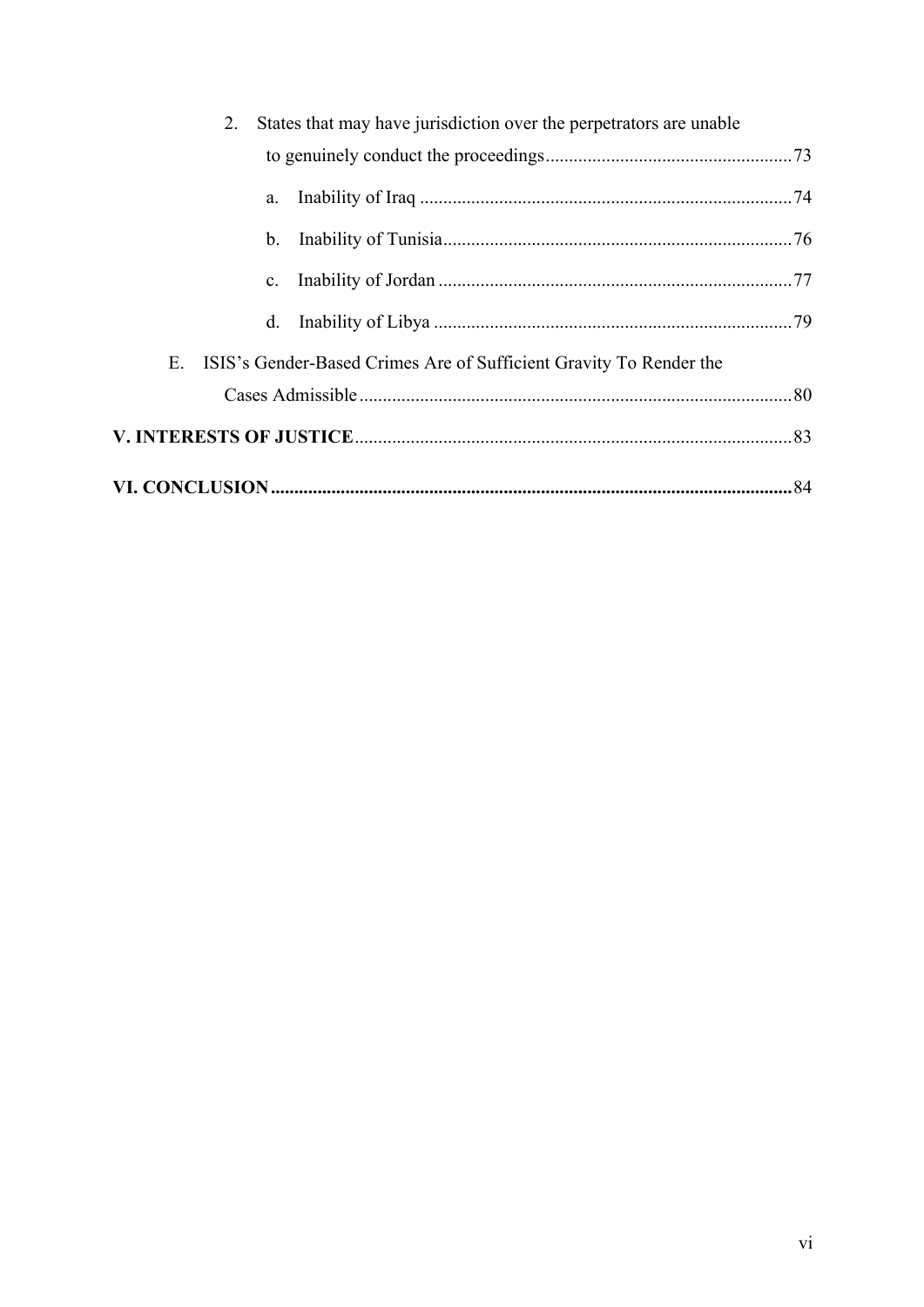#### **I. EXECUTIVE SUMMARY**

- 1. The Human Rights and Gender Justice Clinic of the City University of New York (CUNY) School of Law ("HRGJ Clinic" or "HRGJ"), MADRE, and the Organization of Women's Freedom in Iraq ("OWFI")—jointly file this communication pursuant to Article 15 of the Rome Statute.<sup>1</sup> On the basis of the information set forth in this communication, we urge the Office of the Prosecutor ("OTP") of the International Criminal Court ("ICC") to launch an investigation into gender-based crimes committed by foreign fighters in the Islamic State of Iraq and al-Sham/Greater Syria ("ISIS," also known as "ISIL," "Daesh," or "IS") against civilians in Iraq.
- 2. In 2014, ISIS took control of large swaths of territory in Iraq. Since then, ISIS forces have imposed a reign of terror, perpetrating heinous gender-based crimes against civilians on a staggering scale. Human rights bodies and advocates have extensive documentation of ISIS's practice of persecuting individuals because their gender or gender expression does not conform with the militia's strict gender norms.<sup>2</sup> ISIS assaults against women based on their gender may be the most notorious of such crimes, involving the systematic subjugation of thousands of women, including young girls, to "sexual slavery, rape and other forms of sexual and gender-based violence."<sup>3</sup> ISIS fighters have beaten women doctors and nurses for removing their *niqab* and gloves in order to perform their medical duties.<sup>4</sup> They have executed women as punishment for serving as politicians or in other professional roles.<sup>5</sup> They issue death warrants against men and women alike on the basis

 $<sup>1</sup>$  Two additional organizations, one local and one international, also join this petition but have chosen to remain</sup> anonymous for safety reasons.

<sup>2</sup> *See, e.g.* Luisa Dietrich & Simone E. Carter, Oxfam, *Gender and Conflict Analysis in ISIS Affected Communities of Iraq, at 5* (May 30, 2017) ("Under the ISIS occupation, study participants experienced the imposition of a set of radicalised gender norms, which included the strict separation of women from unrelated men in public spaces, as well as rules about attire and daily practices that were enforced by brutal means."); Lisa Davis, *Women Confronting ISIL: Protecting Women's Rights in the Context of Conflict*, 22 Sw. J. Int'l L. 27 (2016).

<sup>&</sup>lt;sup>3</sup> Office of The Prosecutor, *Statement of the Prosecutor of the International Criminal Court, Fatou Bensouda, on the Alleged crimes committed by ISIS, (April 8, 2015).* 

<sup>&</sup>lt;sup>4</sup> See e.g., Nawzat Shamdeen, *Veils, Gloves and Violence New Extremist Rules See Women Disappear from Mosul's Streets*, NIQASH (Aug. 24, 2014).<br><sup>5</sup> UN News Centre , *ISIL Unlawful Shari'a Courts' Meting Out Monstrous Punishments, UN Warns* (January 20,

<sup>2015) (&</sup>quot;Educated, professional women, particularly women who had run as candidates in elections for public office seem to be particularly at risk."); U.N. Office of the High Commissioner for Human Rights (OHCHR) & U.N. Mission Assistance Mission for Iraq (UNAMI), *Report on the Protection of Civilians in Armed Conflict in Iraq: 6 July–10 September 2014*, (2014) (documenting cases of targeted assassinations of female professionals); MADRE, The Wrong Kind of Woman: A Timeline of ISIS Killings Due to Gender Expression, (May 3, 2017),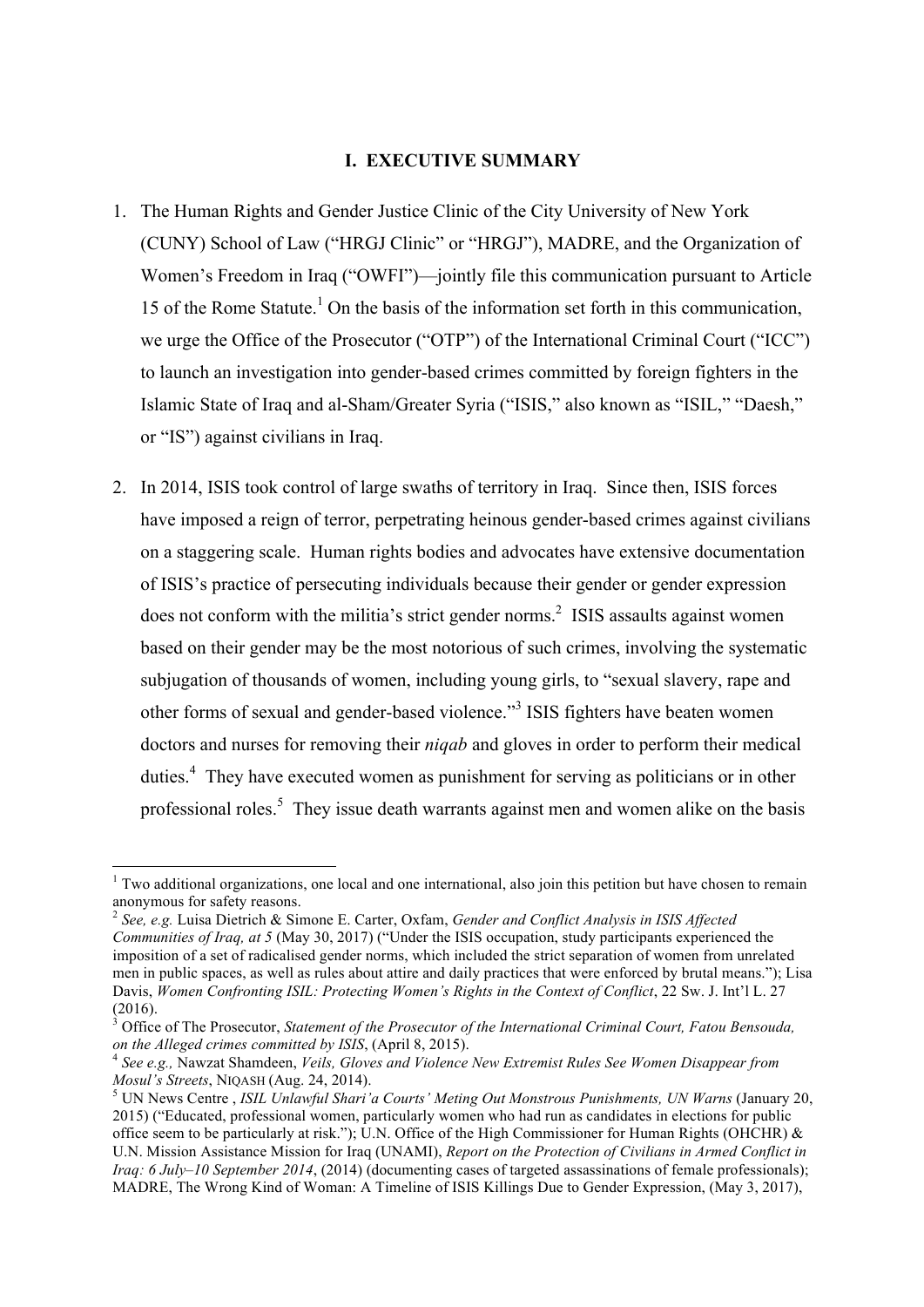of gender behavior including their real or perceived sexual orientation.<sup>6</sup> These atrocities have garnered condemnation the world over,<sup>7</sup> and have been well-documented by individual victims and the perpetrators themselves on social media, $\delta$  by civil society actors, $9$  in news reporting and documentaries, $10$  and by international efforts including the Impartial and Independent Mechanism to Assist in the Investigation and Prosecution of Persons Responsible for the Most Serious Crimes under International Law Committed in the Syrian Arab Republic ("the Mechanism").<sup>11</sup>

3. By early 2015, a chorus of voices across the international community had implored the OTP to act. In March of that year, Prosecutor Bensouda recognized that the atrocities allegedly committed by ISIS "undoubtedly constitute serious crimes of concern to the international community and threaten the peace, security and well-being of the region, and the world."<sup>12</sup> However, she observed that ISIS is "primarily led by nationals of Iraq and Syria." Because neither Syria nor Iraq is party to the Rome Statute, she further

https://www.madre.org/press-publications/human-rights-report/wrong-kind-woman-timeline-isis-killings-duegender-expression.<br><sup>6</sup> Jessica Stern, OutRight International, *Remarks to the U.N. Security Council* (Aug. 24, 2015) ("In addition to

men perceived as gay, trans-identified people and lesbians are among those who have been raped and killed."), *available at* https://www.outrightinternational.org/content/jessica-sterns-remarks-historic-un-briefing-lgbtpeople-focuses-persecution-and-killings; MADRE: The Wrong Kind of Woman, *supra,* note 5; Human Rights Watch (HRW), *World Report 2016: Iraq* (2016) ("ISIS repeatedly executed men accused of homosexual conduct, although Iraqi law does not criminalize homosexual conduct.").

<sup>7</sup> *See, e.g.*, United Nations, *Fight against Sexual Violence in Conflict Reaches 'New Juncture', Security Council Told*, U.N. Doc SC/11862 (April 15, 2015); HRW, *Iraq: Women Suffer Under ISIS* (April 5, 2016); U.N. Human Rights Council, *Annual Report. 53,* U.N. Doc. A/72/53, at 4, 228 (June 23, 2017). Human Rights Committee, *Concluding Observations on the fifth periodic report of Iraq*, U.N. Doc. CCPR/C/IRQ/C/5; CEDAW, *Concluding Observations on the combined fourth to sixth periodic reports of Iraq*, U.N. Doc. CEDAW/C/IRQ/4-6 (March 10, 2014); U.N. Security Council, *Security Council Res. 2299,* U.N. Doc. S /Res/2299 (July 25, 2016); Security Council, *Security Council Res. 2367*, U.N. Doc. S /Res/2367 (July 14, 2017); U.N. Security Council, Security Council Res. 2368, U.N. Doc. S /Res/2368 (July 20, 2017).<br><sup>8</sup> See e.g. Office of The Prosecutor (OTP), Statement of the Prosecutor of the International Criminal Court, *Fatou Bensouda, on the Alleged Crimes Committed by ISIS*, (April 8, 2015). ("Some of these individuals may have been involved in the commission of crimes against humanity and war crimes. A few have publicised their heinous acts through social media.").

<sup>9</sup> *See e.g.,* Human Rights Watch: World Report Iraq, *supra,* note 6; Minority Rights Group International, *No*  Place to Turn: Violence Against Women in the Iraq Conflict, February 2015.<br><sup>10</sup> Frontline, *Escaping ISIS* (May 15, 2015); Ahlulbayt: *Documentaries, ISIS: Sex Slaves*, (June 14, 2016).<br><sup>11</sup> See, U.N. General Assembly, *In* 

*Investigation and Prosecution of Those Responsible for the Most Serious Crimes under International Law Committed in the Syrian Arab Republic since March 2011,* U.N. General Assembly Res. A/71/L.48, at 4 (Dec. 19, 2016) (establishing the independent mechanism ("the Mechanism") "to collect, consolidate, preserve and analyse evidence of violations of international humanitarian law and human rights violations and abuses and to prepare files in order to facilitate and expedite fair and independent criminal proceedings"). While the Mechanism is focused on crimes occurring in the Syrian Arab Republic, given ISIS's cross-border structure and the fluid nature of its operations across the border between Iraq and Syria, the Mechanism's work will necessarily encompass evidence relevant to this investigation.

<sup>12</sup> OTP, *Statement of the Prosecutor of the International Criminal Court, Fatou Bensouda, on the Alleged Crimes Committed by ISIS*, (April 8, 2015).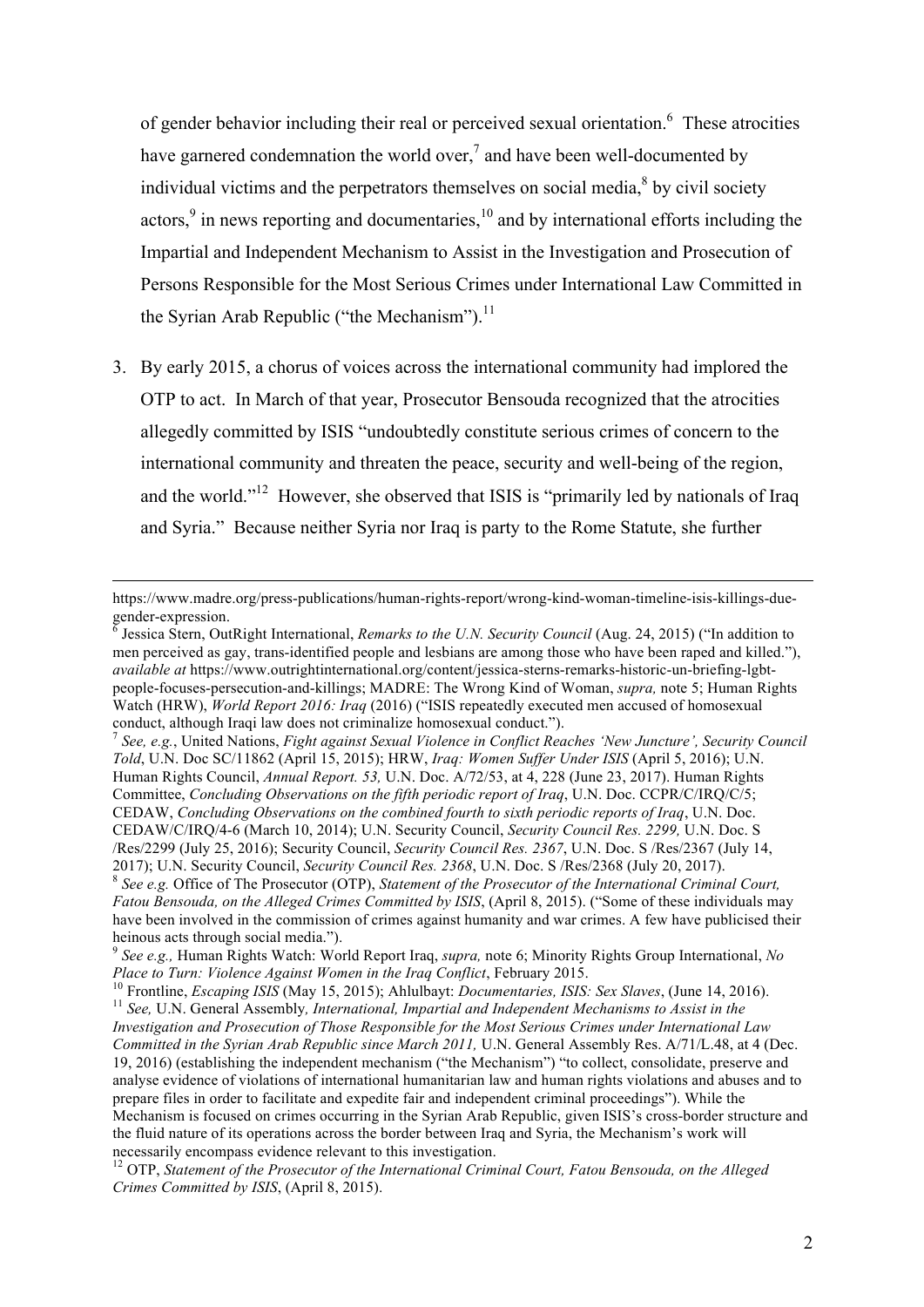concluded that "the jurisdictional basis for opening a preliminary examination into this situation is too narrow at this stage."<sup>13</sup> Nevertheless, Prosecutor Bensouda invited further communications, underscoring that the OTP remained "open to receive additional information which could provide further clarity on the positions occupied by State Party nationals within the ISIS organisational hierarchy."

- 4. Prosecutor Bensouda also underscored the responsibility of the entire international community in the face of such contempt for human life and dignity, stating, "I remain profoundly concerned by this situation and I want to emphasise our collective duty as a global community to respond to the plight of victims whose rights and dignity have been violated."<sup>14</sup> The global community has failed, however, to honor its "collective duty" to the thousands of civilian victims of ISIS's systematic gender-based crimes. As the information set forth in this communication makes clear, the States with jurisdiction to prosecute ISIS members for these crimes have neither the will nor the capacity to do so. Not one ISIS member has faced prosecution for the commission of gender-based crimes. Meanwhile, ISIS continued and expanded its horrific campaign of gender-based persecution, unfettered by any fear of penal consequences.
- 5. This impunity cannot stand. The complete lack of criminal accountability sends a clear message to ISIS forces that there will be no repercussions for the widespread, directed, and documented commission of barbarous acts of gender-based violence. It perpetuates a vicious cycle of persecution as ISIS uses these very atrocities as a recruiting tool.<sup>15</sup> Impunity threatens the international prohibition on gender-based persecution and calls into question the efficacy of international criminal justice as a universal enterprise.
- 6. The ICC as an international body is best positioned to address the criminal responsibility of ISIS members. This communication responds to the express invitation in Prosecutor Bensouda's March 2015 invitation to receive additional information. As set forth below, there is a reasonable basis to conclude that ISIS members who are nationals of State Parties to the Rome Statute are committing gender-based atrocities in Iraq.
- 7. *First*, there can be no dispute as to whether ISIS is committing gender-based crimes that constitute gender-based persecution, torture and other international crimes under the

<sup>13</sup> *Id.* <sup>14</sup> Rukmini Callimachi, *ISIS Enshrines a Theology of Rape*, N.Y. TIMES (Aug. 13, 2015). <sup>15</sup> *Id.*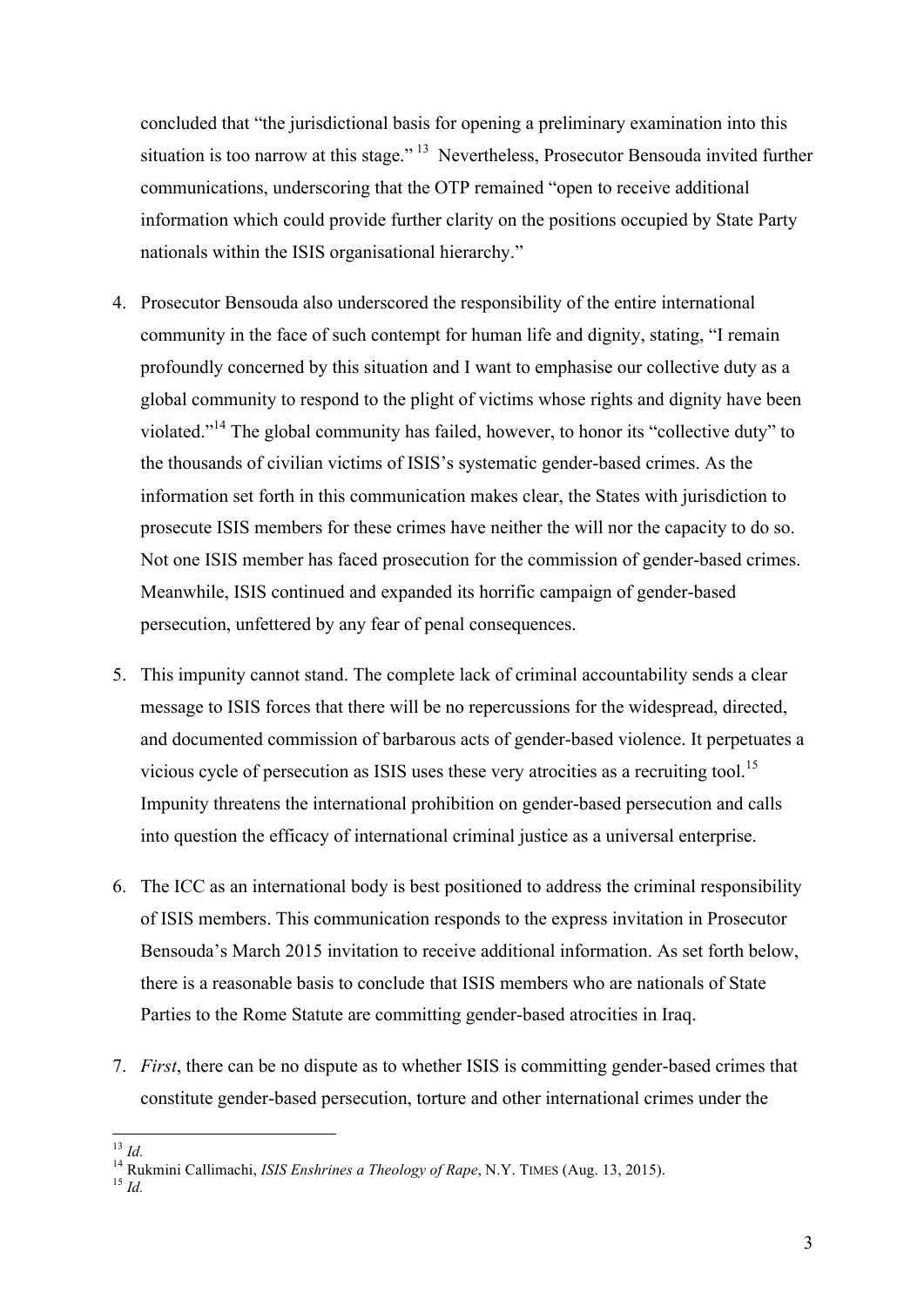Rome Statute. The reported crimes are far from mere rumors. ISIS members commit them openly and notoriously. As a self-styled sovereign State, ISIS's formal, written statements and policies reflect its systematic approach to gender-based persecution.

- 8. *Second*, the available evidence shows there is a reasonable basis to conclude these crimes are being committed by State Party nationals in senior positions in ISIS's hierarchy. ISIS has always maintained a policy of recruiting State Party nationals in droves, <sup>16</sup> including nationals of Tunisia, Jordan, Libya, the United Kingdom, France, Germany, Belgium, the Netherlands, and Australia. ISIS currently has over 5,000 foreign fighters from Tunisia alone. As this communication demonstrates, State Party nationals occupy critical roles in ISIS's organization, including high-level positions that necessarily involve the [direction and] implementation of ISIS's official policies of gender-based persecution. These foreign fighters are liable for ISIS's gender-based crimes.
- 9. Article 7(1)(h) of the Rome Statue reflects the affirmative obligation of the international community to end impunity for gender-based persecution. With no successful genderbased persecution prosecutions to date, that duty remains unfulfilled.<sup>17</sup> While international justice is stalled or absent, ISIS is institutionalizing a malicious legacy of gender-based persecution that will set a dangerous precedent of impunity its victims and the international community for generations to come. The time has come for the OTP to act.
- 10. Article 8 of the Rome Statue gives the ICC jurisdiction over war crimes that are committed as a large-scale plan or policy. War crimes include the crime of torture committed for the purpose of discrimination based on gender, including sexual orientation and gender identity.<sup>18</sup> To date, there have been no successful international prosecutions for the war crime of torture committed on the basis of gender discrimination.<sup>19</sup>
- 11. When evidence in this communication is cited to "Documentation," as opposed to a published article or report, this refers to human rights documentation gathered by Iraqi

 <sup>16</sup> U.N. Security Council, *Letter dated 13 November 2014 from the Chair of the Security Council Committee pursuant to resolutions 1267 (1999) and 1989 (2011) concerning Al-Qaida and associated individuals and*  <sup>17</sup> Emily Chertoff, *Prosecuting Gender Based Persecution: The Islamic State at the ICC*, 126 YALE L. J. 1050, 1053 1054 (2017)

<sup>&</sup>lt;sup>18</sup> See infra., Section IV(B)(1)(b), regarding elements of torture under Article 8(2)(c)(i)-4 of the Rome Statute.<br><sup>19</sup> Lisa Davis, *Reimagining Justice for Gender Crimes at the Margins: New Legal Strategies for Prosecut ISIS Crimes Against Women and LGBTI Persons,* 24 WM. & MARY J. WOMEN & L. 175 (forthcoming, 2018).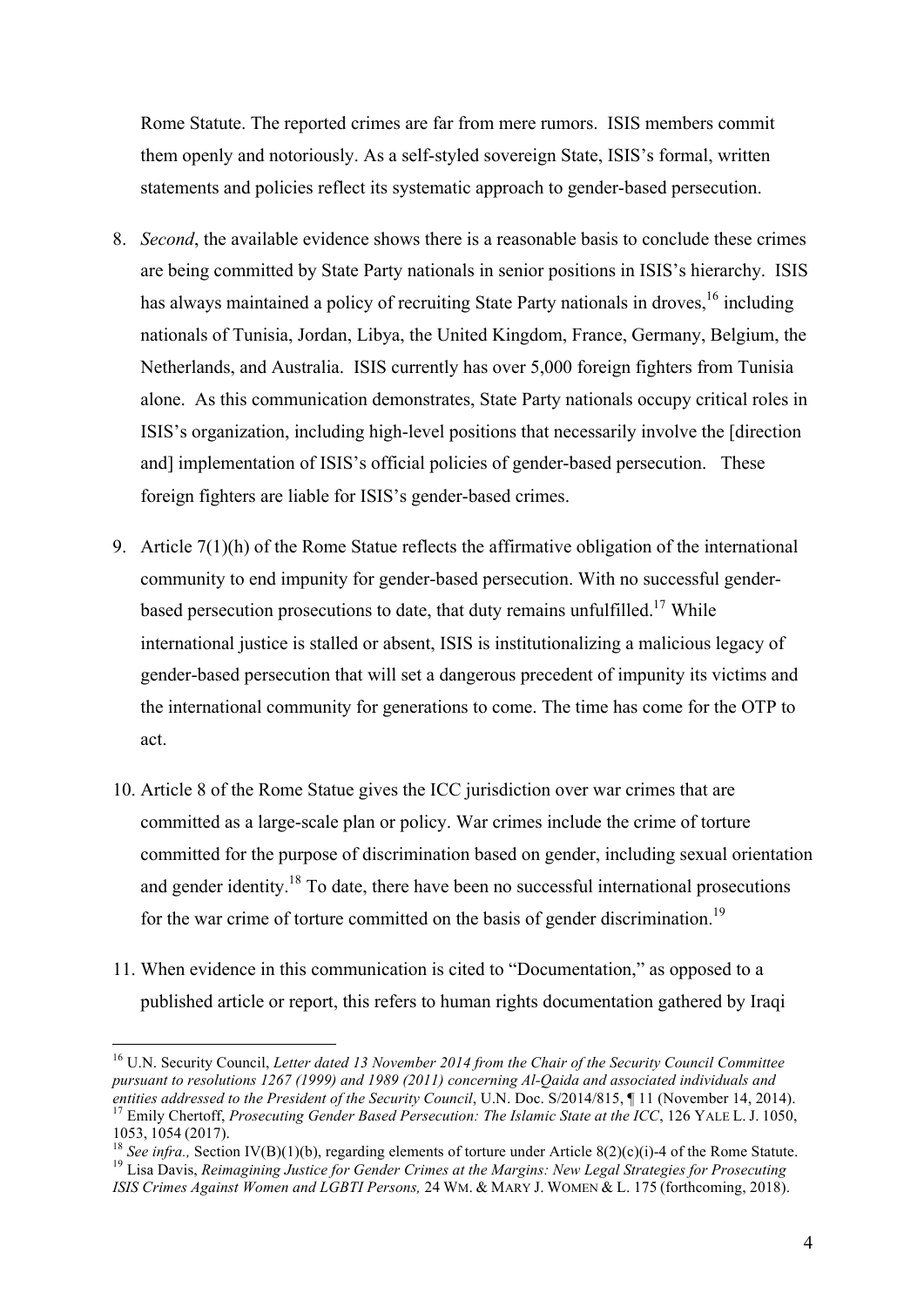human rights defenders operating inside and outside of ISIS-controlled territories. These defenders, at great personal risk, document human rights violations including genderbased crimes committed by ISIS and other armed actors. They help unveil key information about perpetrators and larger criminal networks. In concert with this work, many documenters in Iraq also provide safe passage and shelter to those at imminent risk of sexual slavery or death, including those living under ISIS-controlled or contested areas. For safety reasons, the identification of these defenders and their organizations has been omitted from this communication. Documentation is available through CUNY Law School.

#### **II. EXPERTISE AND INTEREST**

- 12. MADRE is an international women's human rights organization that partners with community-based women's groups worldwide facing war and disaster.<sup>20</sup> MADRE was founded in 1983 and supports community-based organizations in more than 25 countries, directly impacting approximately 450,000 lives across the globe.<sup>21</sup>
- 13. In the mid-1990s, during the formation of the Rome Statute, MADRE provided fiscal sponsorship to the Women's Initiative on Gender Justice (formerly known as the Women's Caucus on Gender Justice), and hosted some of the earliest meetings of the Women's Initiative at its headquarters in New York. As part of the Women's Initiative, MADRE advocated for the codification of rape as a form of torture punishable under the crimes against humanity, genocide and war crimes, and worked to address the genderrelated gaps in the draft of the Rome Statute. MADRE helped to provide delegations with in-depth analysis and practical recommendations on gender-sensitive language for the draft Statute on the basis of international law. As a result, the Women's Initiative successfully called on the drafters to abandon the "outrages to personal dignity" language, and to broaden the category for sexual violence to not only include rape but also sexual slavery, enforced prostitution, forced pregnancy, enforced sterilization and other undefined forms of sexual violence, including substituting the word "sex" for "gender."

<sup>&</sup>lt;sup>20</sup> *See* MADRE's homepage for more information, available at https://www.madre.org.<br><sup>21</sup> Yanar Mohammed, Testimony to United States Congress, "Human Rights Violations Committed by the Islamic State" (2015).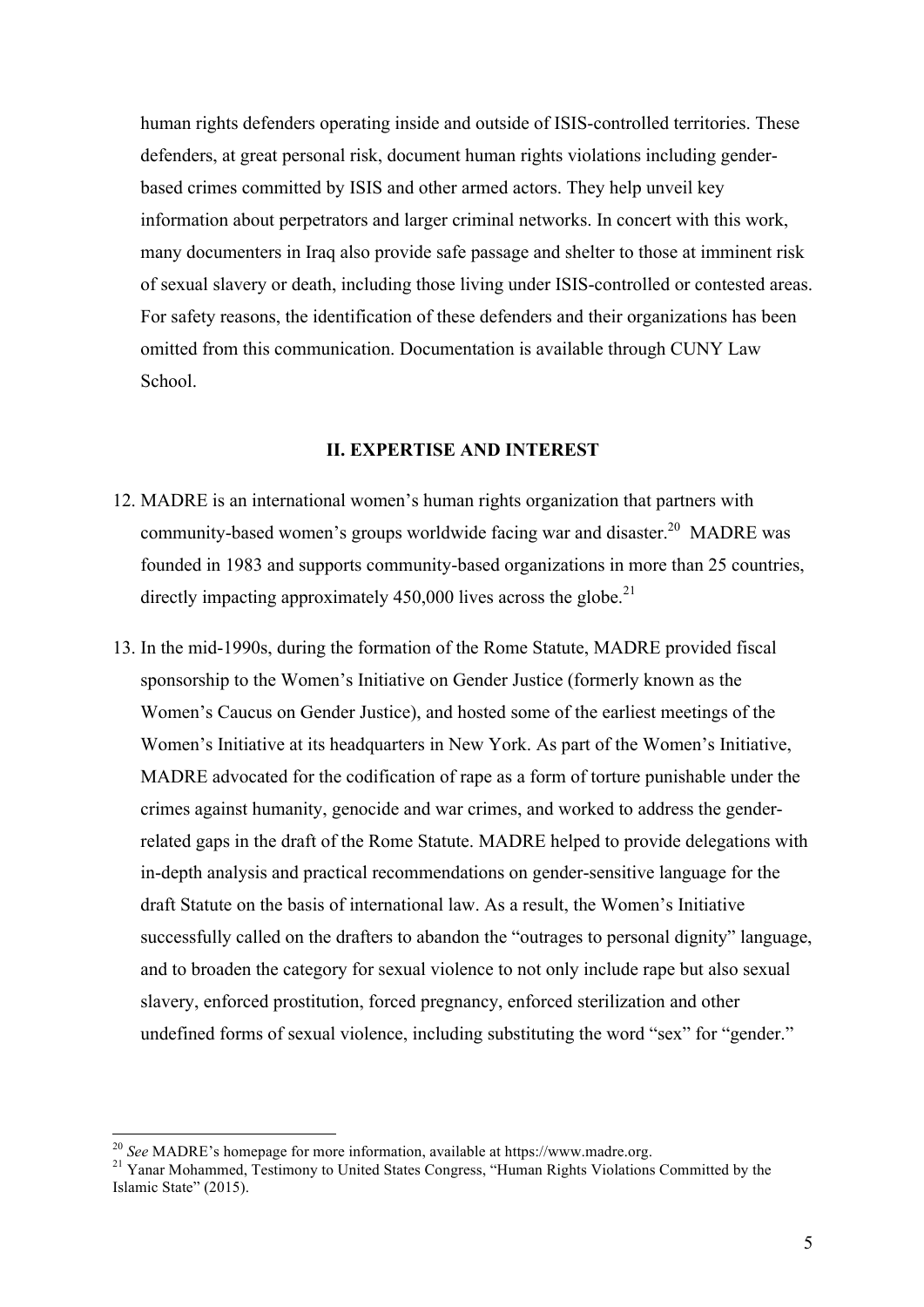- 14. MADRE advocates for human rights, calling on the international community to confront violations of women's rights by ISIS and other extremists. In August 2014, for example, MADRE and the Women's International League for Peace and Freedom (WILPF), submitted a joint written statement to the UN Human Rights Council describing the atrocities befalling women in Iraq at the hands of ISIS, and urged the UN General Assembly to take action.<sup>22</sup> From 2015 to 2017, MADRE, often in partnership with OWFI, WILPF, and the HRGJ Clinic & Sorensen Center for International Peace and Justice at CUNY Law School have organized four international women's rights conferences known as "Strategies for Change" convenings<sup>23</sup> in Erbil, Iraq, Istanbul, Turkey, and Beirut Lebanon, bringing together dozens of Syrian and/or Iraqi women's rights advocates working in the context of the current conflict to protect survivors and document human rights abuses. $24$
- 15. The HRGJ Clinic (formerly the International Women's Human Rights Clinic (IWHR)) of CUNY Law School was founded in 1992 by Professors Rhonda Copelon and Celina Romany as one of the first law school human rights clinics in the United States.<sup>25</sup> Over the last twenty years, the HRGJ Clinic has worked to integrate a gender perspective into international human rights law and mechanisms. In particular, the HRGJ Clinic (then the IWHR Clinic) played a significant role in the Women's Caucus for Gender Justice at the 1997 Preparatory Committee for the Establishment of an International Criminal Court, which worked to ensure that the Rome Statute codified sexual and gender crimes as within its jurisdiction. The HRGJ Clinic served as Legal Secretariat to the Women's Caucus, which convened international delegation of attorneys and advocates to bring a gender perspective into the United Nations negotiations of the Rome Statute. During the International Criminal Tribunal for Rwanda, HRGJ in collaboration with the Working Group on Engendering the Rwanda Tribunal, the Center for Constitutional Rights, and volunteers, also filed an amicus curiae brief appealing to the court Akayesu Case to call

<sup>&</sup>lt;sup>22</sup> U.N. General Assembly, *Joint written statement submitted by MADRE, Women's International League for Peace and Freedom (WILPF)*, U.N. Doc. A/HRC/S-22/NGO/13 (August 29, 2014).

<sup>&</sup>lt;sup>23</sup> MADRE, *Strategies for Change*, (2015), https://www.madre.org/press-publications/statement/strategieschange; Women's International League for Peace and Freedom, *Strategies for change Conference*, (2015)

<sup>&</sup>lt;sup>24</sup> NGO Working Group on Women Peace and Security, Statement by Yanar Mohammed at the U.N. Security Council open debate on Women, Peace and Security, (October 13, 2015)<br>http://www.womenpeacesecurity.org/resource/statement-unsc-wps-open-debate-october-2015/.

<sup>&</sup>lt;sup>25</sup> See CUNY Law School, HRGJ Clinic's homepage for more information, available at

http://www.law.cuny.edu/academics/clinics/hrgj.html.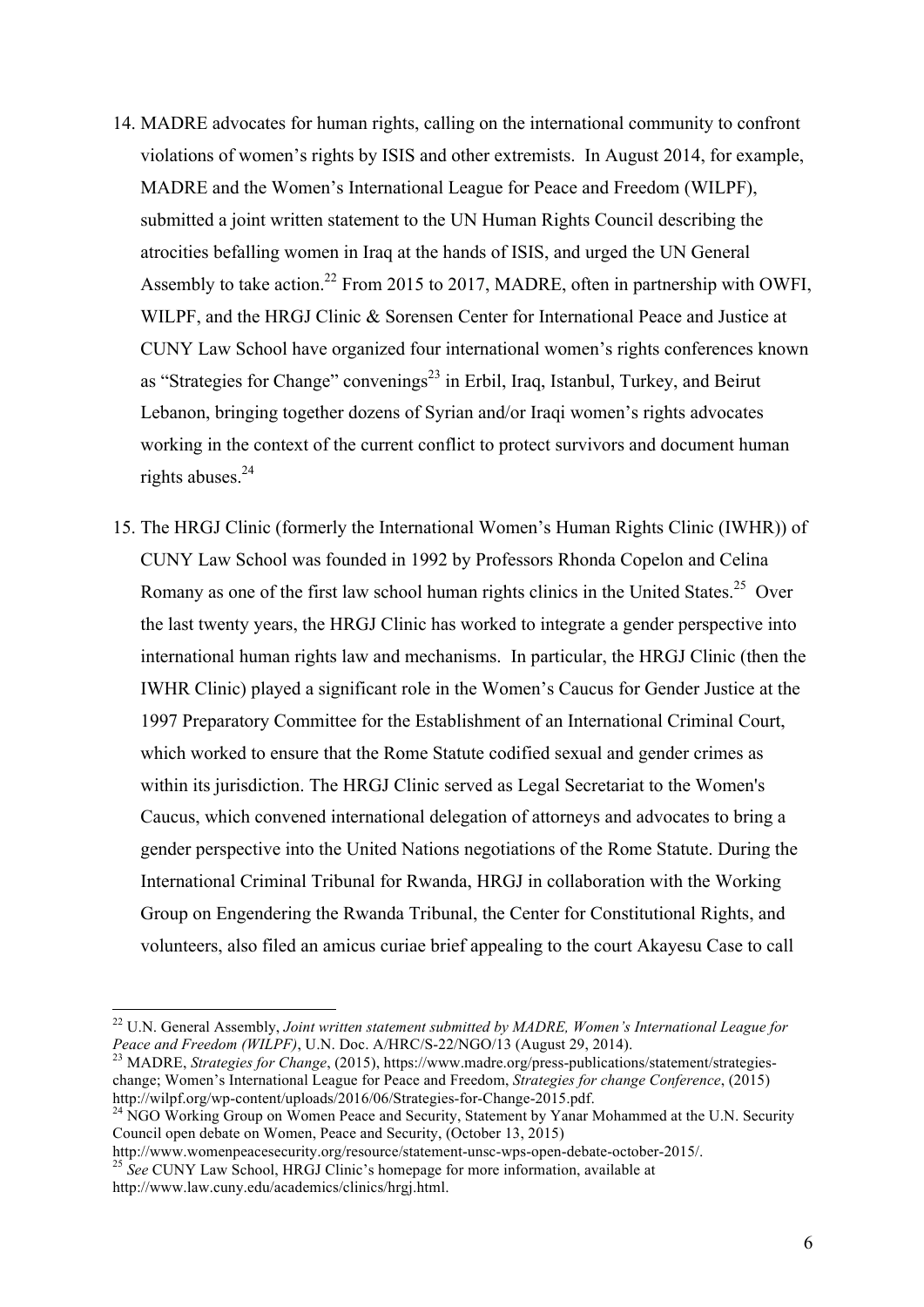upon the prosecutor to ensure the inclusion of rape in charges of genocide, as well as war crimes and crimes against humanity.

- 16. In Iraq, the HRGJ Clinic promotes the rights, protection, and physical security of marginalized Iraqis who are at risk of violence committed on the basis of gender. Clinic students engage in litigation through the UN human rights mechanisms, collaborate with UN Human Rights Experts, develop and submit expert testimony, train partner groups on how to best identify and document cases of marginalized and at-risk Iraqis, and conduct investigations on gender-based human rights abuses in Iraq.
- 17. OWFI is a pioneering Iraqi women's organization dedicated to rebuilding Iraq on the basis of secular democracy and human rights for all. OWFI has developed innovative anti-violence and political empowerment strategies for women across Iraq. OWFI advocates on behalf of women who are most marginalized, including those who are incarcerated, widowed, displaced or battered. OWFI offers shelter and protection for Iraqi women, investigates and reports on the status of women's rights in Iraq, and promotes a comprehensive campaign of advocating for Iraqi women's rights.<sup>26</sup>
- 18. In Iraq, OWFI partners with MADRE to provide humanitarian aid, shelter and safe passage to vulnerable individuals fleeing conflict-related gender-based violence, including women survivors of ISIS sexual slavery.<sup>27</sup> Together, MADRE, HRGJ, and OWFI have documented a range of gender crimes committed by ISIS.<sup>28</sup>

#### **III. UNDERLYING FACTS**

#### A. The Rise of ISIS

19. ISIS is a militant organization which has conquered territory in western Iraq, eastern Syria, and Libya with the self-proclaimed goal of establishing and expanding a modern caliphate.29 ISIS has intentionally developed many of the characteristics of a *de facto*

<sup>&</sup>lt;sup>26</sup> *See* OWFI's homepage for more information, http://www.owfi.info/EN/.<br><sup>27</sup> *See e.g.* Vanessa Thevathasan, *First Responders: Women's Organizations Fighting Against Gender-Based Violence in Iraq. The World Post (2014)* 

<sup>&</sup>lt;sup>28</sup> Lisa Davis, *Women Confronting ISIL: Protecting Women's Rights in the Context of Conflict*, 22 Sw. J. Int'l L. 27 (2016).

<sup>29</sup> *See e.g.* Zachary Laub, *The Islamic State*, Council on Foreign Relations, (Last updated August 10, 2016), https://www.cfr.org/backgrounder/islamic-state; Stanford University, Mapping Militant Organizations: The Islamic State, (April 14, 2017), http://web.stanford.edu/group/mappingmilitants/cgi-bin/groups/view/1.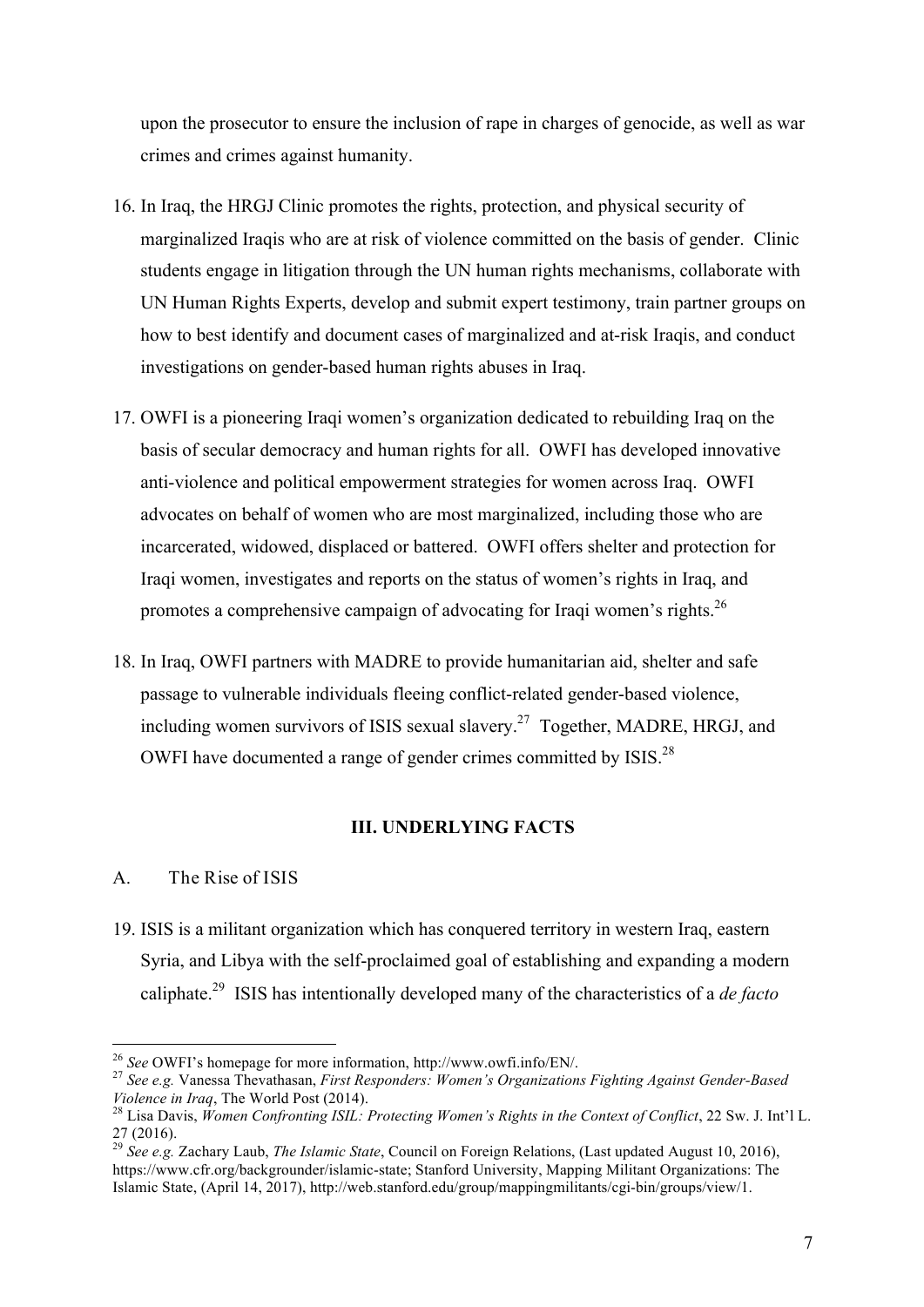governmental authority: establishing administrative control through a complex bureaucracy, creating and enforcing a strict legal and religious code, taxing the local population, exerting control over the education system, and providing basic social services.<sup>30</sup> ISIS leverages that authority to impose strict gender regulations on social behavior—torturing, killing and persecuting those who do not conform.

#### **1. From Al-Qaida of Iraq to ISIS**

- 20. ISIS has its origins in the early 2000s, when Abu Musab al-Zarqawi began training extremist militants, first under the name Jama'at al-Tawhid wa'al-Jihad ("JTJ") and then, after swearing fealty to Al Qaida, as Al Qaida in Iraq ("AQI").<sup>31</sup> During the 2003 Iraq War, AQI orchestrated Al-Qaida-sponsored terrorist attacks and supported Al-Qaida's primary mission to expel foreign influence and establish a theocratic state.<sup>32</sup> According to the United Nations, this goal is "based on a widely repudiated misinterpretation of religion."33 Under pressure from U.S. and Iraqi forces, the group declined until 2011, when it became involved in the Syrian Civil War.<sup>34</sup>
- 21. In 2013, the group changed its name to the Islamic State in Iraq and Syria (ISIS). Al-Qaida's core leadership and several AQI officers disagreed over Al-Qaida's principal leader.<sup>35</sup> AOI repudiated Al-Qaida's governing paradigms, limited aspirational scope, and its self-imposed tactical restraints in pursing Al-Qaida's mission.<sup>36</sup> Otherwise, the underlying political ideology held by the two groups remained largely indistinguishable.<sup>37</sup> Nevertheless, when AQI selected Ibrahim Awad Ibrahim al-Badri (now Abū Bakr al-Baghdadi) as its unrivaled leader in February 2014 and reorganized under the ISIS banner, Al-Qaida formally disassociated itself from AQI.38
- 22. In June 2014, al-Baghdadi declared himself "caliph" of ISIS, which then included an amalgam of AQI veterans and Afghan terrorists active since the 1990s, and he renamed

- 
- 

 <sup>30</sup> *See e.g.* Christoph Günther and Tom Kaden, *The Authority of the Islamic State*, Max Planck Institute for Social Anthropology Working Paper No. 169 (2016); Tim Arango, *ISIS Transforming into Functioning State* 

<sup>&</sup>lt;sup>31</sup> Stanford University, *supra*, note 29.<br><sup>32</sup> U.N. Security Council: *Letter*, *supra*, note 16, ("ISIS is the direct descendent of AQI.").<br><sup>33</sup> Id.<br><sup>34</sup> Stanford University, *supra*, note 29.<br><sup>35</sup> U.N. Security Counci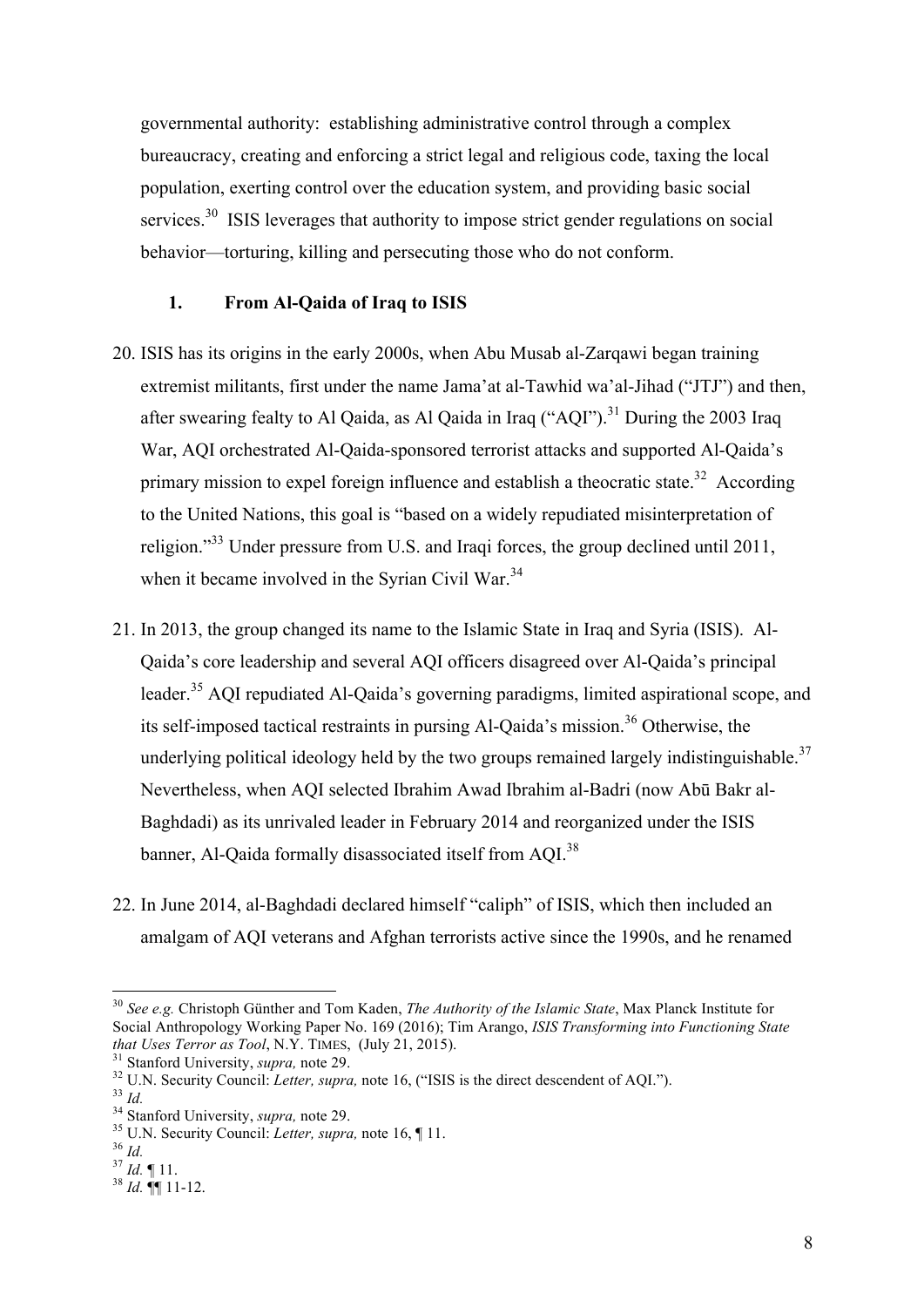this entity the "Islamic State".<sup>39</sup> Al-Baghdadi simultaneously claimed authority over the entire Muslim world,<sup>40</sup> seeking "a broader regional agenda" for the Islamic State than did either Al-Qaida or its other spins-offs, and declared a caliphate.<sup>41</sup> Al-Baghdadi's caliphate declaration encouraged Al-Qaida followers from around the world, particularly in regions outside the Middle East, to rally around al-Baghdadi, and travel to ISIS-controlled areas of Iraq and Syria.<sup>42</sup>

#### **2. Foreign Fighters and ISIS's Growth**

- 23. Foreign fighters have played a significant role throughout ISIS's development. When Abu Musab al-Zarqawi, himself a Jordanian, formed JTJ in Iraq, he brought with him foreign fighters from Jordan, Syria, Afghanistan, Pakistan, and Kurdish regions.<sup>43</sup> As the group transitioned to become AQI, it continued that tradition, relying on smuggling networks in Syria to coordinate the arrival of foreign fighters in Iraq. The Sinjar records, captured Al-Qaida documents, reveal that AQI relied on a large group of foreign fighters, primarily coming from the Arabian Gulf and North Africa.<sup>44</sup> Indeed, between August 2006 and 2007, foreign fighters were responsible for three-quarters of suicide bombings in Iraq.<sup>45</sup>
- 24. In ISIS under Al-Baghdadi's leadership, foreign fighters remain crucial to the group's leadership structure and its continued unprecedented growth.<sup>46</sup> After ISIS captured Mosul in June 2014, the military victory "made movement between [the] Syrian Arab Republic and Iraq easier," and "facilitated the flow of foreign terrorist fighters."<sup>47</sup> ISIS actively recruits foreign fighters, and increased those efforts in June 2014.<sup>48</sup> To encourage immigration, ISIS issued Internet guidelines that "clearly indicate ISIS's awareness of the techniques commonly used by [UN] Member States to identify foreign terrorist fighters,

<sup>&</sup>lt;sup>39</sup> Id.  $\parallel$  12.<br>
<sup>40</sup> Id.  $\parallel$  13.<br>
<sup>41</sup> Id.  $\parallel$  7.<br>
<sup>42</sup> Id.  $\parallel$  12.<br>
<sup>43</sup> Stanford University, *supra*, note 29.<br>
<sup>44</sup> Joseph Felter and Brian Fishman, *Al Qaeda's Foreign Fighters in Iraq: A First Look at the Sinja* Combating Terrorism Center at West Point, at 8 (December 19, 2007). <sup>45</sup> Peter Bergen, Joseph Felter, Vahid Brown, and Jacob Shapiro (Edited by; Rep. Brian Fishman) *Bombers,* 

*Bank Accounts, & Bleedout: Al-Qa'ida's Road In and Out of Ira*q. Combatting Terrorism Center at West Point (July 2008). <sup>46</sup> U.N. Security Council: *Letter, supra,* note 16, ¶¶ 1, 11 ("Their funding and networks of foreign terrorist

fighters strengthen the transnational threat from the Al-Qaida movement."); *Id.* ¶ 13 ("The third group consists of foreign terrorist fighters drawn from 80 countries around the world, whose presence enabled ISIS to move from an organization of a few hundred to the force of thousands it is today.").<br> $^{47}$  *Id*  $\P$  14

<sup>47</sup> *Id*. ¶ 14 <sup>48</sup> Karadshesh, Jomana, Jim Sciutto, and Laura Smith-Spark, *How Foreign Fighters Are Swelling ISIS Ranks in Startling Numbers*, CNN, (September 14, 2014).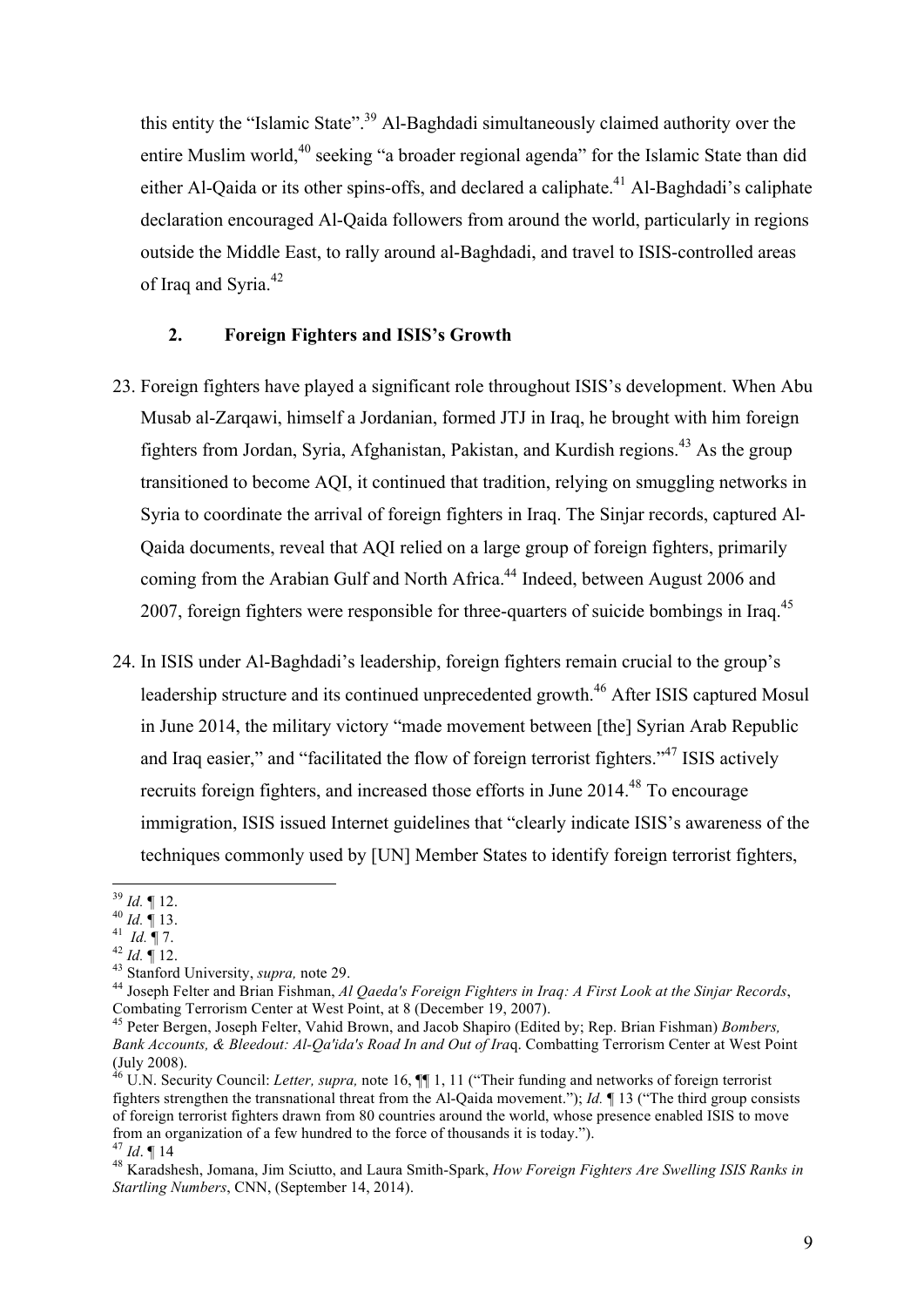as well as systemic shortfalls in existing measures to track their travel patterns" before arriving in Iraq.<sup>49</sup> In June 2014, The Soufan Group ("TSG") identified approximately 12,000 ISIS foreign fighters from 81 countries.<sup>50</sup> By December 2015, TSG calculated that between 27,000 and 31,000 foreign fighters had traveled to Syria and Iraq from at least  $86$  countries.<sup>51</sup>

- B. ISIS Bureaucracy and Command Structure
- 25. After killing ISIS strategic commander Samir Abd Muhammad al-Khlifawi in early 2014, Iraqi authorities recovered information detailing the group's calculated plans for controlling territory, as well as its precise organizational structure.<sup>52</sup> ISIS structure includes a military hierarchy, as well as an administrative bureaucracy that allowed it to gain and maintain control over a vast expanse of territory. Since June 2014, under al-Baghdadi's leadership, ISIS acted swiftly to establish governmental control of areas it seized from Iraq and Syria, declaring these regions part of a "caliphate." ISIS' implementation of a state-like bureaucracy has involved establishment of schools, court systems, social services and local governance. Many of its top administrative posts are occupied by foreign fighters.<sup>53</sup>

#### **1. ISIS's Leadership Structure**

26. ISIS is comprised of three primary groups.<sup>54</sup> The first is its core leadership, predominantly Iraqi, and headed by al-Baghdadi.<sup>55</sup> The second group includes an amalgam of Iraqi and Syrian fighters who pledged loyalty to al-Baghdadi and "engage in military or administrative duties."<sup>56</sup> Foreign terrorist fighters from over 80 countries make up al-Baghdadi's third core group and were most influential in ISIS's unprecedented

 <sup>49</sup> U.N. Security Council, *Report of the Secretary-General on the threat posed by ISIS (Da'esh) to international peace and security and the range of United Nations efforts in support of Member States in countering the threat,* U.N. Doc. S/2016/92, at 26 (January 29, 2016) ("The ISIS guidelines also include detailed information about the most easily penetrable travel routes, those to avoid because of stepped-up controls and the best modes of travel to be used to reach territories under its control.").

<sup>50</sup> The Soufan Group, *Foreign Fighters: An Updated Assessment of the Flow of Foreign Fighters into Syria and Iraq*, (December 8, 2015). <sup>51</sup> *Id.* <sup>52</sup> *Id.* at 16; Christoph Reuter, *Secret Files Reveal the Structure of Islamic State*, Spiegel Online, (April 18,

<sup>2015).</sup>

<sup>53</sup> Cameron Glenn, *Al-Qaeda v ISIS: Leaders & Structure*, Wilson Center, (September 28, 2015). <sup>54</sup> U.N. Security Council: *Letter, supra,* note 16, ¶ 13. <sup>55</sup> *Id.* <sup>56</sup> *Id.*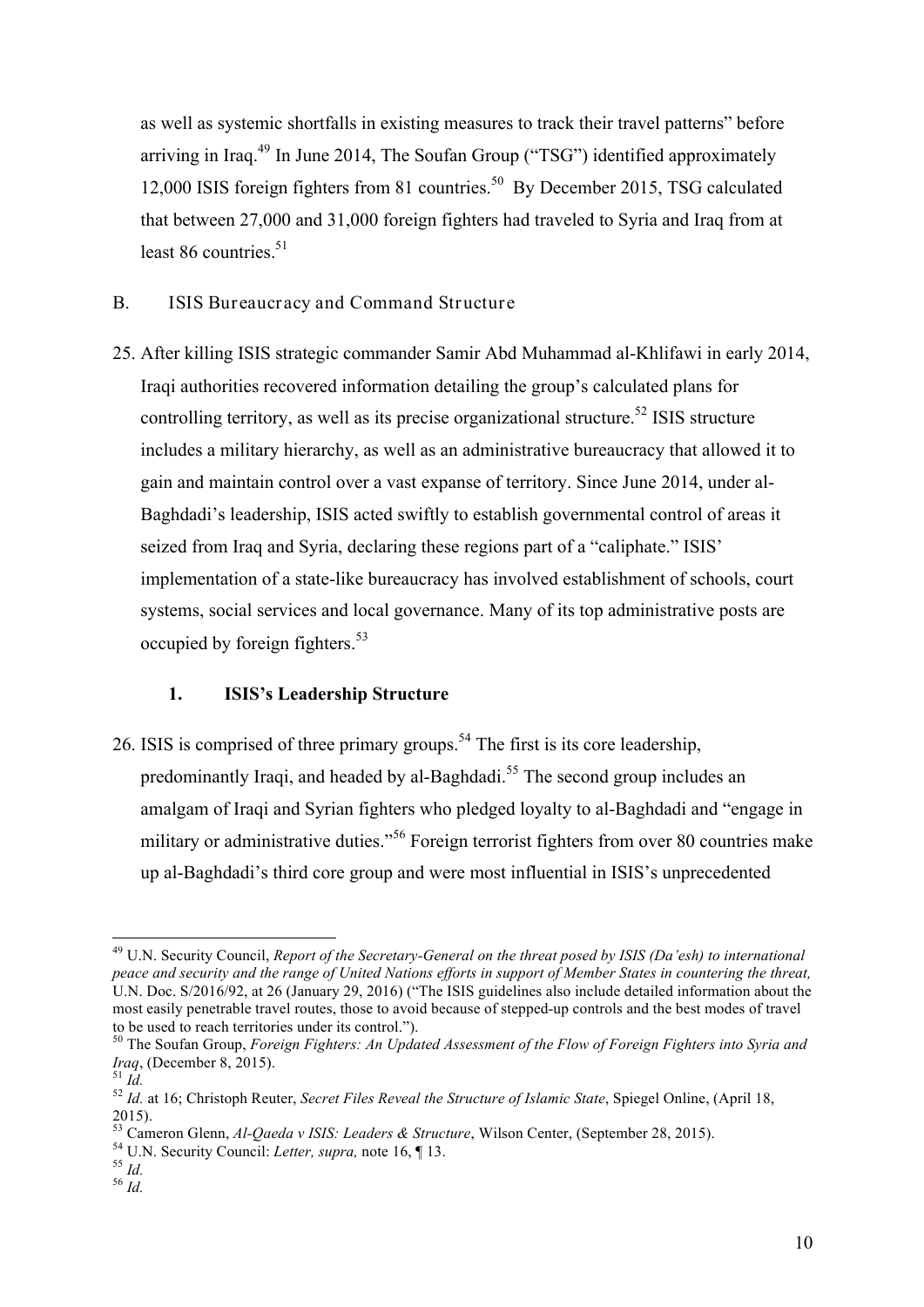expansion.57 To integrate nonnative fighters into the Islamic State, "[a] so-called 'ministry' is reportedly in charge of hosting, arming, training and ensuring the welfare of foreign terrorist fighters."58

#### **2. ISIS's Administrative Bureaucracy**

27. While ISIS is relatively decentralized, al-Baghdadi maintains a structured organization.<sup>59</sup> ISIS leadership sets the aims and purpose of the group, which are implemented through a hierarchical bureaucracy, but local commanders and other authorities retain discretion over the manner in which these goals are carried out.<sup>60</sup> Local "*hisbah*" forces, or morality police, patrol on behalf of ISIS to enforce its radical ideology.<sup>61</sup>

#### *a. Executive Authority*

- 28. Al-Baghdadi is the ultimate authority in ISIS, and has also named himself "caliph," claiming authority over Muslims worldwide.<sup>62</sup> He has two chief deputies, generally former senior Iraqi Army officers, who supervise Iraqi and Syrian operations respectively.<sup>63</sup> The deputy in charge of Iraq is reportedly Abu Fatima al-Jaheishi (also known as Ni'ma Abd Nayef al-Jabouri), who succeeded Abu Muslim al-Turkmani after the latter was killed in a U.S. airstrike in August 2015.<sup>64</sup> The deputy of Iraq serves as the governor general of ISIS's territories in Iraq, overseeing the local governors and councils and acting as a political envoy.<sup>65</sup> Though al-Baghdadi and his deputies set general operating guidelines, ISIS commanders "have significant autonomy to run their own operations in Iraq and Syria."<sup>66</sup>
- 29. Under al-Baghdadi and his two deputies are various councils and committees, the leaders of which form a cabinet. One of these bodies is the Shura Council, which oversees affairs

<sup>&</sup>lt;sup>57</sup> *Id.*<br>
<sup>58</sup> *Id.* ¶ 17.<br>
<sup>59</sup> *Id.* ¶ 15<br>
<sup>60</sup> *Id.* ¶ 15<br>
<sup>61</sup> *Id.* ¶ 17.<br>
<sup>62</sup> *Id.* ¶ 17.<br>
<sup>62</sup> *Id.* ¶ 18.<br>
<sup>63</sup> *Id.* ¶ 18.<br>
<sup>63</sup> *Id.* ¶ 16.<br>
<sup>64</sup> Abu Fatima al-Jaheishi, Counter Extremism Project, https://www

<sup>&</sup>lt;sup>65</sup> Glenn, *supra*, note 53.<br><sup>66</sup> Eric Schmitt and Ben Hubbard, *ISIS Leader Takes Steps to Ensure Group's Survival*, N.Y. TIMES, (July 20, 2015).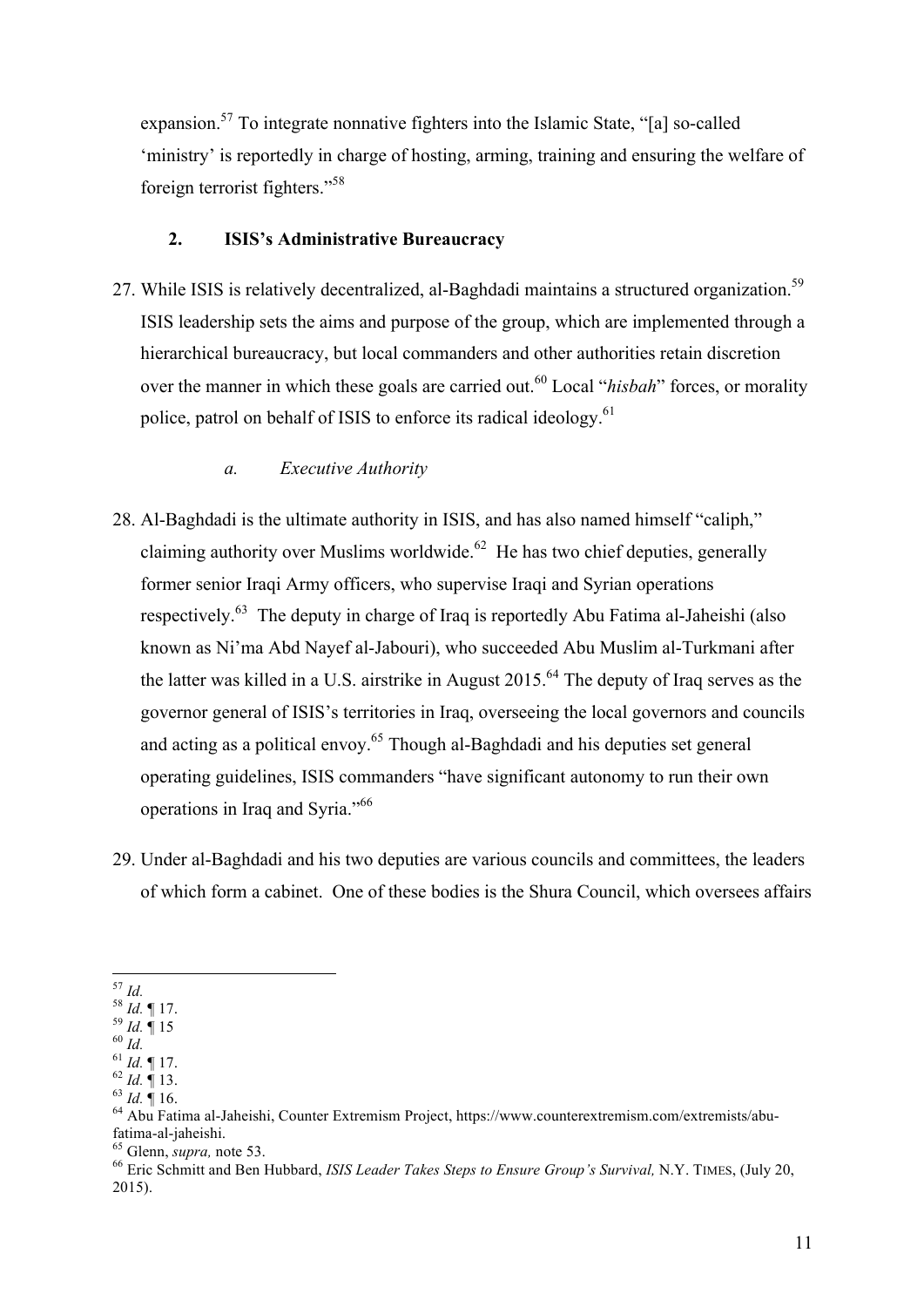of state and includes ministers of war, finance and religious affairs among others. <sup>67</sup> The Shura Council is responsible for relaying al-Baghdadi's orders and has the authority to depose al-Baghdadi for deviating from ISIS doctrine.<sup>68</sup>

30. A parallel legislative body, the "Sharia Council", is charged with ensuring compliance with an extremist interpretation of Islam.<sup>69</sup> This Council ensures party discipline, establishes rules and penalties for their infringement, and supervises ISIS' police and selfappointed courts.<sup>70</sup> Al-Baghdadi supervises and gives orders to both councils.<sup>71</sup>

#### *Sub-councils*

- 31. Ministry-like sub-councils implement the councils' directives. The Islamic State "mimic[s] a civil administration by appointing judicial, internal security and communications officers" and coordinates its Iraqi territory through wilayas, or "Iraqi governorates under ISI[S] control."72 This structure facilitates al-Baghdadi's delegation of military authority to ISIS fighters who control local towns and cities within each wilaya. Such councils include the following:
- 32. Military Council: The Military Council manages its vast military operations in Iraq and elsewhere, overseeing an expansion and defending conquered territory.73
- 33. Financial Council: The Financial Council "oversees oil and weapons sales and other revenue."<sup>74</sup>
- 34. Medical Personnel: ISIS trains foreign terrorist fighters in medicine. The Islamic State wants "to ensure a steady supply of qualified medical personnel in the future as well as expand[] and enhance[] the current medical services from a professional as well as Islamic point of view."<sup>75</sup> To achieve this, ISIS has "opened the Medical College in ar-Raqqah as well as the College for Medical Studies in Mosul."76 The Medical College in

<sup>&</sup>lt;sup>67</sup> *Id.*<br>
<sup>68</sup> Counter Extremism Project, Overview: ISIS, https://www.counterextremism.com/threat/isis.<br>
<sup>69</sup> Richard Bennet, *The Islamic State*, Soufan Group, at 30 (November 2014).<br>
<sup>70</sup> *Id.*<br>
<sup>71</sup> *Id.* at 29-30.<br>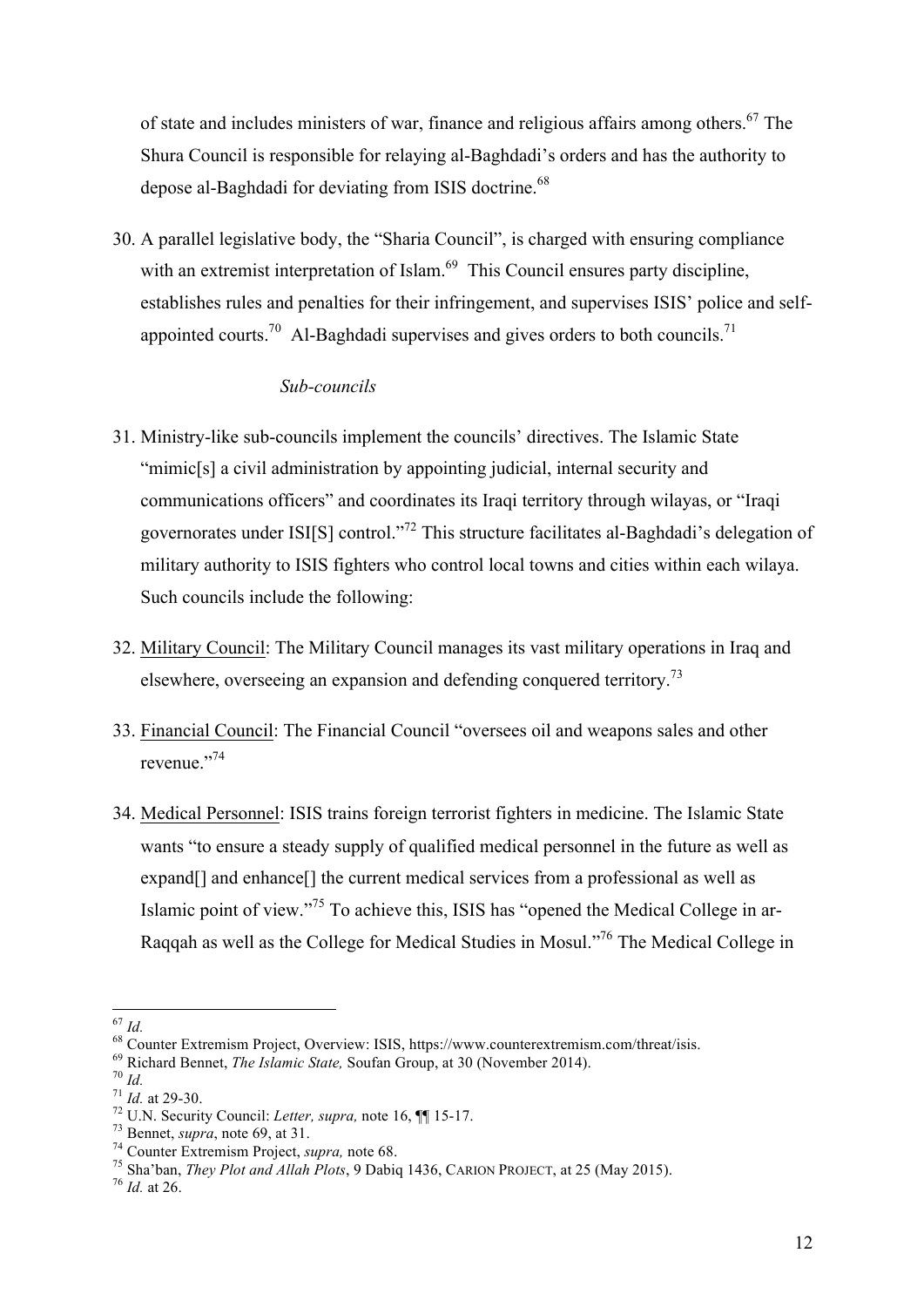ar-Raqqah "attracted more than 300 applicants, of which 100 were accepted, half of whom were muhājirīn", or a foreign religious migrant to the region.<sup>77</sup>

- 35. Legal Council: The Legal Council is "responsible for decisions on executions and recruitment" and "also handles family disputes and religious transgressions."
- 36. Fighters Assistance Council: The Fighters Assistance Council is "responsible for providing aid and housing to foreign fighters who come to ISIS's territory, including moving them into and out of the territory."<sup>78</sup>
- 37. Security and Intelligence Councils: The Security Council oversees ISIS's territory and manages ISIS's police and security units.<sup>79</sup> The Intelligence Council operates "ISIS's intelligence-gathering wing."<sup>80</sup> ISIS has an intelligence network throughout its conquered territory and acts quickly to eliminate any suspected dissidents.
- 38. Media Council: The Media Council "manages ISIS's media strategy, including social media."<sup>81</sup>

#### *b. Local Authorities*

39. ISIS divides territory under its control into *wilayat*, or states, with each headed by a *Wali*, or governor, that oversees a governance structure mirroring ISIS' central hierarchy, but with a focus on civilian administration. The leadership of the *wilayat* comprise ISIS' Provincial Council. ISIS provinces are divided into local districts. Central ISIS governance organs maintain representatives in provinces and districts, and these entities have greater power than their local counterparts.  $82$ 

<sup>&</sup>lt;sup>77</sup> *Id.* Muhājirīn means "those who left their homes and estates, emigrating to give support to Allah and His Messenger to establish His religion."; Quran Tafsir Ibn Kathir, *The Muhajirin and Al-Ansar are the Supporters of One Another*, http://www.qtafsir.com/index.php?option=com\_content&task=view&id=1377, (accessed on June 29, 2017).

<sup>78</sup> Counter Extremism Project, *supra,* note 68. <sup>79</sup>*Id.*

<sup>&</sup>lt;sup>81</sup> Counter Extremism Project, *supra*, note 68; Hassan Abu Haniyeh, *Daesh's Organisational Structure*, Al Jazeera Centre for Studies, (December 4, 2014).

<sup>82</sup> Bennet, *supra*, note 69, at 33-34.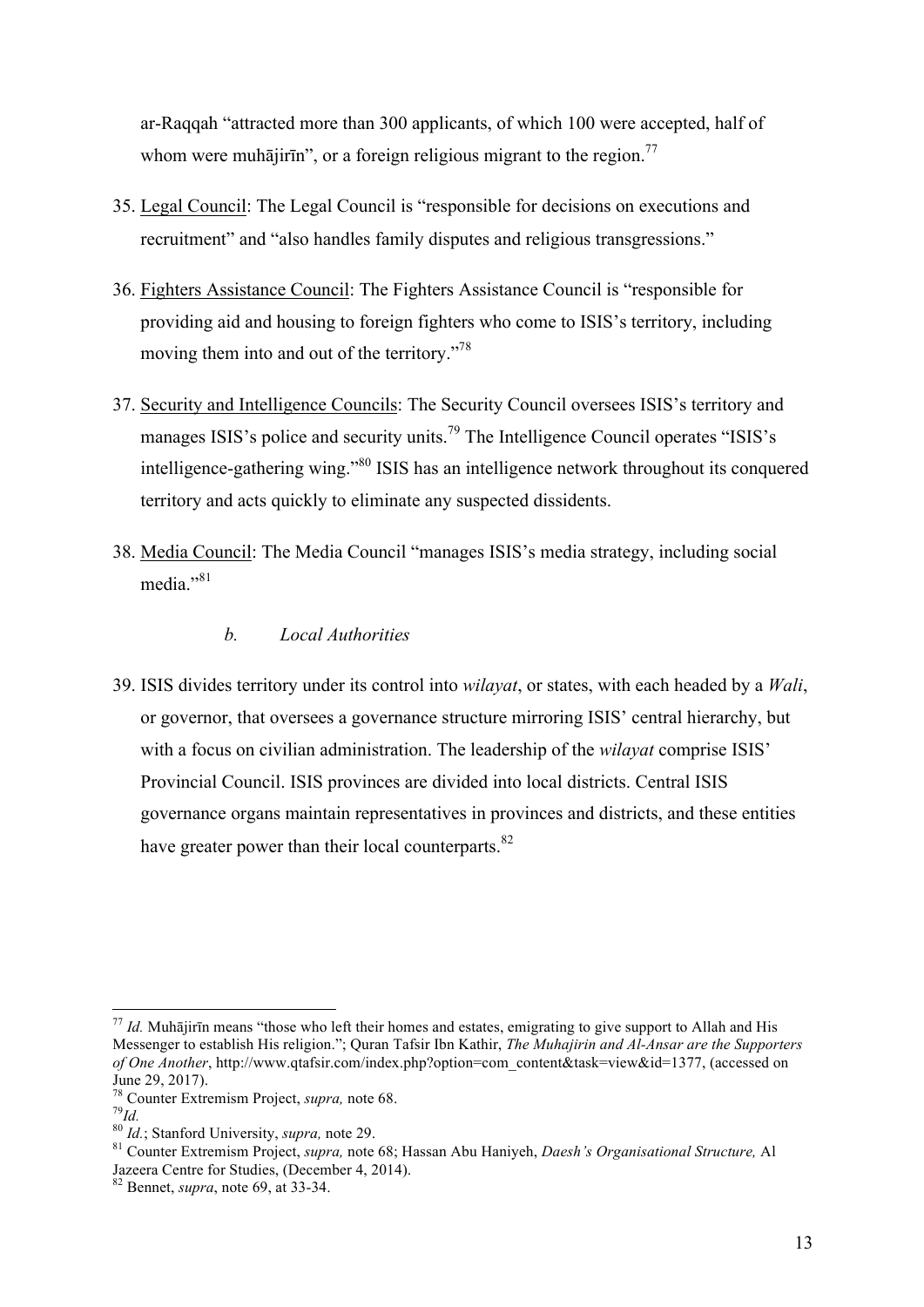- C. ISIS Forces in Iraq Commit Acts of Gender-Based Persecution, including Torture, Killing and Sexual Violence
- 40. ISIS brutally enforces strict gender regulations in areas of Iraq under its control, and systematically targets women and girls with sexual violence. Its fighters subject those deemed not to conform to ISIS' conception of gender roles and behaviors, to harassment, torture, murder, and sexual violence. These crimes are evidence of systematic persecution of persons based on their gender including real or perceived sexual orientation or gender identity.

#### **1. ISIS Publicly Defends and Promotes Gender-Based Persecution**

- 41. ISIS has devoted significant amounts of written policies and propaganda to defending and promoting gender-based persecution and discrimination, including violent repression of women and of anyone falling outside of its prescribed gender norms dictating among other things, behaviors, activities, and attributes assigned to women and men, and to girls and boys.
- 42. ISIS' rules for women and girls, which require them to adhere to the organization's prescribed gender roles include the following:
	- Women must serve their husbands and families. $83$
	- Women are not allowed to manage money.<sup>84</sup>
	- Women are prohibited from moving in public without a male guardian. Documented punishment: beating. 85
	- A woman may leave the home only: 1) to study theology 2) if she is a women's doctor or women's teacher or 3) to engage in Jihad (if ruled by Fatwa only).<sup>86</sup>
	- Women must be dressed in a cloak with their head, face and feet fully covered. Documented punishment: 50 lashes, biting exposed extremities.<sup>87</sup>

 <sup>83</sup> *Women of the Islamic State: A Manifesto on Women by the Al-Khanssaa Brigade*, at 17, (Charlie Winter, trans. February 2015).<br> $84$  *Id* 

<sup>84</sup> *Id.* <sup>85</sup> UNAMI, *UN Human Rights Chief Zeid Condemns ISIL Killings Of Women Politicians And Activists in Iraq*, (September 25, 2014).<br> $^{86}$  *Women of the Islamic State, supra, note* 83, at 22.

<sup>&</sup>lt;sup>87</sup> ISIS Publicly Flogging Woman on Charges of Violating Sharia Dress Code, ARA News, (May 16, 2016); *Mosul Terror Survivor: ISIS Judges Bit Exposed Women's Hands as Punishment*, THE WASHINGTON TIMES (November 1, 2016). In the town of Mosul women were reported to be beaten with sticks in markets for not wearing a veil. Documentation #13-16 (2014).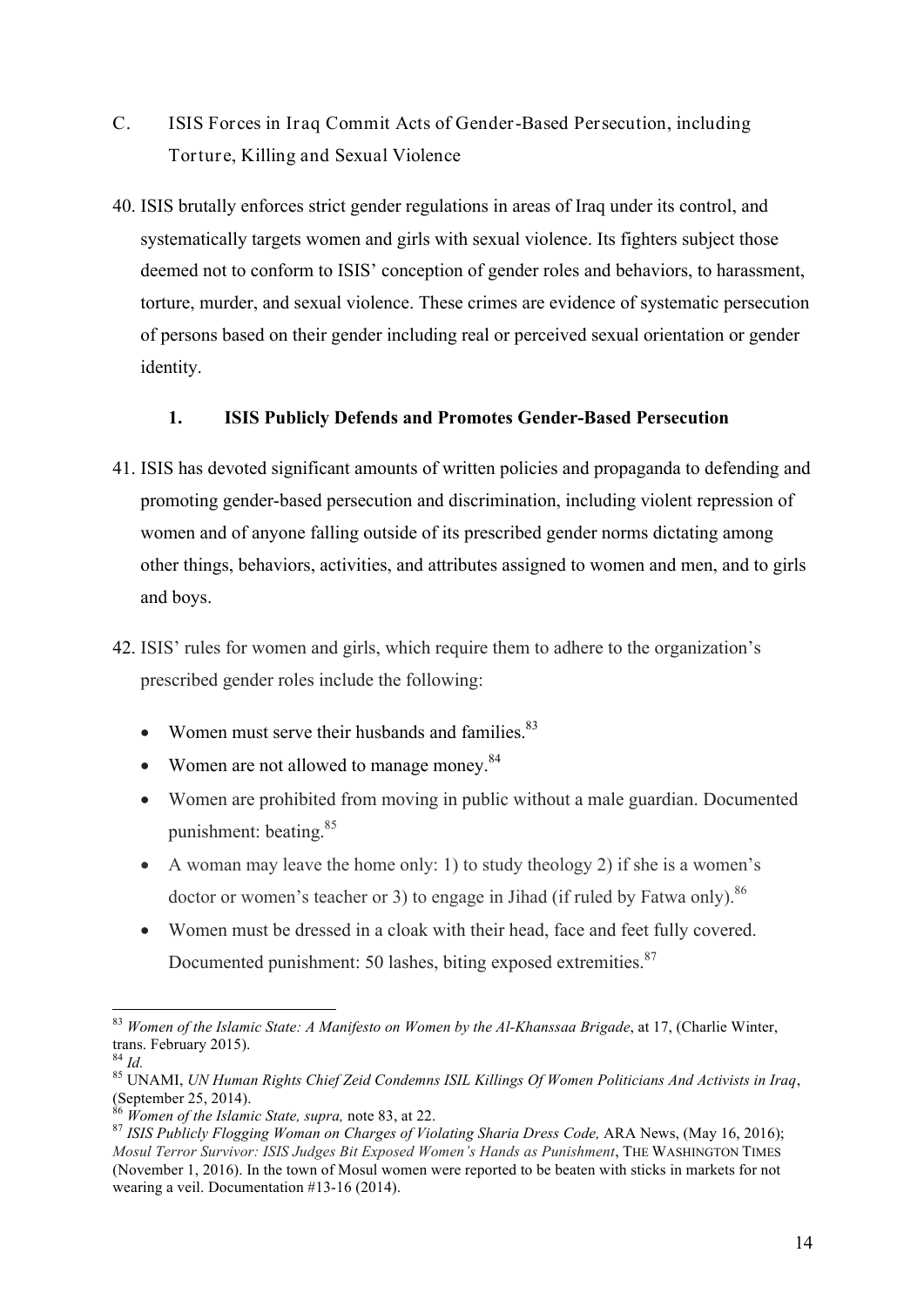- Girls may be forced into marriage as early as 9 years old. Girls should be married by the age of 16 or 17. Stoning to death for resisting forced marriage.<sup>88</sup>
- ISIS fighters may rape and enslave women. The enslavement is subject to ISIS's rules on proper "rape" relations between the fighters and the enslaved women.<sup>89</sup>
- Real or perceived homosexuality is forbidden. Documented punishment: execution.<sup>90</sup>
- 43. ISIS' rules for men and boys, which require them to adhere to the organization's prescribed gender roles, include the following:
	- Real or perceived homosexuality is forbidden. Documented punishment: execution.<sup>91</sup>
	- Men are prohibited from having western haircuts or giving someone else a western haircut. Documented punishment: 80 lashes.<sup>92</sup>
	- Men are responsible for, and will be punished for, any non-abiding actions of the girls or women in their family. Documented punishment: flogging.<sup>93</sup>
	- It is forbidden for men to wear skinny jeans or tight clothing. Documented punishment: Jailed for 10 days.<sup>94</sup>
	- Men must be bearded. Documented punishment: Three months in jail for first offense. Second offense: beheading.<sup>95</sup>
- 44. ISIS' *Women of the Islamic State: Manifesto and Case study,* a manifesto on the role of women, explicitly states that men and women are not equal and have distinctly different roles from each other.<sup>96</sup> The Manifesto declares that "[i]t is the fundamental function of a woman to become a mother and serve her husband and children. Women can only leave the house in exceptional circumstances–to wage Jihad, when there are no men available, or to study religion."<sup>97</sup> Women doctors and teachers are permitted to leave their homes to travel to and from work but must adhere to all other rigid gender rules prescribed by the

<sup>89</sup> Rape Regulations: ISIS Laws on Proper Sex Slavery Revealed, RUSSIAN TIMES (December 30, 2015).<br><sup>90</sup> Documentation #168.<br><sup>91</sup> Report: Islamic State Executes Teenager for "Homosexuality", WASHINGTON BLADE (January 3, 2

 <sup>88</sup> *Women of the Islamic State, supra,* note 83, at 24; *Iraqi Woman Stoned to Death for Refusing to Marry ISIS* 

of homes to monitor dress code compliance, proclaiming they would flog any man who accompanied a woman not wearing a veil. Documentation ## 13-16 (Nov. 7, 2014).

<sup>&</sup>lt;sup>94</sup> Morgan Winsor, *ISIS Bans Skinny Jeans: Islamic State Arrests Men Caught Wearing Tight Pants in Raqqa.*<br>INTERNATIONAL BUSINESS TIMES. (April 3, 2014).

<sup>&</sup>lt;sup>95</sup> ISIS Beard Police to Enforce Shaving Ban in Mosul, INTERNATIONAL BUSINESS TIMES (June 1, 2015).<br><sup>96</sup> Mah-Rukh Ali, *ISIS and Propaganda: How ISIS Exploits Women*, Reuters Institute, 2015, at 13.<br><sup>97</sup> Id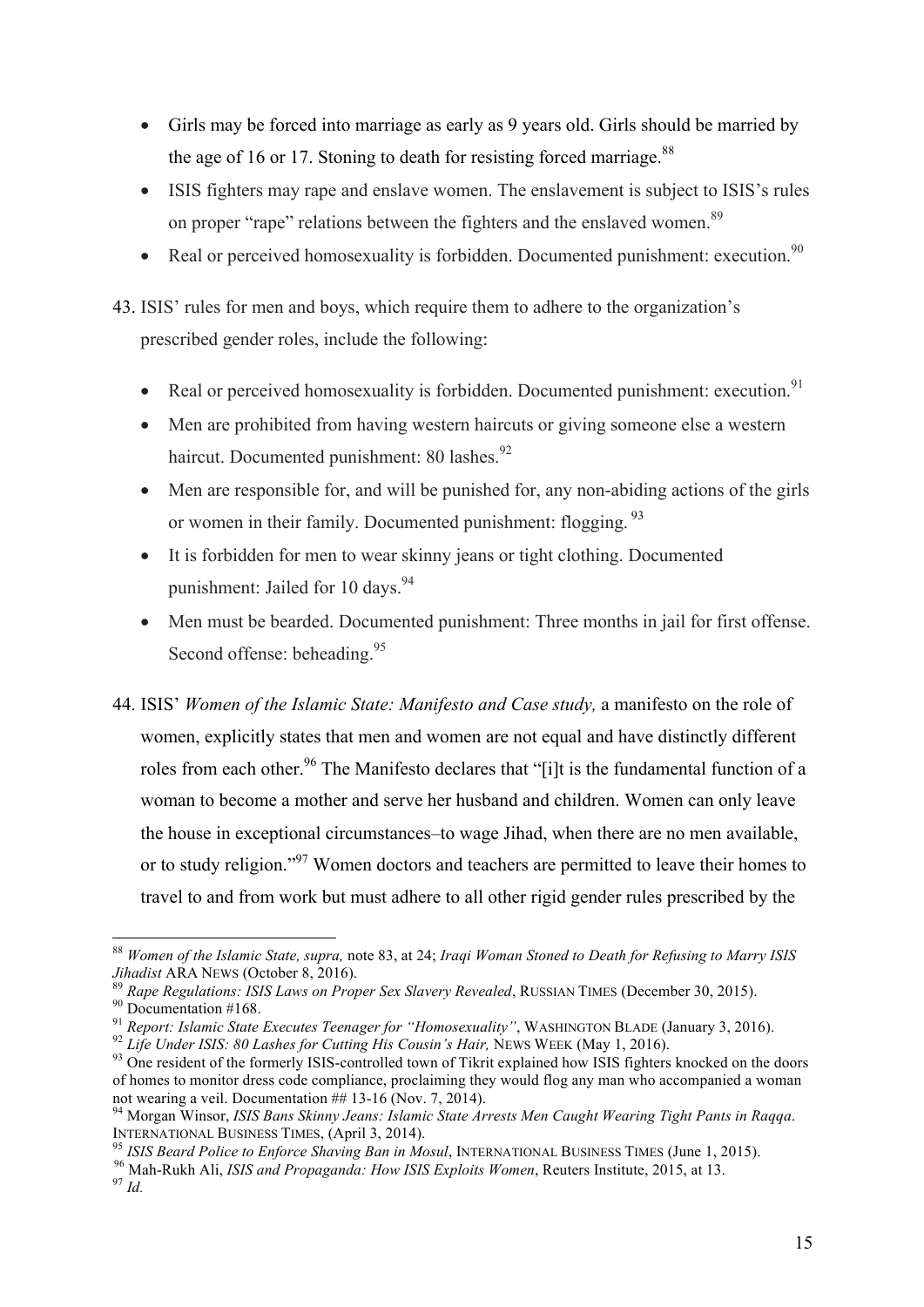militia. The manifesto also permits girl as young as nine to be married and cautions that all girls must be married by the age of 17 while they are still "young and active."<sup>98</sup>

- 45. Under ISIS' doctrine, women must demonstrate their complete social, political, economic and sexual submission to men in their daily lives.<sup>99</sup> The Manifesto, written by the Al-Khansa'a Brigade, a woman's policing brigade within ISIS, opposes feminist advances, stating that contemporary women have stepped out of their religiously mandated role and, in doing so, have emasculated men. It calls for women to retrain themselves and step into their "rightful place" as subordinate to men.<sup>100</sup> Women's secondary role may involve serving the community, but only in exceptional circumstances, according to The Manifesto. Female doctors or teachers may only enter the public sphere in keeping with ISIS's interpretation of *Shari'a* guidelines.<sup>101</sup> In 2014, ISIS launched the Zora Foundation, an Arabic language media outlet directed at women. With crude clip art videos, the website reinforces its stance that women's place is the private sphere, as wives performing domestic duties for male ISIS fighters.<sup>102</sup>
- 46. ISIS' written dogma positions women as enslaved chattel or sub-human; or as wives, mothers or daughters, relegated to the domestic sphere to be used to build the caliphate.<sup>103</sup> The organization focuses on controlling and containing women's and girls' bodies, and promotes and justifies some of the most severe and heinous forms of gender-based violence, including rape, sexual enslavement, forced marriage, trafficking, and extreme social control. For example, in a protocol on slavery, ISIS encourages further genderbased violence against the women and girls that it captures and enslaves. According to the protocol, "[i]t is permissible to have sexual intercourse with the female captive," and "it is permissible to beat the female slave…"104 According to ISIS' contorted religious interpretation, its fighters perform virtuous religious acts when they commit rape and sexual assaults.<sup>105</sup>

<sup>&</sup>lt;sup>98</sup> *Id.* at 14.<br><sup>99</sup> *Women of the Islamic State, supra, note 83; Callimachi: ISIS Enshrines, supra, note 14; Documentation #168.<br><sup>100</sup> <i>Women of the Islamic State, supra, note 83, at 17-18; Documentation #17.*<br><sup>101</sup> *W* 

<sup>&</sup>lt;sup>103</sup> *See, for example*, MEMRI, *Islamic State (ISIS) releases pamphlet on female slaves* (2014), *available at* http://www.memrijttm.org/islamic-state-isis-releases-pamphlet-on-female-slaves.html; *Women of the Islamic* 

<sup>&</sup>lt;sup>104</sup> MEMRI, *supra*, note 103; Documentation #66. <sup>105</sup> Callimachi: *ISIS Enshrines*, *supra*, note 14; Documentation #13-16.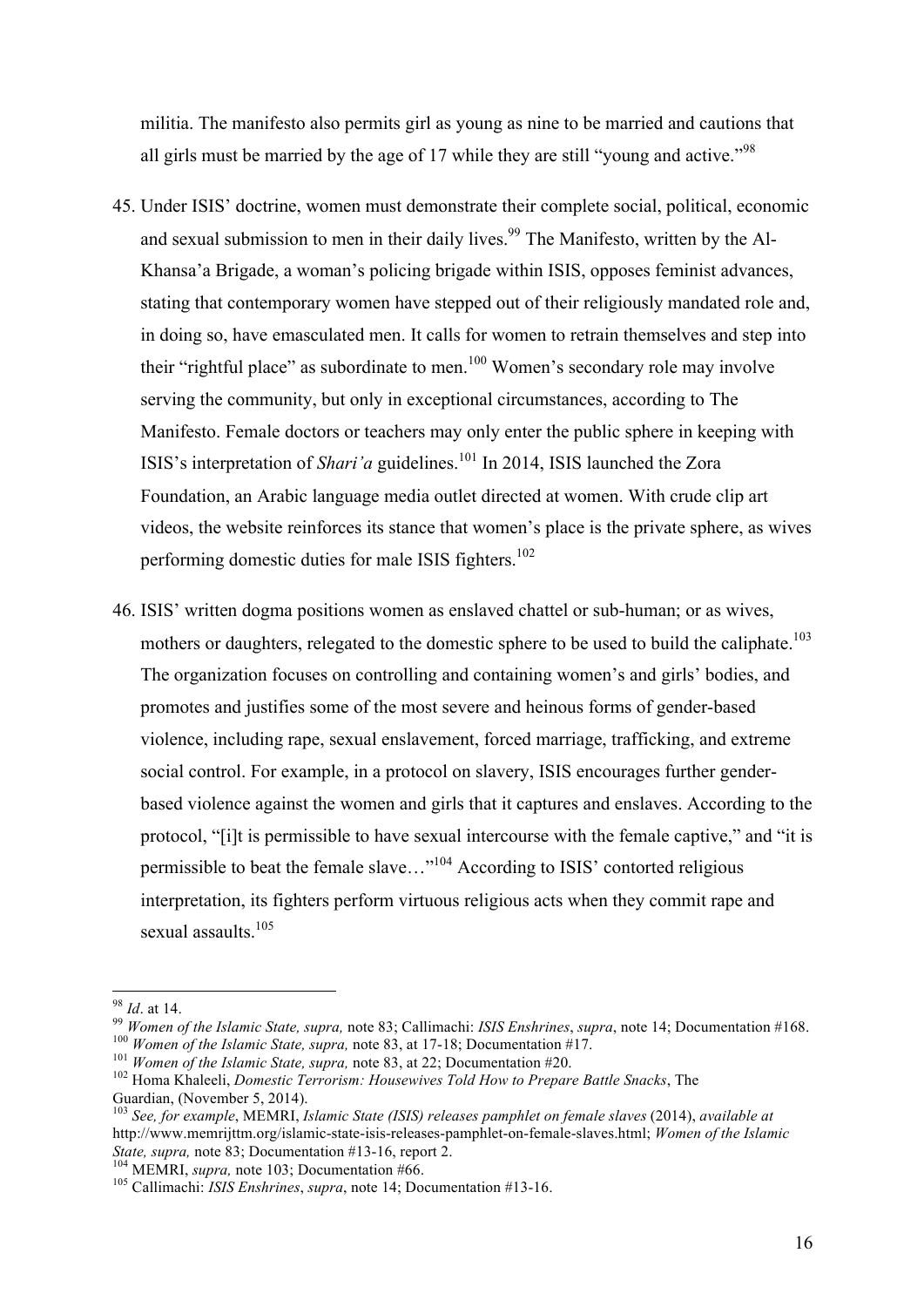- 47. ISIS strictly regulates visible forms of gender expression. Its "Research and Fatwa Department" regulates all aspects of dress and appearance for men and women, bans behaviors such as women sitting on chairs, and prohibits gender mixing in public places.106 According to the UN Office of the High Commissioner, ISIS "has imposed strict codes of behavior, including regulations concerning dress and freedom of movement. Women must be fully covered while in public and are only allowed to move in public in the company of an appropriately related male chaperone.<sup> $107$ </sup> After seizing Mosul, for example, ISIS distributed a "Bill of the City" house-to-house, ordering women to stay home and only leave in cases of necessity.<sup>108</sup> ISIS punishes violations of these norms through "fines, lashings and even execution."<sup>109</sup>
- 48. ISIS also strictly regulates Men's appearance. ISIS prescribes rigid definitions for masculine and effeminate characteristics, often conflating certain traits with heterosexual and homosexual behaviors. Men that do not display masculine characteristics as defined by ISIS risk being labeled as effeminate, and thus accused of homosexuality regardless of their actual sexual orientation. The militia deems those who do not adhere to its strict dress code and appearance requirements as transgressing gender norms. In Mosul, ISIS distributed a leaflet forbidding men from shaving their beards because "no one does this except men who are effeminate."<sup>110</sup> Male youth who do not (or cannot)<sup>111</sup> conform to ISIS's appearance norms have been targets for violence and killing, having been labeled as gay or "less masculine" based on their appearance alone.<sup>112</sup>
- 49. ISIS promotes a militarized, violent form of masculinity and condones exerting patriarchal power in the public and private spheres, thus justifying the abuse of men and

 <sup>106</sup> *12 Rules for Living Under ISIS: Follow or Be Killed*, CLARION PROJECT (January 28, 2015); Documentation #130, 134.

<sup>107</sup> OHCHR, *Technical Assistance Provided to Assist in the Promotion and Protection of Human Rights in Iraq*, U.N. Doc. A/HRC/30/66, at 31 (July 27, 2015); Documentation #93. <sup>108</sup> Rukmini Callimachi, *For Women Under ISIS, a Tyranny of Dress Code and Punishment,* N.Y. TIMES,

<sup>(</sup>December 12, 2016); *Syria: Extremists Restricting Women's Rights*, Human Rights Watch (Jan. 13, 2014); Mona Mahmood, *Double-Layered Veils and Despair…Women Describe Life Under ISIS*, THE GUARDIAN, (February 17, 2015); Documentation #99.<br><sup>109</sup> OHCHR: *Technical Assistance, supra,* note 107, at 31; Documentation #107.

<sup>&</sup>lt;sup>110</sup> Johnlee Varghese, *ISIS Bans Men from Shaving, Says Those Without Beard Are Effeminate*, INTERNATIONAL BUSINESS TIMES, (April 30, 2015). 111 *Id.*; Oliver Wheaton, *Isis Has a New 'Beard Police' to Enforce Shaving Ban*, METRO, (June 1, 2015);

INTERNATIONAL BUSINESS TIMES: *ISIS Beard Police, supra,* note 95 (noting that ISIS handed out leaflets in the Iraqi city of Mosul ordering all men to grow full beards or face punishment. ISIS states that shaving facial hair is *Haram* (forbidden) under their extremist interpretation of Islamic Law).

<sup>&</sup>lt;sup>112</sup> OHCHR and UNAMI, *Report on the protection of civilians in armed conflict in Iraq: 1 May – 31 October 2015*, at 19 (2016); Documentation #56, 168.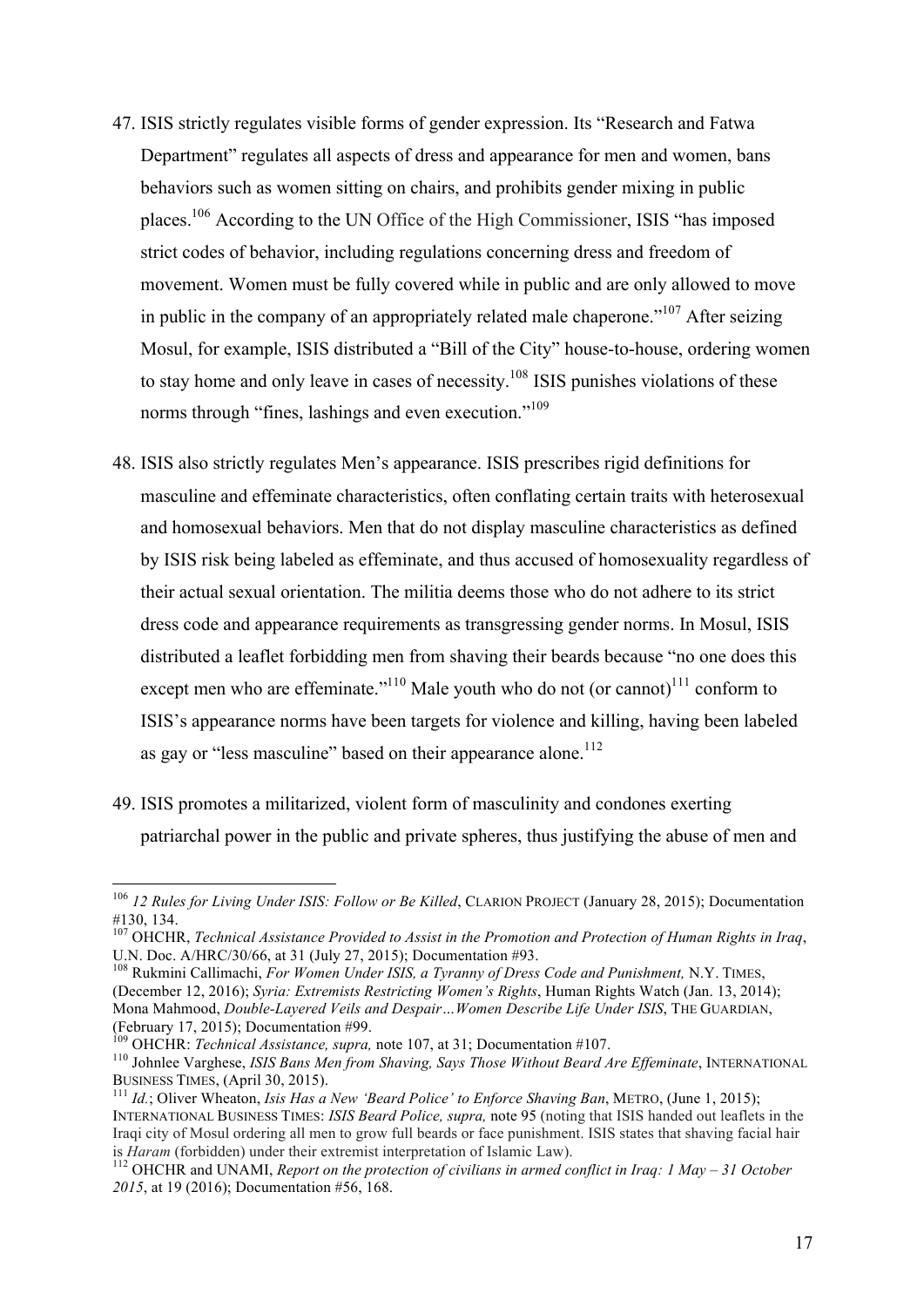women, boys and girls, including those real or perceived as lesbian, gay, bisexual, transgender, or intersex (LGBTI). By joining ISIS' militia, according to its online magazine, *Dabiq*, men are refusing "a life of humiliation."113 The group bans access to internet, cell phones and satellite dishes in areas it controls, claiming that "satellite channels normalize men being effeminate and sissies."114 Its magazine urges male fighters to strictly obey their military commanders,  $^{115}$  while telling them to expect obedience from women. "To Our Sisters" advises that "if the weapon of the men is the assault rifle and the explosive belt, then … the weapon of the women is good behavior<sup>"116</sup>

50. ISIS recruitment material claims the caliphate provides men the opportunity to be "true" men, and positions those not part of the so-called Islamic State as not fulfilling their proper gender roles. "True" masculinity depends on women also adhering to ISIS' rigid gender roles.117 As Al Khansaa Brigade puts it, "If women were real women then men would be real men."<sup>118</sup> This construction of masculinity undergirds ISIS' violent opposition to same-sex intimacy between men or between women. ISIS' frames its notion of masculinity in opposition to "America and Western Europe" which it uses as a stand-in for "bestiality, transgenderism, sodomy, pornography, feminism, and other evils."<sup>119</sup> *Dabiq* readers are told that *fitrah*, or proper predisposition to religiosity under Islam, is manifest in "the attraction of man to woman and woman to man," while "sodomites" represent the worst of sexual perversion, and are worthy of death.<sup>120</sup> In an explicit linking of ISIS' misogyny and homophobia, the magazine warns that "as the fitrah continues to be desecrated day by day in the West and more and more women abandon motherhood,

 <sup>113</sup> Sha'ban, *Just Terror,* 12 Dabiq 1737, CLARION PROJECT, at 10, *available at* https://clarionproject.org/docs/islamic-state-isis-isil-dabiq-magazine-issue-12-just-terror.pdf; Documentation #168.

<sup>114</sup> Babak Dehghanpisheh, and Michael Georgy, *Documents Show Islamic State Obsessions: Beards and*  Concubines, REUTERS, (November 1, 2016); Documentation #168.<br><sup>115</sup> Sha'ban: *Just Terror, supra,* note 113, at 9-10; Documentation #168.<br><sup>116</sup> Sha'ban, *From the Battle of Al-Ahzab to the War of Coalitions*, 11 Dabiq 1436,

available at: https://clarionproject.org/docs/Issue%2011%20-%20From%20the%20battle%20of%20Al-<br>Ahzab%20to%20the%20war%20of%20coalitions.pdf.

<sup>&</sup>lt;sup>117</sup> Dvan Mazurana, Dallin Van Leuven, and Rachel Gordon, *Gender Under a Black Flag: ISIL Recruitment*. (August 19, 2015).

<sup>118</sup> *Id.* <sup>119</sup> Sha'ban, *The Fitrah of Mankind and the Near-Extinction of the Western Woman*, 15 Dabiq 1437, CLARION PROJECT, at 20, available at: http://clarionproject.org/wp-content/uploads/islamic-state-magazine-dabiq-fifteenbreaking-the-cross.pdf. <sup>120</sup> *Id.* at 21-23; Documentation #93.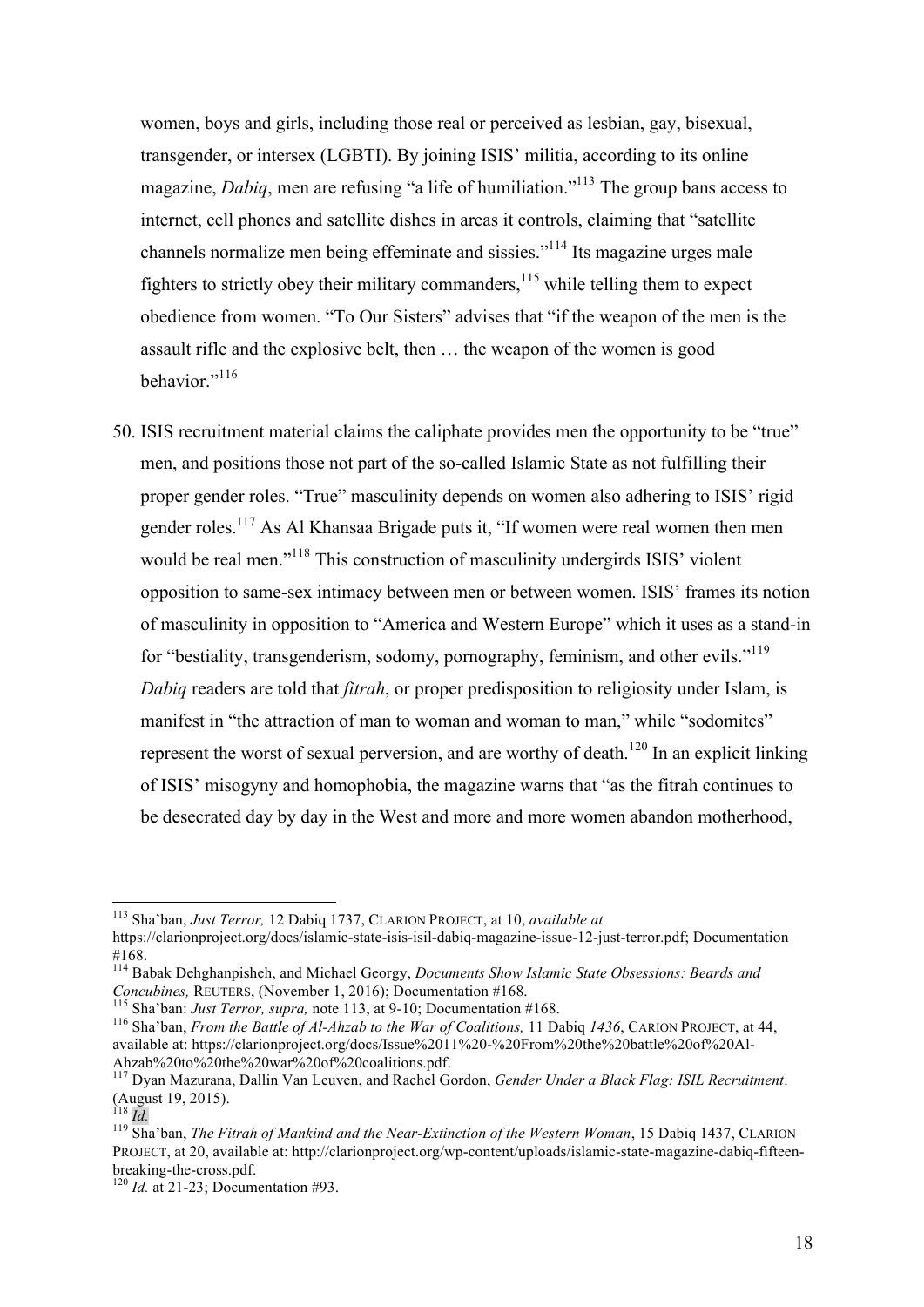wifehood, chastity, femininity, and heterosexuality, the true woman in the West has become an endangered creature." <sup>121</sup>

## **2. ISIS Commits Torture and Murder as a Form of Gender-Based Persecution**

# *a. Targeting women and girls for noncompliance with ISIS' prescribed gender norms*

51. Women and girls under ISIS are subject to harsh restrictions that impact nearly all aspects of their lives, and constrain their ability to move, to work, and to determine their own behavior or appearance including clothing. ISIS brutally punishes women and girls it deems out of compliance with its prescribed gender norms, subjecting them to physical and sexual violence, torture and murder. As stated above, ISIS' manifesto declares that: "[i]t is the fundamental function of a woman to become a mother and serve her husband and children. Women can only leave the house in exceptional circumstances–to wage Jihad, when there are no men available, or to study religion."<sup>122</sup> Through its propaganda and its targeted violence, ISIS makes clear that the acts that place women and girls out of compliance include their failing to adhere to dress and movement restrictions. In addition, being a lesbian or perceived as such, or serving as a public professional, such as a politician or lawyer carries the punishment of death.

# *i. Targeting women and girls for failure to adhere to dress and movement restrictions*

52. In August 2014, ISIS ordered all women to veil their faces and to only go out in the company of an appropriate male "guardian," or face severe punishment. That month, the United Nations received reports of ISIS beating women who resisted the restrictions.<sup>123</sup> Late that month, media outlets reported that ISIS members beat women with sticks for not wearing veils in Mosul's markets.<sup>124</sup> In October 2015, in Mosul, an informant told human rights documentors that members of Al-Khansa'a Brigade killed a 20-year-old pregnant woman from the Al Sarjakhanah area because she lifted her *niqab* to drink some water.<sup>125</sup>

<sup>&</sup>lt;sup>121</sup> Sha'ban: *The Fitrah of Mankind, supra,* note 119, at 25; Documentation #108.<br><sup>122</sup> Mah-Rukh Ali, *supra,* note 96, at 13.<br><sup>123</sup> UNAMI, *supra,* note 85.<br><sup>124</sup> OHCHR and UNAMI: *Protection Report July-September 2014*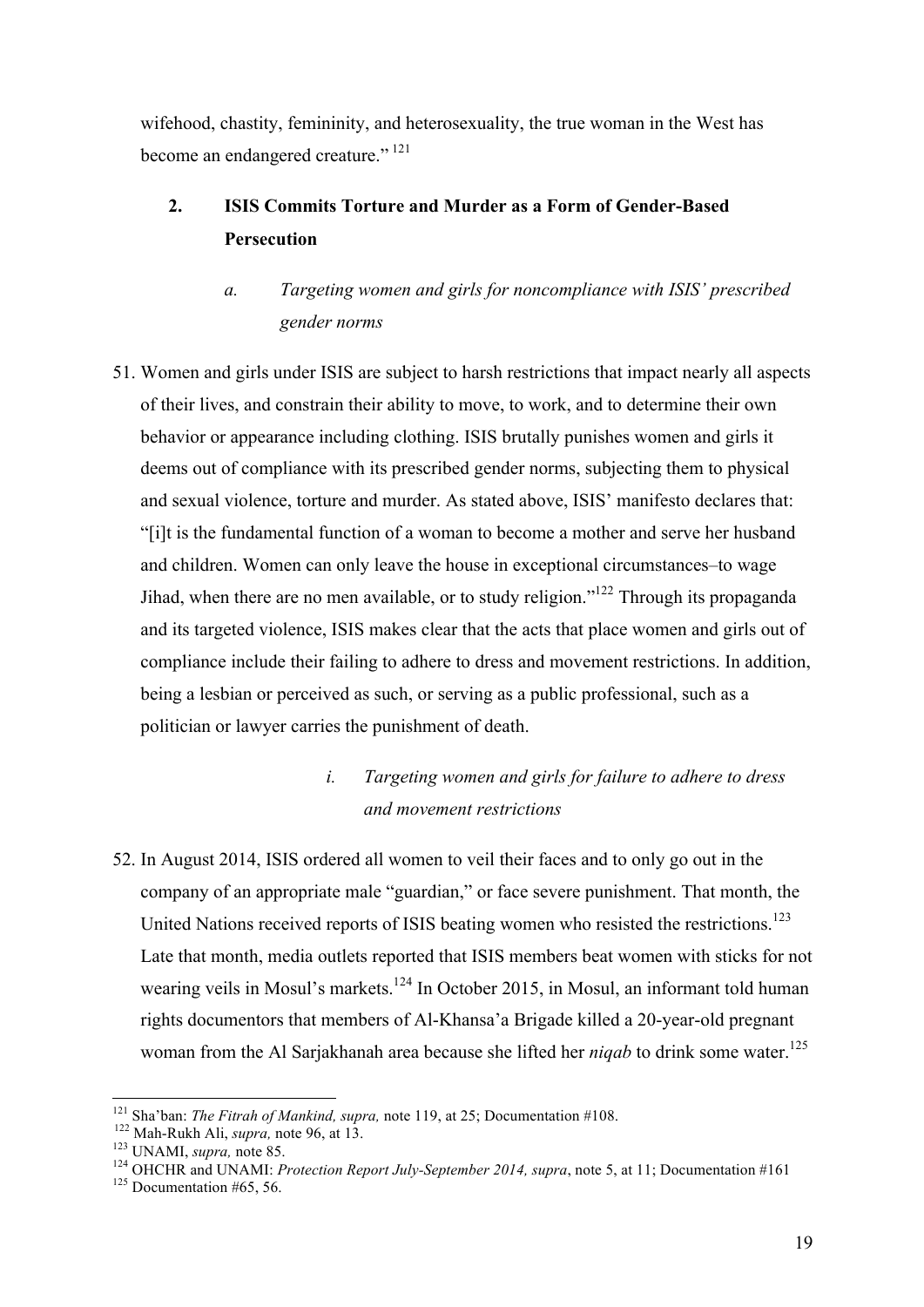An hour after the Brigade members beat her unconscious, she passed away. Iraqi media reported that ISIS murdered three women in December 2015 in Mosul for not wearing the *hijab*. <sup>126</sup> The instrument they used to kill the women is known as the "biter." ISIS members have attacked and killed other women and girls in Mosul with the biter, a metal device with teeth that cuts into flesh.<sup>127</sup> A 22-year-old woman who fled to a refugee camp in Syria, reported that ISIS members assaulted her sister with the device for forgetting to wear her gloves in public.<sup>128</sup> She recounted that her sister described the weapon as "more" painful than labor pains," and that a month after the assault the bruises and scars were still visible.

53. Women who venture into public without a close male relative "guardian" also risk abuse. For example, in June 2015, a married woman and her widowed sister-in-law stood in line to receive a gas canister when an ISIS member detained them, warning them not to leave the house without a *mahram*. <sup>129</sup> According to Iraqi human rights documenters, the married woman said that there was no one but her husband to escort her and he was working. Shortly after returning home, ISIS raided the women's house and kidnapped them both. A day later, they returned home bruised and beaten. Shortly thereafter, they reportedly self-immolated. One woman survived a short period and stated that ISIS raped them. After their passing, the husband was seized and never seen from again. Documenters also described how ISIS statement declared that the women were traitors and that their suicides confirmed their guilt.

#### *ii. Targeting women for engaging in professional occupations*

54. ISIS has prohibited women from most public occupations, only allowing them to work outside of the home in a limited capacity, such as in medical professional roles of doctors and nurses (largely because ISIS has a critical need for medical personnel) or as teachers, and some positions as civil service administrator positions.<sup>130</sup>

<sup>&</sup>lt;sup>126</sup> Abdelhak Mamoun, *ISIS Executes 3 women by "biter" in Central Mosul*, Iraqi News, (December 18, 2015); I Documentation #72.

<sup>&</sup>lt;sup>127</sup> Henry Holloway, *ISIS Unleash Lady Jihadi Biting Brigade Armed With 'Metal Jaws' to Tear Women To Death. DAILY STAR. (February 8, 2017): Documentation #57.* 

<sup>&</sup>lt;sup>128</sup> Patrick Cockburn, *ISIS in Mosul: Brutal Metal Instrument Used to Clip Women's Flesh Shows Increasing Barbarity Within 'Caliphate's' Own Walls. The INDEPENDENT. (February 24, 2015): Documentation #116, 140.*  $\frac{129}{129}$  Documentation #55, 70, 88.<br> $\frac{130}{130}$  Louisa Tarras-Wahlberg, *Promise of Paradise? A Study of Official ISIS-Propaganda Targeting Women*, at 36

<sup>(</sup>May 2016); *Women of the Islamic State, supra,* note 83, at 25; OHCHR and UNAMI, *Report on the protection of civilians in armed conflict in Iraq: 11 September – 10 December 2014*, at 12-14. (2014).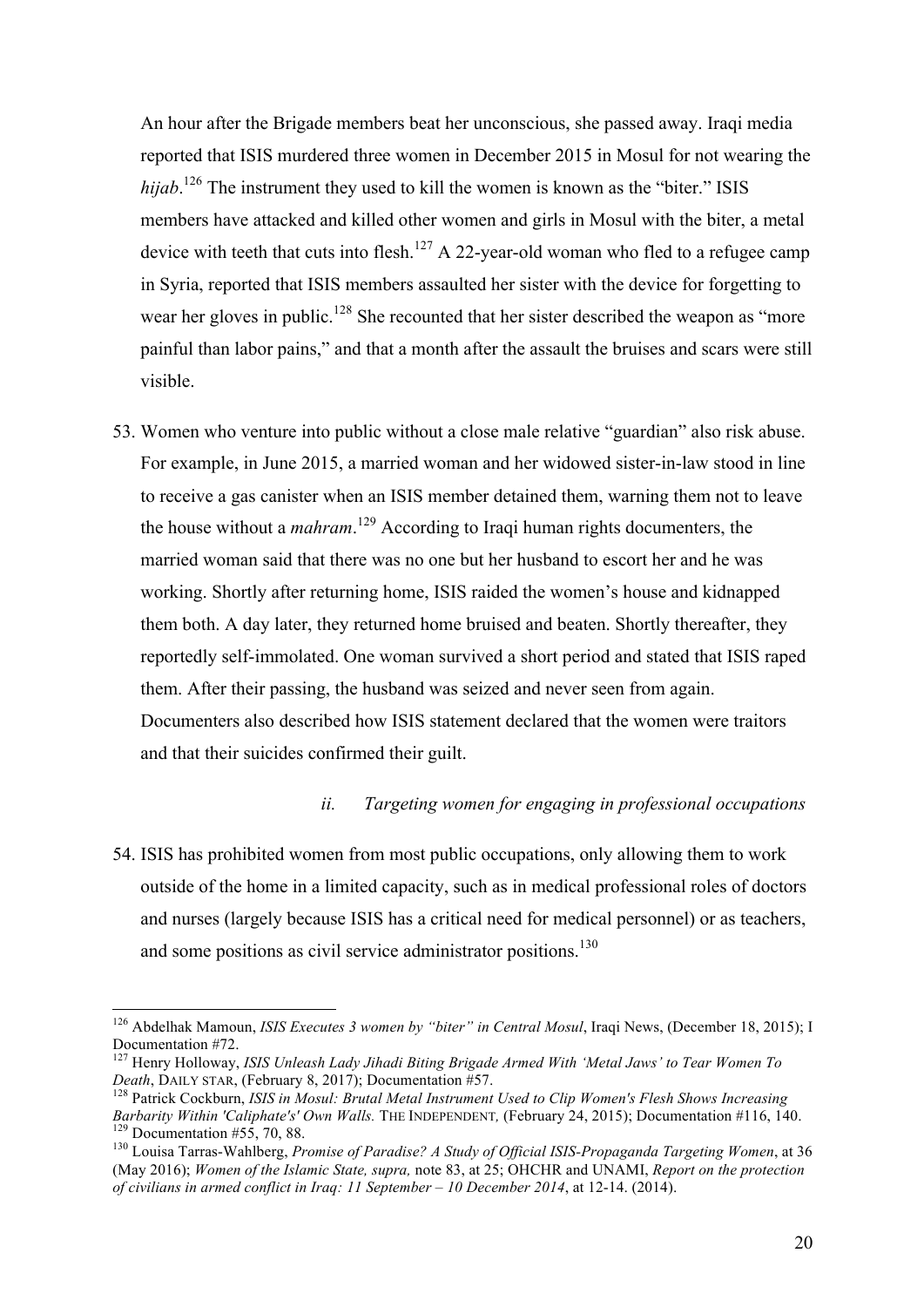- 55. UN Assistance Mission in Iraq (UNAMI) has reported that numerous executions of women in Mosul and other ISIL-controlled areas have taken place, some after perfunctory "trials."<sup>131</sup> ISIS has abducted and killed numerous female public professionals, including doctors, lawyers, and politicians, often trying them in self-appointed ISIS courts before publicly executing them. For example, in July 2014, ISIS killed a female parliamentary candidate in her home in the Ninewa governorate.<sup>132</sup> While a number of professional women, including community activists and human rights defenders, have been targeted both for their occupation as well as for standing up against ISIS's narrow gender ideology concerning women's activities in public life, the Office of the High Commissioner for Human Rights (OHCHR) has noted that educated, professional women are particularly at risk. 133
- 56. Early on in its emergence in Iraq, ISIS targeted female doctors for execution, some under the false pretext of adultery.<sup>134</sup> After gaining control over significant parts of Iraq, including Mosul, ISIS faced a dearth of trained medical professionals and started to reduce the punishment for non-gender compliance of female medical professionals from execution to torture or other cruel inhuman or degrading treatment.
- 57. Women members of the medical field spoke to human rights observers about the clothing restrictions they faced under ISIS. Women and girls are prohibited from wearing any color other than black, and are required to cover every inch of their bodies, including gloves to cover their hands.<sup>135</sup> One documented exception is for women doctors, who have been assigned color-coded dress requirements in order to identify their marital status. ISIS has required married women doctors to wear black and unmarried women other colors.<sup>136</sup> Female medical professionals are also required to wear gloves and *niqabs* that cover their faces. They have been punished for removing them in order to perform their medical duties such as examining patients.<sup>137</sup> Women doctors also reported that ISIS

<sup>&</sup>lt;sup>131</sup> UNAMI, *supra*, note 85.<br><sup>132</sup> Minority Rights Group: *No Place to Turn*, *supra*, note 9, at 17; Documentation #13-16, (reporting the killing of Iman Mohammad Younis al Salman, a local politician in Nineva). <sup>133</sup> Press Release, U.N. Office of the High Commissioner on Human Rights, *Press Briefing Notes on ISIL/Iraq* 

*and Death Penalty in SE Asia*, (January 20, 2015). The UN's Office of the High Commissioner noted that, "[e]ducated, professional women, particularly women who have run as candidates in elections for public office seem to be particularly at risk" of execution by ISIS.<br><sup>134</sup> Documentation #5, 57

<sup>&</sup>lt;sup>135</sup> Mah-Rukh Ali, *supra*, note 96, at 13 (citing, The Daily Mail, 4th December 2014, How 'up to 60' women rule ISIS's capital by fear).

<sup>&</sup>lt;sup>136</sup> OHCHR and UNAMI: *Protection Report July-September 2014, supra*, note 5, at 10. <sup>137</sup> Shamdeen, *supra*, note 4.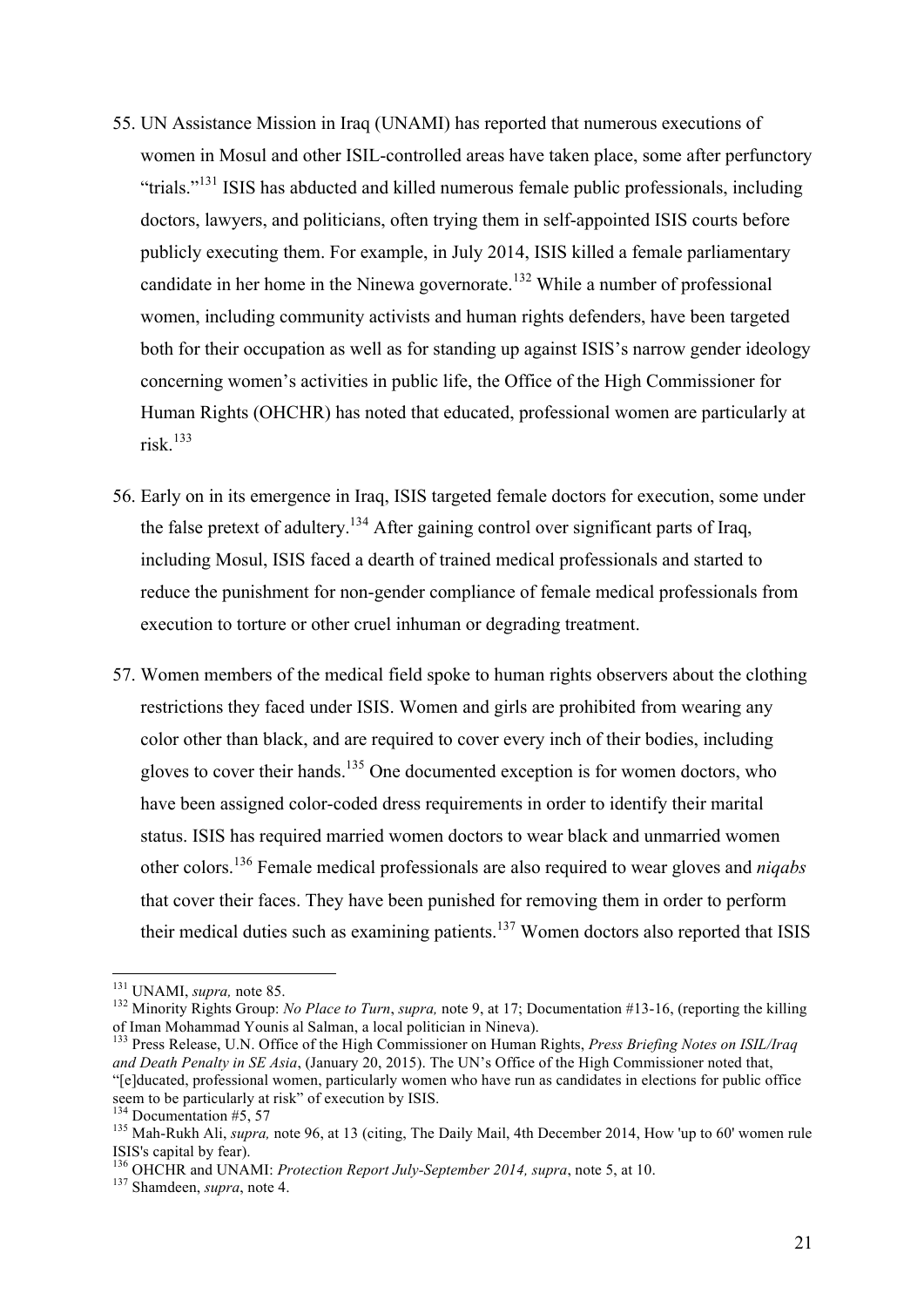members monitored them when they entered hospitals; stopping and insulting them, apparently for not appearing observant enough.<sup>138</sup>

- 58. About two months into ISIS' occupation of Mosul, women doctors went on strike and faced violent retaliation and threats.<sup>139</sup> An open letter on the strike explains, "Female" doctors have continued to work in order to aid the sick and injured of Mosul, a city that is in a critical condition because of the IS' control over the city, aerial bombardment and the fact that no salaries have been paid for weeks."<sup>140</sup> Even still, the letter noted that women doctors, who might have tried to flee with their families, continued doing their work. Yet for their efforts, "the IS group has imposed the *niqab* on female doctors in hospitals, with fighters at hospital entrances in order to stop any female doctors coming or going unless they're wearing the *niqab* and gloves. When women doctors tried to convince them that they couldn't do their jobs and treat patients dressed like this, the IS men abused the doctors verbally and began threatening them."<sup>141</sup>
- 59. Two days after the letter was posted, the apparent author, Dr. Ghada Shafiq, a gynecologist who worked at Mosul's General Hospital, was attacked and stabbed to death by militia members attempting to drag her from her home in the Tayaran area of south Mosul.<sup>142</sup> Her colleagues believe she was targeted because of the open letter. The letter had warned female doctors against compliance, arguing that obedience could result in escalated human rights violations against women.<sup>143</sup> Women doctors who participated in the strike reported that ISIS threatened to destroy or seize their property.<sup>144</sup> Some felt ultimately they had to return to work and abide by ISIS' restrictions. Hospital sources, however, told human rights observers that staff numbers in health care facilities in Mosul declined by late  $2014$ ,  $^{145}$  which may have been partly attributable to ISIS' restrictions and threats. On September 5, 2014, ISIS executed three Sunni women medical professionals in Mosul for allegedly refusing to treat ISIS fighters.<sup>146</sup> Roughly a year later, ISIS

<sup>&</sup>lt;sup>138</sup> OHCHR and UNAMI: *Protection Report July-September 2014*, *supra*, note 5, at 10.<br><sup>139</sup> *Id.*<br><sup>140</sup> Shamdeen, *supra*, note 4.<br><sup>141</sup> *Id.*<br><sup>142</sup> *Id.*<br><sup>142</sup> *Id.*<br><sup>143</sup> Shamdeen, *supra*, note 4 (citing *The Last Me* 

targeted assassinations of female professionals).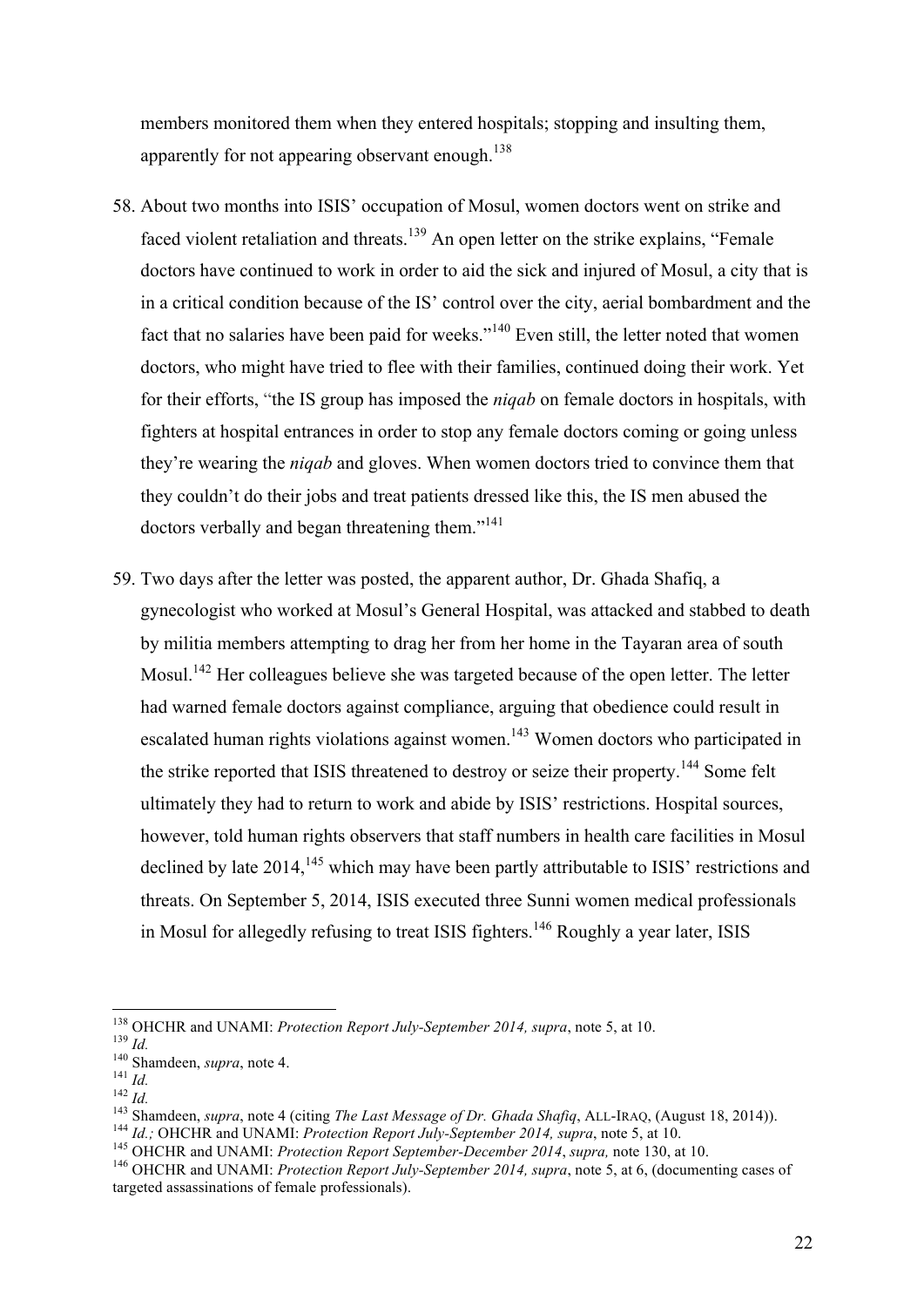members executed a doctor because she refused to wear the *niqab*, which ISIS had imposed on all female hospital employees.<sup>147</sup>

- 60. In addition to attacks on female medical professionals, ISIS has also targeted women in public roles. Women working in government positions or as lawyers have faced harsh punishments and death for practicing their professions. A few examples include:
	- In September 2015, ISIS executed two female lawyers for violating its ban on women practicing law in the criminal court.<sup>148</sup>
	- In November 2014, ISIS abducted and then publicly executed two former female parliamentary candidates, Ibtisam Ali Jarjis from the Watanya List and Miran Ghazi, from the Arab List in Mosul. ISIS reportedly forced the women to "repent", but then did not accept their repentance.<sup>149</sup>
	- In October 2014, after holding her prisoner for over a month, ISIS executed a Turkmen former parliamentarian of Ninewa, Iman Mohammed Salman Younis. Instead of handing over her body to her family, ISIS fighters threw it down a well. Salman became a member of the House of Representatives in 2004 and was the first woman to enter the Iraqi parliament for the Tal Afar district. She was also reportedly the first woman journalist from Tal Afar.<sup>150</sup>
	- In October 2014, ISIS shot the female Deputy Attorney General of the Mosul Court of Appeal in the head in a public execution.
	- In September 2014 ISIS killed Deputy Attorney General and former candidate in the prior elections Ibtihal Al-Hayali. ISIS militants ordered her family not to hold a funeral for her when they returned her corpse to them.<sup>151</sup>
	- In September 2014, ISIS abducted Sameera Salih Al-Nuaimy, a lawyer and human rights activist, and publically executed her by masked firing squad five days later outside a former governorate building in Mosul. An ISIS court had accused her of apostasy because she denounced its bombing of mosques and historic shrines on

 <sup>147</sup> MADRE: The Wrong Kind of Woman, *supra,* note 5 (citing Shamdeen, *supra*, note 4 ("women have been banned from working outside their homes – the only exceptions are obstetricians and nurses.")).<br><sup>148</sup> OHCHR and UNAMI: *Protection Report May-October 2015*, *supra*, note 112, at 10.<br><sup>149</sup> OHCHR and UNAMI: *Protection Repo* 

Laccino, *ISIS Iraq News: Militants Execute Two Female Parliamentary Candidates in Mosul*, INTERNATIONAL BUSINESS TIMES. (November 26, 2014): Documentation #168.

<sup>&</sup>lt;sup>150</sup> Iraqi Women Targeted for Execution by IS, AL-MONITOR, (October 10, 2014); Documentation #13-16, 106.<br><sup>151</sup> Minority Rights Group: No Place to Turn, supra, note 9, at 17.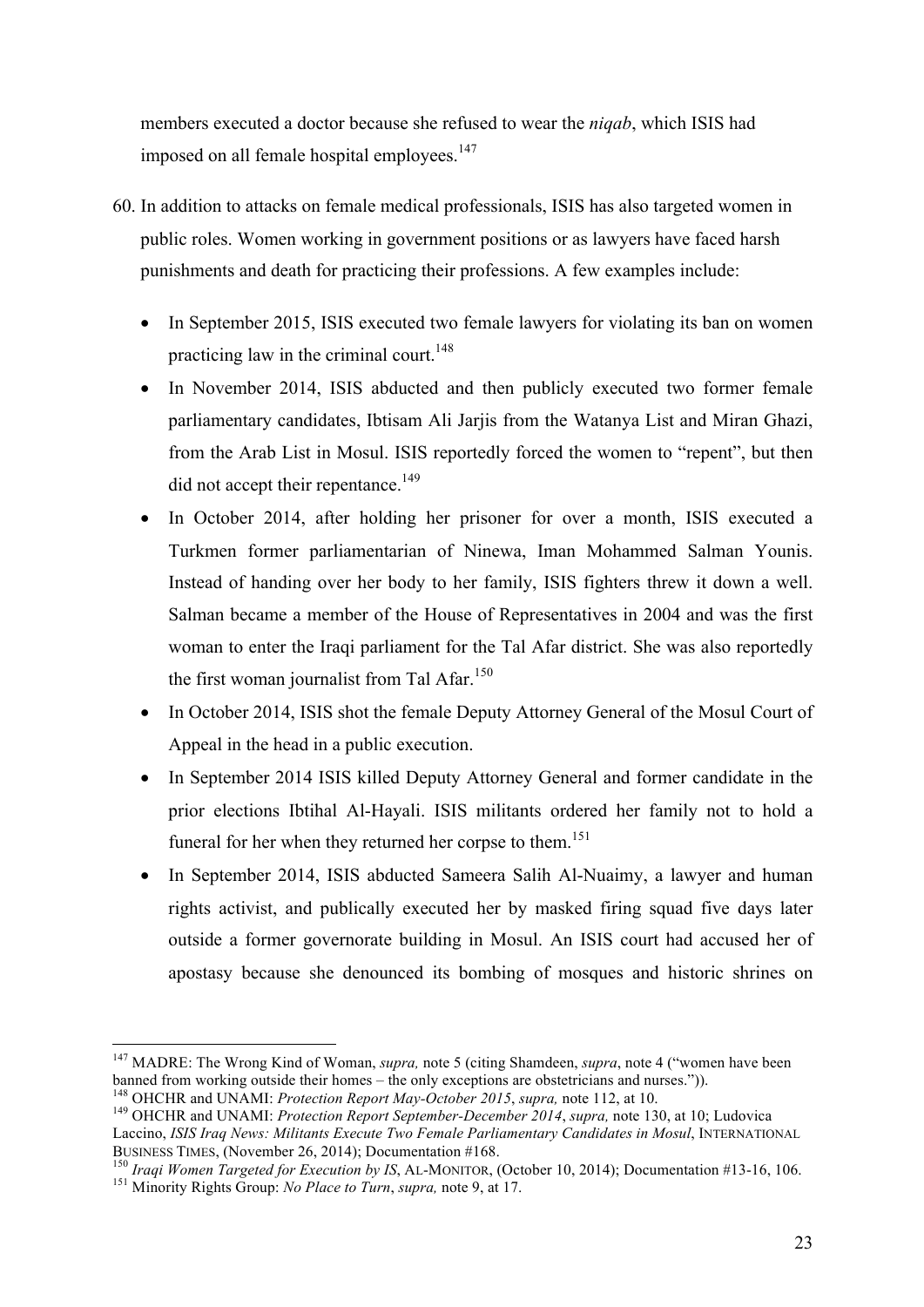Facebook. According to witnesses, her body showed signs of torture when ISIL delivered it to her relatives.<sup>152</sup>

- In July 2014, ISIS fighters killed a female candidate from the State of Law party list after breaking into her home in the Ninewa province.<sup>153</sup> A day later, ISIS fighters broke into the house of another female candidate for Ninewa Provincial Council from the prior election, killed her, and abducted her husband.<sup>154</sup>
- In July 2014 ISIS abducted another candidate from the previous general election after storming into her house in eastern Mosul.<sup>155</sup>

### *iii. Targeting women on the basis of real or perceived sexual orientation*

- 61. ISIS militia members have killed and tortured women and girls on the basis of real or perceived sexual orientation. In June 2014, ISIS gained access to the academic and police records of two female Mosul University students who had been caught kissing on the premises and expelled from the University for behavior deemed as inappropriate.<sup>156</sup> ISIS then issued a death warrant against the two women on charges of engaging in homosexual acts. Fearing torture and execution, the women went into hiding, constantly moving from one abandoned house or building to another in Mosul and its outskirts. In 2015, the two women reached out to Iraqi human rights defenders for help, who in response mobilized their underground railroad to provide the women with safe passage and relocation assistance through ISIS-controlled territories.
- 62. In November 2015, the two women embarked on the perilous journey on foot through the Hamrain Mountains – a mountain ridge south of Mosul—risking landmines and ISIS snipers to reach the designated meeting point at the foot of the mountains. The women walked for days, traveling by night and hiding by day, so as to avoid ISIS patrols and snipers. Upon arriving at the meeting point, Iraqi human rights defenders facilitated the women's crossing through the security checkpoint, and took them to a safe house to receive urgent care. Two weeks later, Iraqi human rights defenders arranged for the women's safe transfer to Kurdistan, where they were reunited with their relatives.

 <sup>152</sup> OHCHR and UNAMI: *Protection Report September-December 2014*, *supra,* note 130, at 10; UNAMI, *supra,*  note 85.

<sup>&</sup>lt;sup>153</sup> OHCHR and UNAMI: *Protection Report July-September 2014, supra*, note 5, at 10.<br><sup>154</sup> I Documentation #168<br><sup>155</sup> *Id.* <sup>156</sup> *Id.*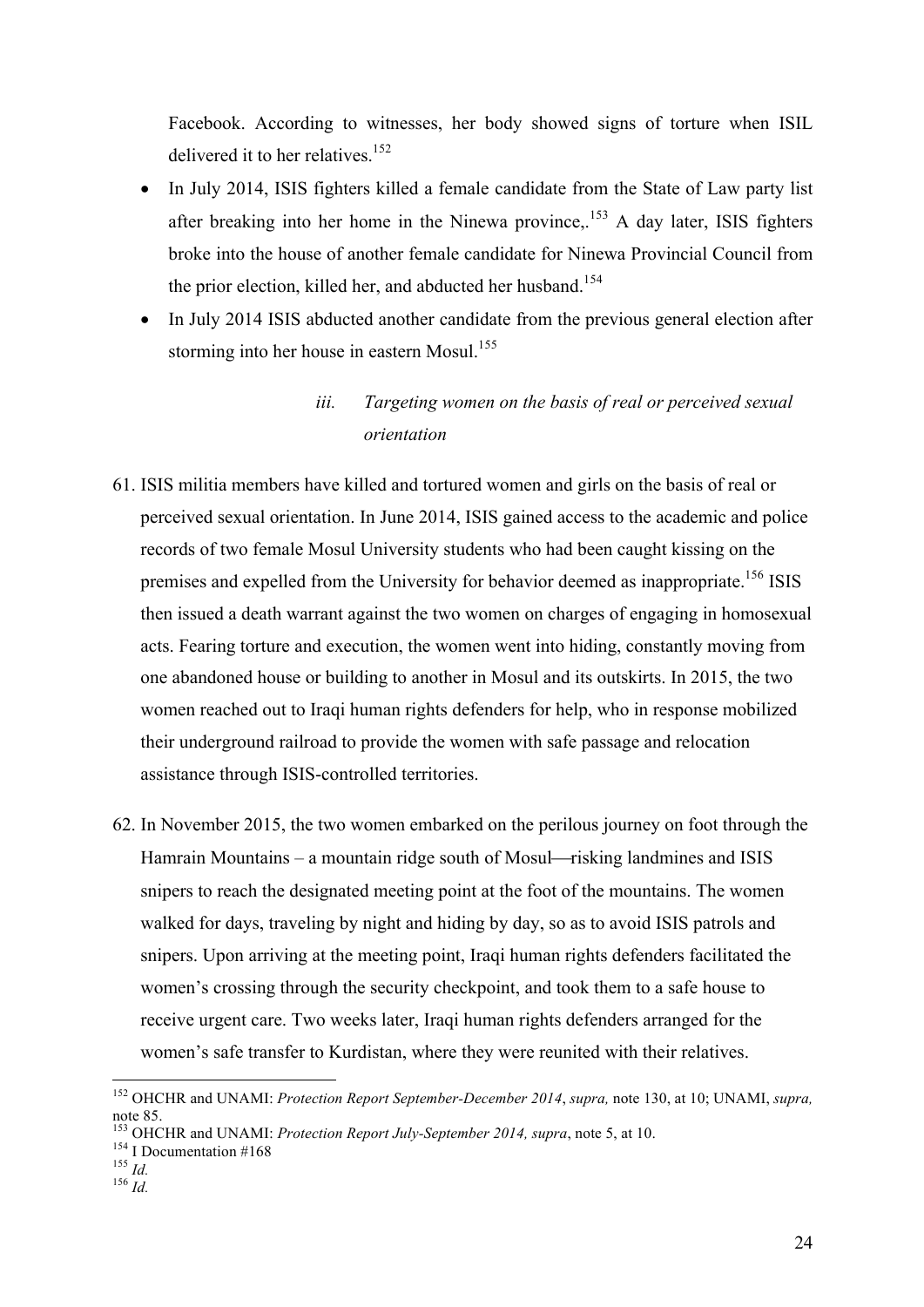63. As discussed in Section  $III(C)(1)$ , ISIS regularly conflates gender transgressions with homosexuality, and women who do not conform to the gender norms prescribed by ISIS are accused of being homosexual. In August 2015, ISIS decapitated three women, alleging that they were homosexual.<sup>157</sup> Witnesses reported that the women had argued with ISIS fighters after being told they were not allowed to leave their homes without a male relative, and that prior to their execution, ISIS militants arrested them for disobeying their orders.<sup>158</sup> In June 2015, ISIS executed two women by shooting them in the head, claiming that messages on their phones proved they were lesbians.<sup>159</sup> After the executions, ISIS militants reportedly announced that the women were "abominations."<sup>160</sup>

# *b. Targeting men and boys for non-compliance with ISIS' prescribed gender norms*

# *i. Targeting men and boys for failure to adhere to dress and appearance requirements*

- 64. ISIS has beaten, jailed, and killed men and boys whom it deems to have transgressed gender norms by failing to adhere to its strict dress and appearance code, often alleging that they are homosexual or insufficiently masculine.<sup>161</sup>
- 65. Included among victims are males who wear fashionable or "Western" clothing, such as "skinny" jeans.<sup>162</sup> According to UNAMI, on September 24, 2015, during the Eid al-Adha holiday, ISIS abducted 36 young men in Mosul for wearing fashionable jeans.<sup>163</sup> The members of Al Hisbah (ISIS's morality task force) punished the men by shaving their heads and flogging them publicly in the street.
- 66. Another key indicator of masculinity under ISIS is the ability to grow a robust beard. In May of 2015, in Mosul, ISIS banned males from shaving their beards, threatening those without beards with two months' jail time, beatings or death.<sup>164</sup> Mosul Eye, a media

<sup>&</sup>lt;sup>157</sup> Documentation #140.<br><sup>158</sup> MADRE: The Wrong Kind of Woman, *supra*, note 5.<br><sup>159</sup> Documentation #110.<br><sup>160</sup> *Id.* For example, a number of males ISIS executed on the accusation of homosexuality were considered handsome young men who happened to cut their hair in a "modern way" or who dressed "elegantly." Documentation #56.<br><sup>162</sup> Winsor, *supra*, note 94.

<sup>&</sup>lt;sup>163</sup> OHCHR and UNAMI: *Protection Report May-October 2015*, *supra*, note 112, at 19.<br><sup>164</sup> Id. Johnlee Varghese, *Mosul: ISIS Imprisons Men for 3 Months, Threatens to Behead Them for Shaving Beard*, INTERNATIONAL BUSINESS TIMES, (May 15, 2015).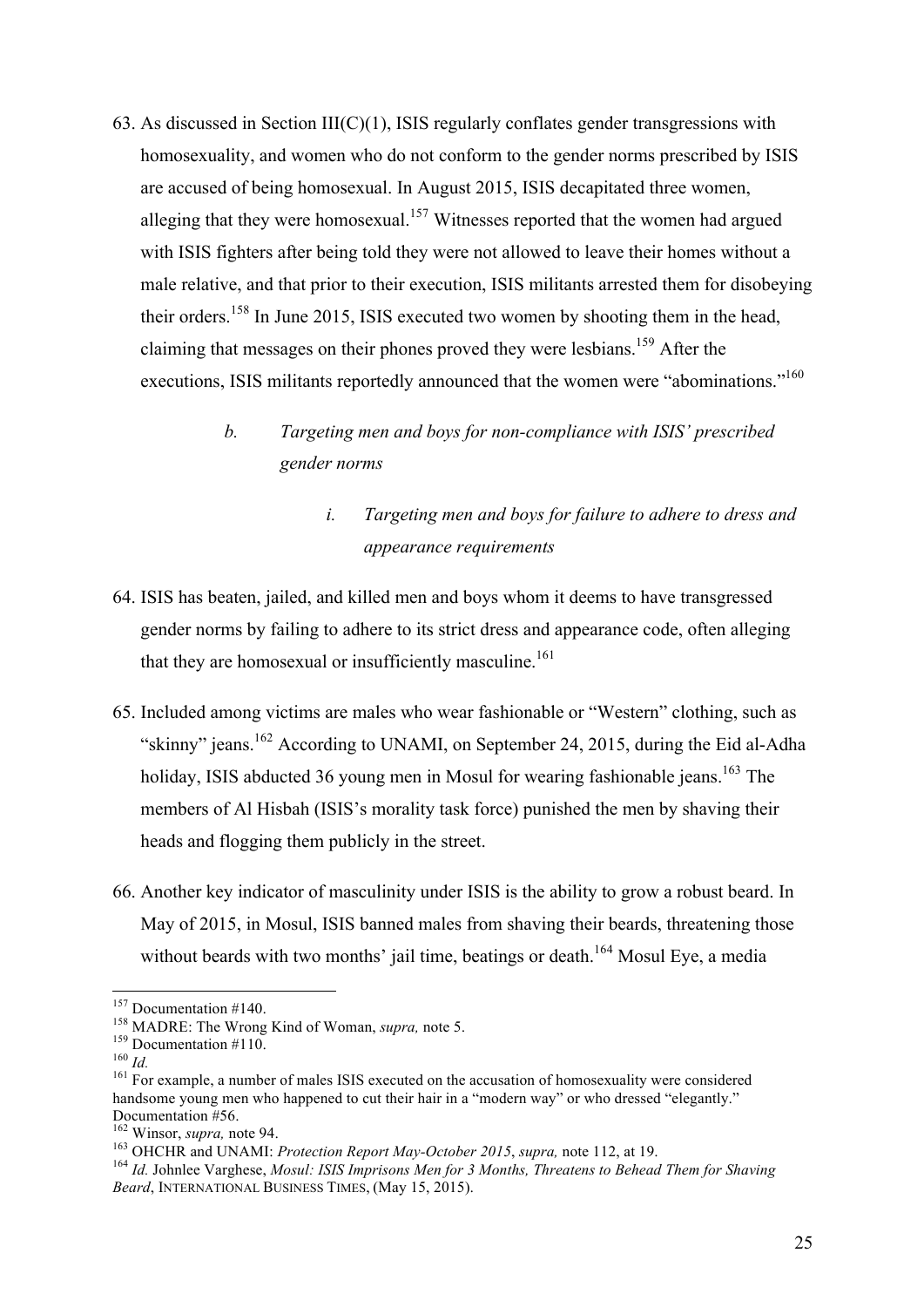activist group, reported the arrest of a group of young men for shaving their beards.<sup>165</sup> ISIS jailed the men for three months, and threatened them with beheading if they removed their beards again. Militia members also circulated leaflets claiming that barbers and hairdressers are an "accessory to sin" if they shave or trim men's beards and will be detained if they do so. Young men unable to grow substantial beards who once lived under ISIS-control feared punishment from militia members. One 18-year-old from Mosul told a news agency, "My facial hair is just slow to come out for my age [...]. I'm scared because they deal ruthlessly with anyone who opposes or ignores their instructions<sup>",166</sup>

### *ii. Targeting men and boys on the basis of real or perceived sexual orientation*

67. The Islamic State has outlawed homosexuality, and has issued edicts against what is defined as "homosexual" behaviors or appearances, including trendy hairstyles for men and fashionable clothing.<sup>167</sup> On December 15, 2014, ISIS released a penal code entitled, "Clarification [regarding] the Hudud [Koranic punishments]," which declares that the punishment for same-sex sex is "death for the person committing the act, as well as for the one receiving it."<sup>168</sup> ISIS-appointed courts have sentenced men to death based on their real or perceived non-conforming sexual orientation and gender behavior, and then executed them, often by throwing the victims off buildings, and then stoning to death any who survive the fall.<sup>169</sup> In some instances, they place a bag filled with weights over the victim's head so that the body falls on the head upon impact.<sup>170</sup> Individuals labeled as homosexual by ISIS may also endure rape and other forms of torture before executions.<sup>171</sup> Other common forms of execution for the accusation for appearing homosexual include death by firing squad, immolation or beheading. ISIS has attacked or disappeared family members who try to intervene.<sup>172</sup> To further perpetuate stigma and isolate the victim's

<sup>&</sup>lt;sup>165</sup> Johnlee Varghese, *supra* note, 164.<br><sup>166</sup> Wheaton, *supra*, note 111.<br><sup>167</sup> Ishaan Tharoor, *The Islamic State's Shocking War on Gays*, WASHINGTON POST, (June 13, 2016).<br><sup>168</sup> Id. (citing Jihad and Terrorism Threat

*Id.*; OHCHR and UNAMI: *Protection Report May-October 2015*, *supra*, note 112, at 17, (documenting cases of civilian in armed conflict).<br> $170$  Documentation #56.

<sup>170</sup> Documentation #56. 171 Mark Levine, *Killing Emos, and the Future, in Iraq,* AL JAZEERA, (March 20, 2012). <sup>172</sup> Documentation #55; August 27, 2015; Documentation #140.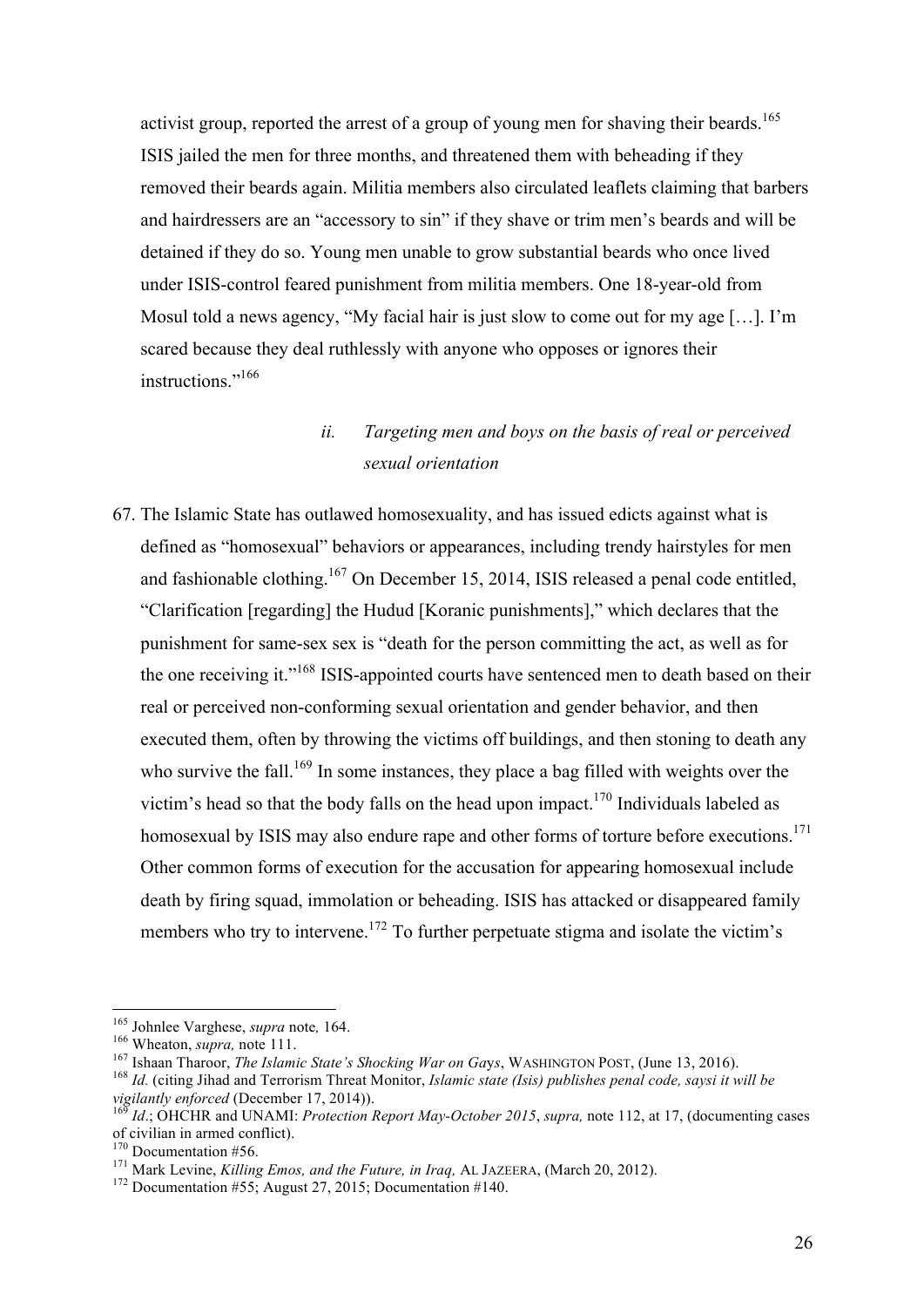family, ISIS may emblazon the phrase: "One of the houses of the Lot tribe," on the victim's family's domicile, threatening the family with death if they remove the label.<sup>173</sup>

- 68. ISIS grounds its persecution in extremist interpretations of Islamic sources, referring to homosexuals as belonging to the tribe of Lot, and telling the story of a prophet whose people were destroyed for transgressing moral norms.174 According to ISIS's online magazine, *Dabiq*, ISIS seeks to regulate gender conformity and implement "the rulings of Allah on those who practice any form of sexual deviancy or transgression," in order to avoid the "same rotten course" as the "West".<sup>175</sup>
- 69. Escaped victims describe a systematic effort by ISIS to track and punish perceived homosexuals. A gay Iraqi man who fled an area of Iraq overrun by the Islamic State, told a reporter, "[ISIS] are also professional when it comes to tracking gay people. They hunt them down one by one. When they capture people, they go through his phone and his contacts and Facebook friends. They are trying to track down every gay man. And it's like dominoes. If one goes, the others will be taken down too."<sup>176</sup>
- 70. Numerous reports of executions of men and boys based on their real or perceived sexual orientation have emerged from ISIS-controlled areas in Iraq. For example, according to an October 2015 UNAMI report, "[o]n 4 June, ISIS killed three civilians for alleged homosexual acts. Two young males and a 60-year-old man were thrown from the National Insurance Company building in the Dawasa area of central Mosul, Ninewa. Militants read a condemnation of the men that was issued by an ISIS self-appointed court before killing them. Pictures of the killings were posted on social media."<sup>177</sup> UNAMI also reported that on October 8, 2015 "ISIL publically murdered two men aged 21 and 26, by throwing them from the top of an eight-story building, in the Palestine area of western Mosul, for allegedly being homosexual.<sup>178</sup> The victims were killed following the decision

<sup>&</sup>lt;sup>173</sup> Documentation #55.<br><sup>174</sup> OutRight Action International, *Timeline of Publicized Executions for Alleged Sodomy by the Islamic State Militias, (June 30, 2016).* 

<sup>&</sup>lt;sup>175</sup> Rabi<sup>'</sup> Al-Akhar, *From Hypocrisy to Apostasy: The Extinction of the Grayzone*, 7 Dabiq 1436, CLARION PROJECT, at 43 (February 2015), available at https://clarionproject.org/docs/islamic-state-dabiq-magazine-issue-7-from-hypocrisy-to-apostasy.pdf.<br><sup>176</sup> See, e.g., *Why my own father would have let IS kill me*, BBC, (July 23, 2015).<br><sup>177</sup> U.N. Office of the United Nations High Commissioner for Human Rights and United Nations Assistan

Mission for Iraq—Human Rights Office, *Report on the Protection of Civilians in the Armed Conflict in Iraq: 1 May – 31 October 2015,* at 17 (2015) (documenting cases of civilian in armed conflict). <sup>178</sup> *Id*.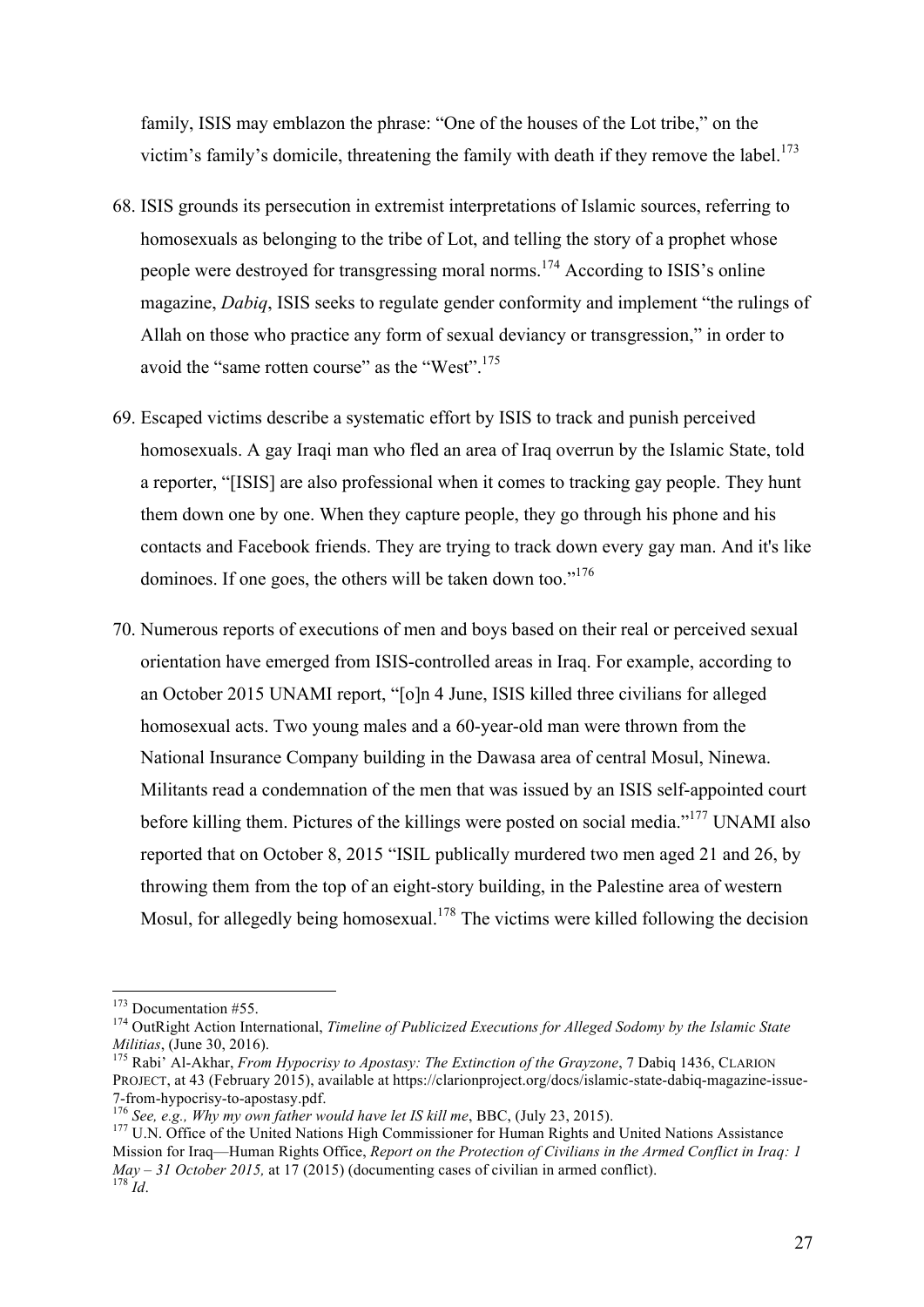of an ISIS self-appointed court."179 In at least one instance, potential victims who were not yet detained managed to flee an ISIS-controlled area, prior to execution of an ISISissued death warrant.

- 71. On September 12, 2015, two gay men from Mosul reached out to Iraqi human rights defenders for assistance.<sup>180</sup> They had been hiding for three months in a house on the outskirts of Mosul, fearing a death sentence that ISIS had issued against them. The young men eventually passed through the Homrain Mountains on foot. They entered Samarra, where they were assisted by Iraqi human rights defenders, and were able to escape to Kirkuk six days later.
- 72. ISIS publishes photos of the executions as propaganda. Since 2014, OutRight Action International (OutRight) has tracked photo reports issued by ISIS fighters purporting to show the execution of men who had engaged in sodomy.<sup>181</sup> OutRight lists 11 incidents in Iraq, resulting in 23 executions. On April 19, 2016, for example, the Islamic State's Information Office in Aljazirah Province (an administrative division of the area controlled by the Islamic State), in the city of Tel-Afar, Iraq, issued a photo report depicting "the imposition of Sharia punishment on a person who committed the acts of the people of [Prophet] Lot in the city of Tel-Afar" by throwing the blindfolded victim off a building. $182$
- 73. Iraqi human rights defenders have also documented the following torture, abductions, and murders of people on the basis of gender identity or sexual orientation in and around the Mosul area, all allegedly perpetrated by ISIS. It is likely that many others go unreported:
	- October 2016: ISIS executed two men via shots to the head in the Al-Rifaq Al-Thani area on charges of homosexuality. They were 21 and 29 years old. ISIS moved their bodies to an unknown location.<sup>183</sup>
	- August 2016: ISIS militants threw four young men off of a building in Bab Al Tob after accusing them of homosexuality.<sup>184</sup>

<sup>&</sup>lt;sup>179</sup> *Id.*<br><sup>180</sup> Documentation # 58.<br><sup>181</sup> OutRight Action International, *supra*, note 174. Human Rights & Gender Justice Clinic at CUNY School of Law, *Dying to be Free: LGBT Human Rights Violations in Iraq*, (November 2015).<br><sup>182</sup> OutRight Action International, *supra*, note 174.<br><sup>183</sup> Documentation #148; Oct 18, 2016 184 Documentation #136; Aug 7, 2016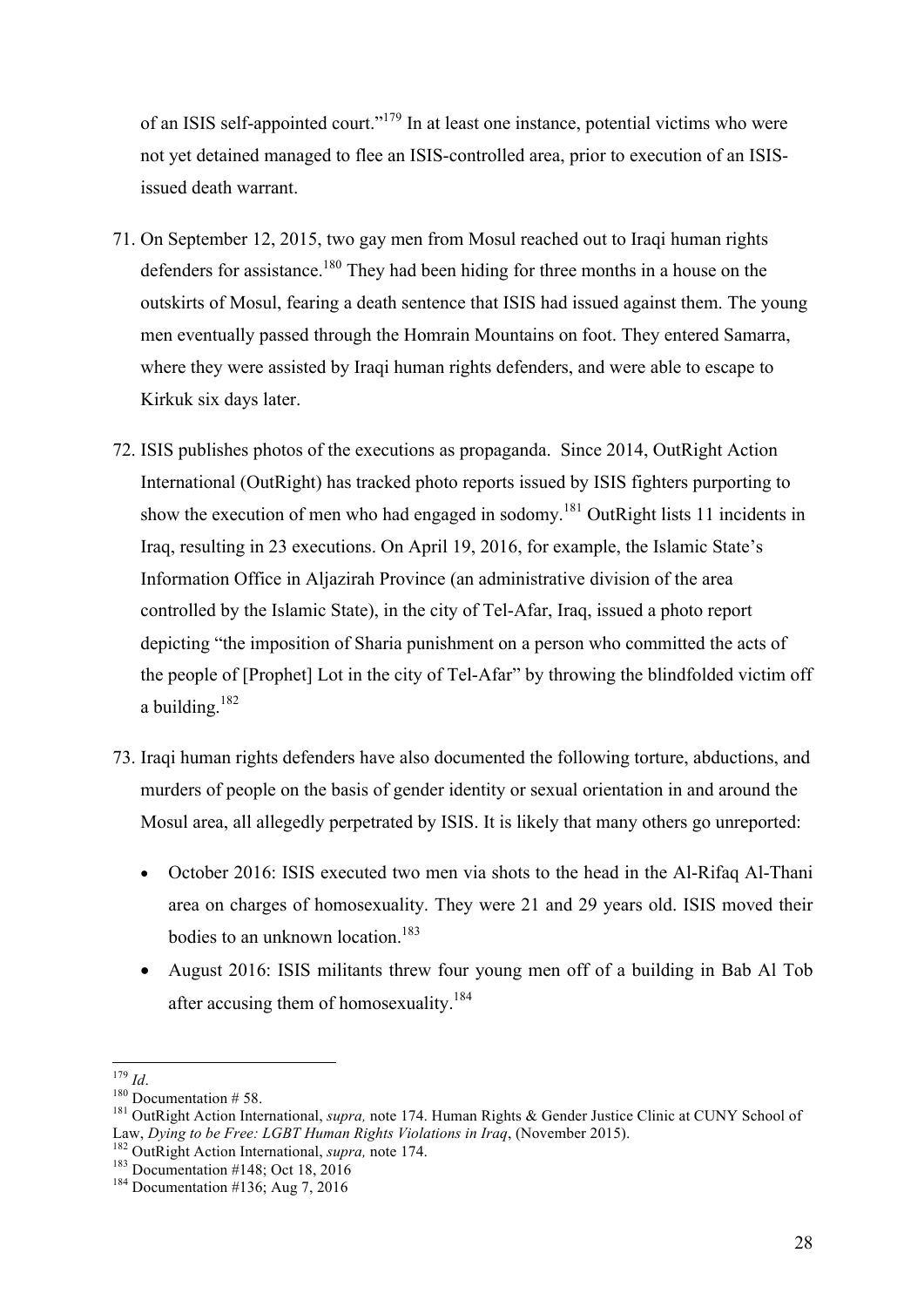- August 2016: ISIS raped three young men in Hawija after accusing them of sodomy. ISIS then executed them and left their bodies in the Kbaiba area, at the entrance to Hawija. ISIS militants took five hundred dollars from the victims' community for the men's "dishonor."<sup>185</sup>
- July 2016: ISIS executed eight men on charges of homosexuality. Its fighters closed nearby roads and forced members of the public to watch them shoot the men in the head.<sup>186</sup>
- June 2016: ISIS arrested, raped, and then two days later, executed three young men from Mosul, on charges of homosexuality. All were under 16 years old. After stoning and burning them to death, ISIS abandoned their bodies were abandoned near Al Nifayat Park.<sup>187</sup>
- June 2016: ISIS executed two young women by shots to the head in Al Sukkar neighborhood on charges of being lesbians. ISIS seized them on 12 June and by Al Hisbah (ISIS morality task force). ISIS members claimed they found messages, photos, and conversations on the young women's phones that indicated their sexuality.<sup>188</sup>
- May 2016: ISIS immolated two young men in Al Ghazlani area on charges of homosexuality.<sup>189</sup>
- April 2016: ISIS immolated seven young men in Mosul on charges of homosexuality. ISIS did not return their remains to their families.<sup>190</sup>
- January 2016: ISIS executed three young men in Al Rashad Stadium in southern Kirkuk, on charges of homosexuality. Their families were not allowed to take the bodies afterward. 191
- December 2015: After two months of detaining them, ISIS executed three young men by shots to the head in a soccer field behind the public hospital in Hawija on charges of homosexuality.<sup>192</sup>
- November 2015: ISIS beheaded four young men at Al Ghazlani Camp Intersection on charges of homosexuality.<sup>193</sup>

<sup>&</sup>lt;sup>185</sup> Documentation #132.<br><sup>187</sup> Documentation #107.<br><sup>187</sup> Documentation #107.<br><sup>188</sup> Documentation #99.<br><sup>190</sup> Documentation #88.<br><sup>191</sup> Documentation #77.<br><sup>192</sup> Documentation #80.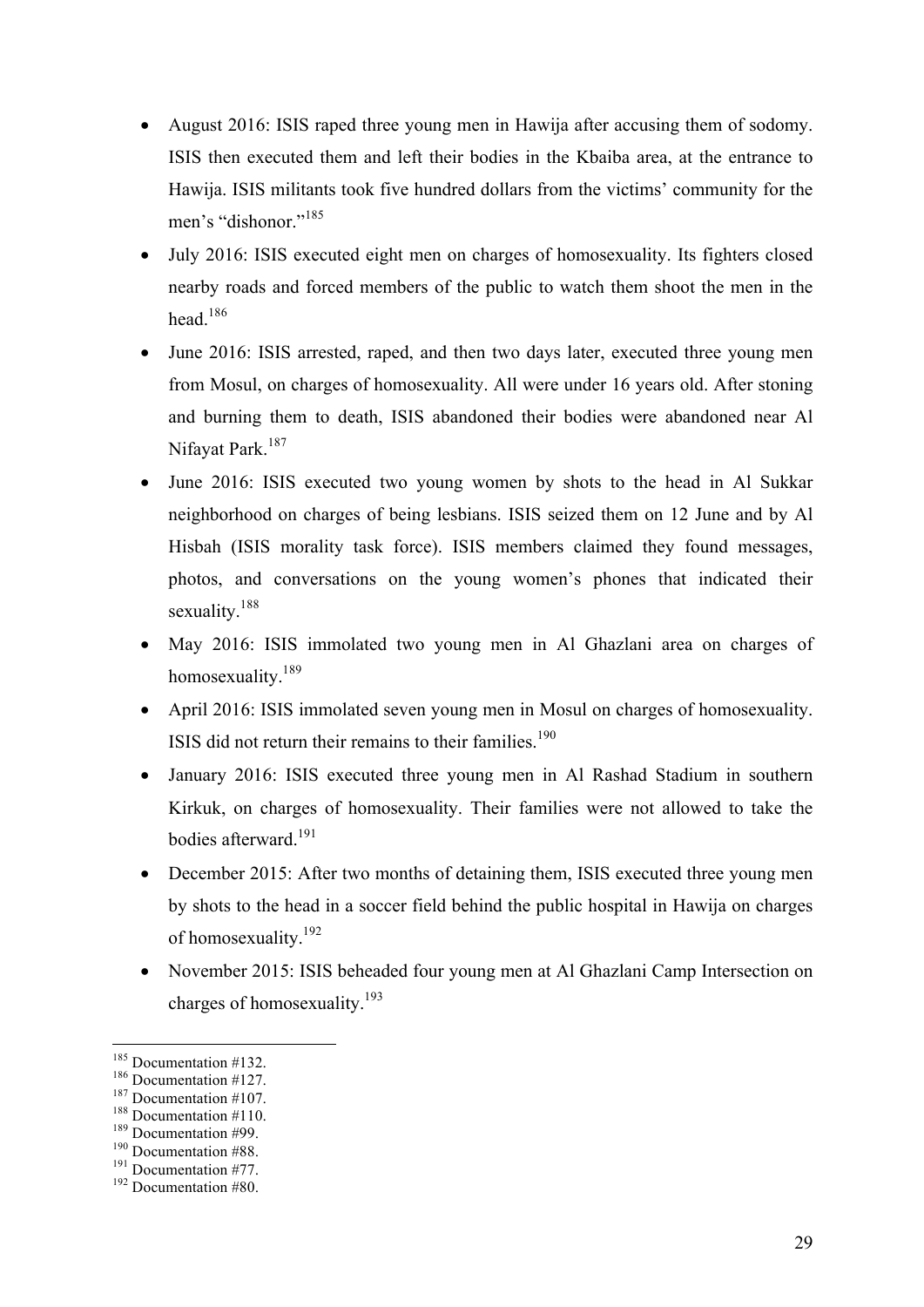- October 2015: ISIS beheaded six young men on charges of homosexuality.<sup>194</sup>
- September 2015: ISIS executed four men between ages 20-27 years old by immolation on charges of homosexuality. An eyewitness said that ISIS put the victims in a rectangular hole about two meters deep and one meter and a half wide, and tied the victims to each other with metal chains. They then put benzene on them and burned them. Afterward, they buried them in the same hole.<sup>195</sup>
- September 2015: ISIS executed three males in the Karama district of Mosul on charges of "practicing the actions of sodomites." ISIS placed them in a large container, tied them up in metal chains and then immolated them.<sup>196</sup>
- August 2015: ISIS executed eleven young men in Mosul throughout the month on charges of homosexuality.<sup>197</sup>

# **3. ISIS Commits Rape, Sexual Slavery and other forms of Sexual Violence as a Form of Gender-Based Persecution**

- 74. ISIS employs sexual violence as a strategic weapon and "as a tactic of terror, a core element of their ideology and *modus operandi*." <sup>198</sup> While ISIS' sexual violence against Yazidi women is well-documented, ISIS has also subjected Muslim, Christian and Turkmen women in Iraq to human rights violations, including sexual and gender-based violence.<sup>199</sup> Its fighters have also committed acts of rape and other forms of sexual violence against boys and men.<sup>200</sup>
- 75. Sexual enslavement of women and girls is a hallmark policy of ISIS's control in Iraq,201 and is used as a propaganda tool for recruiting and maintaining ISIS fighters. $202$  ISIS

<sup>&</sup>lt;sup>193</sup> Documentation #72.<br>
<sup>194</sup> Documentation #59.<br>
<sup>195</sup> Documentation #69.<br>
<sup>196</sup> Documentation #57.<br>
<sup>197</sup> Documentation #55.<br>
<sup>197</sup> Documentation #55.<br>
<sup>198</sup> European Parliament Members' Research Service, *Fighting co* (December 2016).

<sup>199</sup> Kristie McCrum, *Captured ISIS Fighter Claims Fellow Jihadis Were Rewarded with Slave Girls for Their Loyalty to Their Cause,* MIRROR, (September 29, 2016); Human Rights Watch: World Report Iraq, *supra,* note 6; HRW, *Iraq: Sunni Women Tell of ISIS Detention, Torture, Describe Forced Marriage, Rape* (February 20, 2017).

<sup>200</sup>Human Rights Watch *Iraq: Forced marriage, conversion for Yezidis*, (November 11, 2014); OHCHR and UNAMI: *Protection Report July-September 2014, supra*, note 5, at 15. 201 Callimachi: *ISIS Enshrines*, *supra*, note 14. <sup>202</sup> McCrum, *supra,* note 199.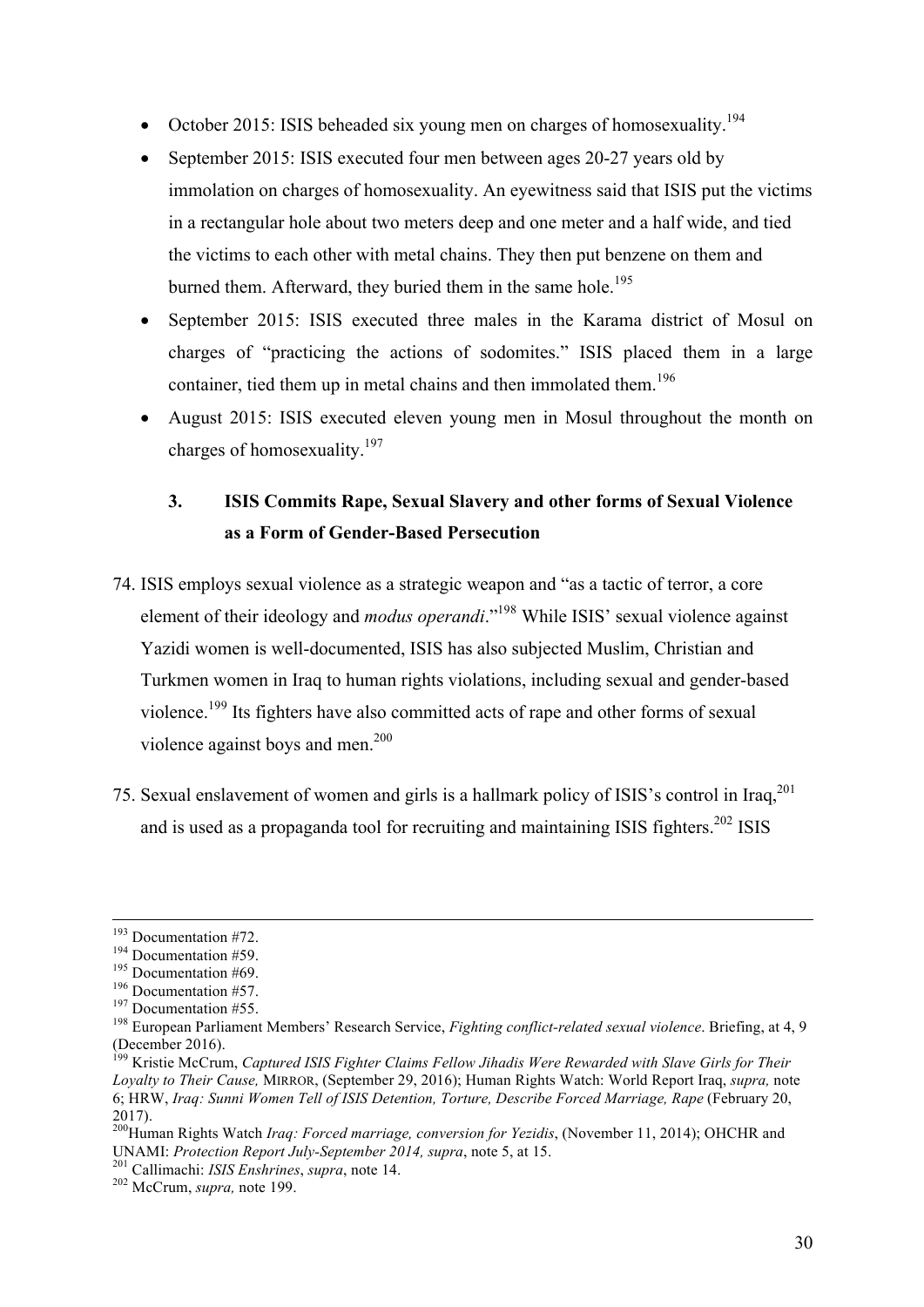created an extensive system to profit off the sale of captured women and girls.<sup>203</sup> According to human rights and media reports, such sexual exploitation is a major source of income for ISIS, and is a means to attract fighters.204 Women are bought, sold and traded within an organized system that includes sales contracts notarized by ISIS-run courts.<sup>205</sup> ISIS published rules on the trade and sale of women and girl sexual slaves. The average sale for girls 9 years old or younger is about \$170 US dollars each; girls and young women ages 10-20 year old cost about \$130 and those between 20-30 years old are sold for about \$90.<sup>206</sup>

- 76. The pages of its flagship magazine, *Dabiq* openly espouses sexual slavery, trafficking, forced marriage, rape and other forms of sexual violence committed against women and girls, making clear that these forms of gender-based violence are fully acceptable within ISIS dogma. <sup>207</sup> *Dabiq* featured an article entitled "The Revival of Slavery," which justified and embraced the practice of sexual slavery and trafficking as a means to eradicate "pagan" Yazidi women and girls from the Muslim world.<sup>208</sup> The Research and Fatwa Department of ISIS also published a pamphlet not only justifying enslavement of women and girls, but also detailing the conditions under which females can be bought, sold, beaten and raped.<sup>209</sup>
- 77. ISIS "rewards" its fighters with the widows of executed men, as motivation to continue fighting.<sup>210</sup> Yazidi women and girls who have managed to escape ISIS report that fighters forced them into "weddings" including "temporary marriages," sold them multiple times, and gave them as "gifts" to fighters. $2^{11}$

<sup>&</sup>lt;sup>203</sup> Human Rights & Gender Justice (HRGJ) Clinic at CUNY School of Law, Seeking *Accountability and* Demanding Change: A Report on Women's Rights Violations in Iraq, at 28-29 (October 2015).

<sup>204</sup> Minority Rights Group: *No Place to Turn*, *supra*, note 9, at 32.<br>
<sup>205</sup> U.S. Department of State, *Iraq: 2016 trafficking in persons report* (2016).<br>
<sup>206</sup> Mah-Rukh Ali, *supra*, note 96, at 13, (citing: Jamal Abdul-*Women*, THE ATLANTIC, (March 8, 2015))<br><sup>207</sup> Sha'ban, *They Plot, supra*, note 75, at 45, 48 ("As for the slave-girl that was taken by the swords of men

following the cheerful warrior (Muhammad – sallall(a)hu 'alayhi wa sallam), then her enslavement is in opposition to human rights and copulation with her is rape?! What is wrong with you? How do you make such a judgment? What is your religion? What is your law? Rather, tell me who is your lord?"). Id.

<sup>&</sup>lt;sup>208</sup> Human Rights & Gender Justice Clinic, *Seeking Accountability and Demanding Change, supra,* note 203, at 29; 5 Robert Mackey, *Islamic State Propagandists Boast of Sexual Enslavement of Women and Girls*, N.Y.

<sup>&</sup>lt;sup>209</sup> MEMRI, *supra*, note 103.<br><sup>210</sup> OHCHR and UNAMI: *Protection Report May-October 2015*, *supra*, note 112, at 28.<br><sup>210</sup> OHCHR and UNAMI: *Protection Report May-October 2015*, *supra*, note 112, at 28. *violations emerge from survivors of violence in north-western Iraq*. (August 20, 2014); U.S. Department of State *Iraq 2015 human rights report,* at 58, (2015).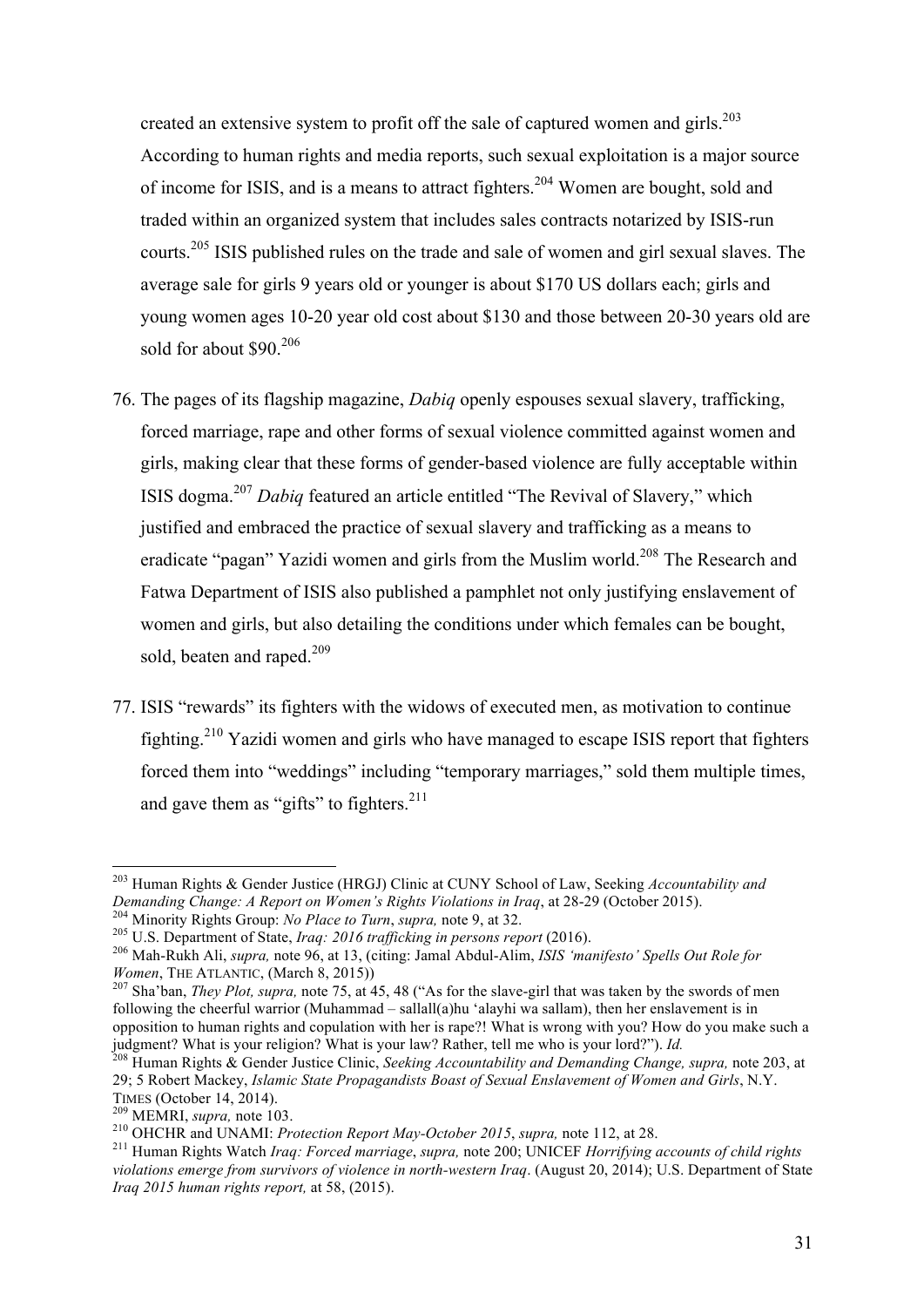- 78. Women from other religious and ethnic communities have also been subjected to forced marriage and sexual enslavement.<sup>212</sup> Survivors of sexual slavery told Human Rights Watch that ISIS detained at least several dozen people from other ethnic and religious communities during its 2014 offensive, among them Christians, Shia Shabaks, and Turkmen.<sup>213</sup> In August 2014, OHCHR and UNAMI reported that ISIS transported 150 of the approximately 450−500 Yezidi and Christian women and girls it imprisoned in the citadel of Tal Afar in Ninewa to Syria to be "given" to ISIS fighters or sold as sex slaves.<sup>214</sup> A Sunni woman told Human Rights Watch that in 2016 she attempted to flee Hawija with 50 other families, but ISIS caught and detained the group. <sup>215</sup> During her detention, militia members beat her, suspended her from cables and raped her repeatedly in front of her children, after she said she would not agree to marry one of the fighters.
- 79. Iraqi human rights advocates report that in addition to the direct seizure of women as occurred on Mt. Sinjar in 2014, ISIS forcibly acquires women and girls by threatening their family members with arrest or death. For example, according to human rights defenders in Iraq, in February 2016, a woman sought the release of her husband from an ISIS prison.<sup>216</sup> After multiple appeals, she went to ISIS headquarters in Hawija without results. Afterwards, ISIS members went to her home to bargain the release of her husband for the marriage of her two daughters, a 16 year-old and a 14 year-old. She ultimately took her children on the dangerous trip through the Homrain Mountains and escaped to Rubaida.<sup>217</sup> In 2015, a man told a reporter that he fled from Fallujah to Baghdad and ultimately to Kurdistan to prevent his daughters from being forcibly married to ISIS fighters, after one knocked on his door, demanding to marry one of them and claiming it was his legal right. $218$
- 80. In a similar situation, ISIS arrested a woman and her two daughters, one 19 years old, the other 17 years old, for attempting to flee an ISIS-controlled area following her husband's

 <sup>212</sup> McCrum, *supra,* note 199; HRW: World Report Iraq, *supra,* note 6; HRW, *Iraq: Sunni Women Tell of ISIS* 

<sup>&</sup>lt;sup>213</sup> HRW, *Iraq: Sunni Women Tell of ISIS Detention, Torture, supra, note 199.*<br><sup>214</sup> OHCHR and UNAMI: *Protection Report July-September 2014, supra, note 5, at 15.*<br><sup>215</sup> HRW, *Iraq: Sunni Women Tell of ISIS Detention,* May, 2015, 20:54 BST), *available at* http://www.independent.co.uk/news/world/middle-east/war-with-isis-thegrim-reality-of-life-under-the-islamist-group-in-iraq-10255422.html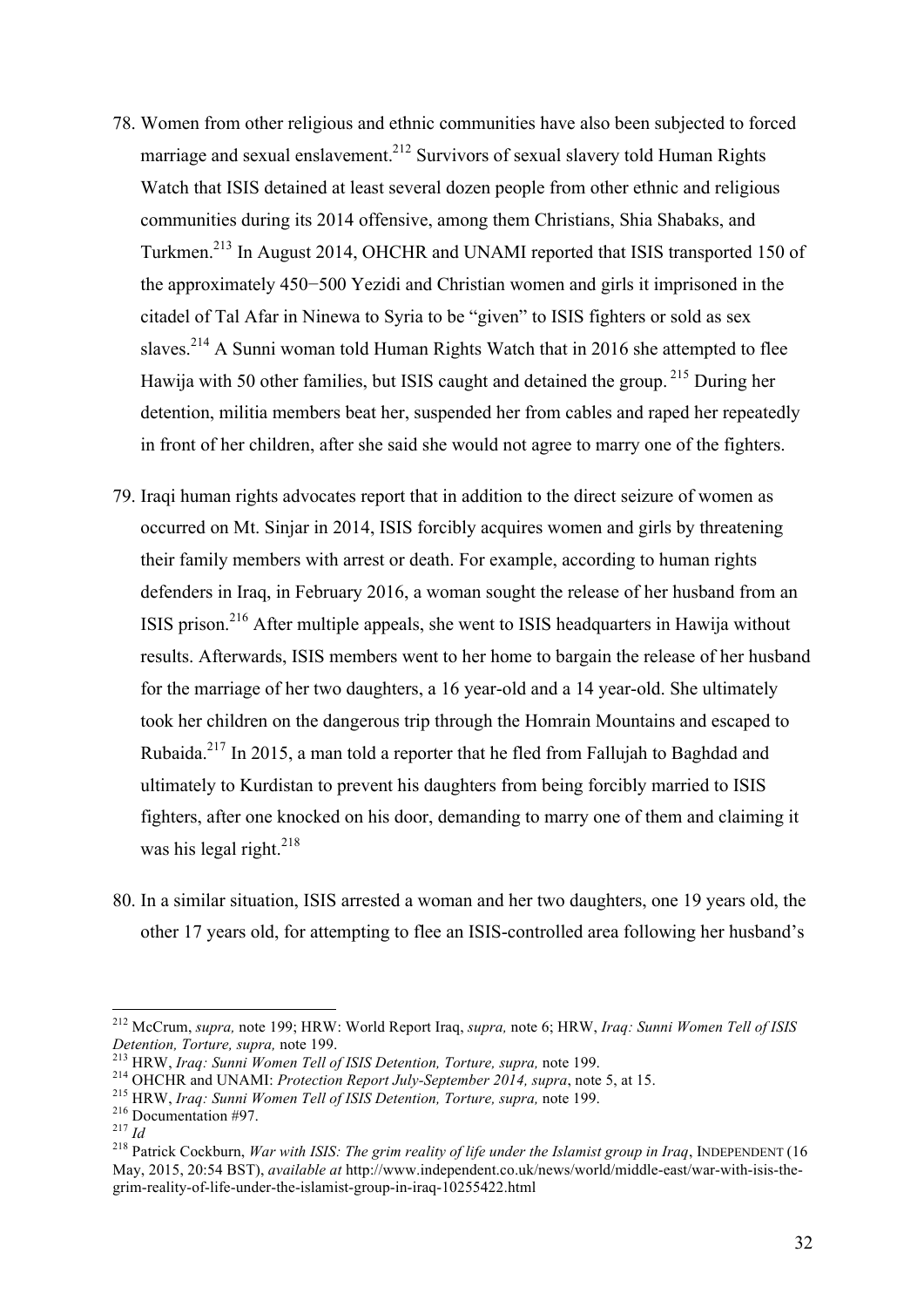death.<sup>219</sup> Upon their capture, she refused to allow her daughters to be married to ISIS members. ISIS kidnapped her daughters and publically executed her in May 2016.<sup>220</sup> Shortly before July 2016, ISIS executed a family of seven after the family refused to allow an ISIS member to wed their 11-year-old daughter. Subsequently, an ISIS member raped and immolated the young girl.<sup>221</sup> In June 2016, ISIS imprisoned a man for refusing to allow an ISIS member, aged 50, to marry his 12-year-old daughter. According to a witness, ISIS militants told the father: "Either wed her to one of them or she will be executed." The daughter was forced to marry an ISIS member.<sup>222</sup>

- 81. In addition to creating organized systems of sexual exploitation of women and girls, ISIS fighters also rape and sexually assault people they capture, stop, or detain. Within a week of seizing Mosul, women's rights advocates reported that fighters raped eighteen women, four of whom then committed suicide. The numbers of ISIS rapes and sexual assaults in Mosul were likely far higher, but shame and stigma prevented reporting.<sup>223</sup> For example, in the Turkmen village of Bashir, ISIS captured nine women and a twelve year-old girl, raped them, killed them, and then hung their bodies out in public.<sup>224</sup> A Yezidi girl who had been captured by ISIS in August 2014, contacted UN monitors and told them several ISIS fighters raped her multiple times before selling her in a market. The OHCHR received reports from two families that ISIS fighters raped two boys seized in Sinjar in August  $2014<sup>225</sup>$  Men and women who managed to contact the monitors while detained by ISIS in 2014 reported that ISIS fighters regularly sexually assaulted detained teenagers, both male and female. $^{226}$
- D. ISIS Forces in Iraq Committed the War Crime of Torture Motivated by Discrimination Based on Gender including Non-Conforming Sexual Orientation and Gender Identity
- 82. To enforce strict gender regulations and norms, ISIS forces in Iraq have systematically subject civilians to acts of violence that cause severe physical and mental pain and suffering. These crimes are evidence of systematic torture based on gender

<sup>&</sup>lt;sup>219</sup> Documentation #99.<br><sup>220</sup> *Id.*<br><sup>221</sup> Documentation #116.<br><sup>222</sup> Documentation #99.<br><sup>223</sup> Minority Rights Group: *No Place to Turn, supra, note 9, at 24.*<br><sup>224</sup> *Id.*<br><sup>225</sup> HRW *Iraq: Forced marriage, supra, note 200.*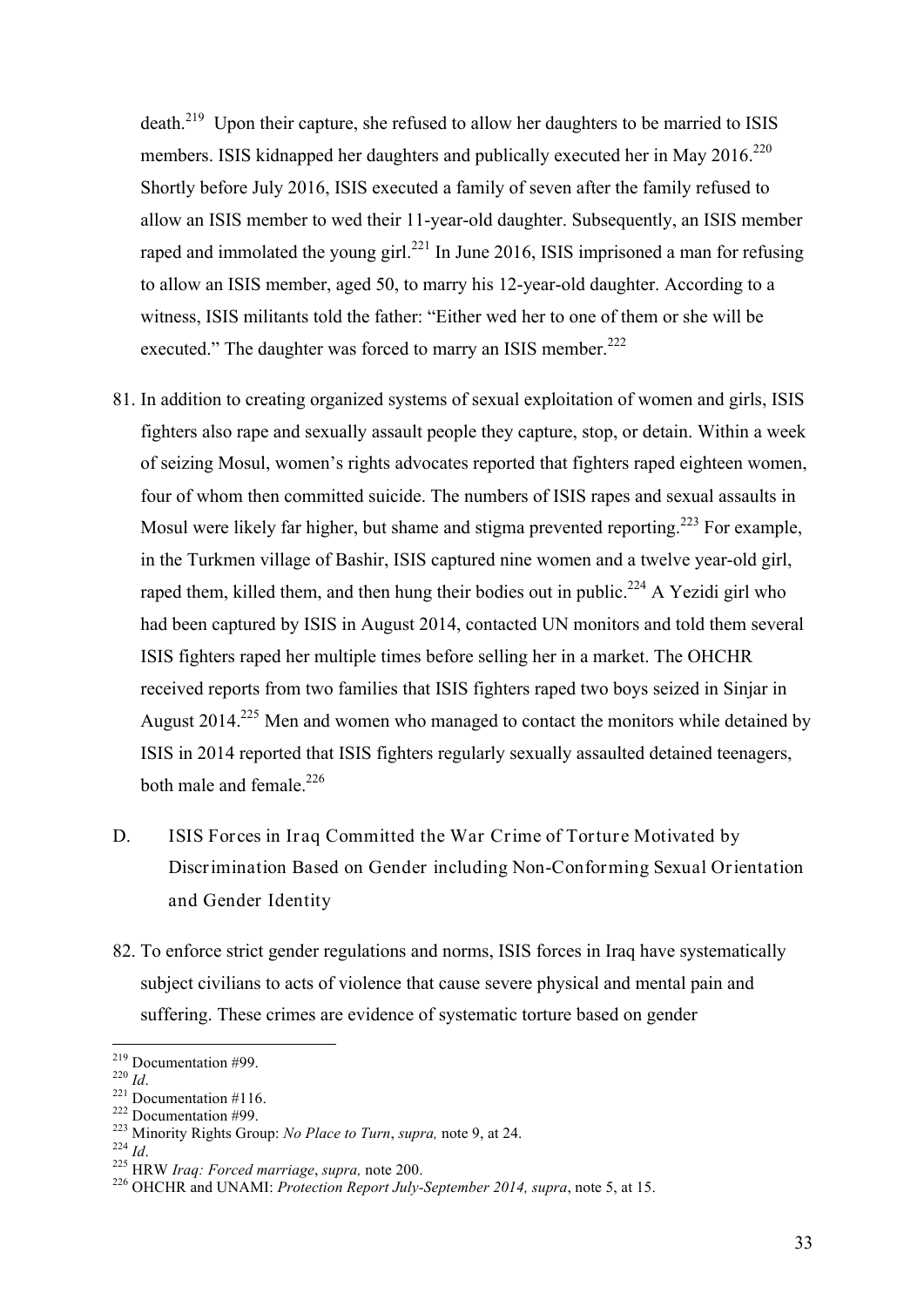discrimination, including real or perceived sexual orientation or gender identity. The first two parts of this section briefly review ISIS' professed ideology of gender discrimination, and the crimes of torture that it has committed on this basis. The third part of this section provides the legal foundation for a finding that the element "discrimination of any kind" within the war crime of torture includes discrimination based on gender, including sexual orientation and gender identity. The specific ways in which ISIS' gender-based crimes meet each of the required elements such that they constitute the war crime of torture are treated separately, in Section IV(B)(1)(b).

#### **1. ISIS Publicly Defends and Promotes Gender-Based Persecution**

83. As described in Section III(C)(1), ISIS publicizes detailed explanations and justifications of its discriminatory views on gender in its magazine, recruitment materials, widely distributed leaflets, and other online publications. It promotes violent repression of women and girls, and of anyone it deems as noncompliant with its prescribed gender norms and regulations, including people it deems to be non-conforming in their sexual orientation or gender identity. In handbills and in its other print media, ISIS has issued detailed rules, regulating the dress, behavior and movements of men and women. Women in ISIS-controlled territory in Iraq must be fully covered, for example, and only leave the house with a related male guardian. ISIS requires women's full subservience to men, relegating them to the domestic sphere to serve ISIS militants either as wives and mothers, or as sex slaves. Men and boys are required to adhere to ISIS' violent notion of masculinity, which defines "real men" as "heterosexual", as dutiful ISIS fighters, and as husbands and fathers who should expect women's obedience. They must grow and maintain robust beards and avoid any clothing ISIS deems "effeminate," including stylish jeans. ISIS often publicly tortures and executes people its militants deem out of compliance with prescribed gender norms. It sometimes distributes photographs of its crimes, as it has, for example, with photographs of its militants torturing and executing men and boys accused of homosexuality (see Section  $III(C)(2)(b)(ii)$ ).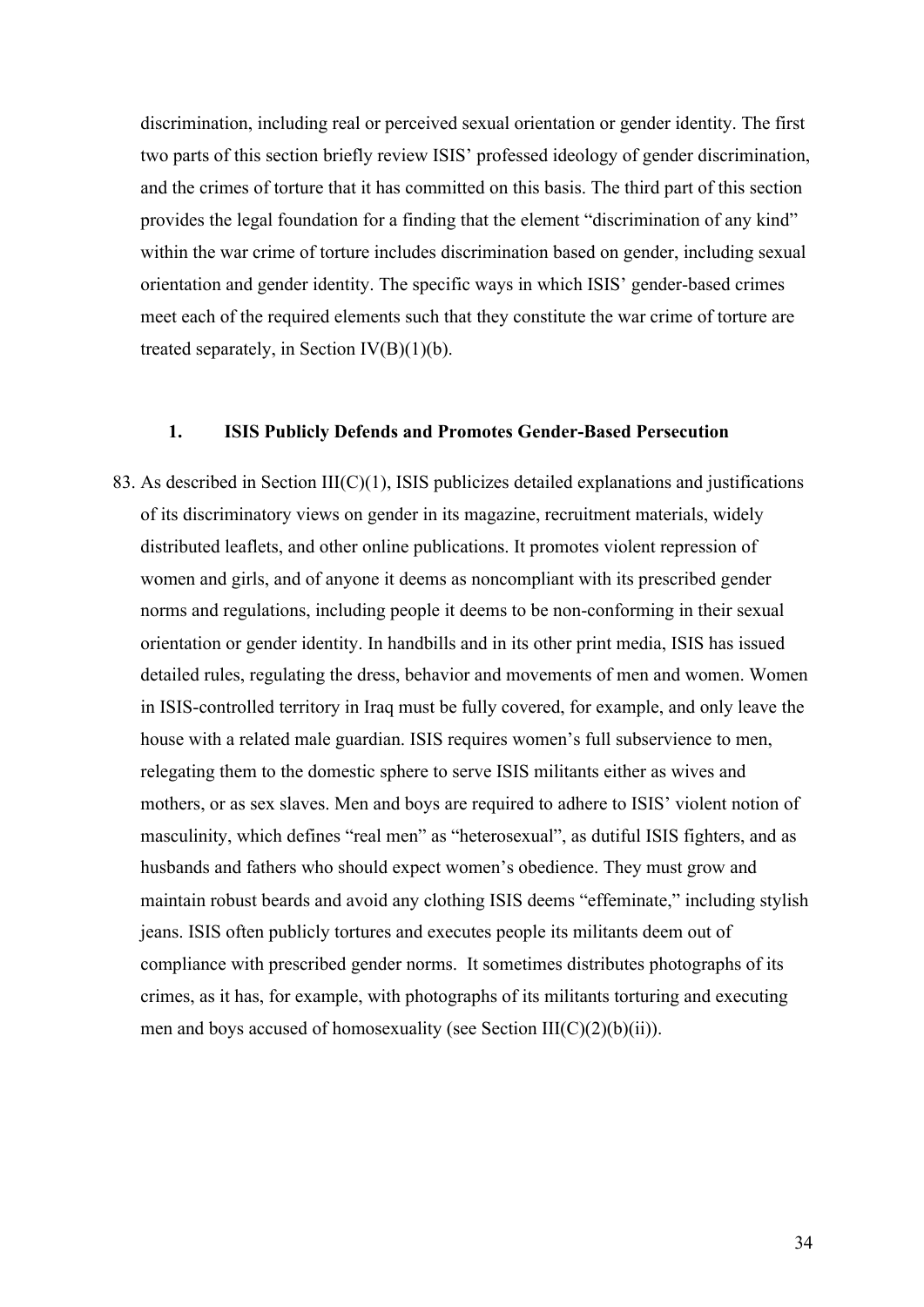## **2. ISIS Tortures People on the Basis of Gender, Sexual Orientation, and Gender Identity**

84. ISIS brutally punishes people it deems out of compliance with its prescribed gender norms, while also subjecting women and girls, as a policy, to among the most severe and heinous forms of gender based violence. Section III(C) describes these crimes in greater detail. They include beatings, unlawful detentions, rape, sexual slavery, and painful execution measures involving, for example, immolation, and throwing people from high buildings with bricks attached to their heads. ISIS carries out these violent crimes against women and girls who fail to adhere to its dress and movement restrictions, who work as professionals, or who it accuses of being lesbian. It tortures and executes men and boys for not adhering to its dress and appearance requirements, or on accusations of homosexuality. ISIS also commits widespread, systematic sexual violence against women and girls. Its militants espouse and carry out rape, forced marriage, trafficking and sexual enslavement of women and girls, and have raped male and female detainees.

# **3. Element of "Discrimination of Any Kind" for the War Crime of Torture Includes Discrimination Based on Gender, Including Sexual Orientation**  and Gender Identity<sup>227</sup>

85. In order to establish that the war crime of torture under Article 8(2)(c)(i)-4 of the Rome Statute has been committed, it must be demonstrated that the victims were civilians or other actors not taking part in active hostilities, that the perpetrator was aware of factual circumstances establishing this status, that the conduct was in the context of and associated with an internal armed conflict of which the perpetrator was aware, that the "perpetrator inflicted physical or mental pain or suffering upon one or more persons," and that the perpetrator did so "for such purposes as obtaining information or a confession, punishment, intimidation or coercion or for any reason based on *discrimination of any kind*."<sup>228</sup>

 <sup>227</sup> This section contains excerpts from: Lisa Davis, *Reimagining Justice for Gender Crimes at the Margins: New Legal Strategies for Prosecuting ISIS Crimes Against Women and LGBTI Persons,* 24 WM. & MARY J. WOMEN & L. <sup>175</sup> (forthcoming, 2018). <sup>228</sup> Rome Statute Elements 8 (2) (c) (i)-4. War crime of torture. Elements. *Italics added*.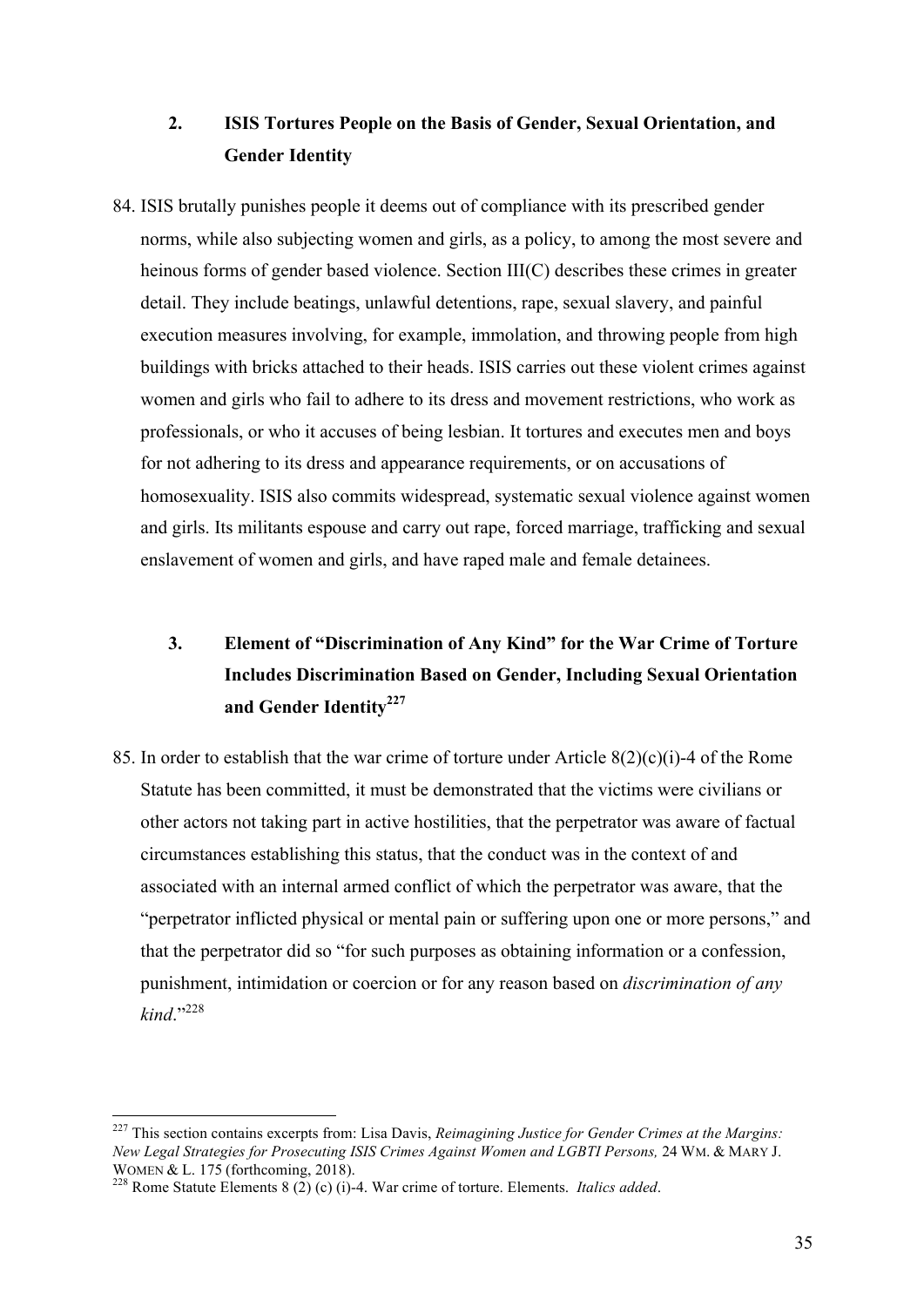- 86. The historical record on the Rome Statute's drafting, and developments under customary international law make plain that the element "discrimination of any kind" includes discrimination based on gender, including sexual orientation and gender identity.
- 87. Drafters of the Rome Statute based the definition of torture on existing international human rights law, which recognizes "discrimination of any kind" to include gender, including sexual orientation and gender identity
- 88. Delegates to the Prepatory Committee (PrepCom) that was established in 1996 to create what would become the Rome Statute, utilized existing international human rights law to define torture under international criminal law.<sup>229</sup> Specifically, PrepCom delegates turned to the definition of torture under Article 1 of the Convention Against Torture and Other Cruel, Inhuman, or Degrading Treatment or Punishment (CAT), which they considered to reflect customary international law and found operative within international humanitarian law.<sup>230</sup> The drafters used verbatim the first three elements of the CAT definition.<sup>231</sup> and added the Rome Statute's fourth and fifth elements, distinguishing the perpetrator as an armed actor as opposed to a state actor. Several delegation members noted that many judgements of the ad hoc tribunals also adopted language from the  $CAT<sup>232</sup>$ .
- 89. The CAT is the only legally binding instrument at the international level that exclusively addresses the prevention and elimination of the practice of torture for states. Today, 162 states have ratified it. $^{233}$  Like the Rome Statute, for a finding of torture, the CAT requires intentional infliction of severe physical or mental pain or suffering, for specified purposes such as interrogation, punishment or intimidation or coercion of the victim or a third person, or, "for any reason based on discrimination of any kind." Again, the primary

<sup>&</sup>lt;sup>229</sup> Knut Dormann. War Crimes under the Rome Statute of the International Criminal Court with a Special Focus on the Negotiations on the Elements of Crimes, Max Planck Yearbook of the United Nations Law, Vol. 7, 2003, 350-351 (2003); Patricia Viseur Sellers, Sexual Torture as a Crime Under International Criminal and Humanitarian Law, 11 N.Y. City L. Rev. 339, 342 (2008). (citing See Prosecutor v. Jean-Paul Akayesu, Case No. ICTR-96-4-T, Judgment (Sept. 2, 1998), Prosecutor v. Furundzija (Furundzija), Case No It-95-17/1 (July 21, 2000).; see also, Prosecutor v. Delalic (Delalic), Case No. IT-96-21-T, Judgment, 452-469 (Nov. 16, 1998). 21, 2000)., see also, I fusculated v. Definite (Definite), Case Fig. 1. 2002, 231 Convention, supra, note 229, at 366-367; Sellers, *supra*, note 229.<br><sup>231</sup> Convention against Torture and Other Cruel, Inhuman or Degrading

<sup>1984, 1465</sup> U.N.T.S. 85., Art. 1. ("the term "torture" means any act by which severe pain or suffering, whether physical or mental, is intentionally inflicted on a person for such purposes as obtaining from him or a third person information or a confession, punishing him for an act he or a third person has committed or is suspected of having committed, or intimidating or coercing him or a third person, or for any reason based on discrimination of any kind, when such pain or suffering is inflicted by or at the instigation of or with the consent or acquiescence of a public official or other person acting in an official capacity. It does not include pain or suffering arising only from, inherent in or incidental to lawful sanctions.")  $^{232}$  Knut Dormann, *supra*, note 229, at 367-369.

<sup>233</sup> OHCHR, *Status of Ratification Interactive Dashboard*, http://indicators.ohchr.org/ (accessed June 1, 2017).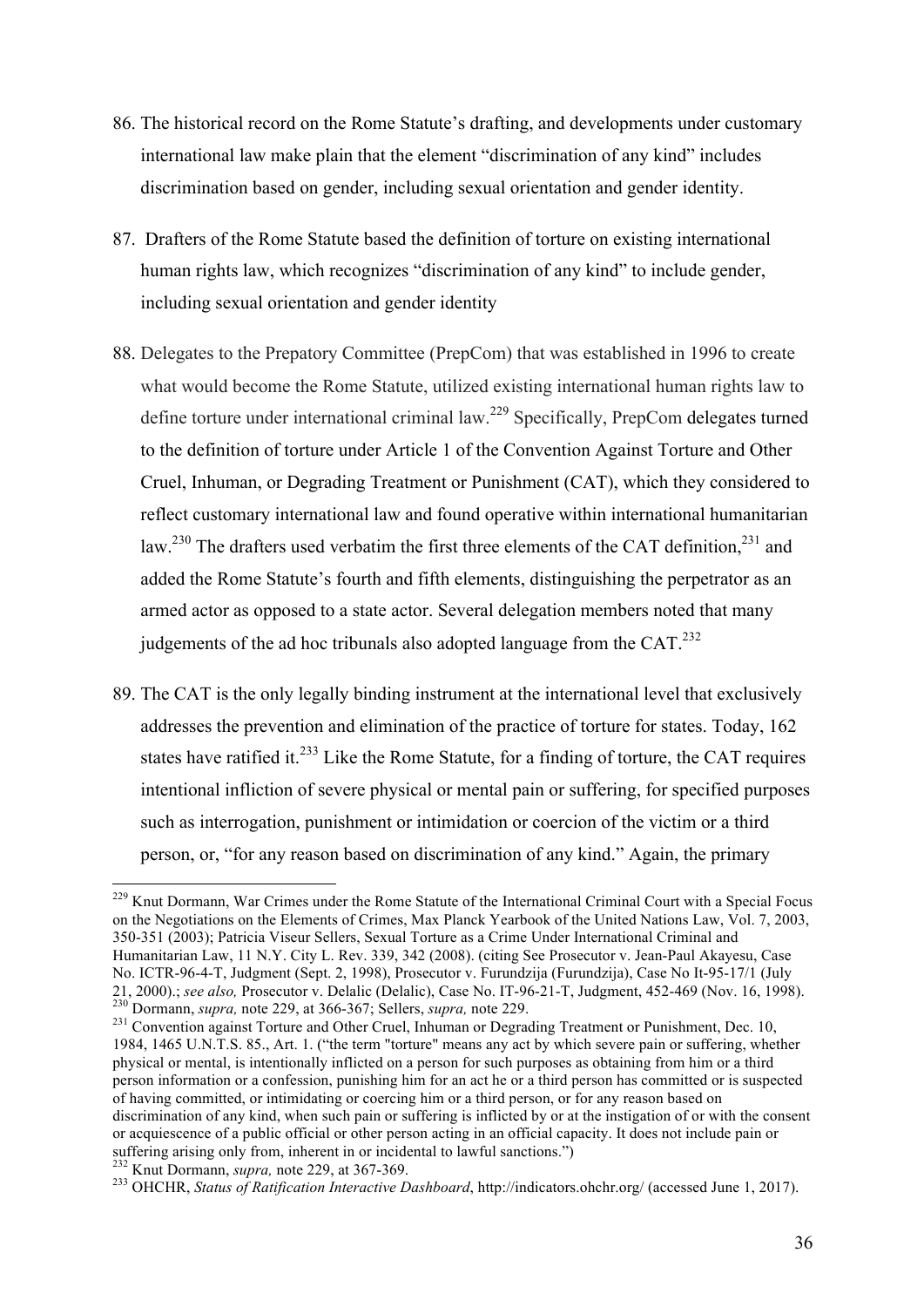difference between the two definitions is that while the Rome Statute requires the perpetrator be an armed actor in a conflict, the perpetrator or instigator under CAT must be a state official or person acting in official capacity.<sup>234</sup>

- 90. "Discrimination of any kind" should be interpreted by its plain meaning. The CAT does not qualify or limit the purpose of "discrimination of any kind" to specific categories or protected classes.<sup>235</sup> While on its face, this definition includes gender discrimination including sexual orientation and gender identity (SOGI) discrimination, SOGI is also explicitly recognized as a category of discrimination that takes shelter under the CAT Convention.
- 91. In 2007, the Committee Against Torture adopted General Comment No. 2 (the Comment),<sup>236</sup> consolidating decades of international developments on the understanding of gender-based torture as a human rights violation. CAT Comment No. 2 affirms that gender is a social construction and highlights the often-obscured roles of gendered discrimination in facilitating the practice of torture.<sup>237</sup> It clarifies that both men and women, and more specifically, persons who deviate from their culturally assigned heteronormative gender roles, are at risk of gender discrimination.<sup>238</sup> It prohibits such discrimination, finding that states have the responsibility to protect against gendermotivated crimes of torture, explicitly including when directed against LGBTI people and other gender transgressors.<sup>239</sup>
- 92. The Rome Statute's list of prohibited purposes in the Elements of Crimes is not exhaustive and does not preclude the Court from providing further clarification. In the International Criminal Tribunal for the former Yugoslavia (ICTY) case *Prosecutor v. Kronjelac*, the Trial Chamber clarified that the purposes element of torture sets it apart

<sup>&</sup>lt;sup>234</sup> Convention Against Torture and Other Cruel, Inhuman or Degrading Treatment or Punishment, Dec. 10, 1984, 1465 U.N.T.S. 85., Art. 1. (or with the consent or acquiescence of a public official or other person acting in an official capacity.); Rome Statute, 2187 U.N.T.S. 90, Article 7(1)(f),

Article 8 (2) (a) (ii)-1.<br><sup>235</sup> Some treaties have limited the scope of "discrimination of any kind" relative to the respective rights they uphold. For example, the International Covenant on Economic, Social and Cultural Rights under Article 2 calls on states to guarantee that the rights of the Covenant will be exercised without discrimination of any kind as to race, colour, sex, language, religion, political or other opinion, national or social origin, property, birth or other status. It should also be noted that the Economic, Social and Cultural Rights Committee has found "other status" to include sexual orientation.

<sup>236</sup> CAT, Gen. Cmt. No. 2. 237 *Id.* **¶** 22. *<sup>238</sup> Id.* <sup>239</sup> *Id.* **¶¶** 21-22.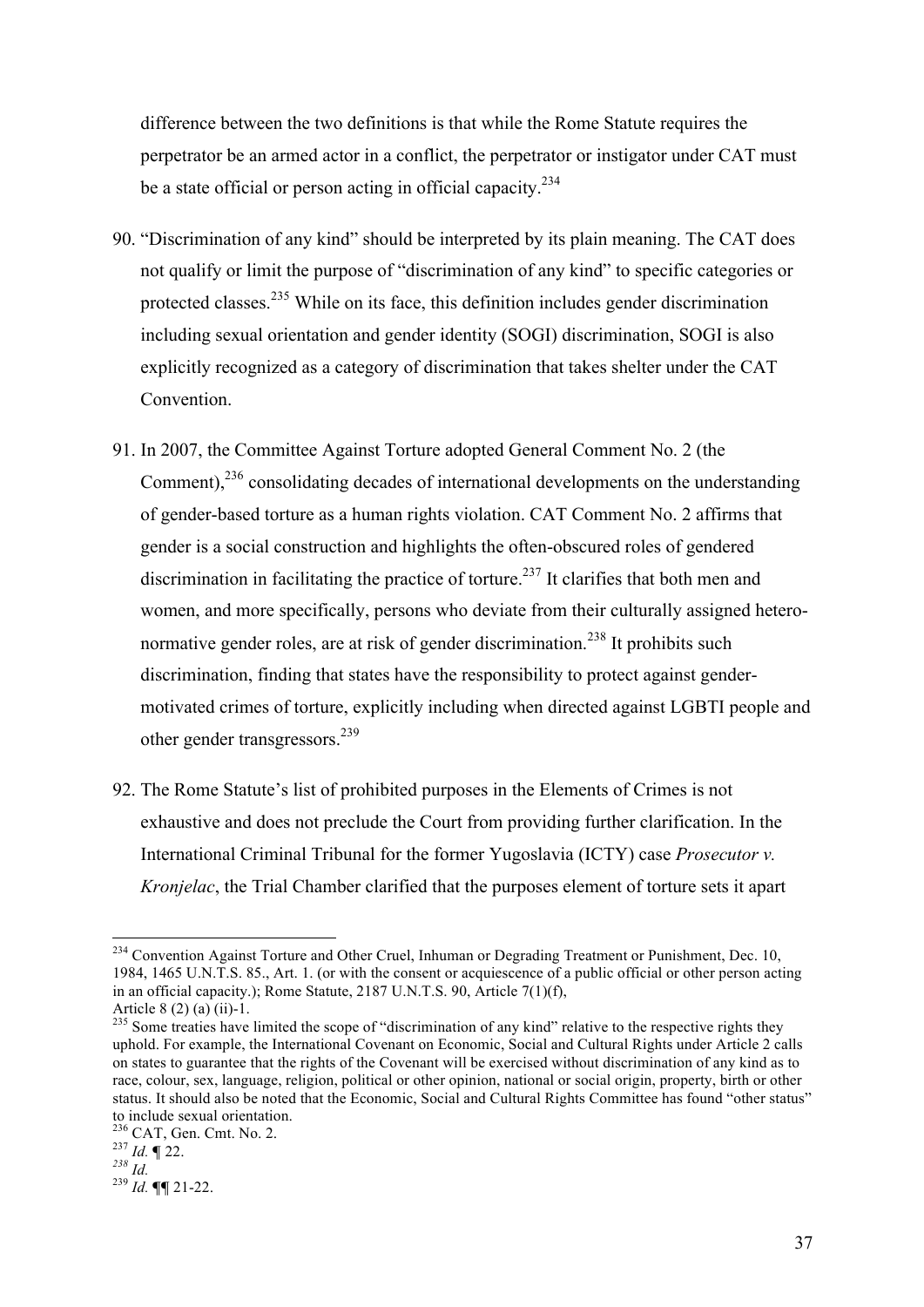from other criminal offenses. "Torture as a criminal offence is not a gratuitous act of violence; it aims, through the infliction of severe mental or physical pain, to attain a certain result or purpose."240 Building on this, the Trial Chamber also emphasized that such conduct need not be perpetrated solely for the prohibited purpose.<sup>241</sup> Instead, "the prohibited purpose must simply be part of the motivation behind the conduct and need not be the predominant or sole purpose."<sup>242</sup>

## *a. Customary International Law Recognizes Sexual Orientation and Gender Identity as Protected Classes*

- 93. Article 21(3) of the Rome Statute requires the Court to apply and interpret law in accordance with existing internationally recognized human rights.<sup>243</sup> Customary international law (CIL) is one key source of international human rights law with regard to discrimination and establishment of protected classes. Developing international law spanning the last three decades has established sexual orientation and gender identity as protected classes, which compels the Court to apply this recognition in its definition of torture under the Rome Statute.
- 94. In 1981, in the breakthrough case of *Dudgeon v. United Kingdom*, the European Court of Human Rights found that a nineteenth century law still in force in Northern Ireland criminalizing male homosexual acts violated the right to privacy under Article 8 of the *European Convention on Human Rights.*<sup>244</sup> By 1999, as international law began codifying

 240 *Prosecutor v. Kronjelac,* op. cit., §180. The ICTY has also found that the various purposes identified by the CAT treaty or tribunals do not necessarily imply an exhaustive list, although likely the purpose may need to be closely related to one of the already established prohibitions. See, e.g., *Prosecutor v. Brđ*anin (2004), op. cit., §487 (holding that "[t]he prohibited purposes… do not constitute an exhaustive list"); *Prosecutor v. Musema* (2000), op. cit., § 285 (using the phrase "for such purposes as" indicating the list is not exhaustive). See, e.g., *Prosecutor v. Furundžija* (1998), op. cit., §162. But See, *Prosecutor v. Kunarac, Kovać and Vuković* (finding for definition of torture under customary international law there must be a purpose of "obtaining information or a confession, or at punishing, intimidating or coercing the victim or a third person, or at discriminating, on any ground, against the victim or a third person" and no other purpose. *Prosecutor v. Kunarac, Kovać and Vukovi*ć (2001), op. cit., §497; *Prosecutor v. Delalić and Others* (the Čelebići case) (1998), op. cit., §494; Prosecutor v

Furundžija (2000), op. cit., §111. *Prosecutor v. Furundžija* (2000), ibid. §111.<br><sup>241</sup> ICTY Judgment, *The Prosecutor v. Zejnil Delalic and others* IT-96-21-T, 470.<br><sup>242</sup> Delalic IT-96-21-T, 470; *see also, Kunarac* IT-9 recognized human rights…." Rome Statute, Article 21(3). 244 *Dudgeon v. United Kingdom,* App. No. 7525/76, Eur. Ct. H.R. (1981) (finding the decision 15 to 4).

Although the law was not being enforced, Dudgeon challenged that as a homosexual he ran the risk of prosecution. Interestingly, the same law had been repealed in England and Wales. The Court has gone on to consistently hold LGBT persons are afforded rights under the European Convention. *See e.g., X. v. Turkey*, October 9 2012, no. 24626/09 (solitary confinement in prison motivated by prisoner's sexual orientation is discriminatory inhuman or degrading treatment); *Case of Identoba and Others v. Georgia,* 12 May 2015, no. 73235/12 (failure of the police to adequately protect LGBT march from violent counter-protestors and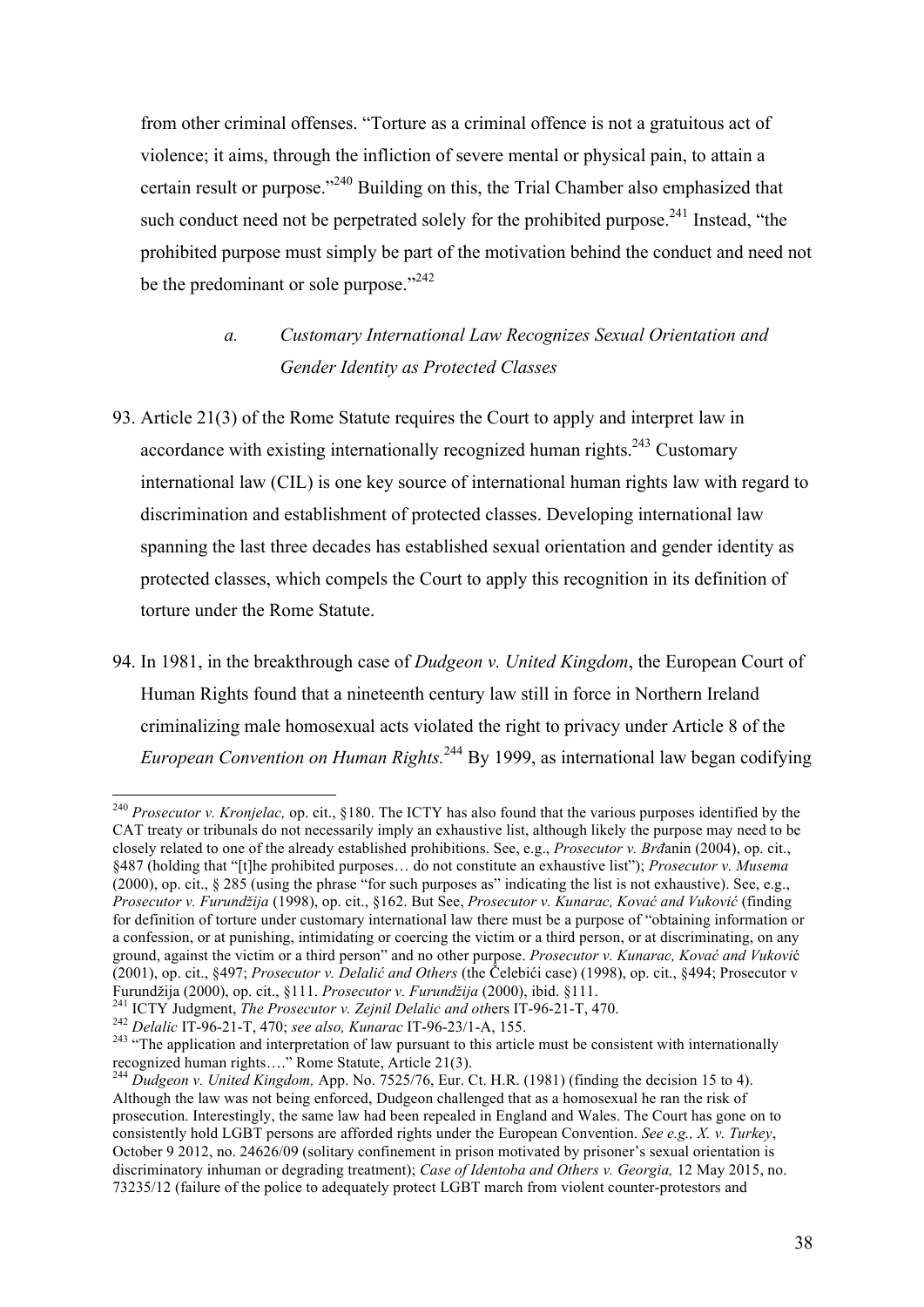SOGI rights more broadly, the European Court followed suit, expanding its scope of liability from violations of the right to privacy to the inclusion of SOGI as a protected class against discrimination.<sup>245</sup>

- 95. Many of the references to sexual orientation or gender identity throughout the UN human rights system stem from the Human Rights Committee's landmark 1994 decision, *Toonen v. Australia*. <sup>246</sup> The Committee held that sexual orientation was included in the International Covenant on Civil and Political Rights' antidiscrimination provisions as a protected status. The *Toonen* decision, like the *Dudgeon* decision for Europe, marked a turning point in the recognition of gay and lesbian rights within the UN human rights system.<sup>247</sup>
- 96. Aside from the CAT and the Human Rights Committees, other UN treaty bodies have recognized SOGI as a protected class in their General Comments and Recommendations. Beginning in 2000, the Committee on Economic, Social, and Cultural Rights (CESCR) has listed sexual orientation as protected grounds from discrimination numerous times.<sup>248</sup> By 2009, the CESCR Committee crystalized its jurisprudence through its General Comment No. 20, recognizing sexual orientation and gender identity as protected classes

subsequent failure to conduct a proper investigation into those crimes violates prohibition on inhuman or degrading treatment).

<sup>245</sup> See *Lustig-Prean & Beckett v. United Kindgom* App. No. 31417/96 and 32377/96 Eur. Ct. H.R. (1999); *Smith & Grady v. United Kingdom* App. No. 33985/96, Eur. Ct. H.R. (1999) (holding that such discriminatory policies "were founded solely upon the negative attitudes of heterosexual personnel towards those of homosexual orientation" and cannot justify discrimination "any more than similar negative attitudes towards those of a different race, origin or colour.").

<sup>246</sup> *Toonen v. Australia,* Communication No. 488/1992, U.N. Doc CCPR/C/50/D/488/1992 (1994) (holding that a Tasmanian law criminalizing consensual sexual contact between men was not "essential to the protection of morals in Tasmania" and arbitrarily interfered with the petitioner's rights under Article 17 of the ICCPR (right to privacy)).

 $^{247}$ The Human Rights Committee has continued to recognize and uphold SOGI rights, stating in 2014 that LGBT persons are part of the "everyone" guaranteed the rights of liberty and security of person, encompassing "freedom from injury to the body and the mind." Human Rights Committee, General Comment No. 35 (2014): Article 9 (Liberty and security of person), **¶** 3, U.N. Doc. CCPR/C/GC/35 (December 16, 2014).<br><sup>248</sup> *See* CESCR, Gen. Comm. No. 23 (2016) on the right to just and favorable conditions of work (Article 7 of

the International Covenant on Economic, Social and Cultural Rights), 65(a), U.N. Doc. E/C.12/GC/23 (Apr. 27, 2016); CESCR, Gen. Comm. No. 22 (2016) on the right to sexual and reproductive health (Article 12 of the International Covenant on Economic, Social and Cultural Rights), 23, U.N. Doc. E/C.12/GC/22 (May 2, 2016); CESCR, Gen. Comm. No. 20: Non-discrimination in economic, social and cultural rights, U.N. Doc. E/C.12/GC/20 (July 2, 2009); Gen. Comm. No. 18: The Right to Work (art. 6) ¶ 12(b)(i), U.N. Doc. E/C.12/GC/18 (Feb. 6, 2006); CESCR, Gen. Comm. No. 15 (2002): The Right to Water, 13 U.N. Doc. E/C.12/2002/11 (Jan. 20, 2003); CESCR, Gen. Comm. No. 14 (2000): The right to the highest attainable standard of health, 18 U.N. Doc. E/C.12/2000/4 (Aug. 11, 2000).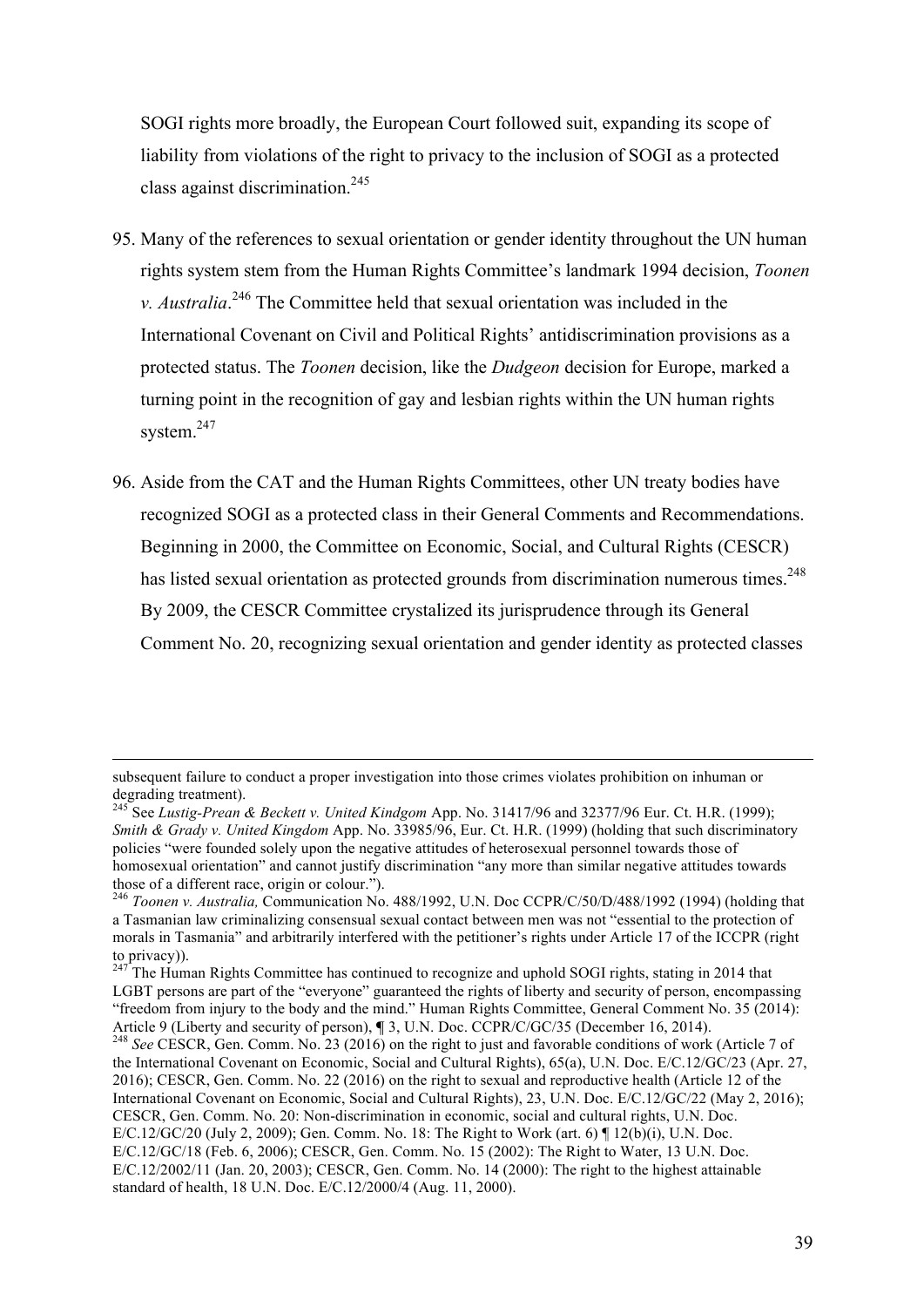under "other status."<sup>249</sup> Similarly, the Committee on the Elimination of Discrimination Against Women has found that states parties "must legally recognize and prohibit such intersecting forms of discrimination" including where sex and gender intersect with sexual orientation.<sup>250</sup> The Convention on the Rights of the Child,<sup>251</sup> the International Convention on the Elimination of All Forms of Racial Discrimination (CERD),  $^{252}$  and the Convention on the Rights of Persons with Disabilities<sup>253</sup> all find sexual orientation and gender identity among the prohibited grounds of discrimination under their respective treaties. All seven of these treaties have been widely ratified—ranging from 83% to 99% of all UN Member States<sup>254</sup>—evidencing states' behavior.

<sup>&</sup>lt;sup>249</sup> CESCR, Gen. Comm. No. 20: Non-discrimination in economic, social and cultural rights (art. 2, para. 2, of the International Covenant on Economic, Social and Cultural Rights), 32, U.N. Doc. E/C.12/GC/20 (July 2, 2009).

<sup>&</sup>lt;sup>250</sup> CEDAW, Gen. Rec. No. 28 on the Core Obligations of States Parties under Article 2 of the Convention on the Elimination of All Forms of Discrimination Against Women, CEDAW/C/2010/47/GC.2. Gen. Rec. 28 states:

The discrimination of women based on sex and gender is inextricably linked with other factors that affect women, such as race, ethnicity, religion or belief, health, status, age, class, caste, and sexual orientation and gender identity . . . States parties must legally recognize and prohibit such intersecting forms of discrimination and their compounded negative impact on the women concerned.

*See also e.g.*, CEDAW, General Recommendation No. 19: Violence against women, Addendum, Draft General Recommendation No. 19 (1992): accelerating elimination of gender-based violence against women, CEDAW/C/GC/19/Add.1 (July 28, 2016); CEDAW, General recommendation No. 33 on women's access to justice, CEDAW/C/GC/33 (Aug. 3, 2015); CEDAW; CEDAW, General Recommendation No. 27 on Older Women and Protection of Their Human Rights, CEDAW/C/2010/47/GC.1.

<sup>&</sup>lt;sup>251</sup> See Comm. on the Rights of the Child, Gen. Comm. No. 15 (2013) on the right of the child to the enjoyment of the highest attainable standard of health (art. 24), U.N. Doc. CRC/C/GC/15 (Apr. 17, 2013); Comm. on the Rights of the Child, Gen. Comm. No. 14 (2013) on the right of the child to have his or her best interests taken as a primary consideration (art. 3) ¶ 55 U.N. Doc. CRC/C/GC/14 (May 29, 2013); Comm. on the Rights of the Child, Gen. Comm. No. 13 (2011): The right of the child to freedom from all forms of violence,  $\P$  72 (g) U.N. Doc. CRC/C/GC/13 (Apr. 18, 2011); Comm. on the Rights of the Child, Gen. Comm. No. 4 (2003): Adolescent health and development in the context of the Convention on the Rights of the Child, ¶ 6 U.N. Doc. CRC/GC/2003/4 (July 1, 2003); Comm. on the Rights of the Child, Gen. Comm. No. 3 (2003): HIV/AIDS and the Rights of the Child, ¶ 8 U.N. Doc. CRC/GC/2003/3 (Mar. 17, 2003).<br><sup>252</sup> While the Committee on the Elimination of Racial Discrimination has not enshrined sexual orientation or

gender identity (SOGI) as protected classes through its general comments as of yet, it has SOGI protected classes under the Convention through its Concluding Observations to member states. *E.g.,* Comm. on the Elimination of Racial Discrimination, Concl. Obs. on the combined nineteenth to twenty-second periodic reports of Germany, ¶ 16, U.N. Doc. CERD/C/DEU/CO/19-22 (June, 30, 2015); Comm. on the Elimination of Racial Discrimination, Concl. Obs. on the combined nineteenth to twenty-first periodic reports of the Netherlands, ¶ 26 & 34 U.N. Doc. CERD/C/NLD/CO/19-21 (Sept. 24, 2015). <sup>253</sup> Comm. on the Rights of Persons with Disabilities, General comment No. 3 (2016) on women and girls with

disabilities, ¶ 4(c), U.N. Doc. CRPD/C/GC/3 (Nov. 25, 2016); See also Concluding Observations, e.g., Comm. on the Rights of Persons with Disabilities, Conc. Obs. on the initial report of the Islamic Republic of Iran\* ¶ 12(b)), 13(c), 19(c), 35(c)), U.N. Doc. CRPD/C/IRN/CO/1 (Apr. 12, 2017).

<sup>254</sup> *See Generally,* United Nations Human Rights Office of the High Commissioner. Status of Ratification Interactive Dashboard. (Last Updated 8 June 2017) http://indicators.ohchr.org/.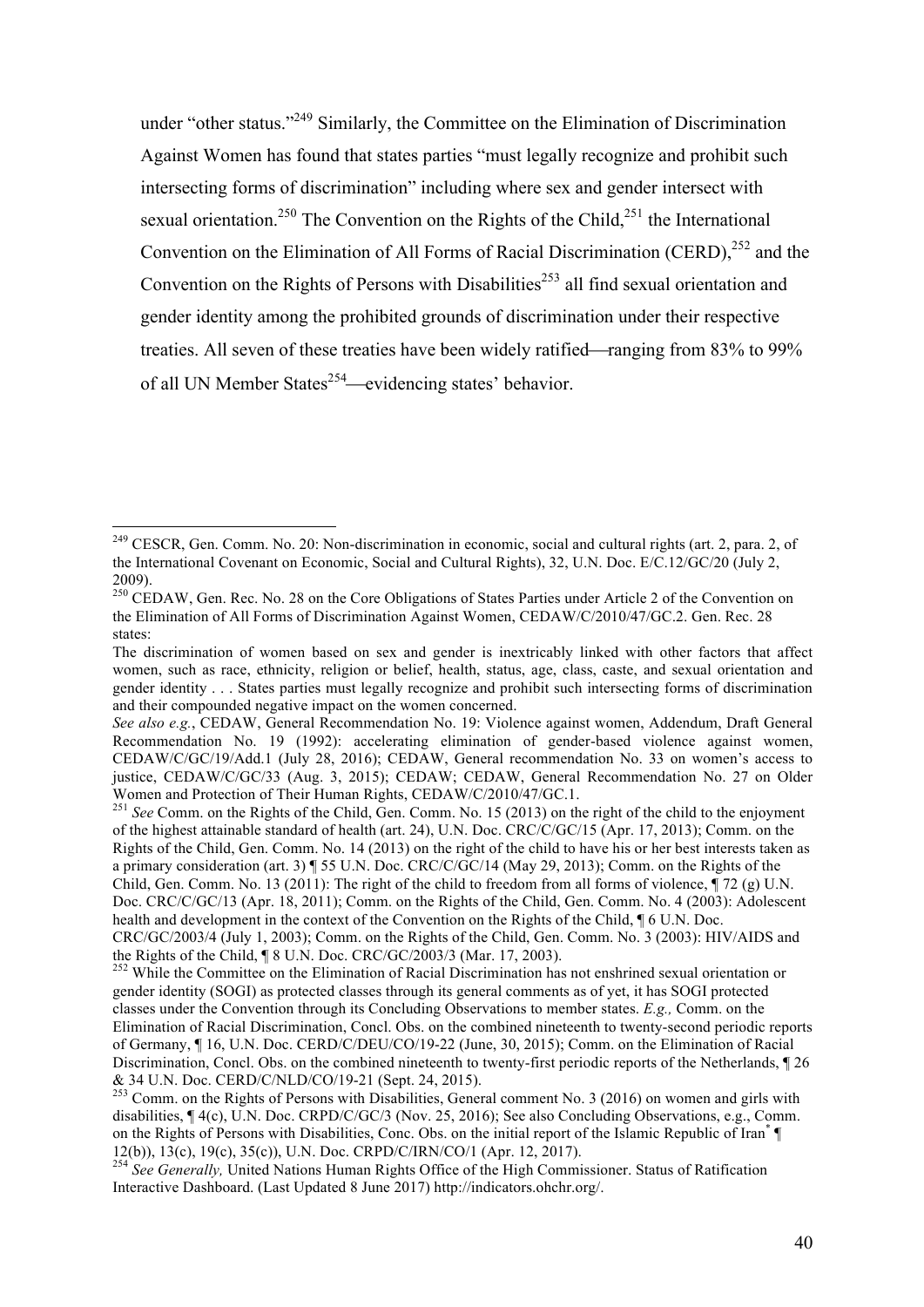- 97. In the late 1990s, reports on violence and discrimination committed against LGBTI individuals began to gain visibility in UN Special Rapporteur reports.<sup>255</sup> By 2003, the UN General Assembly officially recognized sexual orientation as a protected class against extrajudicial, summary or arbitrary executions through its resolutions.<sup>256</sup> Since then, the Special Rapporteur for this mandate has gone on to call attention to killings committed on the basis of gender identity and gender expression explicitly, including LGBTI individuals, as violations of international human rights law.<sup>257</sup>
- 98. For the last twenty years numerous UN Resolutions have condemned discrimination based on sexual orientation or gender identity.<sup>258</sup> UN General Assembly resolutions have also recognized that killing based sexual orientation or gender identity "may under certain circumstances amount to genocide, crimes against humanity or war crimes, as defined in international law, including in the Rome Statute of the International Criminal Court."<sup>259</sup> Consequently the General Assembly specifically calls on states "to bring those responsible to justice before a competent, independent and impartial judiciary at the national or, where appropriate, international level."<sup>260</sup>
- 99. Like the General Assembly, joint statements and resolutions on LGBTI rights have also been delivered at the former UN Commission on Human Rights, and at its replacement, the UN Human Rights Council. On June 17, 2011, the Human Rights Council passed a resolution on human rights, sexual orientation and gender identity.<sup>261</sup> Supported by 85

<sup>&</sup>lt;sup>255</sup> *See, e.g.*, Report of the Special Rapporteur on extrajudicial, summary or arbitrary executions on a gendersensitive approach to arbitrary killings, U.N. Doc. A/HRC/35/23 (June 6, 2017).<br><sup>256</sup> U.N. Doc. A/Res/57/214 (Feb. 25, 2003).

<sup>&</sup>lt;sup>257</sup> Report of the Special Rapporteur on extrajudicial, summary or arbitrary executions on a gender-sensitive approach to arbitrary killings, U.N. Doc. A/HRC/35/23 (June 6, 2017).

<sup>258</sup> G.A. Res. 67/168, ¶ 6(b), (Mar. 15, 2013). The U.N. General Assembly urges States to "ensure the effective protection of the right to life of all persons under their jurisdiction, to investigate promptly and thoroughly all killings, including . . . killings of persons . . . because of their sexual orientation or gender identity." See also e.g., G.A. Res. 69/182, ¶ 6(b) (December 18, 2014), GAOR, U.N. Doc. A/Res/69/182 (Jan. 30, 2015); G.A. Res. 67/168, ¶ 6(b) (December 20, 2012), GAOR, U.N. Doc. A/Res/67/168 (Mar. 15, 2013); G.A. Res. 65/208, ¶ 6(b) (December 21, 2012); GAOR, U.N. Doc. A/Res/65/208 (Mar. 30, 2011); G.A. Res. 63/182, ¶ 6(b) (December 20, 2012); GAOR, U.N. Doc. A/Res/63/182 (Mar. 16, 2009); G.A. Res. 61/173, ¶ 5(b) (December 20, 2012), GAOR, U.N. Doc. A/Res/61/173 (Mar. 1, 2007); G.A. Res. 59/197, ¶ 8(c), GAOR, U.N. Doc. A/Res/59/197 (Mar. 10, 2005); G.A. Res. 57/214,  $\parallel$  6, GAOR (December 18, 2002).<br><sup>259</sup> U.N. Doc. A/Res/69/182 at 2, (Jan. 30, 2015).

<sup>259</sup> U.N. Doc. A/Res/69/182 at 2, (Jan. 30, 2015). <sup>260</sup> *Id.* ¶6(b). <sup>261</sup> U.N. Doc. A/HRC/17/L.9/Rev.1; *See* Press Release, Int'l Gay & Lesbian H.R. Comm., Historic Decision at the United Nations: Human Rights Council Passes First-Ever Resolution on Sexual Orientation and Gender Identity (June 17, 2011).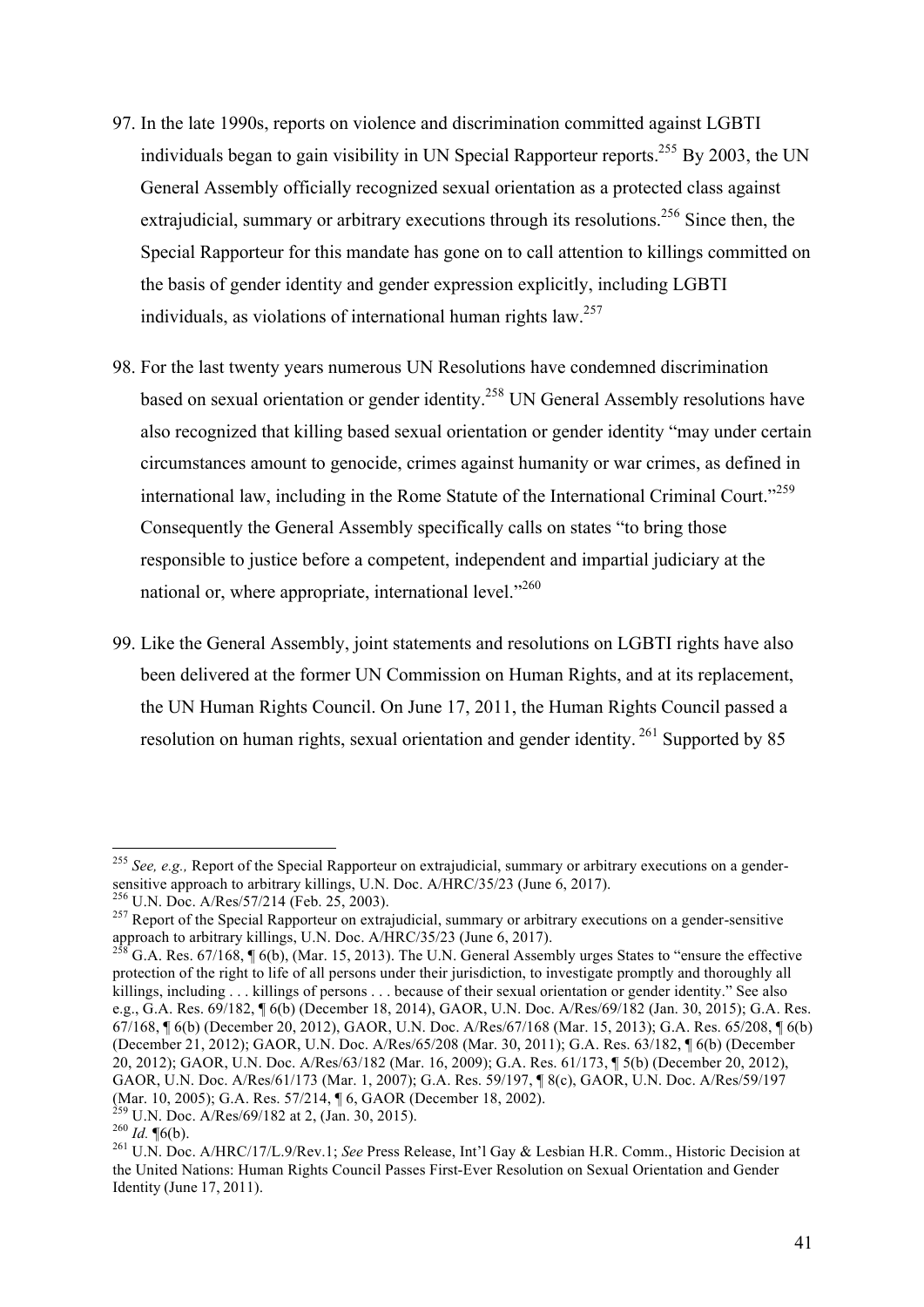states from all regions of the world, the resolution demonstrates the significant trend in state support for prohibiting discrimination based on sexual orientation.<sup>262</sup>

- 100.That same year, the Organization of American States (OAS) General Assembly passed a resolution in the Americas condemning violence and discrimination committed on the basis on sexual orientation or gender identity.<sup>263</sup> The OAS also created an LGBTI Unit, later succeeded by a Special Rapporteurship position on the rights of LGBTI persons, dedicated to monitoring the human rights situation of LGBTI individuals.<sup>264</sup> The Inter-American Commission on Human Rights has issued eleven precautionary measures for LGBTI persons, related almost exclusively to violence and death threats perpetrated against LGBTI activists.<sup>265</sup> In 2012, the Inter-American Court of Human Rights followed suit when it established sexual orientation and gender identity as protected categories under the American Convention in the case of *Atala Riffo and Daughters v. Chile*. 266
- 101.The European Union has also been a longstanding champion of LGBTI rights. The Charter of Fundamental Rights expressly lists sexual orientation as a ground protected against discrimination.267 It became binding European Union law in 2009. Following the European Union's lead, the Council of Europe Parliamentary Assembly adopted a

 <sup>262</sup> *See U.N. Human Rights Council: A Stunning Development Against Violence*, INT'L GAY & LESBIAN H.R. COMM. (Mar. 23, 2011). This was an increase from 54 states that issued a joint statement in 2006 proclaiming that existing human rights standards apply to LGBT persons and calling upon the Council to take action. *HRC 3rd session. Joint statement on Human Rights violations based on sexual orientation and gender identity*,

NORWAY: THE PERMANENT DELEGATIONS IN GENEVA, (December 1, 2006)<br><sup>263</sup> OAS General Assembly Resolution, AG/RES. 2653 (XLI-O/11), Human Rights, Sexual Orientation and Gender Identity, HUMAN, (Adopted at the fourth plenary session, held on June 7, 2011). More broadly, the Resolution condemns violence, harassment, discrimination, exclusion, stigmatization, and prejudice based on sexual orientation and gender identity.

<sup>264</sup> Press Release, Inter-American Commission on Human Rights (IACHR), *The IACHR creates Rapporteurship to address issues of Sexual Orientation, Gender Identity, Gender Expression, and Body Diversity*, No. 94/13 (November 25, 2013).

<sup>265</sup> *See, e.g.*, MC 457/13 (precautionary measures granted for the members of the "Asociación para una Vida Mejor de Honduras" who were at risk because of their activities in defense of LGBTI persons in Honduras), PM 155/13 (precautionary measures granted for Caleb Orozco, an LGBTI human rights defender in Belize, subjected to death threats, harassment and attacks), PM 153/11 (precautionary measures for two unnamed individuals in Jamaica victimized on account of their sexual orientation).

<sup>266</sup> *Atala Riffo v. Chile*, Merits, Reparations, and Costs, Judgment, Inter-Am. Ct. H.R. (ser. C) No. 239, (Feb. 24, 2012).

<sup>&</sup>lt;sup>267</sup> Charter of Fundamental Rights of the European Union art. 21(1) 2010 O.J. C 83/02, at 396. In addition to the protections against sexual orientation discrimination explicit in these treaties, the Court of Justice of the European Union ("Court of Justice") has established that discrimination against transgender persons is "sex" discrimination.267 Moreover, the Court of Justice has held that sexual orientation can be a particular social group for the purposes of asylum in part because "it is common ground that a person's sexual orientation is a characteristic so fundamental to his identity that he should not be forced to renounce it." Joined Cases C-199/12, C-200/12 and C-201/12 *X, Y and Z v Minister voor Immigratie en Asiel* [2013] I-0000.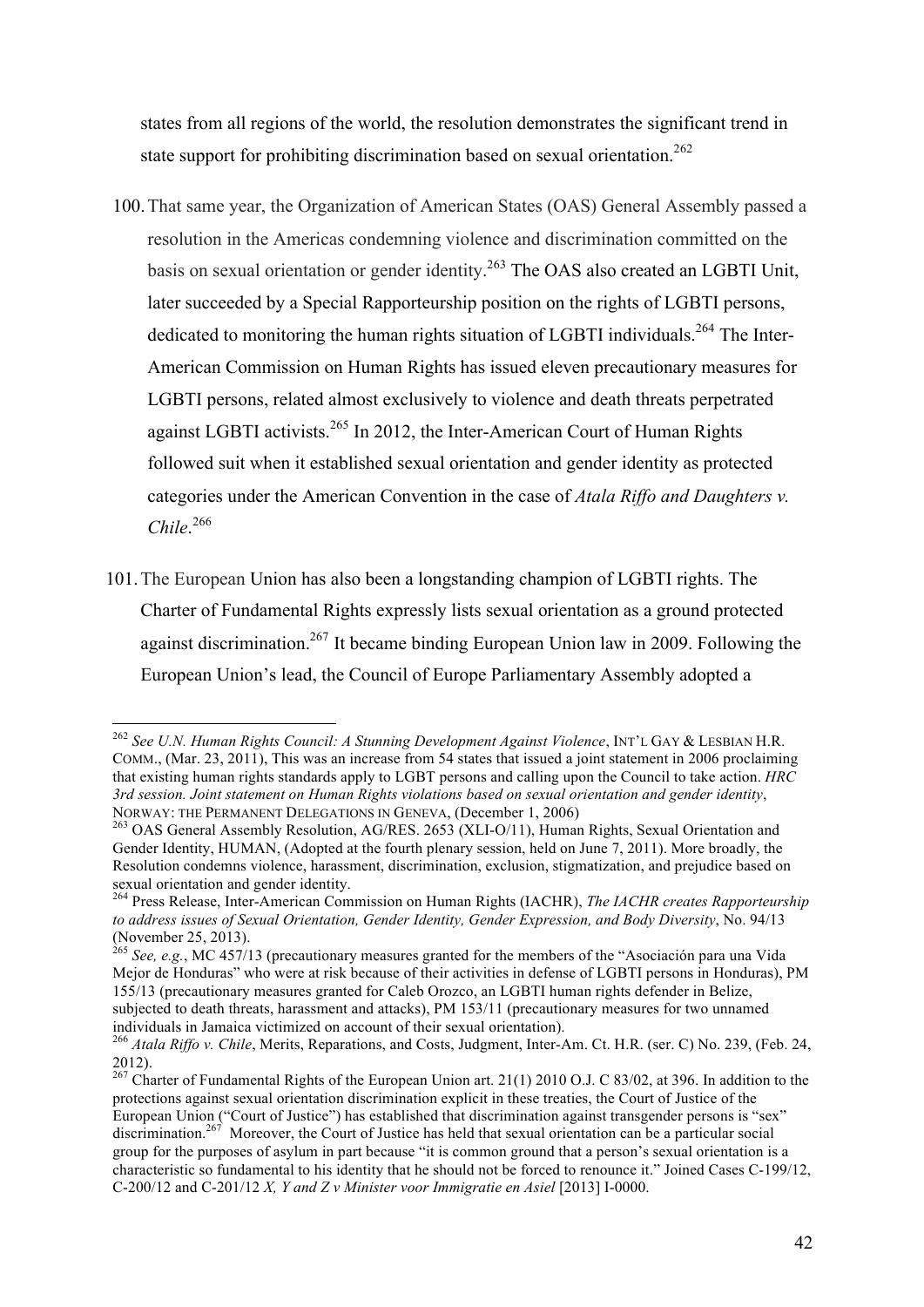resolution in 2010 condemning violence and discrimination committed on the basis of sexual orientation and gender identity. It echoed the European Court's view that "negative attitudes on the part of a heterosexual majority against a homosexual minority cannot amount to sufficient justification for discrimination, any more than similar negative attitudes towards those of a different sex, origin or colour.<sup>3268</sup>

- 102.In 2014, the African Commission on Human and Peoples' Rights ("African Commission") adopted a resolution urging parties to the African Charter on Human and Peoples Rights to take the necessary measures to prevent and prosecute violence committed on the basis of real or perceived sexual orientation or gender identity.<sup>269</sup> The Resolution came on the heels of a 2011 decision when a coalition of local and international organizations led by OutRight Action International, (then known as IGLHRC) $^{270}$  successfully lobbied the African Commission to recognize gender and sexual orientation as prohibited grounds of discrimination in guidelines issued to assist States Parties in complying with their obligations to protect economic, social and cultural rights. $^{271}$
- 103.The UN High Commission for Refugees (the "UNHCR") has also recognized the role of socially constructed gender roles in the persecution of LGBTI refugees. In 2012, it released guidelines addressing refugee claims based on sexual orientation and gender identity, recognizing that LGBTI individuals are often persecuted because of "noncompliance with expected cultural, gender and/or social norms and values."<sup>272</sup> The guidelines further explain that LGBTI individuals are protected as a particular social group, as well as under the religion and political opinion grounds, under the 1951 Refugee Convention.<sup>273</sup> Recently the UNHCR released a report putting forth best

<sup>&</sup>lt;sup>268</sup> Council of Europe Parliamentary Assembly, Resolution 1728 (2010), Discrimination on the basis of sexual orientation and gender identity  $\P$  2 (April 29, 2010) (citing the European Court of Human Right's 1999 judgment in *Lustig-Prean and Beckett v. the United Kingdom*).

<sup>&</sup>lt;sup>269</sup> African Commission on Human and Peoples' Rights (ACHPR), *Resolution on the Protection against Violence and other Human Rights Violations against Persons on the basis of their real or imputed Sexual Orientation of Gender Identity*, Resolution 275, (2014).<br><sup>270</sup> The International Gay and Lesbian Human Rights Commission (IGLHRC), now known as OutRight Action

International.

<sup>&</sup>lt;sup>271</sup> ACHPR, Principles and Guidelines on the Implementation of Economic, Social and Cultural Rights in the African Charter on Human and Peoples' Rights, ¶ 1(d), (Oct. 24, 2011)

<sup>272</sup> U.N. High Commissioner for Refugees (UNHCR), *Guidelines on International Protection No. 9: Claims to Refugee Status based on Sexual Orientation and/or Gender Identity within the context of Article 1A(2) of the 1951 Convention and/or its 1967 Protocol relating to the Status of Refugees*, 23 October 2012, ¶ 14 UN Doc. HCR/GIP/12/09.

<sup>273</sup> *Id.* ¶ 40.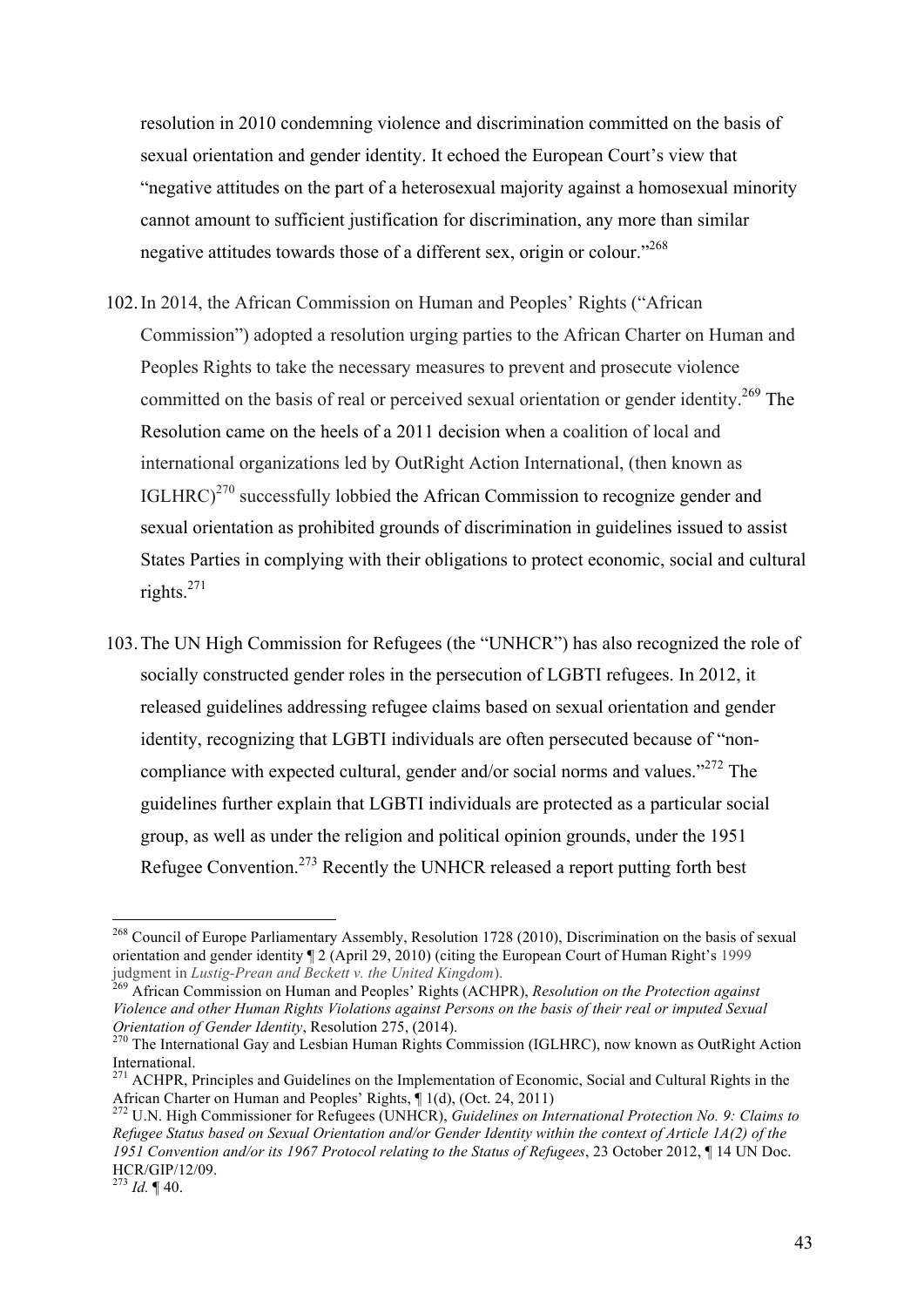practices for helping LGBTI refugees in which it attributed "social hostility toward LGBTI persons . . . to broader contextual factors, such as "patriarchy," "conservatism," "cultural taboos," "religion," and/or traditional practices."<sup>274</sup>

#### **IV. ALLEGED OFFENSES**

- A. The Standard for Initiating a Preliminary Examination into the Gender-Based Crimes Committed by ISIS Has Been Met
- 104.Based on the existing facts, the OTP should initiate a preliminary examination into ISIS' gender-based crimes in Iraq. The OTP "will conduct, on the basis of its *proprio motu* powers under Article 15 of the Statute, a preliminary examination of all situations that are not manifestly outside the jurisdiction of the Court" to determine "whether there is a reasonable basis to proceed with an investigation."275 The present situation is within the jurisdiction of the Court, and there is also a reasonable basis for the OTP to continue to an investigation.
- 105.In deciding whether to initiate an investigation, the OTP considers whether:

*First*, there is a reasonable basis to believe that a crime within the jurisdiction of the Court has been or is being committed;

*Second*, the case is or would be admissible under Article 17; and

*Third*, taking into account the gravity of the crime and the interests of victims, there are nonetheless substantial reasons to believe that an investigation would not serve the interests of justice.<sup>276</sup>

106.On the facts presented here, there is reasonable basis to believe that foreign fighters in ISIS have committed gender-based crimes within the jurisdiction (temporal, material, and personal) of the Court, that the case would be admissible under Article 17 requirements (complementarity and gravity), and that an investigation would serve the interests of iustice

 <sup>274</sup> U.N. High Commissioner for Refugees (UNHCR), *Protecting Persons with Diverse Sexual Orientations and Gender Identities: A Global Report on UNHCR's Efforts to Protect Lesbian, Gay, Bisexual, Transgender, and* 

<sup>&</sup>lt;sup>275</sup> OTP, *Policy Paper on Prelim Examinations*, ¶ 2. (November 2013). <sup>276</sup> Rome Statute, Article 53(1)(a)-(c).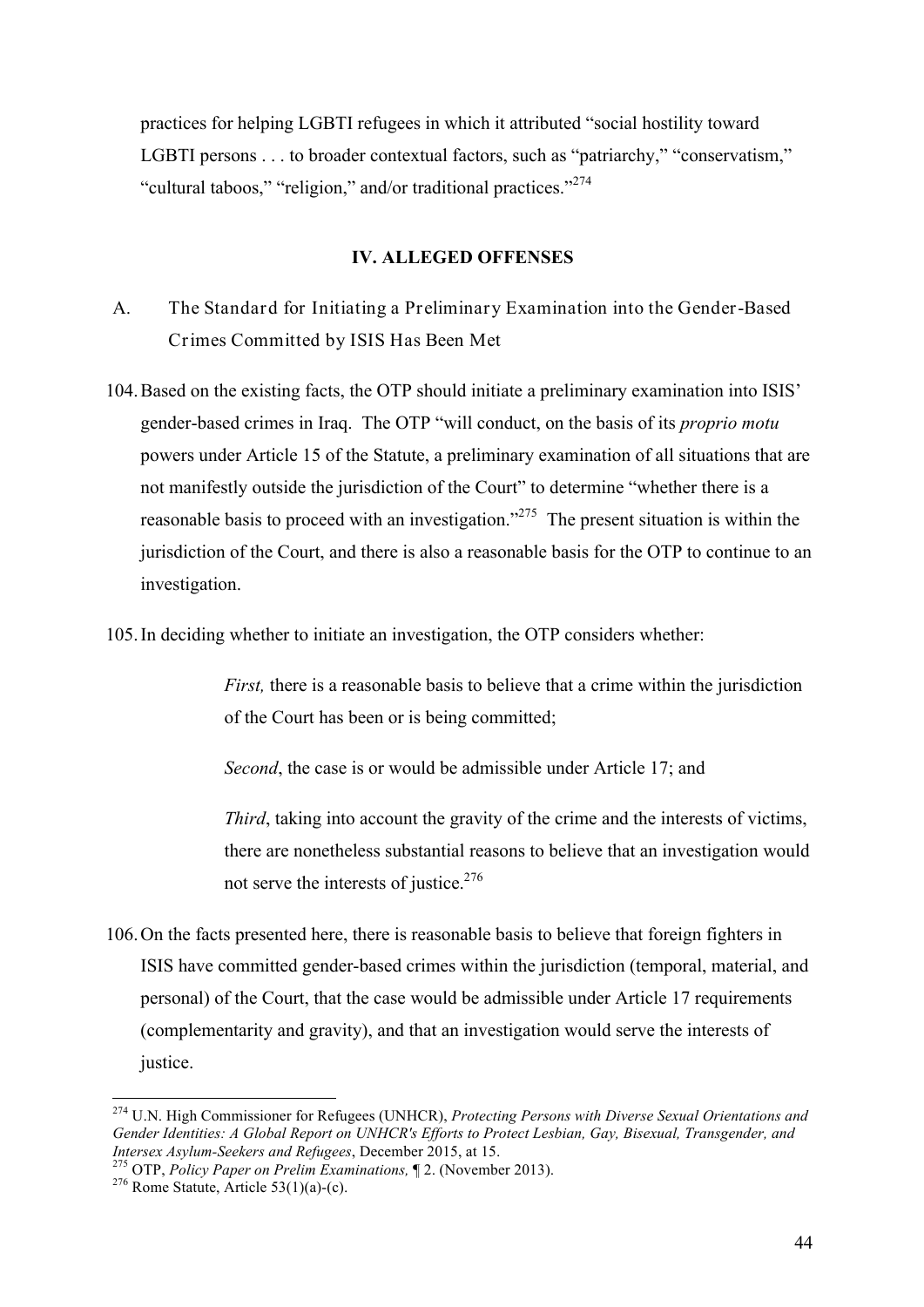- B. There Is a Reasonable Basis to Believe that Foreign Fighters in ISIS Have Committed Crimes within the Jurisdiction of the Court
- 107.The legal standard of a "reasonable basis to believe" is the lowest evidentiary standard available under the Rome Statute.<sup>277</sup> Pre-Trial Chamber II found that "[t]his is logical given that the nature of this early stage of the proceedings is confined to a preliminary examination. Thus, the information available to the Prosecutor is neither expected to be 'comprehensive' nor 'conclusive,' if compared to evidence gathered during the investigation."<sup>278</sup> Therefore, an ICC Pre-Trial Chamber, "in evaluating the available information provided by the Prosecutor, […] must be satisfied that there exists a sensible or reasonable justification for a belief that a crime falling within the jurisdiction of the Court 'has been or is being committed'."<sup>279</sup> The OTP's standard in determining whether to open a preliminary examination should be no higher than the burden the OTP must meet in seeking authorization for an investigation based on the results of the preliminary examination.
- 108.For crimes to fall within the jurisdiction of the Court, the following conditions must be satisfied: 1. Subject matter jurisdiction, meaning that the crimes are referred to in Article 5, as defined in Articles 6, 7, and 8 of the Rome Statute, 2. Temporal jurisdiction under Article 11 of the Statute, and 3. Under Article 12, either territorial or personal jurisdiction.<sup>280</sup> Temporal jurisdiction under Article 12 is satisfied here, because the states with fighters who would be prosecutable by the Court under its personal jurisdiction requirements ratified the Rome Statute prior to the events in question. As described herein, ISIS's crimes of gender-based persecution in Iraq constitute crimes against humanity under Article 7. Its crimes of torture motivated by gender, sexual orientation and gender identity discrimination constitute war crimes under Article 8 of the Rome Statute. These crimes therefore satisfy the Court's subject matter requirements. While

 <sup>277</sup> *Decision Pursuant to Article 15 of the Rome Statute on the Authorization of an Investigation into the Situation in the Republic of Kenya*, ICC-01/09-19, Pre-Trial Chamber II, 31 March 2010, ¶ 27.<br>
<sup>278</sup> *Id.* ¶ 35.<br>
<sup>279</sup> *Id.* ¶ 35.<br>
<sup>280</sup> *Id.* ¶ 39.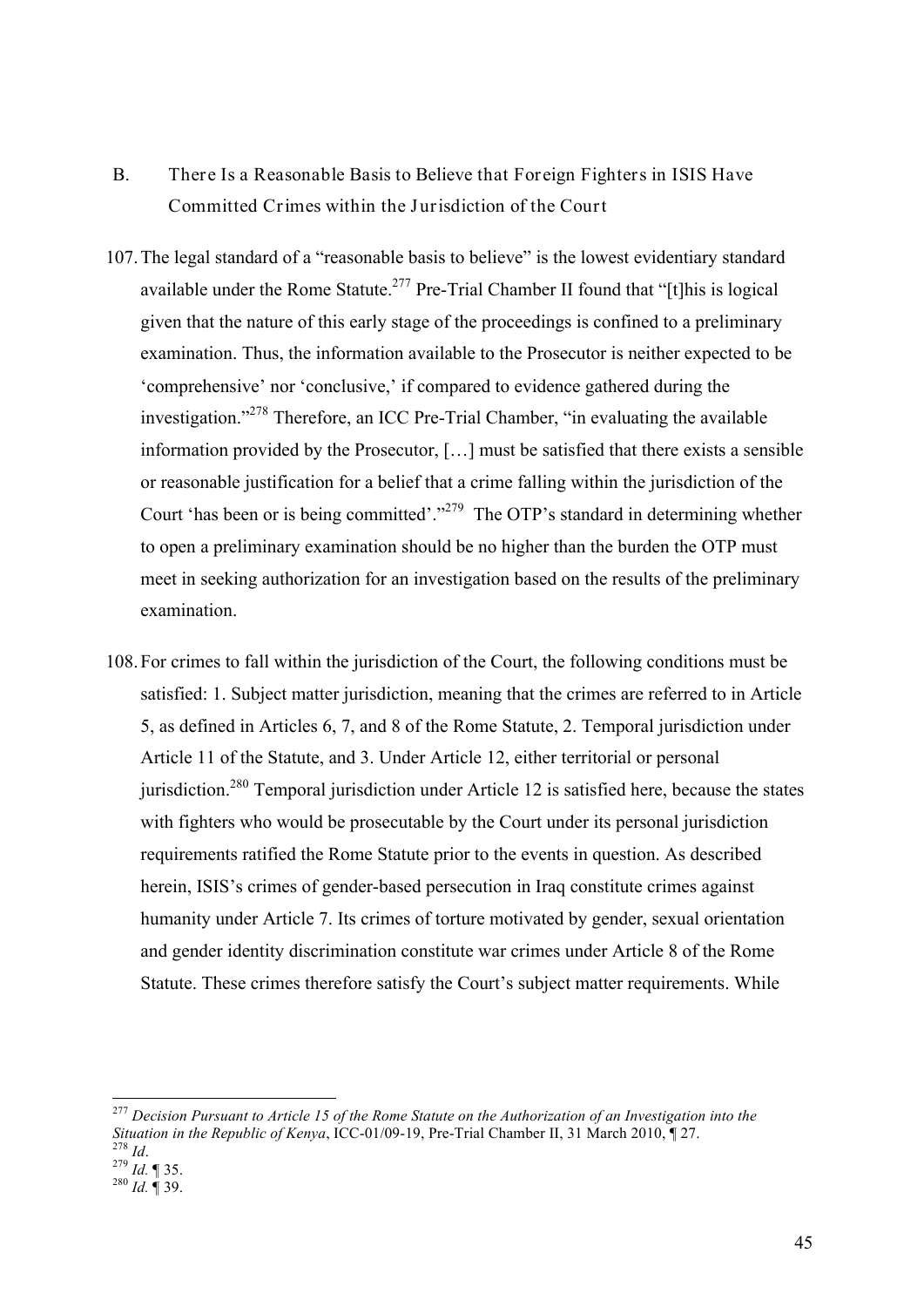Iraq is not a party to the Rome Statute, $^{281}$  making the Court's territorial jurisdiction irrelevant, the crimes committed by foreign ISIS fighters in Iraq from states that ratified the Rome Statute do meet the Court's Article 12 personal jurisdiction requirements, as described below. 282

# **1. The Court has Subject Matter Jurisdiction over Gender-Based Crimes ISIS Has Committed in Iraq**

### *a. Crimes against humanity*

109.ISIS has committed well-documented acts of persecution against civilians on the basis that they did not conform to its prescribed gender roles. These acts meet all of the constituent elements to establish persecution under Article 7(1)(h), which requires that: (*i*) the conduct was part of a widespread or systematic attack directed against a civilian population; (*ii*) the perpetrator was aware the persecutory conduct was part of that attack; (*iii*) the persecution led to a severe deprivation of fundamental rights; (*iv*) the victims were deprived of their rights based on their membership in a group; (*v*) the group must be based on certain defined grounds, which include gender; and (*vi*) the persecutory conduct was committed in connection with a crime under Article 7 (1) or any other crime prosecutable by the Court.<sup>283</sup>

> *i. ISIS's gender-based crimes in Iraq are part of ISIS's widespread and systematic attack on the civilian population*

110.ISIS's attack against the civilian population in Iraq is more "widespread," in terms of the large-scale nature of the attack and the number of targeted persons<sup>284</sup> than others that Pre-Trial Chamber has accepted as meeting these criteria. In *Prosecutor v. Laurent Gbagbo*, for example, the Pre-Trial Chamber found that an attack that left 316 members of the Ivorian opposition dead or injured was "widespread" because it "involved a large number

 <sup>281</sup> ICC, State Parties to the Rome Statute, available at: https://asp.icc-

cpi.int/en\_menus/asp/states%20parties/Pages/the%20states%20parties%20to%20the%20rome%20statute.aspx. (Accessed on October 31, 2017).

<sup>282</sup> Rome Statute, Art. 12(2)(b). *See also, Decision Pursuant to Article 15 of the Rome Statute on the Authorization of an Investigation into the Situation in the Republic of Kenya*, ICC-01/09-19, Pre-Trial Chamber II, 31 March 2010,  $\P$  39.<br><sup>283</sup> See Rome Statute. Articles 7(1)(h), 7(2)(g): Elements of Crimes. Article 7(1)(h).

<sup>&</sup>lt;sup>284</sup> Prosecutor v. Gbagbo, Case No. ICC-02/11-01/11, Decision on the Confirmation of Charges Against Laurent Gbagbo, ¶ 222 (June 12, 2014); *see Prosecutor v. Bemba*, Case No. ICC-01/05-01/08, Decision Pursuant to Article 61(7)(a) and (b) of the Rome Statute on the Charges of the Prosecutor Against Jean-Pierre Bemba Gombo, ¶ 83 (June 15, 2009).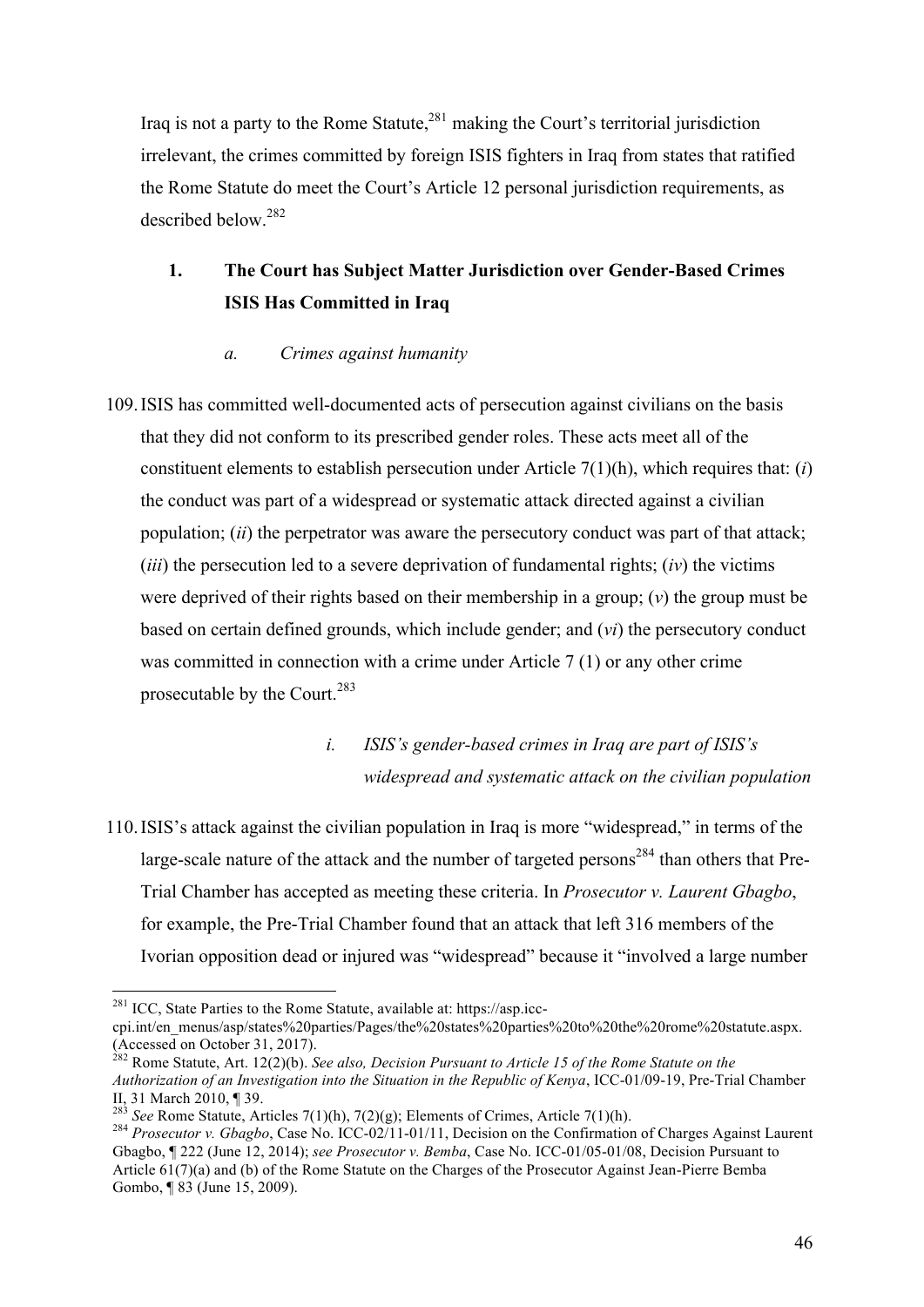of acts; . . . targeted and victimized a significant number of individuals;. . . extended over a time period of more than four months; and . . . affected the entire city of Abidjan, a metropolis of more than three million inhabitants."<sup>285</sup>

- 111.ISIS's attack on civilians has exceeded this standard. ISIS has overrun large swathes of territory in northern and western Iraq, which, at its peak, included nearly 10 million people living under ISIS rule.<sup>286</sup> ISIS has killed thousands of civilians, and persecuted many more.<sup>287</sup> Its campaign of terror has lasted for years. Whether the Court looks to Al-Zarqawi's attacks against civilians under the banner of Jama'at al-Tawhis wal Jiha (JTJ) in the early 2000s, Al-Qaida in Iraq (AQI)'s terrorist attacks during the 2003 Iraq War, the reformulation of the group as ISIS in 2013, or al-Baghdadi's rise to power in 2014, ISIS has been a formidable force targeting civilians in the region for anywhere from three years to over a decade.<sup>288</sup>
- 112.ISIS's attack is also part of a systematic policy to attack civilians.<sup>289</sup> The policy need not be formal or explicitly defined:<sup>290</sup> "an attack which is planned, directed, or organized—as opposed to spontaneous or isolated acts of violence—will satisfy this criterion."291 In *Gaddafi*, the Pre-Trial Chamber found that there were reasonable grounds to believe that there was a "State policy" to quell demonstrations based on a series of coordinated actions, including acts of the Libyan security forces, speeches of Saif and Muammar Gaddafi denouncing the opposition, and a threatening mass text message sent via the state-owned telecommunications system.<sup>292</sup> Here, ISIS has again gone one step further – rather than inferring a policy based on a series of coordinated actions, the Court could

 <sup>285</sup> *Prosecutor v. Gbagbo*, Case No. ICC-02/11-01/11, Decision on the Confirmation of Charges Against Laurent Gbagbo,  $\P$ [ 204, 224 (June 12, 2014).<br><sup>286</sup> See e.g. BBC News, *Islamic State and the crisis in Iraq and Syria in maps*, (July 20, 2017).

<sup>&</sup>lt;sup>287</sup> OHCHR and UNAMI: *Protection Report May-October 2015*, *supra*, note 112, at 10.<br><sup>288</sup> See Prosecutor v. Bemba, Case No. ICC-01/05-01/08, Decision Pursuant to Article 61(7)(a) and (b) of the Rome Statute on the Charges of the Prosecutor Against Jean-Pierre Bemba Gombo, ¶ 77 (June 15, 2009) ("[T]he Prosecutor need not prove that the *entire* population of the geographical area, when the attack is taking

 $289$  "'Attack directed against any civilian population' means a course of conduct involving the multiple commission of acts referred to in paragraph 1 against any civilian population, pursuant to or in furtherance of a State or organizational policy to commit such attack." Rome Statute, Articles 7(2)(a). Elements of Crimes, Article 7, Introduction, para. 3 ("It is understood that 'policy to commit such attack' requires that the State or organization actively promote or encourage such an attack against a civilian population.").

<sup>&</sup>lt;sup>290</sup> *Prosecutor v. Katanga and Ngudjolo*, Case No. ICC-01/04-01/07-717, Decision on the Confirmation of Charges. ¶ 396 (Sept. 30, 2008).

<sup>&</sup>lt;sup>291</sup> *Prosecutor v. Bemba*, Case No. ICC-01/05-01/08, Decision Pursuant to Article 61(7)(a) and (b) of the Rome<br>Statute on the Charges of the Prosecutor Against Jean-Pierre Bemba Gombo. 1 81 (June 15, 2009).

<sup>&</sup>lt;sup>292</sup> See Gaddafi, Case No. ICC-01/11-12, Decision on the "Prosecutor's Application Pursuant to Article 58 as to Muammar Mohammed Abu Minyar Gaddafi, Saif Al-Islam Gaddafi and Abdullah Al-Senussi", ¶¶ 14-31 (June 27, 2011).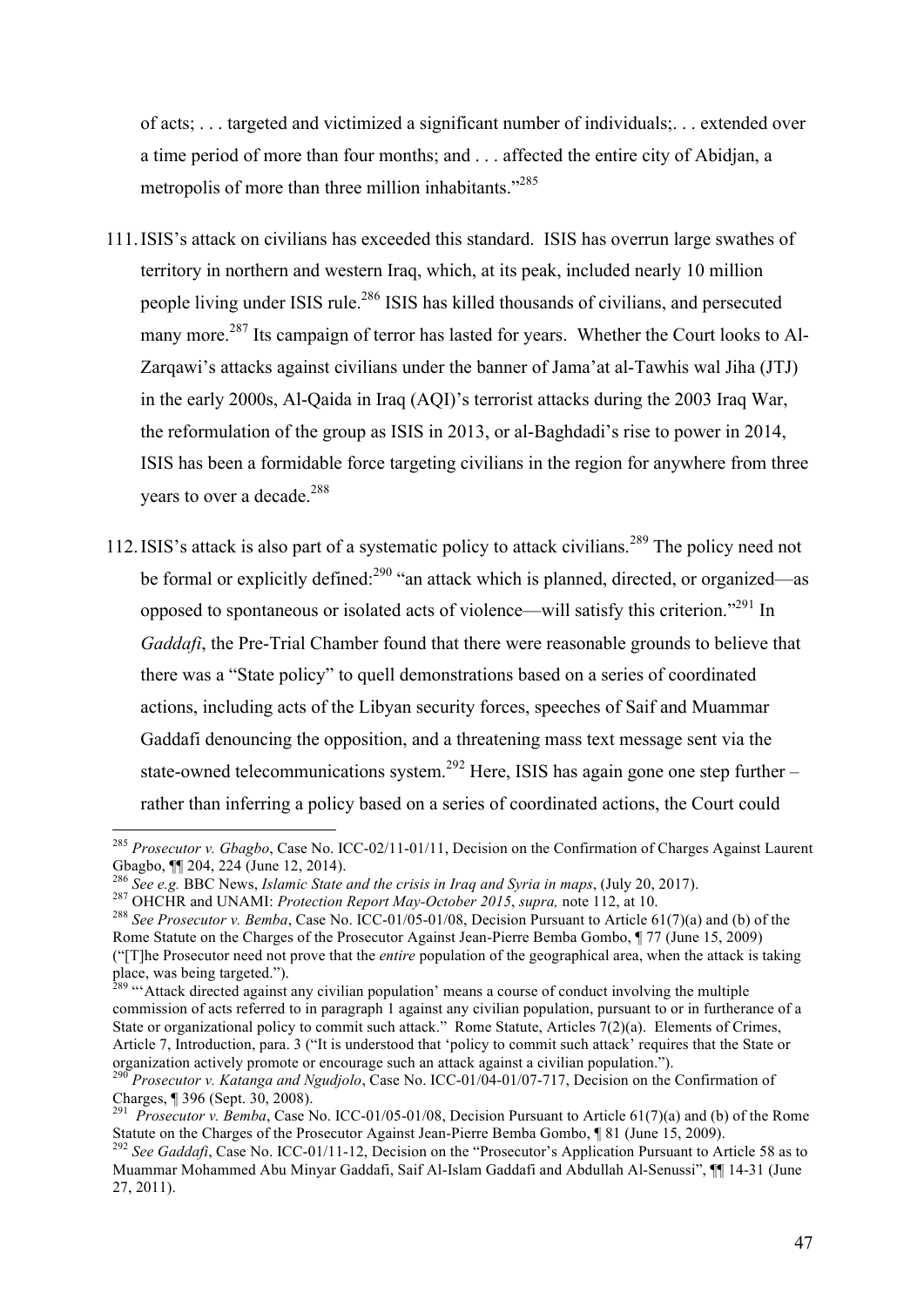look directly to ISIS statements detailing and justifying its attack on civilians. For example, ISIS has published detailed policies concerning sexual slavery,  $293$  its court system orders horrific punishments based on real or perceived sexual orientation,<sup>294</sup> and it publishes photos of its victims as propaganda.<sup>295</sup> The Pre-Trial Chamber has accepted such overt statements as evidence of an official policy to attack civilians.<sup>296</sup> While the concepts of "policy" and "systematic" nature of the attack should not be conflated, they "both refer to a certain level of planning of the attack . . . [and] evidence of planning, organisation or direction by a State or organisation may be relevant to prove both the policy and the systematic nature of the attack."<sup>297</sup> Thus, given their organized nature, ISIS's acts of violence satisfy the alternative requirement under Article 7(1) of the Statute that the attack be systematic.

### *ii. ISIS fighters have the requisite mens rea*

113.ISIS fighters are necessarily aware that their persecutory conduct is part of ISIS's widespread and systematic attack on the civilian population in Iraq. The Elements of Crimes states that this element "should not be interpreted as requiring proof that the perpetrator had knowledge of all characteristics of the attack or the precise details of the plan or policy of the State or organization."298 The perpetrators' awareness that their conduct is part of an attack may be inferred from circumstantial evidence.<sup>299</sup> Given that ISIS publicizes its policy of attacking civilians as a recruiting tool, it would be highly unlikely that even low-level perpetrators would not aware of ISIS's widespread and systematic attack on civilians.

 <sup>293</sup> *See* Kenneth Roth, *Slavery*: *The ISIS Rules*, Human Rights Watch, (September 5, 2015),

<sup>&</sup>lt;sup>294</sup> OutRight Action International, *supra*, note 174.<br><sup>295</sup> *Id.*<br><sup>296</sup> See Ruto. Case No. ICC-01/09-01/11, Decision on the Confirmation of Charges Pursuant to Article 61(7)(a) and (b) of the Rome Statute, ¶¶ 273-74 (finding that speeches by officials and orders by midlevel organizers urging members of a political party to attack the opposition constituted evidence of an official policy to attack civilians). 297 *Prosecutor v. Gbagbo*, Case No. ICC-02/11-01/11, Decision on the Confirmation of Charges Against Laurent

Gbagbo, ¶ 216.

<sup>298</sup> Elements of Crimes, Article 7, Introduction, para. 2. *See also Prosecutor v. Gbagbo*, Case No. ICC-02/11- 01/11, Decision on the Confirmation of Charges Against Laurent Gbagbo, ¶ 214 (June 12, 2014). ("[I]t is only necessary to establish that the person had knowledge of the attack in general terms.").

<sup>299</sup> *Prosecutor v. Katanga and Ngudjolo*, Case No. ICC-01/04-01/07-717, Decision on the Confirmation of Charges, ¶ 402 (Sept. 30, 2008) (such evidence may be "the accused's position in the military hierarchy; his assuming an important role in the broader criminal campaign; his presence at the scene of the crimes; his references to the superiority of his group over the enemy group; and the general historical and political environment in which the acts occurred.")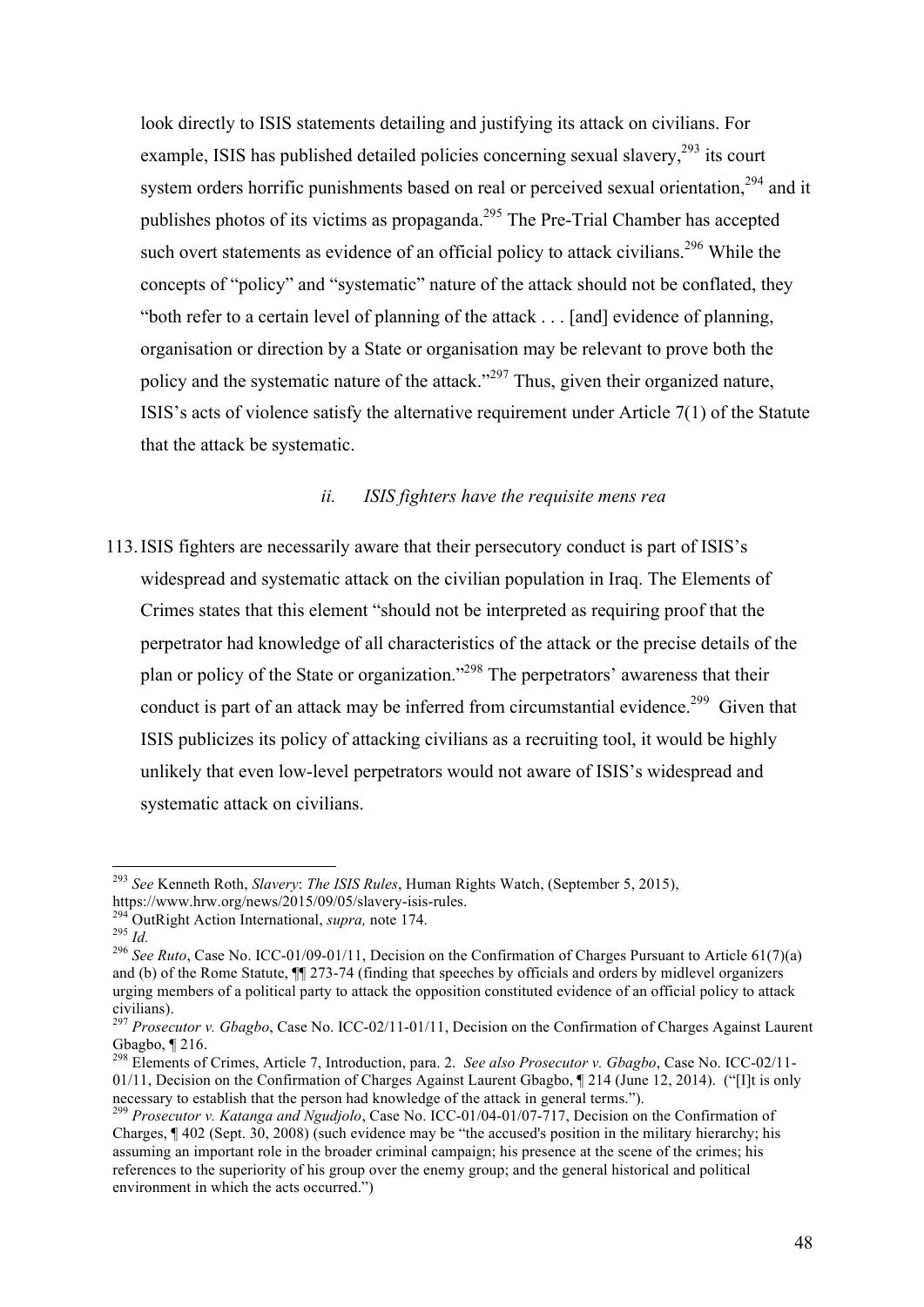## *iii. ISIS's persecutory conduct has caused severe deprivations of fundamental rights*

114.ISIS's persecutory conduct has resulted in the "intentional and severe deprivation of fundamental rights contrary to international law by reason of the identity of the group or collectivity."<sup>300</sup> For instance, in *Prosecutor v. Kenyatta*, the Pre-Trial Chamber found that a series of "killings, displacement[s], rape[s], serious physical injuries, and acts causing serious mental suffering  $\ldots$  constitute[d] severe deprivations of fundamental rights."<sup>301</sup> There, the OTP had alleged acts of violence that "resulted in more than 1,100 people dead, 3,500 injured, approximately 600,000 victims of forcible displacement, [and] at least hundreds of victims of rape and sexual violence."<sup>302</sup> ISIS has committed atrocities on a similar scale. ISIS fighters have blatantly and intentionally violated fundamental rights of thousands of civilians, including the rights to life, liberty, and security of person, as well as the rights to be free from slavery and torture.<sup>303</sup> Indeed, Ján Kubiš, the Special Representative of the United Nations Secretary-General for Iraq, reported in August 2016 that, among the Yazidi community, "[t]housands of men, women and children have been killed or are missing, or remain in captivity where they are subjected to unspeakable sexual and physical abuse."304

> *iv. ISIS fighters persecute their victims based on their membership in a group defined by their gender, targeting those who do not conform with ISIS's strict gender regulations on social behavior*

115.ISIS deprived its victims of their fundamental rights based on their membership in a group defined by their gender. The Pre-Trial Chamber has found a nexus between the deprivation of rights and the group's identity from a pattern of acts committed against a covered group. In *Prosecutor v. Harun*, the Pre-Trial Chamber found "reasonable grounds to believe" that the Sudanese government had persecuted the ethnic Fur people of Darfur on the basis of evidence "that the Sudanese Armed Forces and the

<sup>&</sup>lt;sup>300</sup> Rome Statute, Art. 7(2)(g).<br><sup>301</sup> *Prosecutor v. Kenyatta*, Case No. ICC-01/09-02/11, Decision on Confirmation of Charges Pursuant to Article 61(7)(a) and (b) of the Rome Statute, ¶ 283 (January 23, 2012). <sup>302</sup> *Prosecutor v. Kenyatta*, Case No. ICC-01/09-31-Red, Prosecutor's Application Pursuant to Article 58 as to

Francis Kirimi Muthaura, Uhuru Muigai Kenyatta & Mohammed Hussein Ali, ¶ 9 (Dec. 15, 2010).<br><sup>303</sup> G.A. Res. 217 (III) A, Universal Declaration of Human Rights (Dec. 10, 1948).

<sup>&</sup>lt;sup>304</sup> UNAMI & OHCHR, *A Call for Accountability and Protection: Yezidi Survivors of Atrocities Committed by ISIL*, at 3, (August 2016).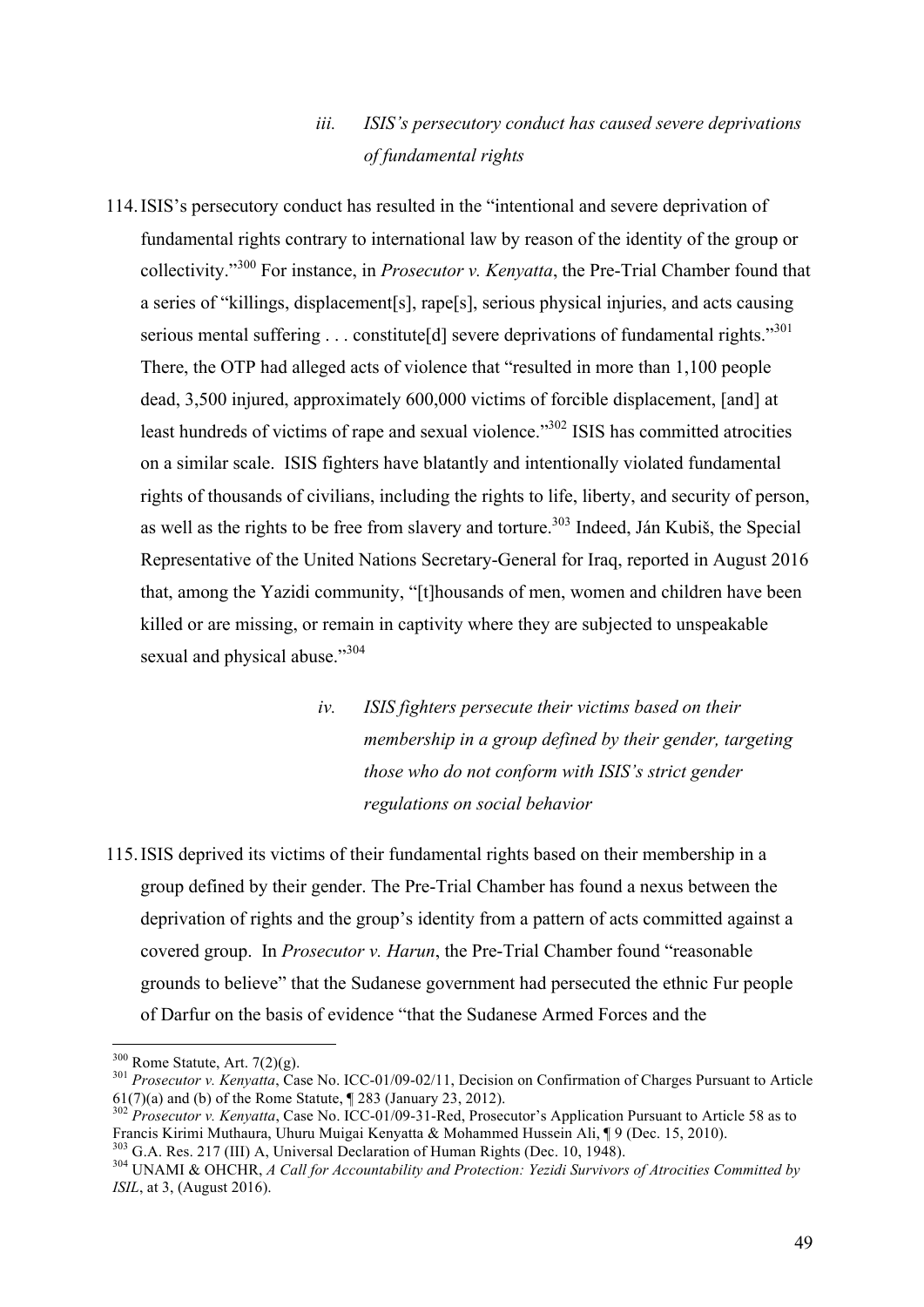Militia/Janjaweed launched attacks against specific localities believing that they were predominantly inhabited by the Fur population."305 ISIS has committed a pattern of atrocities against women and girls, including torture and sexual slavery. In addition to these targeted attacks, ISIS has explicitly incorporated sexual and gender-based violence into its ideology to further its policy of gendered persecution.

116.ISIS's persecution of based on membership in a group defined by gender includes acts targeting individuals who do not conform with ISIS's strict gender-based regulations on social behavior. The Rome Statute is unique among the frameworks of the international criminal tribunals in expressly prohibiting gender-based persecution.<sup>306</sup> The definition of "gender" under Article 7(3) applies to individuals persecuted for defying their prescribed gender roles. Article 7(3) states: "For the purpose of this Statute, it is understood that the term 'gender' refers to the two sexes, male and female, within the context of society. The term 'gender' does not indicate any meaning different from the above." As the OTP has recognized, "this definition acknowledges the social construction of gender, and the accompanying roles, behaviours, activities, and attributes assigned to women and men, and to girls and boys."307 Accordingly, the OTP has defined gender-based crimes as "those committed against persons, whether male or female, because of their sex and/or socially constructed gender roles. Gender-based crimes are not always manifested as a form of sexual violence. They may include non-sexual attacks on women and girls, and men and boys, because of their gender."<sup>308</sup>

 <sup>305</sup> *Prosecutor v. Harun*, Case No. ICC-02/05-01/07, Decision on the Prosecution Application Under Article 58(7) of the Statute, ¶¶ 74-75 (Apr. 27, 2007). *See also Prosecutor v. Simone Gbagbo*, Case No. ICC-02/11- 01/12, Decision on the Prosecutor's Application Pursuant to Article 58 for a Warrant of Arrest Against Simone Gbagbo ¶ 204 (2 Mar. 2012) (finding "substantial grounds to believe" that at least 316 victims of killings, rapes, and injuries by pro-government forces had been targeted because the victims were members of the opposition);*Prosecutor v. Blé Goudé,* Case No. ICC-02/11-02/11, Decision on the Confirmation of Charges Against Charles Blé Goudé ¶ 122 (11 Dec. 2014)] (finding "substantial grounds to believe that at least 348 victims of the killings, rapes and injuries committed by the pro-Gbagbo forces . . . were targeted by reason of their [political] identity" on the basis of "the facts . . . that during the five events under consideration, the pro-Gbagbo forces targeted participants at pro-[opposition] demonstrations, or inhabitants of areas perceived as supporting [the opposition]"). <sup>306</sup> *Compare* Rome Statute, art. 7(1)(h) *with* Charter of the International Military Tribunal art. 6, *The Agreement* 

*for the Prosecution and Punishment of the Major War Criminals of the European Axis*, Aug. 8, 1945, 82 U.N.T.S. 279; Charter of the International Military Tribunal for the Far East art. 5, Apr. 26, 1946, 4 Bevans 27 (replacing the original Charter, Jan. 19, 1946, 4 Bevans 20); Statute of the International Criminal Tribunal art. 5(h), May 25, 1993, 32 I.L.M. 1192 (1993) ("ICTY Statute"); Statute of the International Criminal Tribunal for Rwanda art. 3 Nov. 8, 1994, 22 I.L.M. 1602 (1994) ("ICTR Statute").

<sup>307</sup> OTP, *Policy Paper on Sexual and Gender-Based Crimes,* ¶ 12 (June 2014). <sup>308</sup> *Id.* ¶ 16.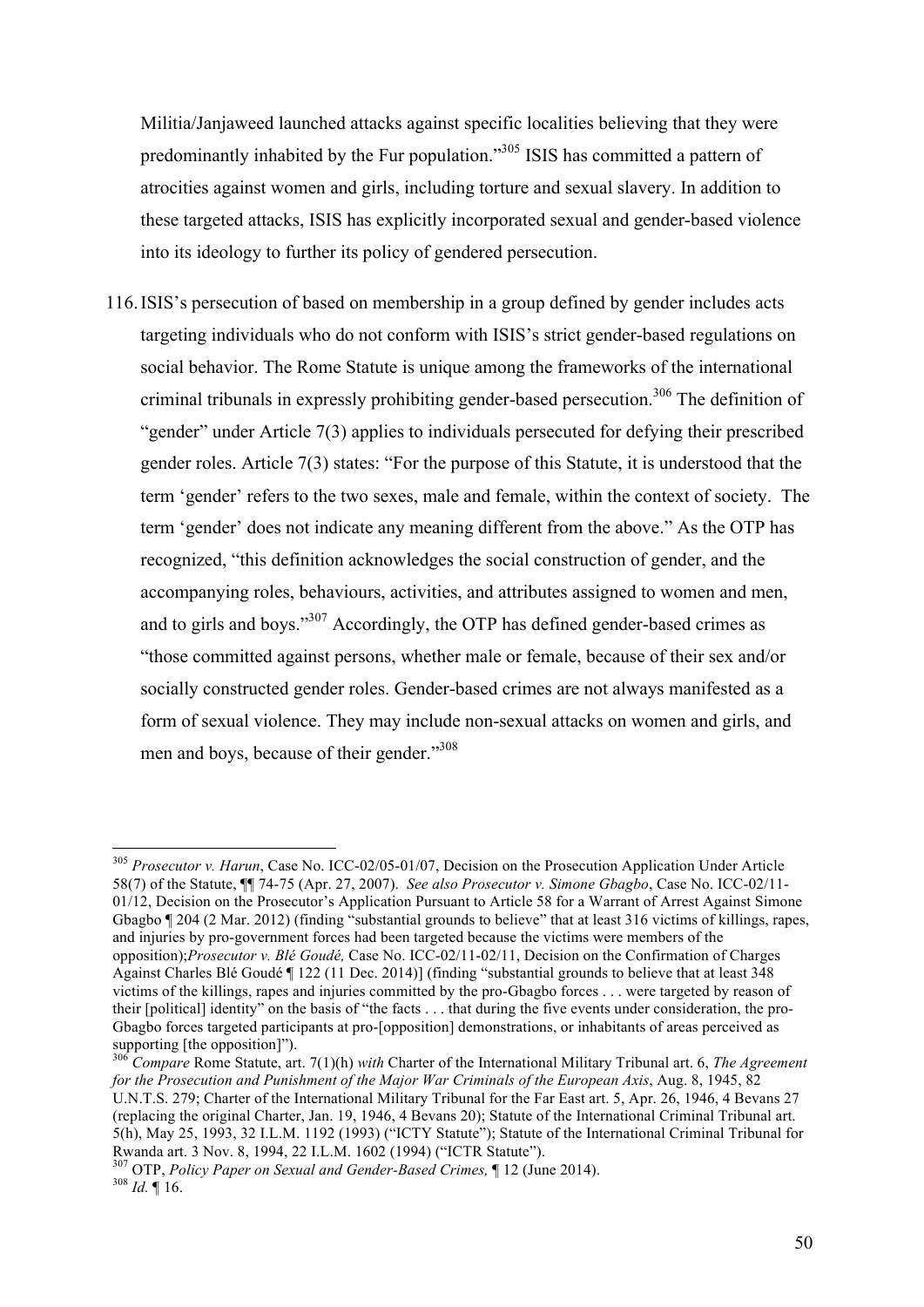- 117.Legal commentators support this view, noting that "[i]t is significant that both biological sex and social gender constructs are identified as relevant motivations, as it means that the concept of 'gender violence' is broad enough to include both violence which targets women and men in different ways on the basis of their sex and violence which targets women or men as punishment for not complying with their assumed or assigned social gender roles. The definition used by the Office of the Prosecutor also emphasizes that gender violence is not synonymous with sexual violence, and may manifest itself in other, non-sexual forms against both women and girls and men and boys."309
- 118.The ad hoc tribunals have also taken gender roles into account in persecution cases, even without express provision for gender-based persecution in their charters. In *Akayesu*, for example, the ICTR Trial Chamber drew a clear link to the physical and psychological targeting of women within "their families and their communities" as "contributing to their destruction and to the destruction of the Tutsi group as a whole."<sup>310</sup> In *Nahimana*, the portrayal of Tutsi women as "femmes fatales . . . seductive agents of the enemy" in local media was considered an act of "targeted . . . persecution" because it "made the sexual attack and killing of Tutsi women a foreseeable consequence of the role attributed to them"—demonstrating that even without the express legal basis to consider gender as a basis of persecution, gender roles within society have been considered in the persecution context.<sup>311</sup> Finally, in *Kvočka*, the Trial Court held that holding women "in detention, guarded by men with weapons who were often drunk, violent, and physically and mentally abusive and who were allowed to act with virtual impunity," made rape and sexual violence "natural or foreseeable consequences" of putting those women in "circumstances rendering them especially vulnerable."<sup>312</sup> While defendant Kvočka's sentence was ultimately overturned on evidentiary grounds, the Appeals Chamber took the opportunity to clarify that a finding of discriminatory intent is not voided by personal

<sup>&</sup>lt;sup>309</sup> Otto Triffterer, COMMENTARY ON THE ROME STATUTE OF THE INTERNATIONAL CRIMINAL COURT, 293 (2d. ed. 2008); *See also* Valerie Oosterveld, *Gender, Persecution, and the International Criminal Court: Refugee Law's Relevance to the Crime Against Humanity of Gender-Based Persecution*, 17 DUKE J. COMP. & INT'L L. 49, 78-79 (2006-2007) ("If crimes against men who are targeted because of their gender are not charged as gender-based persecutions. . .this results in the creation of a 'male experience' of persecution and a 'female model," with the female model overemphasizing sexual violence at the expense of other forms of repression.") (hereinafter "Oosterveld, *Gender, Persecution and the ICC"*). 310 *Prosecutor v. Akayesu*, Case No. ICTR-96-4-T, Judgment ¶ 731 (Sept. 2, 1998) (targeting Tutsi women for

sexual violence was an act of genocide against the Tutsi group as a whole).<br><sup>311</sup> Prosecutor v. Nahmana, Case No. ICTR-99-52-T, Judgment ¶ 1079 (Dec. 3, 2003).<br><sup>312</sup> Prosecutor v. Kvočka, Case No. IT-98-30/1-T, Judgment ¶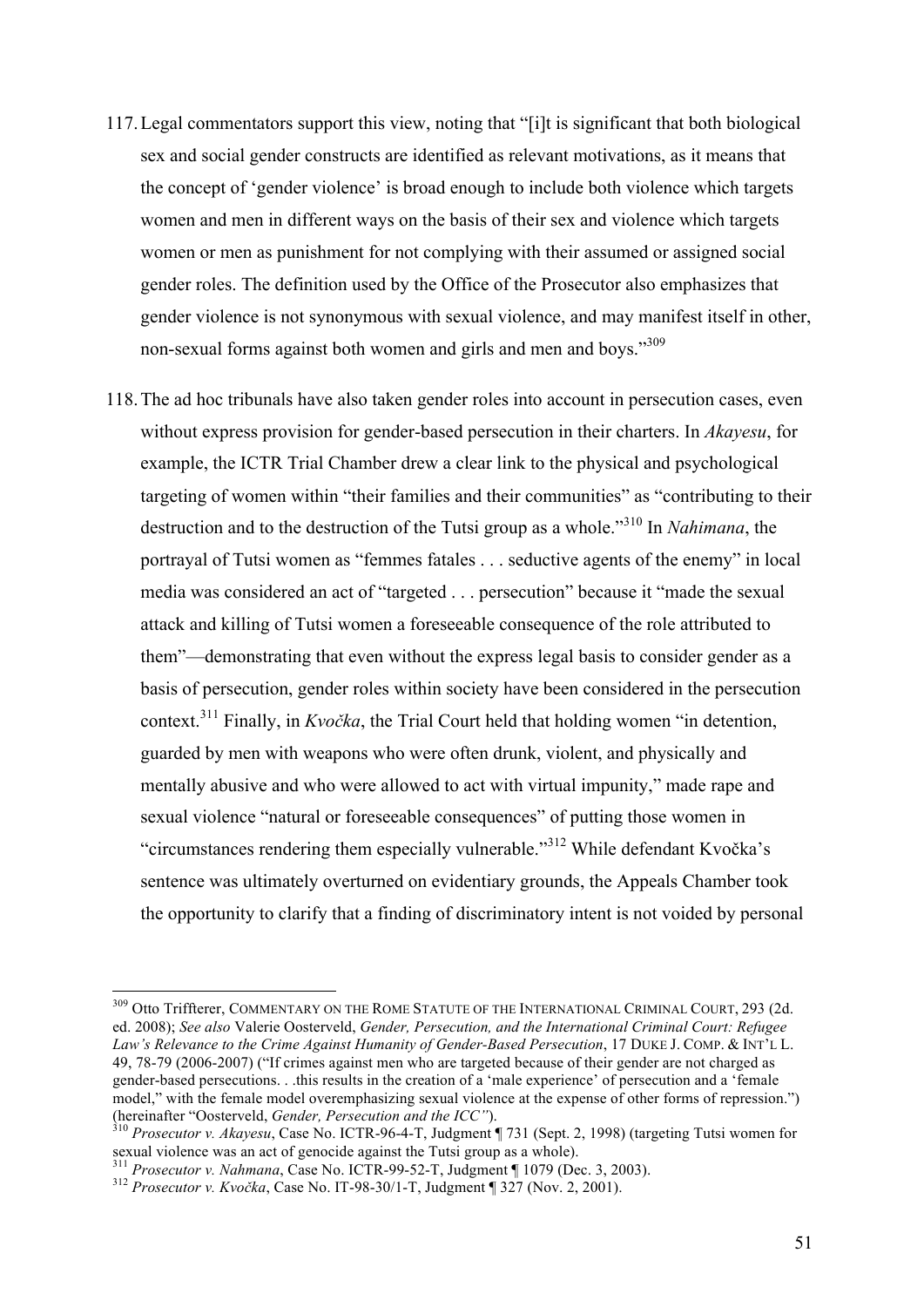motivations to commit sexual crimes.<sup>313</sup> The ad hoc tribunal jurisprudence illustrates the role and definition of gender in the context of persecution as a crime against humanity, and further supports the OTP's conclusion that gender as defined in Article 7(3) encompasses socially constructed roles and norms.

- 119.ISIS's persecutory conduct towards Yazidi women and girls should also be charged as gender-based persecution in connection with other forms of persecution. While Yazidi women and girls may have been targeted based on the intersection of their gender and ethnic identities, rather than their gender or ethnic identification alone, they constitute gender-based persecution and should be considered as such. Indeed, "an intersectional perspective is required to fully comprehend the implications of those crimes<sup>[1,314</sup>] Gender-based persecution is currently underrepresented in the OTP's charging decisions; thus far, the OTP has charged gender-based persecution in only one of the twenty-three cases that have come before the Court, whereas "ethnic and political persecution has been charged nine times, including in cases where there is strong evidence of mass rape" targeting only women.<sup>315</sup>
- 120.The definition of "gender" under Article 7(3) may also apply to individuals persecuted on the basis of their real or perceived sexual orientation or gender identity where associated behavior or acts are seen to violate traditional gender roles. While the ICC has not yet addressed this issue, pursuant to Article 21(3), the OTP will look to internationally recognized human rights in interpreting and applying the definition of gender under Article 7(3). The OTP has recognized that sexual orientation is a factor that it will consider in this context: stating that it will seek to "[u]nderstand the intersection of factors such as gender, age, race, disability, religion or belief, political or other opinion, national, ethnic, or social origin, birth, sex, *sexual orientation*, and other status or identities which may give rise to multiple forms of discrimination and social inequalities.<sup>3316</sup> Similarly, as an example of "internationally recognised human rights, including those relating to women's human rights and gender equality," the OTP highlighted "the efforts of the UN Human Rights Council and the Office of the High Commissioner for Human Rights

<sup>&</sup>lt;sup>313</sup> Prosecutor v. Kvočka, Case No. IT-98-30/1-A, Judgment on Appeal, ¶¶ 369-370 (Feb. 28, 2005).<br><sup>314</sup> Emily Chertoff, Prosecuting Gender-Based Persecution: The Islamic State at the ICC, 126 Yale L.J. 1050, 1070 (2017).

<sup>315</sup> *Id*. *See, e.g.,* Thomas Escritt, *Sex Crimes in Focus at Hague Trial of Ugandan Rebel Commander*, REUTERS (December 2, 2016) (reporting strong evidence of mass rape of women in conflicts in the DRC, Uganda, and the Darfur region of Sudan).

<sup>316</sup> OTP, *Sexual and Gender-Based Crimes*, *supra,* note 307, ¶ 27 (emphasis added).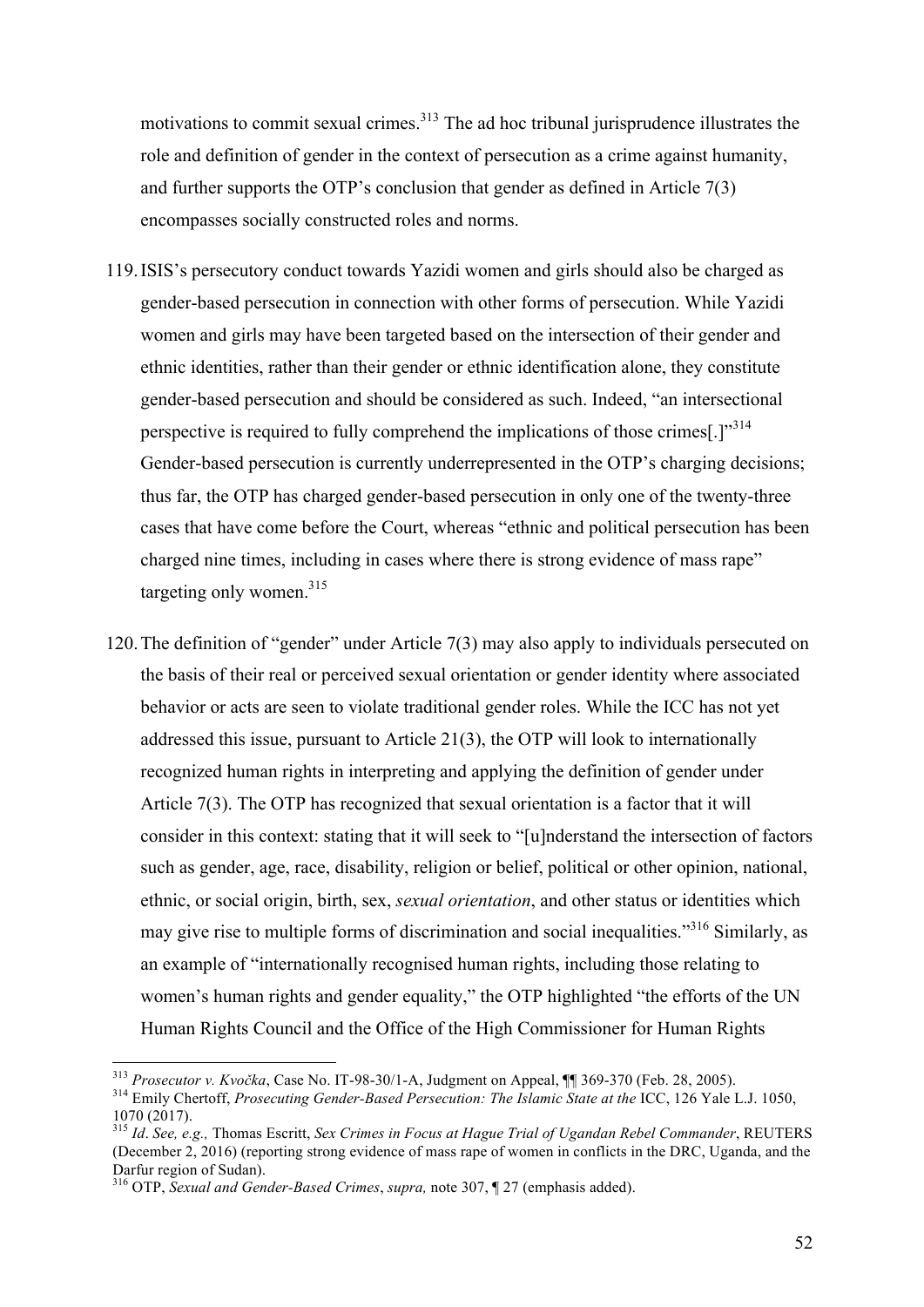(OHCHR) to put an end to violence and discrimination on the basis of sexual orientation or gender identity."<sup>317</sup> The OTP also noted that "[i]t is important to view different types of discrimination as a totality, and not in isolation, as they can overlap with one another", citing the Committee on the Elimination of Discrimination against Women ("CEDAW") General Recommendation No. 28, which notes that, "[t]he discrimination of women based on sex and gender is inextricably linked with other factors that affect women, such as race, ethnicity, religion or belief, health, status, age, class, caste, and *sexual orientation and gender identity*."318

- 121.The Court has also indicated that sexual orientation is a factor that it will consider pursuant to Article 21(3). Trial Chamber I determined that, consistent with international human rights law and international humanitarian law, the non-discrimination principle applied so that "reparations shall be granted to victims without adverse distinction on the grounds of gender, age, race, colour, language, religion or belief, political or other opinion, *sexual orientation*, national, ethnic or social origin, wealth, birth or other status $^{319}$
- 122.Moreover, international refugee law, which the Court may consider pursuant to Article 21(3), has recognized that gender-based persecution includes discrimination based on sexual orientation.<sup>320</sup> While refugee law cannot serve as the basis of a criminal conviction without violating the principles of legality,  $321$  it can shed light on the definition of gender within the ICC framework. As no other international criminal tribunal has expressly included gender-based persecution within its framework, turning to international refugee

 <sup>317</sup> *Id.* ¶¶ 26 n.3, 27. Specifically, the OTP cited the Free & Equal Initiative of the OHCHR at https://www.unfe.org/ and statement of 26 September 2013 by the High Commissioner for Human Rights, Navanethem Pillay, and several world leaders to end violence and discrimination against lesbian, gay, bisexual, and transgender (LGBT) persons at https://www.unfe.org/en/actions/ministerial-meeting." *Id*. ¶ 26 n.23. <sup>318</sup> *Id.* ¶ 27 n.25 (citing CEDAW, General recommendation No. 28 on the core obligations of States Parties under Article 2 of the Convention on the Elimination of All Forms of Discrimination against Women ¶ 18) (emphasis added).

<sup>319</sup> *Prosecutor v. Thomas Lubanga Dyilo*, *Decision Establishing The Principles And Procedures To Be Applied To Reparations*, ICC-01/04-01/06-2904, para. 191 (citing United Nations Basic Principles and Guidelines on the Right to a Remedy and Reparation for Victims of Gross Violations of International Human Rights Law and Serious Violations of International Humanitarian Law, U.N. General Assembly, Resolution A/RES/60/147, 21 March 2006, principle 25 ("The application and interpretation of these Basic Principles and Guidelines must be consistent with international human rights law and international humanitarian law and be without any discrimination of any kind or on any ground, without exception.")) (emphasis added).<br><sup>320</sup> GUIDELINES ON INTERNATIONAL PROTECTION: Gender-Related Persecution Within the Context of Article

IA(2) of the 1951 Convention and/or its 1967 Protocol Relating to the Status of Refugees, U.N. High Comm'r for Refugees, ¶¶ 14-17, U.N. Doc. HCR/GIP/02/01 ("UNHCR Gender Guidelines"); *see also* James D. Wilets, *Conceptualizing Private Violence Against Sexual Minorities as Gendered Violence: An International and Comparative Law Perspective*, 60 ALB. L. REV. 989, 1046 n.237 (1997). <sup>321</sup> *Prosecutor v. Kupreškić*, Case No. IT-95-16-T, Judgment, ¶ 589 (14 Jan. 14 2000).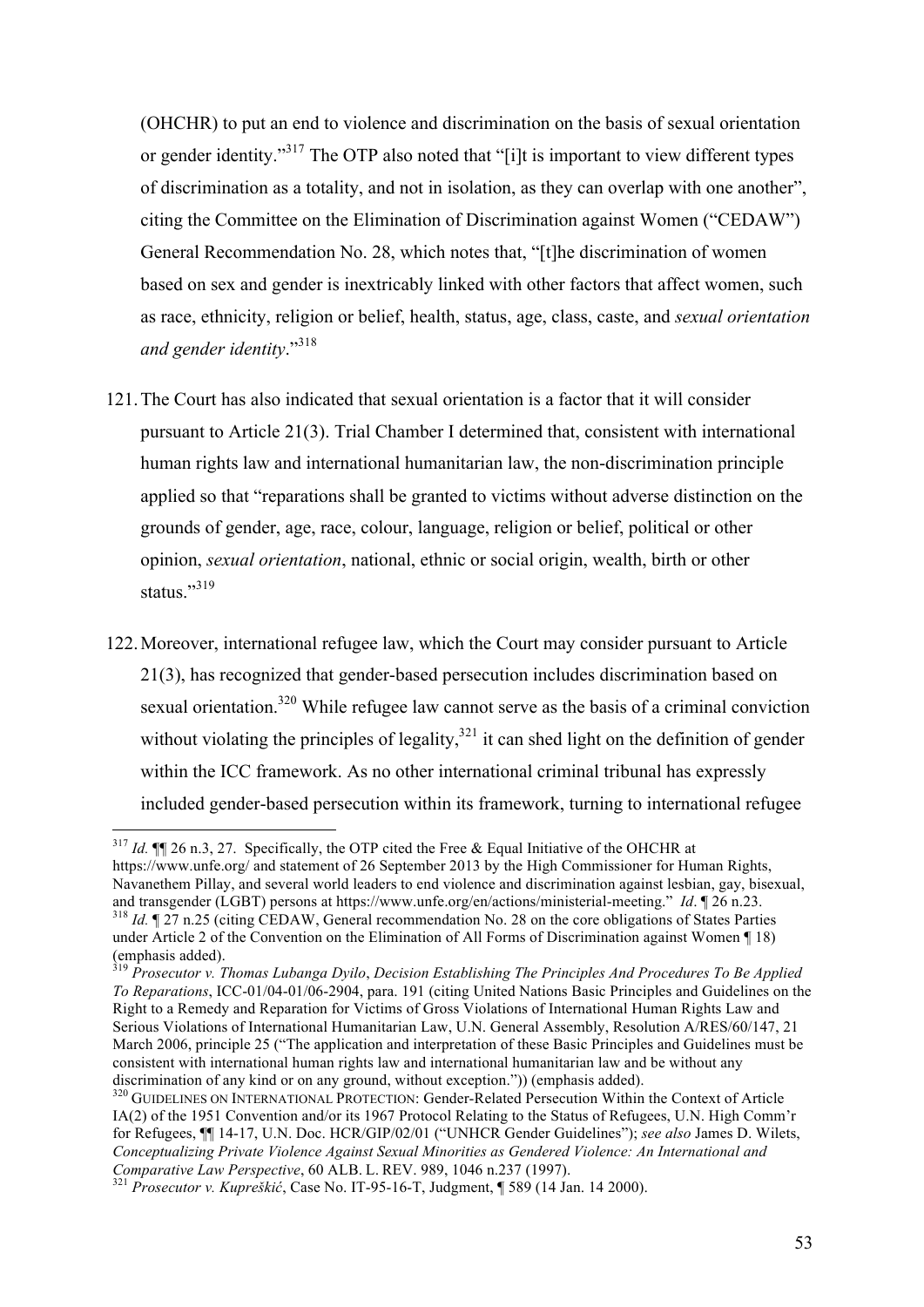law is consistent within the guidance of Article 21. By July 17, 1998, when the Rome Statute was adopted by 120 states, international refugee law had "acknowledged genderrelated forms of persecution," which "influenced the drafters of the Rome Statute to include gender within the list of persecutory grounds in the crimes against humanity provision."<sup>322</sup> The UNHCR 2002 Guidelines on International Protection: Gender-Related Persecution includes a similar definition of gender as does Article  $7(3)$ .<sup>323</sup> The UNHCR Guidelines specify that discrimination on the grounds of sexual orientation can amount to persecution because "the claimant has refused to adhere to socially or culturally defined roles or expectation of behavior attributed to his or her sex."<sup>324</sup>

- 123.Additionally, as discussed in further detail in Section (IV)(E) the persecution of victims based on their real or perceived sexual orientation or gender identity may be taken into consideration by the Court in assessing gravity.
	- *v. ISIS's persecutory conduct was committed in connection with other international crimes recognized under the Rome Statute*
- 124.ISIS's gender-based crimes easily satisfy the requirement that they be committed in connection with other international crimes recognized under the Rome Statute. In persecuting civilians based on their gender, including targeting individuals who do not conform with ISIS's strict gender regulations on social behavior, including their real or perceived sexual orientation or gender identity, ISIS has committed war crimes and crimes against humanity,  $325$  including, but not limited to: murder,  $326$  forcible displacement, $327$  torture, $328$  sexual slavery, $329$  imprisonment,  $330$  rape,  $331$  forced

<sup>&</sup>lt;sup>322</sup> Oosterveld, *Gender, Persecution, and the International Criminal Court, supra, note 309, at 50-51.* <sup>323</sup> UNHCR Gender Guidelines, *supra, note 320, at* ¶ 3 (defining gender as "the relationship between women and men based on socially or culturally constructed and defined identities, status, roles and responsibilities that are assigned to one sex or another, while sex is a biological determination. Gender is not static or innate but acquires socially and culturally constructed meaning over time.").

<sup>&</sup>lt;sup>324</sup> UNHCR Gender Guidelines, *supra*, note 320, at  $\parallel$  16.<br><sup>325</sup> The conflict in Iraq is generally considered an armed conflict of a non-international character between the Iraqi Government, supported by international forces on the one hand, and non-state armed groups, particularly ISIS, on the other. The participation of international forces does not change the non-international character of the conflict since these forces became involved in support of the Iraqi Government. As such, war crimes, as well as crimes against humanity, are discussed jointly.<br><sup>326</sup> Rome Statute arts.  $7(1)(a)$  and  $8(2)(c)(i)$ .

<sup>827</sup> *Id.* art. 7(1)(d).<br><sup>328</sup> *Id.* arts. 7(1)(f) and 8(2)(c)(i).<br><sup>329</sup> *Id.* arts. 7(1)(g) and 8(2)(e)(vi).<br><sup>330</sup> *Id.* art. 7(1)(e).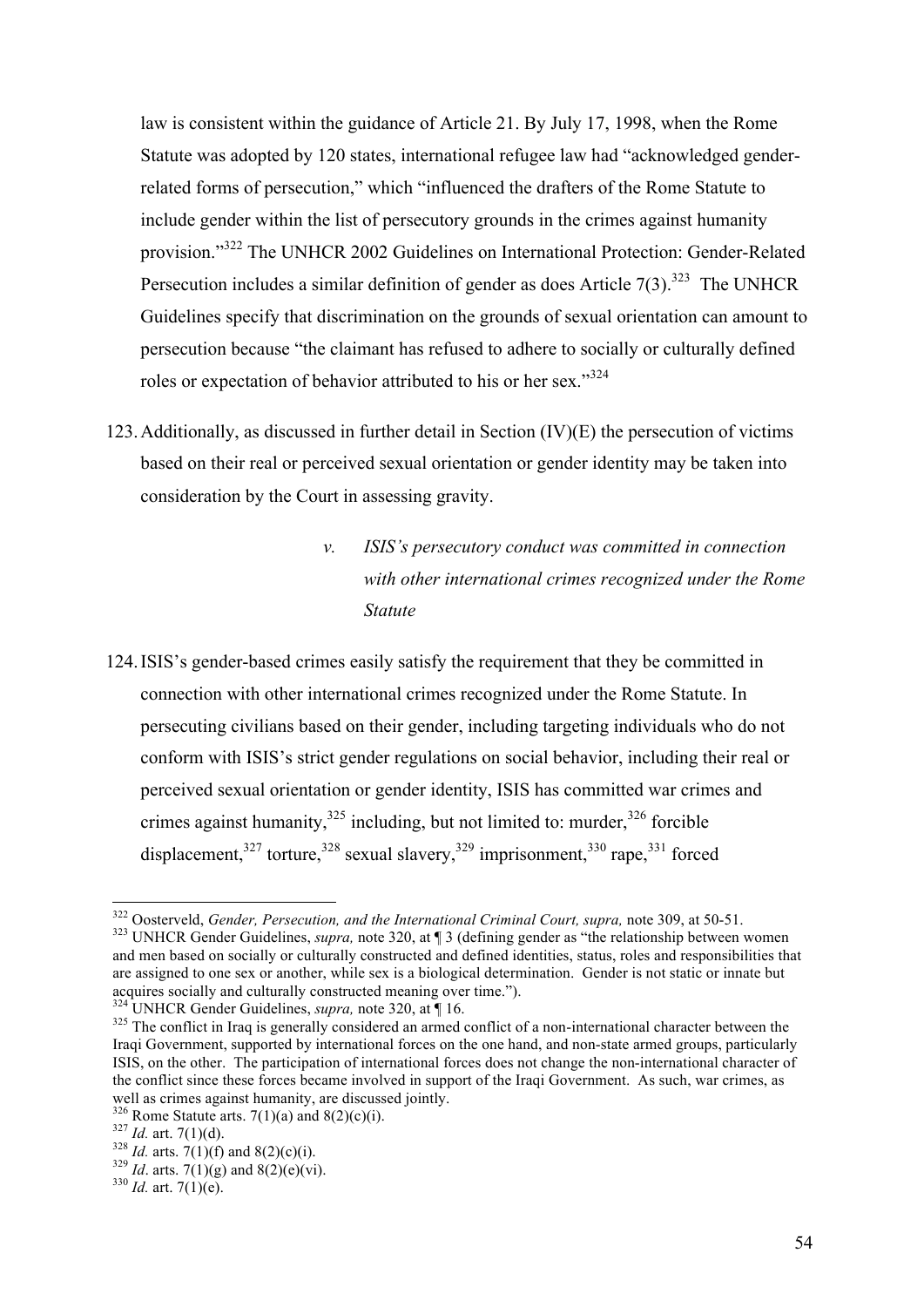pregnancy,<sup>332</sup> sexual violence,<sup>333</sup> and cruel, inhuman & degrading treatment.<sup>334</sup> This does not preclude other charges not listed here, such as genocide, which may have a number of gender-based underlying offenses and which the facts would also support, but which have been the subject of other submissions to the Court.<sup>335</sup>

125.To the extent that ISIS's gender-based persecutory conduct constitutes other international crimes under the Rome Statute, the OTP should bring cumulative charges. The OTP has indicated its willingness to bring cumulative "charges for sexual and gender-based crimes explicitly as crimes *per se*, in addition to charging these acts as forms of other violence within the Court's subject-matter jurisdiction, where the material elements are met . . . in order to reflect the severity and multi-faceted character of these crimes fairly, and to enunciate their range supported by the evidence in each case."<sup>336</sup> The OTP "will also charge acts of sexual and gender-based crimes as different categories of crimes . . . in order to properly describe, *inter alia*, the nature, manner of commission, intent, impact, and context."<sup>337</sup> As Professor Rhonda Copelon has explained, cumulative charges are particularly important in the context of gender-based offenses because "[i]t makes a difference, to the elements that must be proved, to the penalty imposed, and to the larger cultural understanding of violence against women, to treat rape as torture rather than humiliation."<sup>338</sup> She emphasized that those engaged in the process of drafting the Rome Statute found it critical to insist "as a matter of the principle of non-discrimination, that sexual violence be treated as constituting any of the recognized crimes so long as it met their elements, at the same time as it was necessary to name the sexual violence crimes specifically."<sup>339</sup>

#### *b. War crimes*

126. To find that an individual has committed the war crime of torture under Article  $8(2)(c)(i)$ -4 of the Rome Statute, the Court must find 1. that the victims were civilians or other

<sup>&</sup>lt;sup>331</sup> *Id.* arts. 7(1)(g) and 8(2)(e)(vi).<br><sup>332</sup> *Id.* art. 7(1)(g).<br><sup>333</sup> *Id.* arts. 7(1)(g) and 8(2)(e)(vi).<br><sup>333</sup> *Id.* art. 8(c)(i)<br><sup>335</sup> *See, e.g.,* Yazda, Mass Graves of Yazidis Killed by the Islamic State Organiz After August 3, 2014, January 28, 2016; U.N. General Assembly, Joint written statement, supra, note 22.<br>
<sup>336</sup> OTP, *Sexual and Gender-Based Crimes*, *supra*, note 307, ¶ 72.<br>
<sup>337</sup> Id. ¶ 73.<br>
<sup>338</sup> Rhonda Copelon. *Gender* 

*Criminal Law*, 46 MCGILL L.J. 217, 234 (2000). <sup>339</sup> *Id.*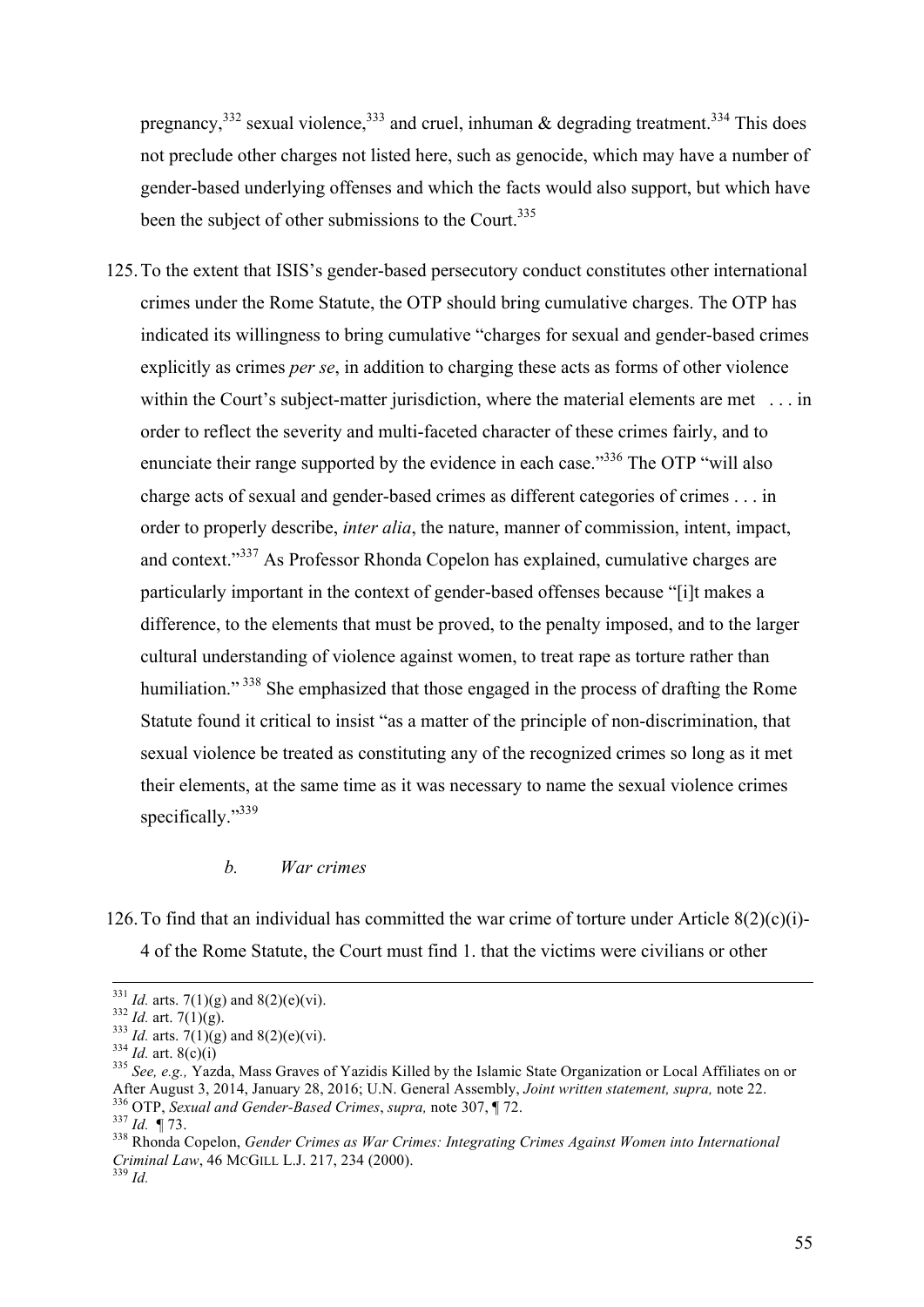actors not taking part in active hostilities, 2. that the perpetrator was aware of factual circumstances establishing this status, 3. that the conduct was in the context of and associated with an internal armed conflict of which the perpetrator was aware, 4. that the "perpetrator inflicted physical or mental pain or suffering upon one or more persons," and 5. that they did so "for such purposes as obtaining information or a confession, punishment, intimidation or coercion or for any reason based on discrimination of any kind."<sup>340</sup> As described above in Section III(D)(3), the historical record on the Rome Statute's drafting, and developments under customary international law make plain that the element "discrimination of any kind" includes discrimination based on gender, including sexual orientation and gender identity. ISIS' crimes of torture motivated by gender discrimination in Iraq meet these five standards.

- 127.*First,* it is well documented that ISIS targeted civilians not participating in active hostilities. UN experts have found that ISIS forces have killed thousands of civilians, and persecuted many more.<sup>341</sup> As detailed in Sections III(C) and III(D), ISIS' victims of gender-motivated crimes included women professionals kidnapped from their homes, civilian women and girls captured as the group seized territory, as well as male and female civilians living under ISIS control who did not conform to the group's gendered restrictions on appearance and movement, or whom ISIS militants presumed were LGBTI. 342
- 128.*Second,* ISIS militants possessed the requisite *mens rea* with regard to the civilian status of victims. Again, the evidence in Sections III(C) and III(D) make plain that ISIS perpetrators were aware that the victims of their gender-based crimes were civilians or otherwise not engaged in active hostilities. Fighters and militants seized victims from their homes, attacked and tortured unarmed individuals on the street, and tortured detainees. They also searched civilians' phone communications and civilian government records in order to find and target civilians its fighters presumed to be LGBTIQ.<sup>343</sup> indicating an intentional pattern and practice of seeking out civilians to target for violence on the basis of sexual orientation or gender identity.

<sup>&</sup>lt;sup>340</sup> ICC, Elements of the Crime, *War Crime of torture, art.* 8 (2) (c) (i)-4.<br><sup>341</sup> OHCHR and UNAMI: *Protection Report May-October 2015, supra,* note 112.<br><sup>342</sup> *Supra*, Sections III(C)(2) and III(D)(2).<br><sup>343</sup> *Supra*,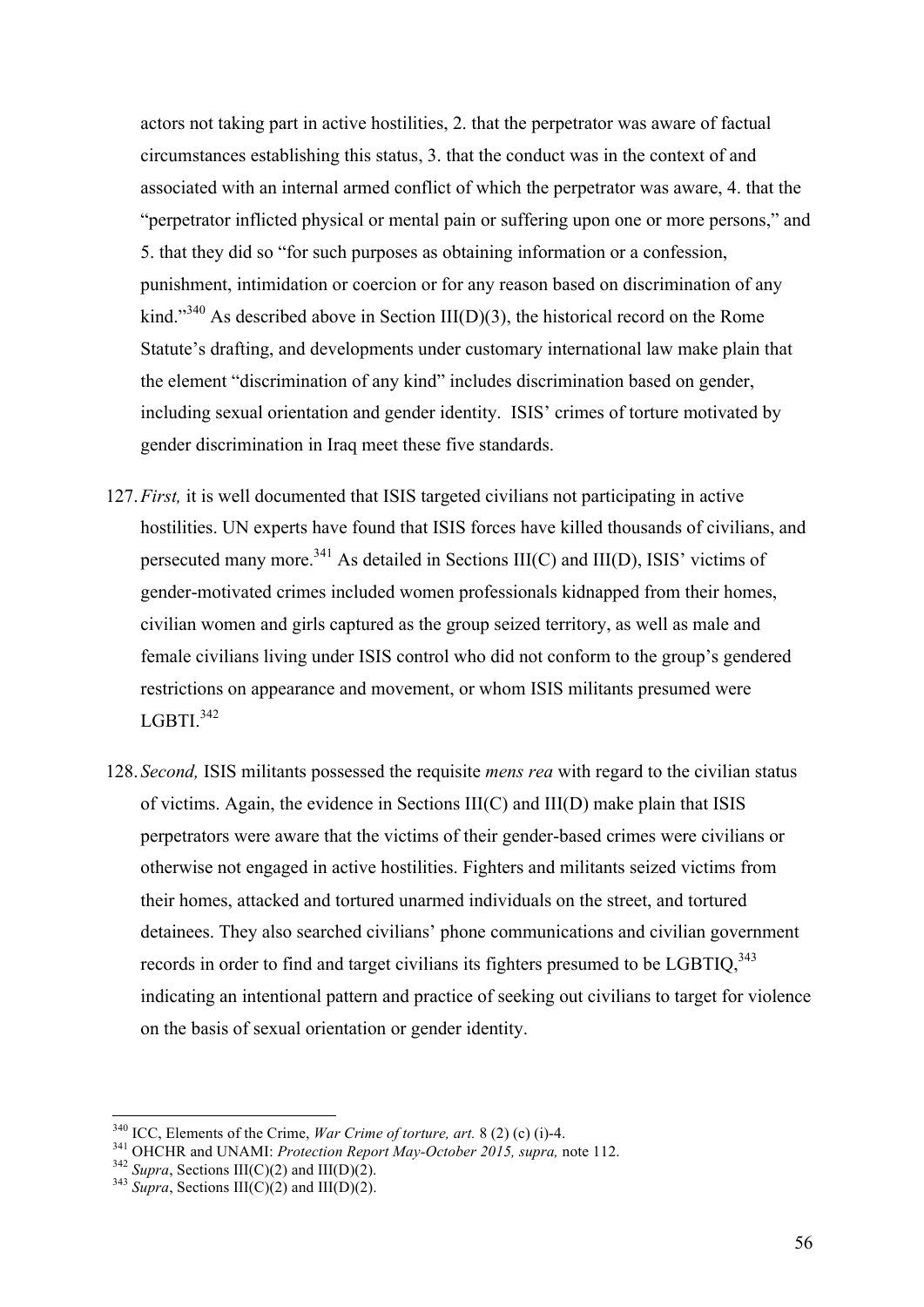- 129.*Third,* ISIS militants committed war crimes in the context of and associated with an internal armed conflict of which they were aware. An armed conflict is internal, or not of an international character, when it "take[s] place in the territory of a State when there is protracted armed conflict between governmental authorities and organized armed groups or between such groups."<sup>344</sup> The Court has found that "the involvement of armed groups" with some degree of organisation and the ability to plan and carry out sustained military operations would allow for the conflict to be characterised as an armed conflict not of an international character."<sup>345</sup> It provides a non-exhaustive, flexible list of factors potentially relevant to determining if a body is an organized arm group, including "the force or group's internal hierarchy; the command structure and rules; the extent to which military equipment, including firearms, are available; the force or group's ability to plan military operations and put them into effect; and the extent, seriousness, and intensity of any military involvement.<sup>3346</sup> Intensity, which is relevant for distinguishing an armed conflict from, for example, banditry or short-lived, disorganized insurrections, can be established by "the seriousness of attacks and potential increase in armed clashes, their spread over territory and over a period of time, the increase in the number of government forces, the mobilisation and the distribution of weapons among both parties to the conflict, as well as whether the conflict has attracted the attention of the UN Security Council, and, if so, whether any resolutions on the matter have been passed."<sup>347</sup>
- 130.The nature of ISIS' presence in Iraq clearly meets these standards. ISIS is an organized armed group, with an internal hierarchy and command structure as detailed in Section II(B), and it has carried out sustained, protracted military operations within Iraq. As described in Section III(A), ISIS rapidly swept territory in western Iraq throughout 2013 and 2014, establishing a state-like bureaucracy that included control of the education system, strict legal and religious codes, taxes on residents, and provision of some basic services.<sup>348</sup> It ultimately overran large swathes of territory in northern and western Iraq,

<sup>&</sup>lt;sup>344</sup> Rome Statute Art. 8(2)(f).<br><sup>345</sup> *Prosecutor v. Lubanga*, ICC-01/04-01/06 ¶ 535, (citing ICC-01/04-01/06-803-tEN, para. 233.)<br><sup>346</sup> *Prosecutor v. Lubanga*, ICC-01/04-01/06 ¶ 537.<br><sup>347</sup> *Prosecutor v. Lubanga*, ICC-0

<sup>&</sup>lt;sup>348</sup> While it is clear that ISIS controlled significant territory in Iraq and that it operated with an explicit military hierarchy, the Court does not require that a group establish territorial control or be "under responsible command" in order to find it constitutes an armed group within the meaning of this element. *Prosecutor v. Lubanga,* ICC-01/04-01/06 ¶ 536.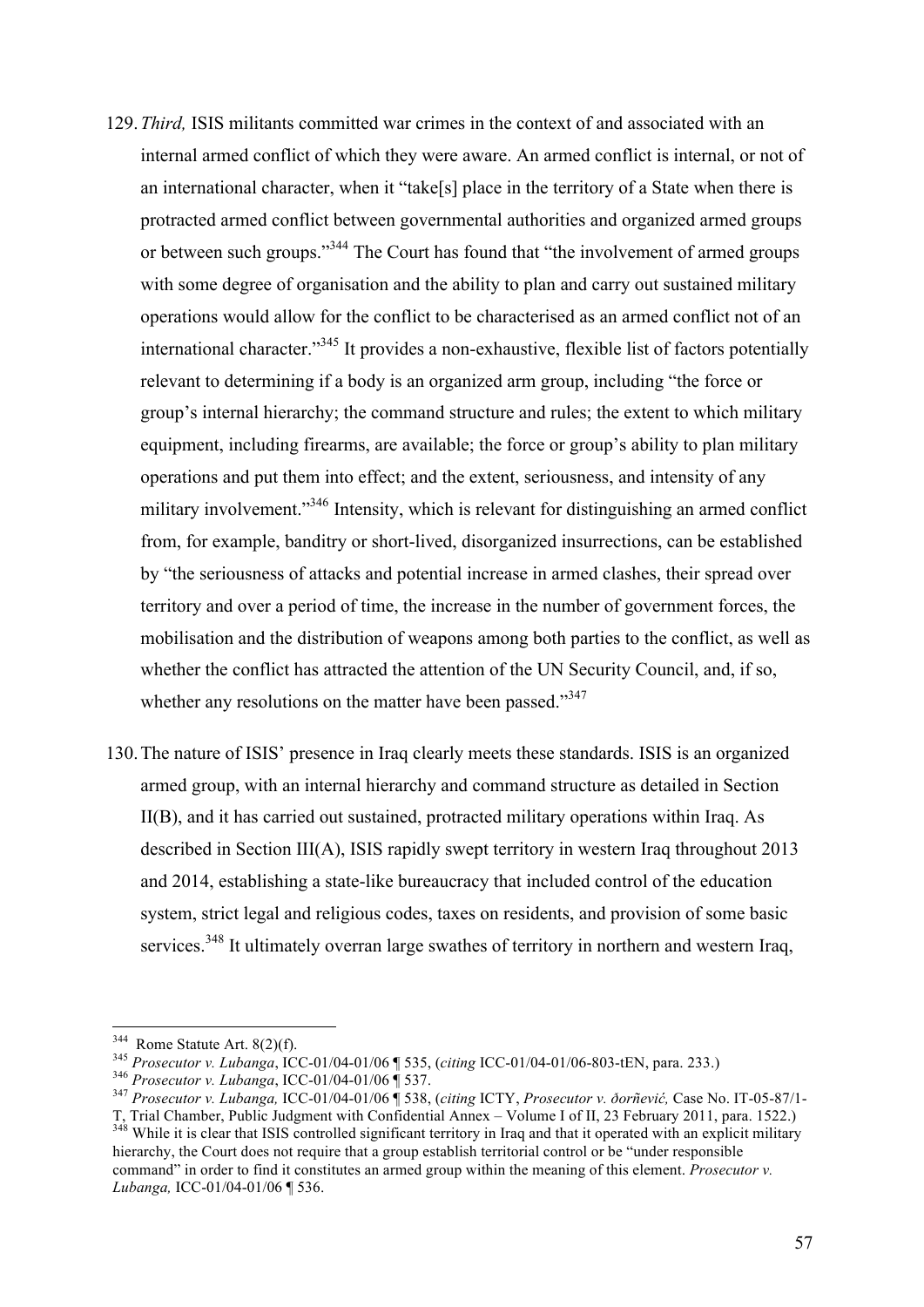which, at its peak, included nearly 10 million people living under ISIS rule.<sup>349</sup> Only in October of 2017 did Iraqi forces report that they may be witnessing "the beginning of the end" of ISIS control of significant parts of Iraq, after a nine month-long battle to route the group from Mosul, followed by significant military action to eliminate it from Hawija.<sup>350</sup> The UN Security Council has provided sustained attention to ISIS presence in Iraq, including multiple arias,  $351$  and a recent resolution establishing an investigative team to collect evidence of ISIS' potential war crimes and crimes against humanity in Iraq.<sup>352</sup> Its contribution to the regional refugee crisis also makes clear the intensity and seriousness of military engagement with ISIS in Iraq. As of 2015, it was estimated that ISIS is responsible for displacing over 3.3 million people in Iraq.<sup>353</sup>

- 131.Regarding *mens rea* within this element, it is highly unlikely that any ISIS militants in Iraq were unaware of ISIS' engagement in an ongoing internal armed conflict. ISIS' 2014 battlefield successes attracted thousands of foreign fighters to join its military campaign to establish a "caliphate" under its military leader.<sup>354</sup> ISIS perpetrators' *mens rea* is further cemented by the nexus between their gender-motivated crimes and the ongoing armed conflict. ISIS' written policies promoted acts of gender-based violence, in a manner explicitly linking these acts to armed violence and territorial control. For example, as described in Section III(C)(1), fighters received explicit instructions on how to commit further acts of gender-based violence against women and girls its fighters captured and enslaved. ISIS' written policy also prescribes acts of physical violence, including beatings and lashings, against anyone not adhering to its gendered dress, movement and behavior restrictions in areas under its control, which were acquired through armed action.<sup>355</sup>
- 132.*Fourth*, ISIS inflicted severe mental and physical suffering and pain on multiple persons in its commission of gender-based crimes, as detailed in Sections III(C) and III(D).

<sup>&</sup>lt;sup>349</sup> *See e.g. BBC News, supra, note 286.*<br><sup>350</sup> Dave Zucchino, *'Game Over.' Iraqi Forces See Beginning of the End for ISIS, N.Y. TIMES (October 6,* 2017).

<sup>351</sup> U.N. Security Council, *Res. 2249*, U.N. Doc. S/RES/2249 (2015); U.N. Security Council, Res. 2299, U.N. Doc. S/RES/229 (2016); See also, Jessica Stern, *The U.N. Security Council's Arria-Formula Meeting on Vulnerable Groups in Conflict: ISIL's Targeting of LGBTI Individuals.* 48 Int'l Law and Politics 1191(2016). <sup>352</sup> U.N., Press Release, Security Council Requests Creation of Independent Team to Help in Holding ISIS

*<sup>(</sup>Da'esh) Accountable for its Actions in Iraq, SC/12998 (September 21, 2017)* 353 Orlando Crowcroft, *Isis: Worst Refugee Crisis in a Generation as Millions Flee Islamic State in Iraq and Syria, INTERNATIONAL BUSINESS TIME* 

<sup>&</sup>lt;sup>354</sup> Laub, *supra*, note 29; Stanford University, *supra*, note 29. 355 *Supra*, Section III(C)(1).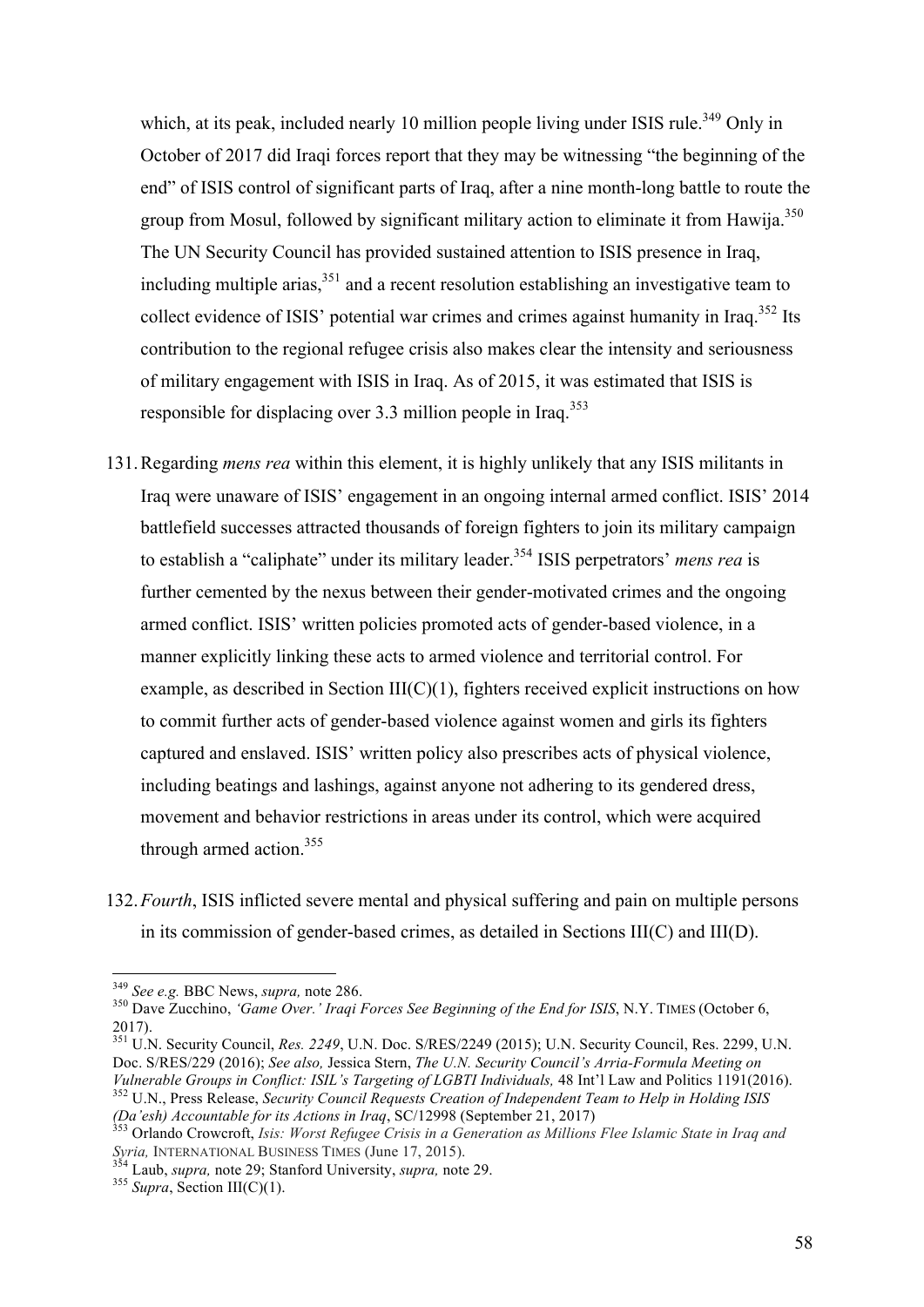133.*Fifth,* Sections III(C) and III(D) also make plain that ISIS committed these acts on the basis of gender discrimination.

# **2. The Court has Personal Jurisdiction over Foreign Fighters in ISIS Operating in Iraq**

134.Article 12(2)(b) of the Rome Statute establishes that the Court has personal jurisdiction over alleged crimes committed by nationals of State Parties to the Statute who are natural persons (commander or subordinate) and at least 18 years old at the time of the alleged conduct.

### *a. ISIS has a policy of recruiting foreign fighters*

- 135.ISIS recruits foreign fighters to implement and execute acts that have terrorized individuals around the globe in recent years. In a speech in 2014, Abu Bakr al-Baghdadi called on Muslims to travel from around the globe to "the land of Islam," claiming it was a religious obligation.<sup>356</sup> He called particularly for "scholars, [Islamic legal experts] and callers, especially the judges, as well as people with military, administrative, and service expertise, and medical doctors and engineers of all different specializations and fields."<sup>357</sup>
- 136.As of December 2015, researchers estimated that "between 27,000 and 31,000 people have traveled to Syria and Iraq to join the Islamic State and other violent extremist groups from at least 86 countries."<sup>358</sup>
- 137.By 2015, these foreign fighters were documented as coming in the hundreds and thousands, primarily from the following countries<sup>359</sup>:

<sup>&</sup>lt;sup>356</sup> Jessica Stern & J.M. Berger, *ISIS and the Foreign-Fighter Phenomenon: Why Do People Travel Abroad to* Take Part in Somebody Else's Violent Conflict?, THE ATLANTIC (March 8, 2015).

 $\frac{357}{164}$  Id.<br><sup>358</sup> The Soufan Group: *Foreign Fighters Update*, *supra*, note 50; *See also* Cameron Glenn, *ISIS Losses by the Numbers*, WILSON CENTER: THE ISLAMISTS (March 25, 2016) (estimating that as of early 2016, ISIS had an estimated 25,000 foreign fighters).

<sup>359</sup> Glenn, *ISIS Losses, supra,* note 358.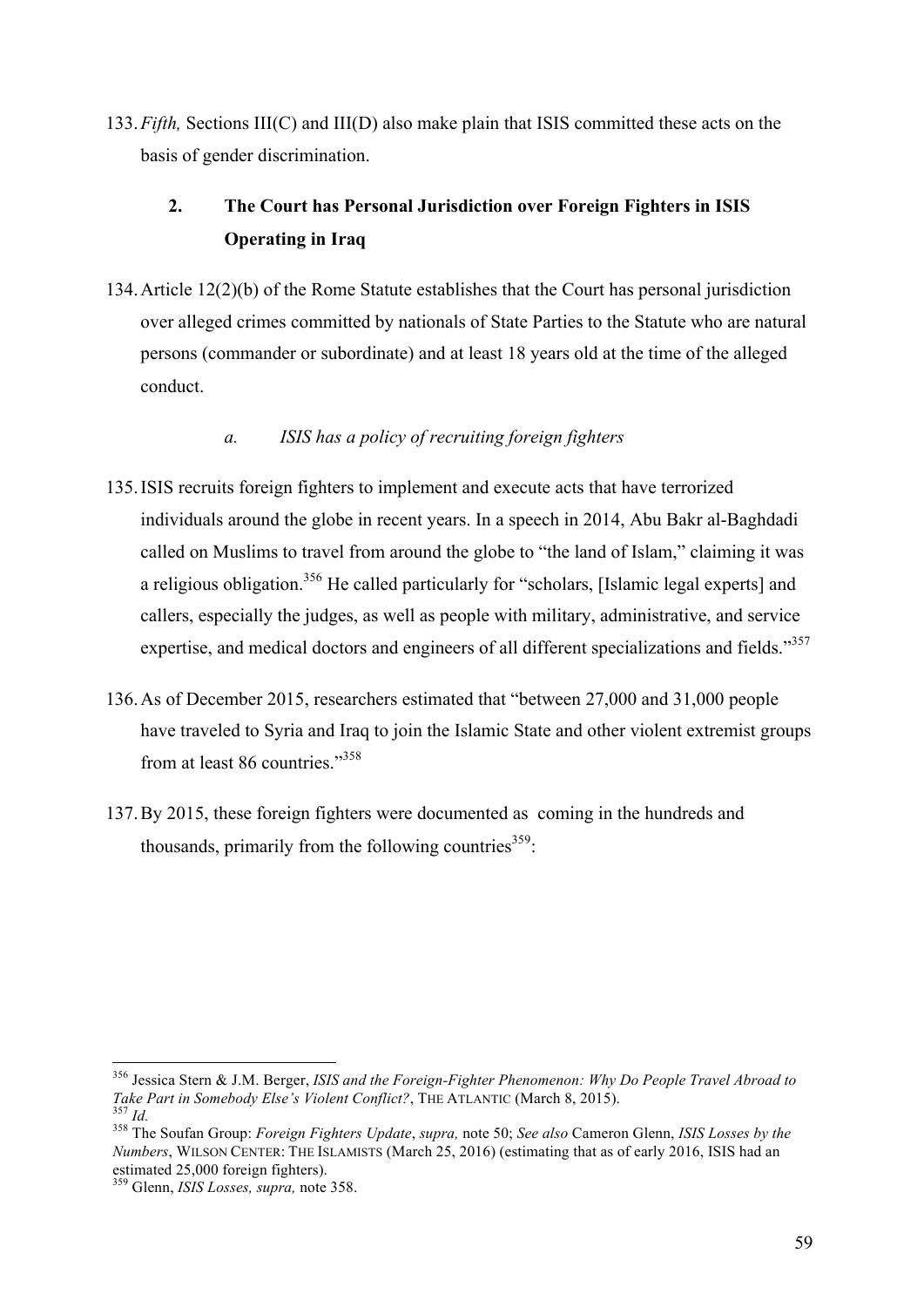

#### **ISIS Foreign Fighters**

138. ISIS recruits foreign fighters through the use of social media, family and friends,<sup>360</sup> and its efforts became better organized and more effective with the passage of time.<sup>361</sup> "ISIS propaganda and messaging is disproportionately slanted toward foreign fighters, both in its content and its target audience[,]" according to investigative journalists writing for *The Atlantic* in 2015. They added, "[i]mportant ISIS messages are commonly released simultaneously in English, French, and German, then later translated into other languages, such as Russian, Indonesian, and Urdu."<sup>362</sup> Within the first year of ISIS's control of Iraqi territories, the number of foreign fighters grew rapidly, as reflected in the chart below:<sup>363</sup>



<sup>&</sup>lt;sup>360</sup> The Soufan Group: *Foreign Fighters Update*, *supra*, note 50.<br><sup>361</sup> Id. at 13<br><sup>362</sup> Stern & Berger, *supra*, note 355.<br><sup>363</sup> The Soufan Group: *Foreign Fighters Update*, *supra*, note 50, at 20.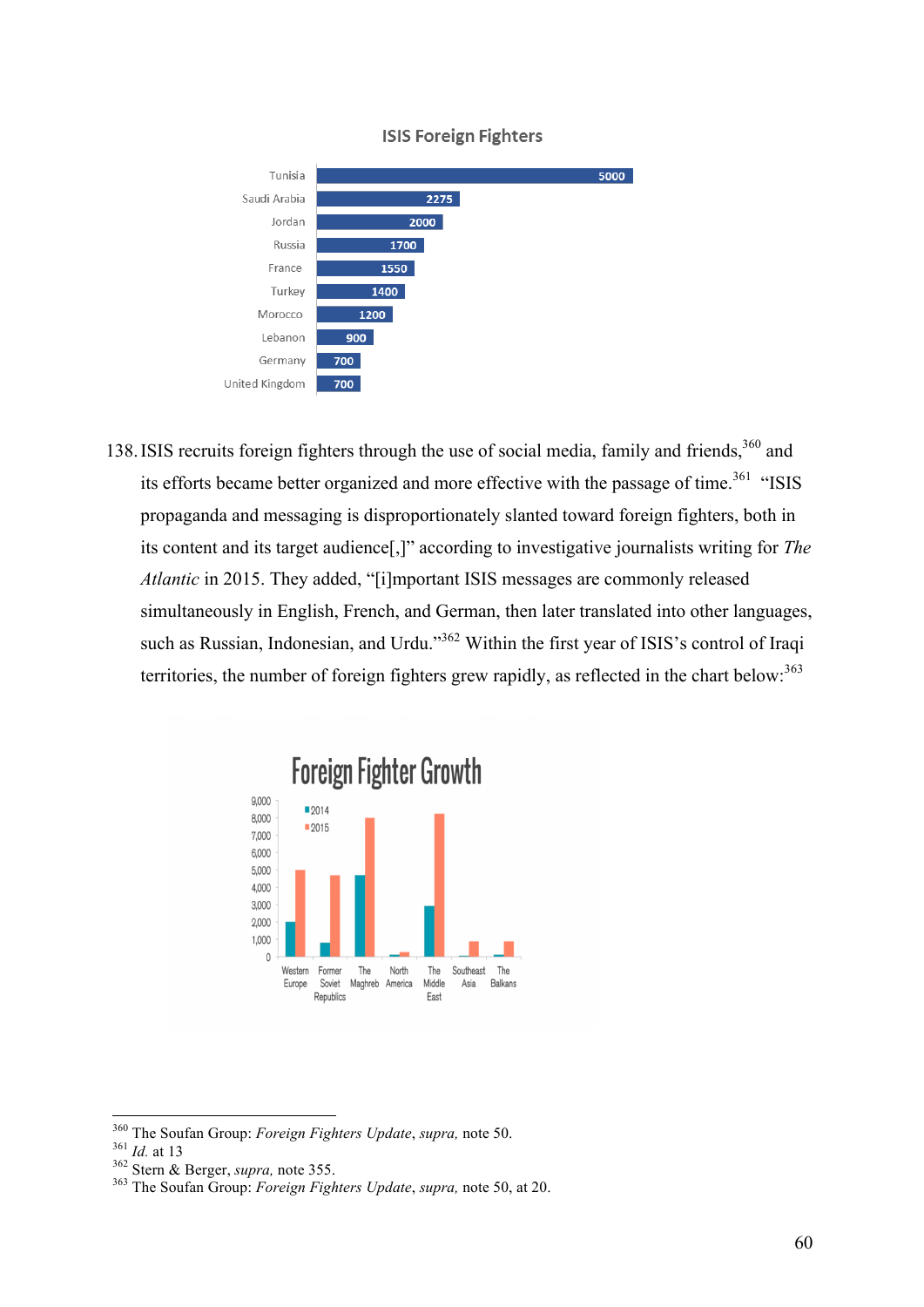- 139.The investigative journalists found that ISIS specifically sought foreigners who were already radicalized, as opposed to "the al-Qaeda model of attracting fighters first and radicalizing them later." They added, "[w]ith its heady media mix of graphic violence and utopian idylls, ISIS sought recruits and supporters who were further down the path toward ideological radicalization or more inclined by personal disposition toward violence."<sup>364</sup>
- 140.Many foreign fighters join ISIS in search for "belonging, purpose, adventure, and friendship."<sup>365</sup> At times, foreign fighters are lured to join ISIS based on false promises or expectations.366
- 141.Researchers have found that for most foreign fighters, the decision to join ISIS is driven by emotions instead of rationale, with familial and societal influences playing an important role in the radicalization process.<sup>367</sup> This means that clusters of susceptible youth are likely to be influenced by closer personal contacts who decide to join.<sup>368</sup>

### *b. Foreign fighters occupy leadership roles in ISIS*

- 142.Many foreign fighters do not inform their families of their decision to join ISIS, and sometimes these families learn of such involvement only when that individual dies. $369$ This has contributed to uncertainty in calculating the number of foreign fighters that have joined ISIS and, of equal importance, the leadership roles that these foreign fighters play.
- 143.Foreign fighters are costly, yet essential to ISIS and primarily fall into three groups: leaders, fighters, and support personnel.370 Foreign fighters typically "draw higher

 <sup>364</sup> Stern & Berger, *supra,* note 356 ("ISIS has crafted a novel formula for mixing brutal violence with the illusion of stability and dignity, and it has moved the bar for recruits. Its combination of successful ground strategy, aggressive messaging, and an appeal to strength over weakness has proven uniquely powerful and energized at least tens of thousands of ardent supporters.").

<sup>365</sup> The Soufan Group: *Foreign Fighters Update*, *supra,* note 50, at 6. *See also* Stern & Berger, *supra,* note 356 ("Internal motives stem from what an individual wants or needs for himself, in terms of the perceived benefits of membership in an extremist group, such as a feeling of belonging, escape into a new identity, adventure, or money. Foreign fighters have personal needs that are met by joining an organization, and those personal needs may become more important over time.").

<sup>&</sup>lt;sup>366</sup> For example, Mohammad Ahmad Al Achrini, a Jordanian fighter who confessed he was fooled by ISIS Iraqi leader Abu Mariam Al-Iraqi in February 2014 into thinking he was fighting against PKK (the Kurdish party) in Syria while he was actually fighting against soldiers of the Free Syrian Army. Muqātl Urdunni Yrwi *Tajribatuhu ma' "Dā'sh" (fydiyu)[Jordanian Fighter Tells of His Experience With ISIS (Video)], AL-BAWŞLA* (Feb. 1, 2014).<br>(Feb. 1, 2014).<br><sup>367</sup> The Soufan Group: *Foreign Fighters Update, supra, note* 50, at 10.

<sup>&</sup>lt;sup>168</sup> Id.<br><sup>368</sup> Richard Barrett, Foreign Fighters in Syria, at 12, SOUFAN GROUP (2014).<br><sup>370</sup> Arie Perliger & Daniel Milton, *From Cradle to Grave: The Life Cycle of Foreign Fighters in Iraq and Syria*, at 37-38 COMBATING TERRORISM CENTER AT WEST POINT (2016).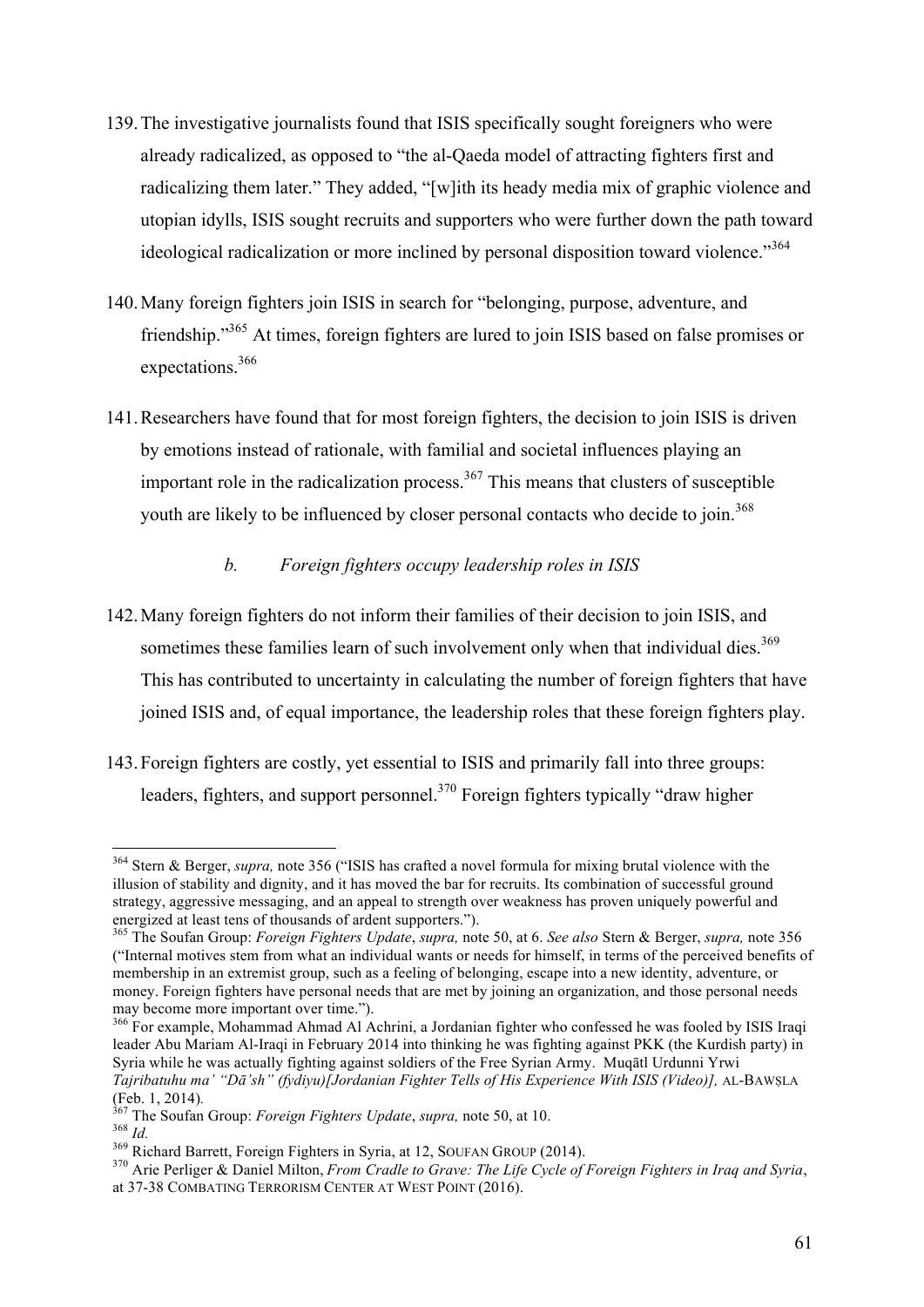salaries and live in nicer homes than local fighters."<sup>371</sup> When foreign fighters join ISIS, they undergo tailored military training to prepare for battle, learn ISIS' command structure, and adopt principles of "Islamic State" law.<sup>372</sup>

- 144.ISIS relies heavily on foreign fighters to maintain and expand its operations, particularly in key leadership positions. For example, Tarkhan Taumurazovich Batirashvili, ("Umar Shishani"), a Georgian national and "Syrian-based senior military commander" for ISIL, served on ISIS' Shura Council<sup>373</sup> from mid-2014 until his death in May  $2016^{374}$  where he "[l]ed approximately 1,000 foreign fighters" and "committed a number of attacks in northern Syria."<sup>375</sup> Other Georgian-born ISIS fighters, particularly Chechen fighters from the Pankisi Gorge region, are particularly prominent in ISIS' leadership structure, as they are able to utilize their military experience to further ISIS' aims.<sup>376</sup>
- 145.German nationals have also advanced to leadership positions in ISIS. Reda Seyam joined ISIS and soon became "an important facilitator, financier, and recruiter for foreign fighters in Bosnia and Chechnya."377 He also recruited other German nationals and helped them get to Syria.<sup>378</sup> Most notably however, Seyam served as a high-ranking deputy to ISIS' governor in Aleppo and currently "serves as IS's minister of education in Mosul." 379
- 146.Abedlhamid Abaaoud, the orchestrator of the November 2016 Paris attacks, "was a Belgian citizen who had fought with IS in Syria." He also "served as a link 'between IS's operations in Syria and its pool of would-be recruits and returnee fighters in Europe.'" Abaaoud led the Islamic State's local cell in Paris and directly supervised IS soldiers.<sup>380</sup>

<sup>&</sup>lt;sup>371</sup> *Id.* at 34. 372 *Id.* at 37 ("Based on interviews with both current and former members of the Islamic State, such training camps can last from two weeks to over a year and include religious courses, weapons training, and other preparation for participation in the caliphate.").

<sup>373</sup> Press Release, U.N. Security Council, *Security Council Al-Qaida Sanctions Committee Adds Four Names to* 

*Its Sanctions List, U.N. Press Release SC/11750 (January 23, 2015).*<br><sup>374</sup> Luke Coffey, *Abu Omar al-Shishani: Death of an ISIL Commander*, AL JAZEERA (March 10 2016).<br><sup>375</sup> U.N. Security Council: Press Release, *supra*,

<sup>13, 2015).</sup>

<sup>377</sup> Hardin Lang & Muath Al Wari, *The Flow of Foreign Fighters to the Islamic State: Assessing the Challenge and the Response*, at <sup>8</sup> CENTER FOR AMERICAN PROGRESS (2016). <sup>378</sup> *Id.* <sup>379</sup> *Id.* <sup>380</sup> *Id.* at 10.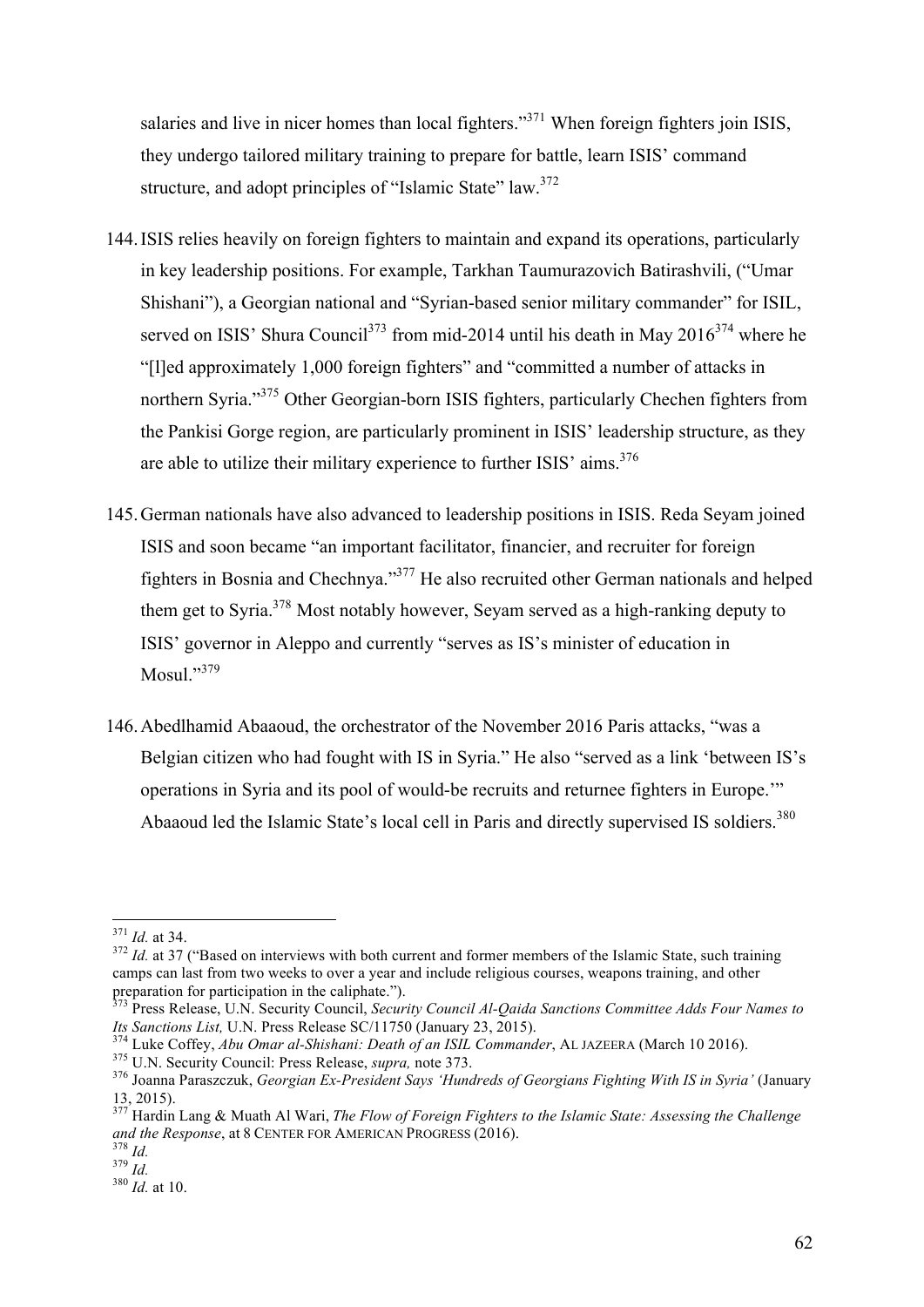- 147.Australian authorities believe Australian-national Neil Prakash "may have been linked to [ISIL's] drone programme", although he "denied playing a broader role within the group."381 After entering Syria in 2013, Prakash was "the public face of a number of Islamic State's propaganda videos" and played a prominent role in Islamic State operations.<sup>382</sup>
	- *c. There is a reasonable basis to believe that foreign fighters in ISIS leadership roles are responsible for gender-based crimes in Iraq, on the basis of command or superior responsibility under Rome Statute Article 28*
- 148.There is compelling evidence that foreign fighters in ISIS are liable for gender-based crimes on the basis of command or superior responsibility under Article 28. Article 28 establishes criminal responsibility for military commanders or persons effectively acting as military commanders,  $383$  as well as non-military superiors.  $384$  Article 28 requires: (i) the existence of effective control; (ii) the subjective element or *mens rea*; (iii) the failure to take necessary and reasonable measures; and (iv) causality. $385$
- 149.*First*, ISIS foreign fighters in command positions exhibit effective control. Under Article 28, a commander or superior must have effective "command and control"<sup>386</sup> or "authority" and control<sup>387</sup> over forces or subordinates who committed crimes within the jurisdiction of the Court.388 Effective control refers to the "material ability 'to prevent or repress the

 <sup>381</sup> Martin Chulov, Jamie Grierson, & Jon Swaine, *ISIS Faces Exodus of Foreign Fighters As Its 'Caliphate' Crumbles*, THE GUARDIAN (April 26, 2017).<br><sup>382</sup> *Id.* 383 Rome Statute, Article 28(a) (referring to "[a] military commander or person effectively acting as a military

commander"). *See also Prosecutor v. Bemba*, Case No. ICC-01/05-01/08, Decision Pursuant to Article 61(7)(a) and (b) of the Rome Statute on the Charges of the Prosecutor Against Jean-Pierre Bemba Gombo, ¶ 410 (June 15, 2009) ("[T]his category of military-like commanders may generally encompass superiors who have authority and control over regular government forces such as armed police units or irregular forces (nongovernment forces) such as rebel groups, paramilitary units including, *inter alia*, armed resistance movements and militias that follow a structure of military hierarchy or a chain of command.").<br><sup>384</sup> Rome Statute, Article 28(b).

<sup>&</sup>lt;sup>385</sup> *Id.* Articles 28(a), 28(b).<br><sup>386</sup> *Id.* Article 28(a), 28(b).<br><sup>387</sup> *Id.* Articles 28(a), 28(b).<br><sup>387</sup> *Id.* Articles 28(a), 28(b).<br><sup>388</sup> *See Prosecutor v. Bemba*, Case No. ICC-01/05-01/08, Decision Pursuant to Ar Rome Statute on the Charges of the Prosecutor Against Jean-Pierre Bemba Gombo, ¶¶ 412-413 (June 15, 2009) ("[A]lthough the degree of 'control' required under both expressions is the same . . . the term 'effective authority' may refer to the modality, manner or nature, according to which, a military or military-like commander exercise 'control' over his forces or subordinates.").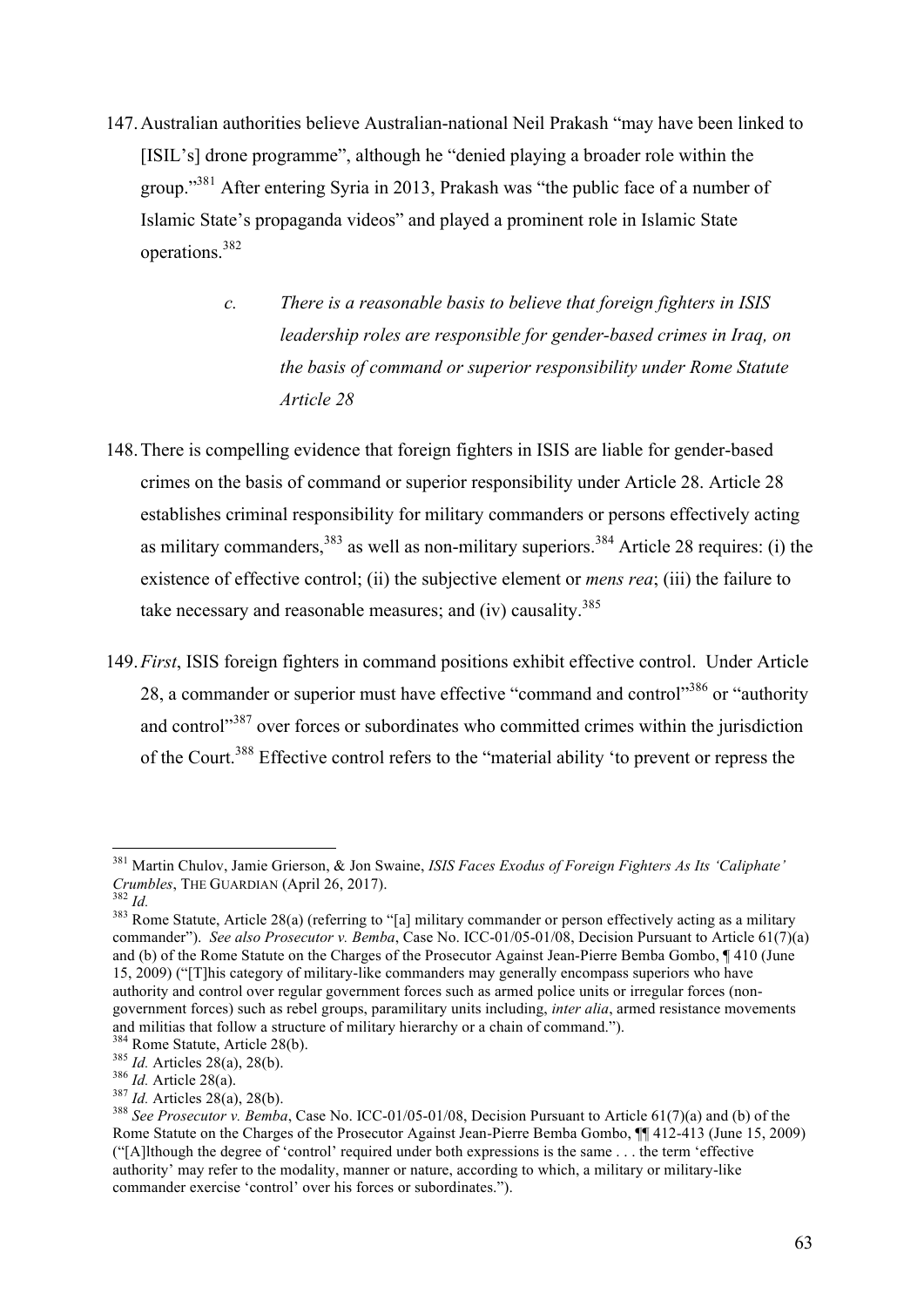commission of the crimes or to submit the matter to the competent authorities for investigation and prosecution."<sup>389</sup>

- 150.As described above, ISIS operates a militarized bureaucracy in which foreign fighters occupy key leadership positions.<sup>390</sup> including at least one in one of the highest ISIS governing bodies, the Shura Council.<sup>391</sup> The command structure of ISIS requires absolute compliance with orders and official policies and establishes strict disciplinary mechanisms to ensure compliance. For example, ISIS operates a "security apparatus . . . to identify, torture, and eliminate any suspected dissidents, spies, and defectors" and "takes [measures] to control the behavior of combatants in warfare [including] the regulation and censorship of their communications."<sup>392</sup> ISIS has demonstrated the ability to "use[] its legal system to discipline its own members—both civilian officials as well as combatants."393 Thus, there is a reasonable basis to believe that foreign fighters in leadership roles had the "material ability" to prevent, repress, or discipline and thereby exercised effective control over subordinates who committed gender-based crimes.
- 151.*Second*, ISIS foreign fighters have the requisite *mens rea*. In order to incur criminal responsibility under Article 28(a)(i) of the Rome Statute a "military commander or person effectively acting as a military commander" must have "either kn[own], or owing to the circumstances at that time, should have known that forces were committing or about to commit such crimes." A higher standard applies for all other kinds of superior and subordinate relationships not involving a military commander or effective military commander. This higher standard requires that the superior "either knew, or consciously disregarded information which clearly indicated, that the subordinates were committing or about to commit such crimes."

 <sup>389</sup> *Prosecutor v. Bemba*, Case No. ICC-01/05-01/08, Decision Pursuant to Article 61(7)(a) and (b) of the Rome Statute on the Charges of the Prosecutor Against Jean-Pierre Bemba Gombo, ¶ 415 (June 15, 2009); *cf. Prosecutor v. Bagilishema*, Case No. ICTR-95-1A-A, Judgement, ¶ 50 (July 3, 2002); *Prosecutor v. Orić*, Case No. IT-03-68-A, Judgement, ¶ 311 (Int'l Crim. Trib. for the Former Yugoslavia, July 3, 2008) ("[W]hat matters [for effective control] is whether the superior has the material ability to prevent or punish the criminally responsible subordinate."). 390 *See also*, Glenn, *supra,* note 53, ("Foreign fighters occupy many of the top administrative posts in the

bureaucracy.").

<sup>&</sup>lt;sup>391</sup> *See, e.g.,* U.N. Security Council: Press Release Sanction List, *supra*, note 373 (identifying Georgian senior military commander as a member of the Shura Council).

<sup>&</sup>lt;sup>392</sup> Mara Revkin, *The Legal Foundations of the Islamic State* 22, 36 (The Brookings Inst., Analysis Paper No. 23, 2016).

<sup>393</sup> *Id.* at 14, 17, 26, 30.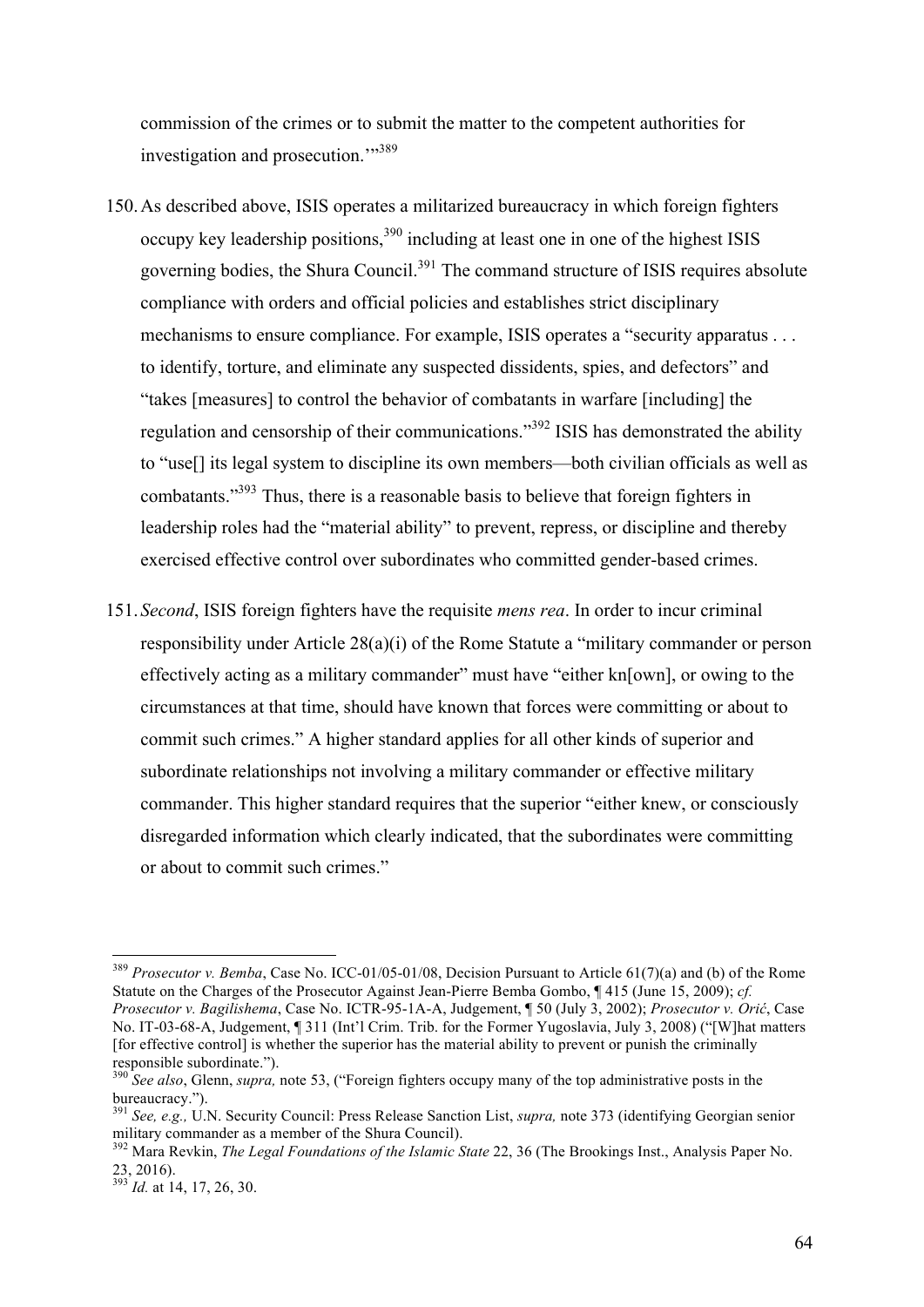- 152.Gender-based crimes are officially sanctioned by ISIS's leadership. For example, ISIS has an official policy promoting the perpetration of sexual slavery. ISIS has also published guidelines condoning gender-based crimes and "specifying the conditions under which enemy combatants may be targeted, tortured, mutilated, or killed, as well as rules governing the ransom of non-Muslim hostages."<sup>394</sup>
- 153.Even where no official fatwas, policies, orders, or public statements issued by ISIS leadership have been discovered, the circumstances provide a reasonable basis to believe that foreign fighters in leadership roles knew, should have known, or consciously disregarded information that clearly indicated the commission of gender-based crimes. As established in Section (IV)(B)(1)(a)(i) ISIS has committed gender-based crimes as part of widespread, large-scale, and systematic attacks. It is inconceivable that commanders and superiors within ISIS's hierarchy are unaware of attacks of such scale and notoriety that they have been the subject of reports by United Nations bodies and prominent NGOs, and have been covered extensively by the international press.
- 154.*Third*, ISIS foreign fighters have failed to take all necessary and reasonable measures within their power to prevent or repress the commission of gender-based crimes, or to submit transgressions to the competent authorities for investigation and prosecution. In this respect, there are three duties arising at different stages in the commission of crimes: the duty to prevent, the duty to repress the commission of the crime during or after, and the duty to submit the matter to competent authorities after the commission of the crime<sup>395</sup>
- 155.ISIS uses its legal system to discipline members that violate its policies, even "execut[ing] its own judges when they deviate from its official position on legal questions."<sup>396</sup> This demonstrates that ISIS leadership has the power to ensure compliance with its orders and official policies. However, there is no evidence that it uses that power to prevent or repress the commission of gender-based crimes, or to submit transgressions to competent authorities for investigation and prosecution. Evidence instead indicates that it uses that power to ensure that gender-based crimes are carried out.

<sup>&</sup>lt;sup>394</sup> Revkin, *supra*, note 392, at 22.<br><sup>395</sup> *See Prosecutor v. Bemba*, Case No. ICC-01/05-01/08, Decision Pursuant to Article 61(7)(a) and (b) of the Rome Statute on the Charges of the Prosecutor Against Jean-Pierre Bemba Gombo, ¶¶ 436, 442, 438-440 (June 15, 2009)

<sup>396</sup> Revkin, *supra,* note 392, at 22, 26.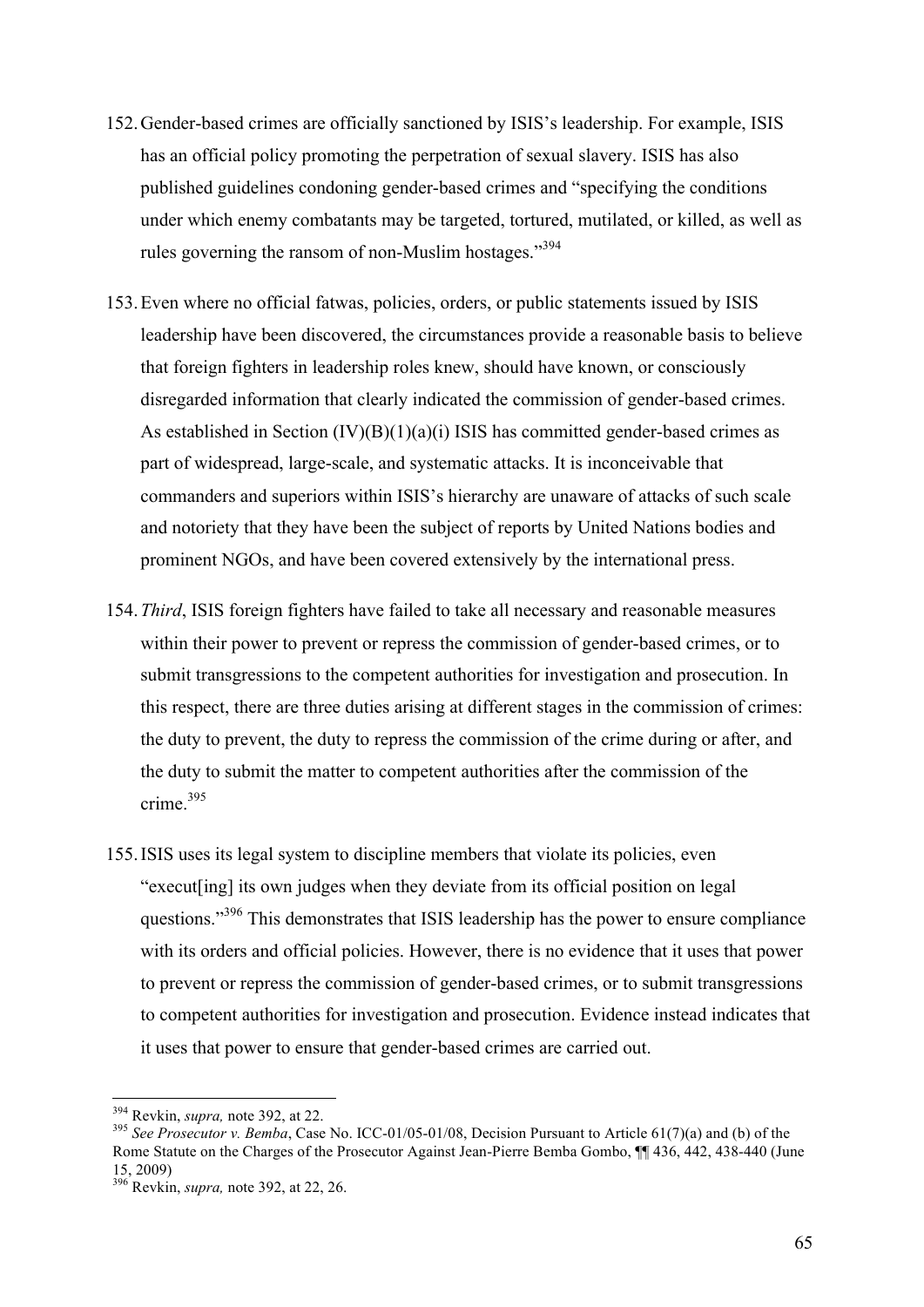- 156.*Finally*, the causality element is satisfied. Under Article 28(a) and 28(b) no direct causal link is required and the Prosecutor need only demonstrate that the commander or superior's failure to exercise control properly increased the risk of the commission of the crimes charged.<sup>397</sup> As the Court has found, failure to punish past crimes committed by the same group of subordinates can establish increased future risk.<sup>398</sup>
- 157.The gender-based crimes at issue are widespread, systematic, and officially sanctioned by ISIS leadership. There is a reasonable basis to conclude that the failure of ISIS's leadership to exercise proper control or to punish past gender-based crimes, at the very least, increased the risk that the commission of these crimes would be repeated.
	- *d. There is a reasonable basis to believe that foreign fighters in leadership roles are individually liable for gender-based crimes under Article 25(3)(a) of the Rome Statute*
- 158.*First*, ISIS foreign fighters are liable as direct perpetrators. There is a reasonable basis to believe that foreign fighters have committed gender-based crimes within the jurisdiction of the Court as direct perpetrators, such as the crime of rape or sexual slavery,  $399$  given the widespread and systemic nature of these crimes.<sup>400</sup>
- 159.*Second,* ISIS foreign fighters in leadership roles are liable as co-perpetrators. Under Article 25(3)(a), a person is liable if that person commits a crime "jointly with another" as a co-perpetrator. Co-perpetration is based on the notion of joint control over the crime.<sup> $401$ </sup> Liability under the concept of co-perpetration requires a common plan between two or

 $397$  Rome Statute, Article 28(a) ("A military commander or person effectively acting as a military commander shall be criminally responsible for crimes . . . as a result of his or her failure to exercise control properly over such forces."); Rome Statute, Article 28(b) ("[A] superior shall be criminally responsible for crimes . . . as a result of his or her failure to exercise control properly over such subordinates."). *See also Prosecutor v. Bemba*, Case No. ICC-01/05-01/08, Decision Pursuant to Article 61(7)(a) and (b) of the Rome Statute on the Charges of the Prosecutor Against Jean-Pierre Bemba Gombo, ¶ 425 (June 15, 2009). <sup>398</sup> *Prosecutor v. Bemba*, Case No. ICC-01/05-01/08, Decision Pursuant to Article 61(7)(a) and (b) of the Rome

Statute on the Charges of the Prosecutor Against Jean-Pierre Bemba Gombo, ¶ 434 (June 15, 2009).<br><sup>399</sup> *See, e.g.*, Elements of Crimes, Article 8(2)(e)(vi)-2 ("The perpetrator exercised any or all of the powers

attaching to the right of ownership over one or more persons, such as by purchasing, selling, lending or bartering such a person or persons, or by imposing on them a similar deprivation of liberty.").

<sup>&</sup>lt;sup>400</sup> See, e.g., Human Rights & Gender Justice Clinic, *Seeking Accountability and Demanding Change, supra,* note 203, at 12, 29.

<sup>401</sup> *Prosecutor v. Lubanga*, Case No. ICC-01/04-01/06, Decision on the Confirmation of Charges, ¶ 342 (Jan. 29, 2007) ("The concept of co-perpetration based on joint control over the crime is rooted in the principle of division of essential tasks for the purpose of committing a crime between two or more persons acting in a concerted manner. Hence, although none of the participants has overall control over the offence because they all depend on one another for its commission, they all share control because each of them could frustrate the commission of the crime by not carrying out his or her task.").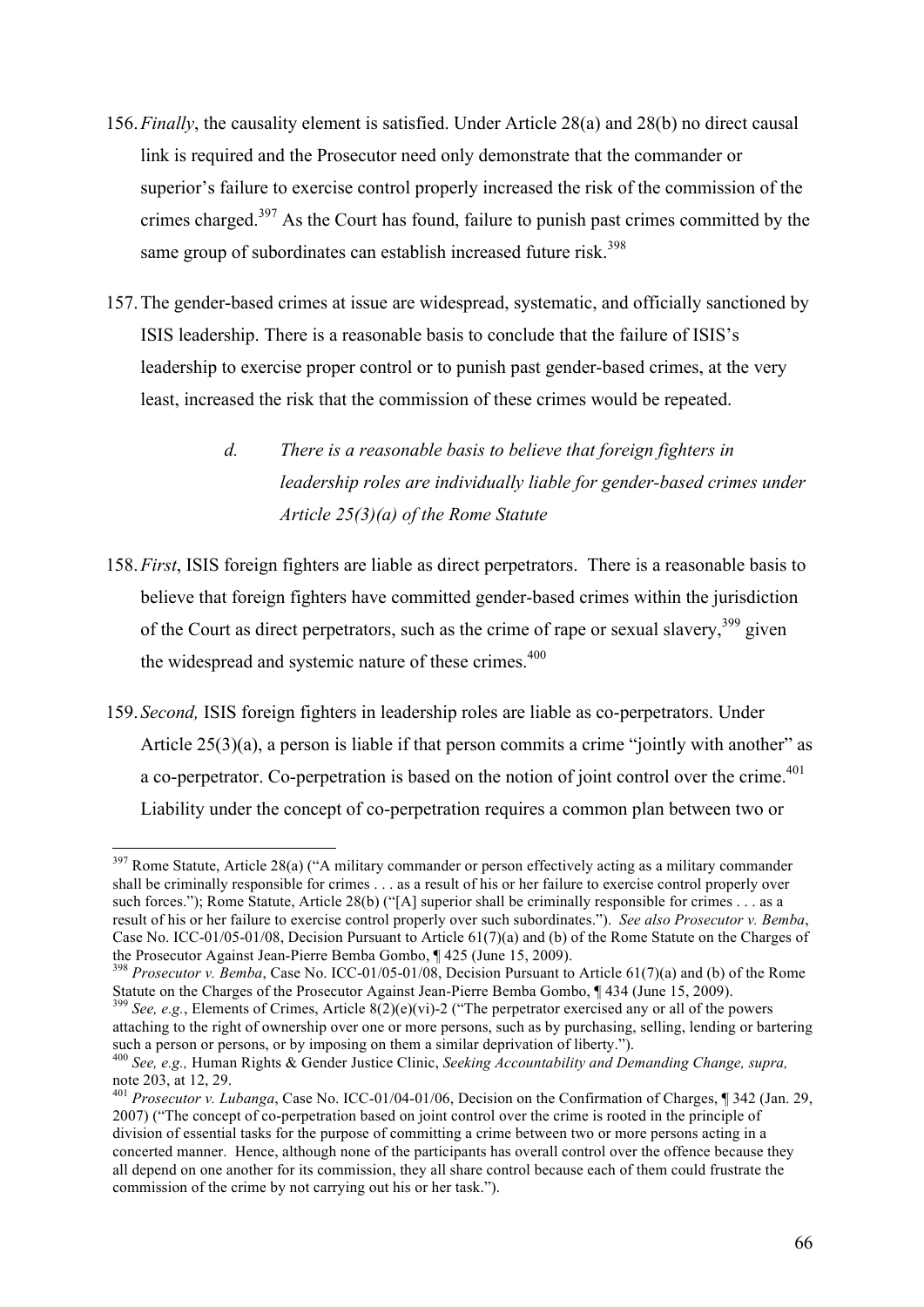more persons and the coordinated essential contribution by each co-perpetrator resulting in the fulfilment of the material elements of the crime.<sup> $402$ </sup> The common plan need not be explicit and the existence of a common plan can be inferred from circumstantial evidence.<sup>403</sup> Co-perpetrators must fulfill the subjective elements of intent and knowledge.<sup>404</sup>

- 160.The evidence provides a reasonable basis to conclude that foreign fighters in leadership roles have made essential contributions in the implementation of a common plan to carry out gender-based crimes.405 Foreign fighters in leadership roles occupy influential positions within ISIS's hierarchy. Many of them have the ability to shape the policies of ISIS and to direct the activities of their lower ranking co-perpetrators. ISIS's established reporting structures and lines of communication support the conclusion that foreign fighters in leadership roles issued instructions relating to the implementation of the common plan and were kept fully informed by their subordinates. Moreover, there is a reasonable basis to believe that foreign fighters in leadership roles have provided assistance in terms of planning military operations and have provided logistical support by ensuring that weapons and supplies are available for subordinates.<sup>406</sup>
- 161.*Third*, ISIS foreign fighters in leadership roles are liable as indirect perpetrators. Under Article 25(3)(a), a person is criminally responsible if that person commits a crime "through another person," as an indirect perpetrator. Indirect perpetration requires "control over the will of those who carry out the objective elements of the offence."<sup>407</sup> Control over the direct actor can be exerted by means of an organization.<sup>408</sup> Indirect

 <sup>402</sup> *Prosecutor v. Lubanga*, Case No. ICC-01/04-01/06, Judgment Pursuant to Article 74 of the Statute, ¶¶ 994, 1000-1001, 1003-1005 (Mar. 14, 2012) ("In the view of the Majority what is decisive is whether the coperpetrator performs an essential role in accordance with the common plan, and it is in this sense that his contribution, as it relates to the exercise of the role and functions assigned to him, must be essential."). <sup>403</sup> *See Prosecutor v. Lubanga*, Case No. ICC-01/04-01/06, Decision on the Confirmation of Charges, ¶ 345 (Jan. 29, 2007).

<sup>404</sup> Rome Statute, Article 30. *See also Prosecutor v. Katanga and Ngudjolo*, Case No. ICC-01/04-01/07-717, Decision on the Confirmation of Charges, ¶ 533 (Sept. 30, 2008) ("The Chamber finds that the co-perpetration of a crime requires that both suspects: (a) are mutually aware that implementing their common plan will result in the realisation of the objective elements of the crime; (b) undertake such activities with the specific intent to bring about the objective elements of the crime, or are aware that the realisation of the objective elements will be a consequence of their acts in the ordinary course of events.").

<sup>405</sup> *See Prosecutor v. Lubanga*, Case No. ICC-01/04-01/06 A 5, Judgment on the Appeal of Mr Thomas Lubanga

<sup>&</sup>lt;sup>406</sup> Glenn, *supra*, note 53; Coffey, *supra*, note 374.<br><sup>407</sup> Prosecutor v. Katanga and Ngudjolo, Case No. ICC-01/04-01/07-717, Decision on the Confirmation of Charges.  $\P$  488 (Sept. 30, 2008)

<sup>&</sup>lt;sup>408</sup> See Prosecutor v. Katanga and Ngudjolo, Case No. ICC-01/04-01/07-717, Decision on the Confirmation of Charges, ¶ 512(Sept. 30, 2008) (noting that the organization "must be based on hierarchical relations between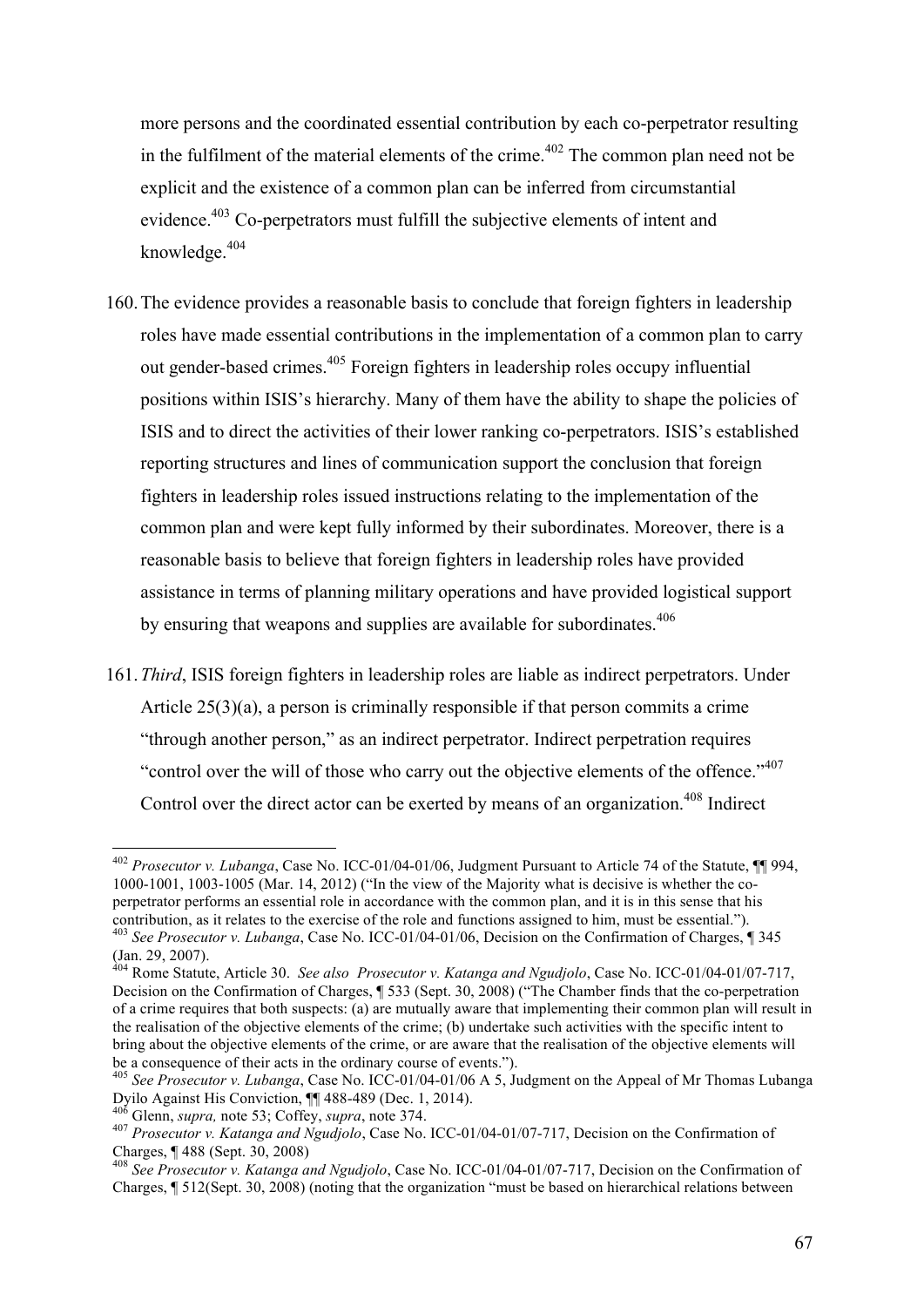perpetration also requires an essential contribution which "may consist of activating the mechanisms which lead to the automatic compliance with their orders and, thus, the commission of the crimes."<sup>409</sup> Indirect perpetration features the same subjective elements of intent and knowledge as direct co-perpetration, with an additional requirement that "the suspects are aware of the factual circumstances enabling them to exercise control over the crime through another person."<sup>410</sup>

- 162.As explained above, ISIS command structure allows its leadership to control their subordinates through a strict hierarchy that features automatic compliance. Therefore, there are reasonable grounds to believe that foreign fighters in leadership roles are liable as indirect perpetrators because they possessed control over their subordinates and either ordered the commission of gender-based crimes or "activated the mechanisms" that led to their commission.
- 163.*Fourth*, ISIS foreign fighters are liable under the indirect co-perpetration principle. Indirect co-perpetration applies when some or all of the co-perpetrators carry out their respective essential contributions to the common plan through another person, and combines the elements of co-perpetration and indirect perpetration.<sup>411</sup> As set forth above, there is a reasonable basis to believe that foreign fighters are liable as co-perpetrators and indirect perpetrators. Due to their essential roles in coordinating the design and implementation of a common plan to carry out gender-based crimes there is a reasonable basis to conclude that they are also liable as indirect co-perpetrators. For example, foreign fighters in leadership roles exercise control over the official slave market and the

superiors and subordinates. The organization must also be composed of sufficient subordinates to guarantee that superiors' orders will be carried out, if not by one subordinate, then by another. These criteria ensure that orders

given by the recognised leadership will generally be complied with by their subordinates.").<br><sup>409</sup> *Prosecutor v. Katanga and Ngudjolo*, Case No. ICC-01/04-01/07-717, Decision on the Confirmation of Charges,  $\P$  520-526 (S

Charges, ¶¶ 520-526 (Sept. 30, 2008). <sup>410</sup> *Prosecutor v. Katanga and Ngudjolo*, Case No. ICC-01/04-01/07-717, Decision on the Confirmation of Charges, ¶¶ 533-534 (Sept. 30, 2008) ("Regarding this last [subjective] requirement, the suspects must be aware of the character of their organisations, their authority within the organisation, and the factual circumstances enabling near-automatic compliance with their orders."). <sup>411</sup> *See Prosecutor v. Bashir*, Case No. ICC-02/05-01/09-3, Decision on the Prosecution's Application for a

Warrant of Arrest against Omar Hassan Ahmad Al Bashir, ¶ 213 (Mar. 4, 2009); *Prosecutor v. Katanga and Ngudjolo*, Case No. ICC-01/04-01/07-717, Decision on the Confirmation of Charges, ¶¶ 492-539 (Sept. 30, 2008).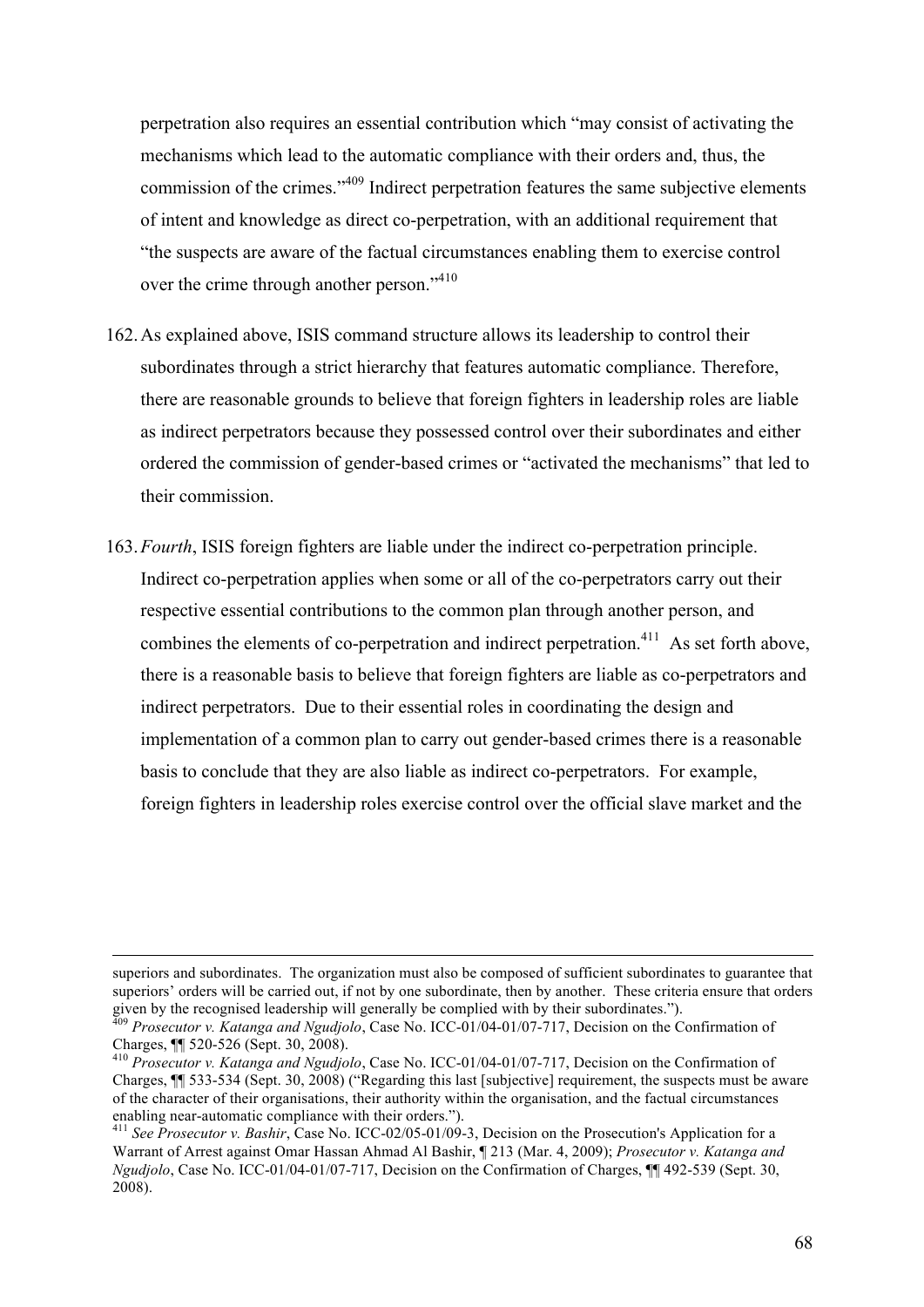"war spoils" department through which military forces and administrative bodies engage in sexual slavery.412

164.Finally, ISIS foreign fighters in leadership roles are individually liable for gender-based crimes under Articles  $25(3)(b)$ ,  $25(3)(c)$ ,  $25(3)(d)$  of the Rome Statute. Articles  $25(3)(b)$ ,  $25(3)(c)$ ,  $25(3)(d)$  of the Rome Statute address various forms liability, as accessory or secondary opposed to principal liability under Article 25(3)(a). For this reason and given the notions of indirect and co-perpetrator responsibility under Article 25(3)(a), "decisions of the International Criminal Court have preferred the doctrine of co-perpetration and applied article 25(3)(a). The consequence has been to diminish the significance of the complicity provisions . . . quite considerably."<sup>413</sup> For example, the same commentator notes that "[A]rticle 25(3)(d) seems destined to play a rather minor role in the work of the International Criminal Court, given the robust approach to [A]rticle  $25(3)(a)$ .<sup>"414</sup> There has accordingly been limited discussion of these provisions in ICC decisions and arguments under these sections may be difficult in the abstract.

# C. A Case Against ISIS for its Gender-Based Crimes in Iraq Would Be Admissible

165.A case against ISIS fighters for the commission of gender-based crimes would be admissible pursuant to Article 17 of the Rome Statute. Article 17 admissibility involves a consideration of both complementarity and gravity. Under the principle of complementarity, the Court will refrain from pursuing cases where States with jurisdiction are already investigating or prosecuting the same case in good faith.<sup>415</sup> Under the principle of gravity, the Court will only investigate cases of sufficient seriousness, based on an assessment of the scale, nature, and impact of the alleged crimes, as well as the manner of commission of the crimes. $416$  In the present situation, both aspects of the admissibility test are satisfied.

 <sup>412</sup> Revkin, *supra,* note 392, at 23; Jonathan Landay et al., *Exclusive: Seized Documents Reveal Islamic State's Department of "War Spoils,"* REUTERS, (December 28, 2015) (describing ISIS's *diwan* or ministry for "war spoils," including slaves).

<sup>&</sup>lt;sup>413</sup> William A. Schabas, The International Criminal Court: A Commentary on the Rome Statute 431  $(2010).$ <br><sup>414</sup> *Id.* at 436.

<sup>&</sup>lt;sup>415</sup> *See* Rome Statute, art. 17(1)(a)-(c). *See also* COMMENTARY ON THE ROME STATUTE OF THE INTERNATIONAL CRIMINAL COURT 384 (Otto Triffterer ed., 1999). <sup>416</sup> *See* Rome Statute, art. 17(1)(d).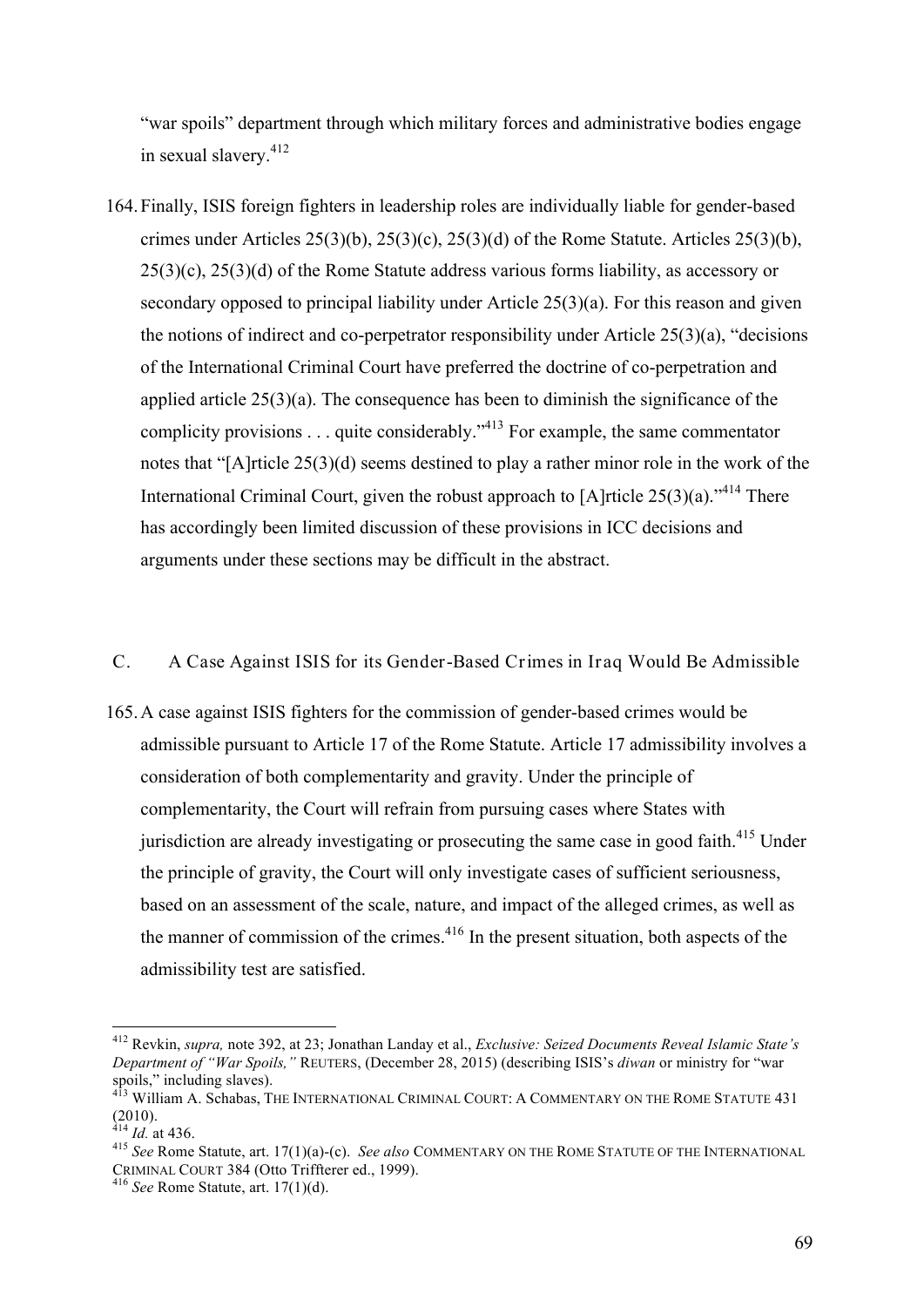- 166.*First*, there are insufficient investigations and prosecutions of ISIS members for genderbased crimes in States that have jurisdiction. This alone is sufficient to justify the intervention of the OTP under the complementarity principle. Moreover, even if States with jurisdiction were to prosecute ISIS fighters for gender-based crimes, shortcomings in the judicial systems in certain key states—namely Iraq, Tunisia, Jordan, and Libya render them unable [and unwilling] to genuinely investigate and prosecute. *Second*, ISIS's gender-based crimes are of sufficient gravity to render the cases admissible.
- D. The Court's Prosecution of ISIS's Gender-Based Crimes in Iraq Accords with the Complementarity Principle
- 167.Complementarity involves a two-part analysis. As an initial matter, the Chamber assesses whether a state with jurisdiction is currently investigating or prosecuting the same case, or has investigated or prosecuted the case in the past.<sup>417</sup> If national proceedings have not been initiated, the inquiry ends, as "inaction on the part of a State having jurisdiction ... renders a case admissible before the Court."<sup>418</sup>
- 168.An OTP prosecution is justified under the complementarity principle when there are no past or ongoing proceedings by a State with jurisdiction.<sup>419</sup> To the extent past or ongoing proceedings exist, only those regarding "the same suspects . . . for substantially the same conduct" impact the complementarity analysis.<sup>420</sup> In other words, it is only when "the

 <sup>417</sup> *See* Rome Statute, art. 17(1)(a)-(c). *See also Prosecutor v. Katanga*, Judgment on the Appeal Against the Oral Decision of Trial Chamber II of 12 June 2009 on the Admissibility of the Case, ICC-01/04-01/07-1497, Appeals Chamber, dated 25 September 2009 ¶ 78; Informal Expert Paper: The Principle of Complementarity in Practice, ICC-OTP (2003), ¶7.<br><sup>418</sup> *Prosecutor v. Simone Gbagbo*, Decision on Côte d'Ivoire's Challenge to the Admissibility of the Case

against Simone Gbagbo, ICC-02/11-01/12, Pre-Trial Chamber I, dated 11 December 2014 ¶ 27 (quoting *Prosecutor v. Katanga*, Judgment on the Appeal Against the Oral Decision of Trial Chamber II of 12 June 2009 on the Admissibility of the Case, ICC-01/04-01/07-1497, Appeals Chamber, dated 25 September 2009, ¶ 2) (internal quotation marks omitted).

<sup>419</sup> *See* Rome Statute, art. 17(1). *See also Prosecutor v. Muthaura, Kenyatta, and Ali*, Judgment on the Appeal of the Republic of Kenya against the decision of Pre-Trial Chamber II of 30 May 2011 entitled "Decision on the Application by the Government of Kenya Challenging the Admissibility of the Case Pursuant to Article 19(2)(b) of the Statute, ICC-01/09-02/11-274, Appeals Chamber, dated 30 August 2011 ¶ 43 ("If the suspect or conduct have not been investigated by the national jurisdiction, there is no legal basis for the Court to find the case inadmissible.").

<sup>420</sup> *Prosecutor v. Muthaura, Kenyatta, and Ali*, Judgment on the Appeal of the Republic of Kenya against the decision of Pre-Trial Chamber II of 30 May 2011 entitled "Decision on the Application by the Government of Kenya Challenging the Admissibility of the Case Pursuant to Article 19(2)(b) of the Statute, ICC-01/09-02/11- 274, Appeals Chamber, dated 30 August 2011 ¶ 39; *Prosecutor v. Ruto, Kogsey, and Sang*, Judgment on the Appeal of the Republic of Kenya against the decision of Pre-Trial Chamber II of 30 May 2011 entitled "Decision on the Application by the Government of Kenya Challenging the Admissibility of the Case Pursuant to Article 19(2)(b) of the Statute, ICC-01/09-01/11-307, Appeals Chamber, dated 30 August 2011 ¶ 40.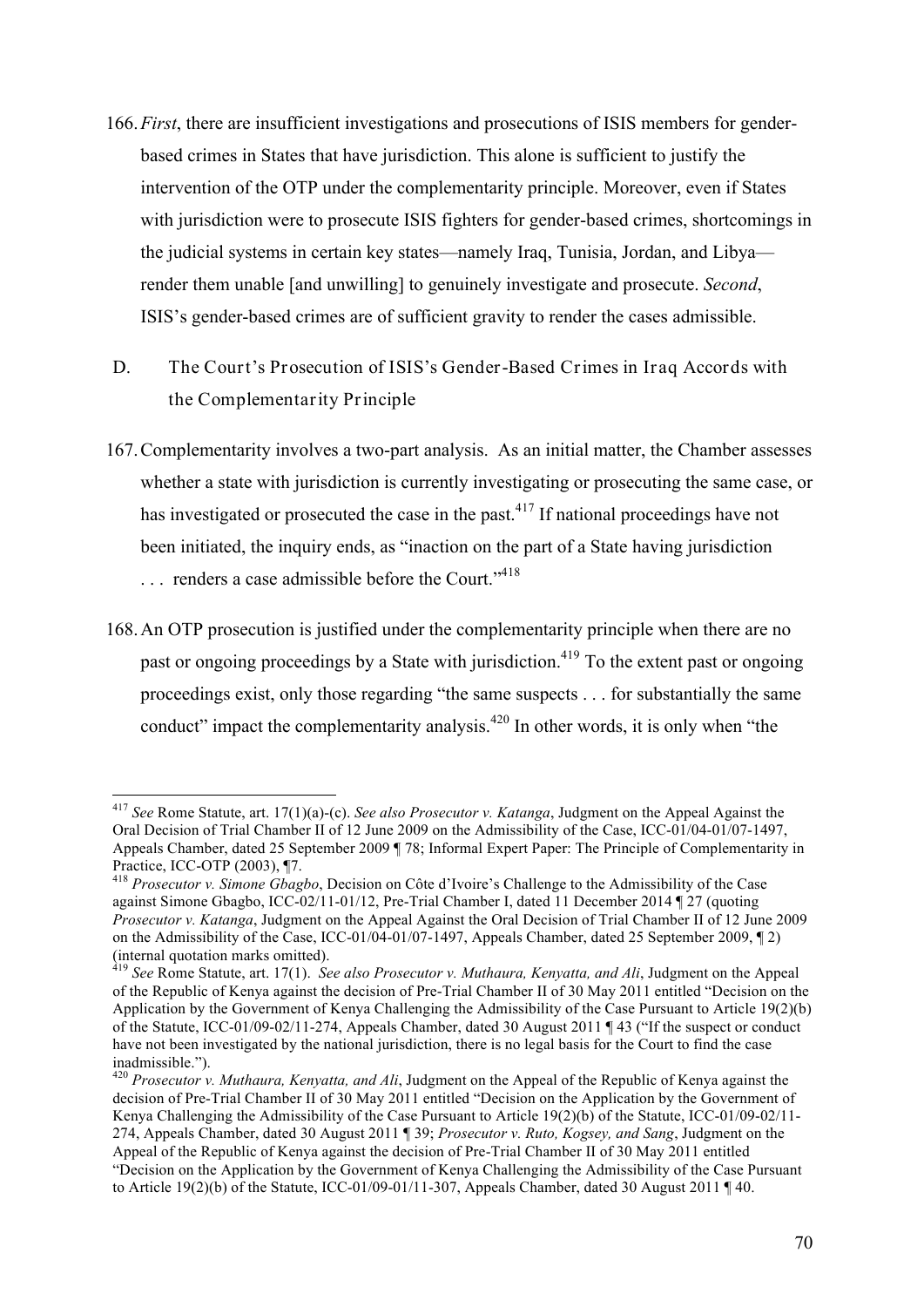case that the State is investigating sufficiently mirrors the one that the Prosecutor is investigating" that the Prosecutor's case may become inadmissible.<sup>421</sup>

169.If the Court determines that national proceedings in the same case exist, it will then consider the second prong of the complementarity analysis.<sup>422</sup> Under that prong, the Court must assess whether the states that are purportedly investigating or prosecuting the same case are unwilling or unable to do so "genuinely."423

# **1. States that may have jurisdiction over the perpetrators have failed to act**

- 170.The exercise of the ICC's complementary jurisdiction is warranted in the present mater. Although investigations and prosecutions of ISIS members are ongoing in certain national jurisdictions, none of these investigations or prosecutions concern broader gender-based crimes. In these cases, the focus will likely be on terrorism charges instead.<sup>424</sup>
- 171.Other States with jurisdiction over ISIS fighters—including Tunisia, Jordan, Libya, the United Kingdom, France, Germany, Belgium, the Netherlands, and Australia—have similarly failed to investigate or prosecute ISIS members over which they have jurisdiction for gender-based crimes. While certain States Parties to the Rome Statute have subjected ISIS foreign fighters to arrest warrants,<sup>425</sup> arrests,<sup>426</sup> and trials in absentia

 <sup>421</sup> *Prosecutor v. Saif Al-Islam Gaddafi*, Judgment on the appeal of Libya against the decision of Pre-Trial Chamber I of 31 May 2013 entitled "Decision on the admissibility of the case against Saif Al-Islam Gaddafi," ICC-01/11-01/11-547-Red, ¶ 2. 422 *Prosecutor v. Katanga*, Judgment on the Appeal Against the Oral Decision of Trial Chamber II of 12 June

<sup>2009</sup> on the Admissibility of the Case, ICC-01/04-01/07-1497, Appeals Chamber, dated 25 September 2009, ¶ 78 ("It is only when [there are ongoing investigations or prosecutions, or there have been investigations in the past, and the State having jurisdiction has decided not to prosecute the person concerned] that one has to … examine the question of unwillingness and inability. To do otherwise would be to put the cart before the horse. It follows that in case of inaction, the question of unwillingness or inability does not arise; inaction on the part of a State having jurisdiction (that is, the fact that a State is not investigating or prosecuting, or has not done so) renders a case admissible before the Court.").

<sup>423</sup> *See* Rome Statute, arts. 17(2) (Unwilling) and 17(3) (Unable). *See Prosecutor v. Katanga*, Judgment on the Appeal Against the Oral Decision of Trial Chamber II of 12 June 2009 on the Admissibility of the Case, ICC-01/04-01/07-1497, Appeals Chamber, 25 September 2009. It is important to note that *either* of the two scenarios of unwillingness or inability is sufficient for ICC admissibility. Decision on the admissibility of the case against Abdullah Al-Senussi, Gaddafi and Al-Senussi, ICC-01/11-01/11-466-Red, October 11, 2013, 1169.

 $\frac{424}{424}$  For example, Britons extradited to the United Kingdom may face charges under the national Terrorism Act. Chulov et al., *supra*, note 381<br><sup>425</sup> *See, e.g.*, U.N. Security Council ISIL (Da'esh) and Al-Qaida Sanctions List,

https://scsanctions.un.org/fop/fop?xml=htdocs/resources/xml/en/consolidated.xml&xslt=htdocs/resources/xsl/en /al-qaida.xsl (French arrest warrant was issued on June 12, 2015 for the French national, Emilie Konig, for her participation in a terrorist criminal association); "Benghalem, Salim," INTERPOL,

https://www.interpol.int/en/notice/search/un/5930707 (French national, Salim Benghalem, is subject to an European Arrest Warrant for his activities on behalf of ISIS).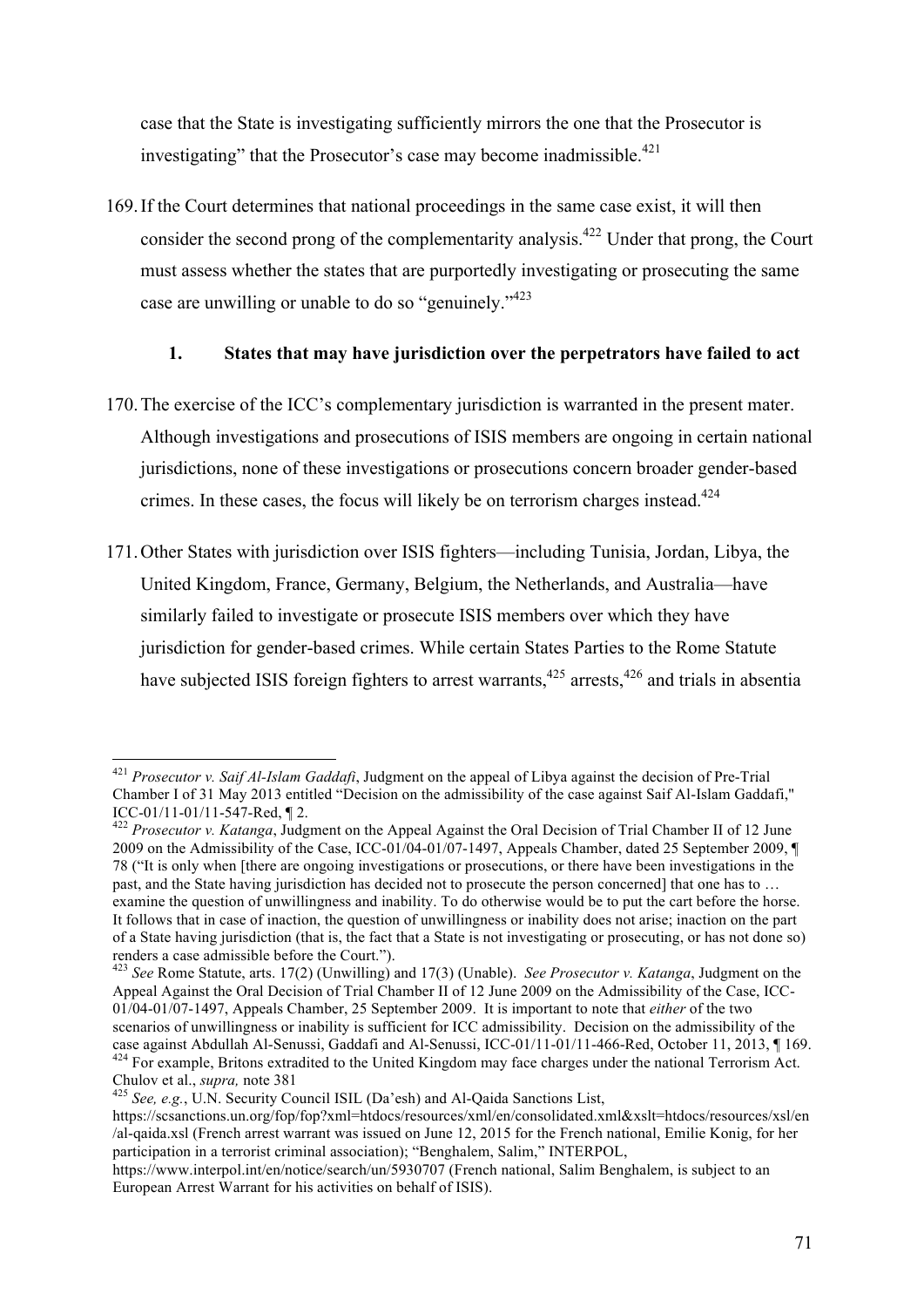for terrorism-related activities, $427$  gender-based crimes have not been the subject of any of these proceedings.

- 172.No national proceeding to date concerns the gender-based crimes that would be the subject of an OTP prosecution.  $428$  As described in Sections III(C) and III(D), ongoing ISIS conduct giving rise to liability under the Rome Statute includes rape, murder and torture motivated by gender discrimination, and sexual slavery. This conduct is unique in its type, intent, and victims, and must be redressed as such. As no State with jurisdiction is redressing these crimes, an OTP investigation is justified under the complementarity standard.
- 173.It is not the duty of the OTP to disprove the existence of ongoing investigations or prosecutions of ISIS members for gender-based crimes.<sup>429</sup> Once the OTP initiates a prosecution, the burden rests on the State with jurisdiction over the crimes to demonstrate that they have conducted or are conducting investigations or prosecutions for substantially the same conduct.<sup>430</sup> In order to make this showing a State must satisfy a high evidentiary threshold. $431$

 <sup>426</sup> *See, e.g.*, *How will Tunisia deal with thousands of returning jihadis?* AL-MONITOR (January 17, 2017) (At least 92 foreign fighters were placed under house arrest upon their return to Tunisia; others have been imprisoned and are awaiting trial).

<sup>427</sup> *See, e.g.*, *Paris Attacks: Was Salim Benghalem the Real Ringleader?* BBC (January 26, 2016) (Salim Benghalem was sentenced in absentia by a Paris court to 15 years in prison in January 2016 for promoting terrorism).

 $428$  A thorough review of publically available materials in English, Arabic, and French, including media sources, public databases, and organizational reports, has yielded no reference to ongoing gender-based prosecutions. 429 *Prosecutor v. Simone Gbagbo*, Decision on Côte d'Ivoire's Challenge to the Admissibility of the Case against Simone Gbagbo, ICC-02/11-01/12, Pre-Trial Chamber I, dated 11 December 2014, ¶ 28 (quoting

Appeals Chamber, "Judgment on the appeal of the Republic of Kenya against the decision of Pre-Trial Chamber II of 30 May 2011 entitled 'Decision on the Application by the Government of Kenya Challenging the Admissibility of the Case Pursuant to Article 19(2)(b) of the Statute,'" 30 August 2011, ICC-01/09/02/11-274,

<sup>¶¶</sup> 2, 61). 430 *Prosecutor v. Mutahura*, Judgment on the appeal of the Republic of Kenya against the decision of Pre-Trial

<sup>&</sup>lt;sup>431</sup> See Prosecutor v. Saif Al-Islam Gaddafi, Judgment on the appeal of Libya against the decision of Pre-Trial Chamber I of 31 May 2013 entitled "Decision on the admissibility of the case against Saif Al-Islam Gaddafi," ICC-01/11-01/11-547-Red, ¶ 2. In *Gaddafi*, the Court found that Libya had insufficiently demonstrated that its ongoing prosecution rendered the ICC case inadmissible. *Id.* ¶ 34 ("[I]f it has only been established that 'discrete aspects' of the case before the Court are being investigated domestically, it will most likely not be possible for a Chamber to conclude that the same case is under investigation"). Whereas the ICC investigation focused on allegations of murder and persecution during the first two weeks of the Libyan civil war in 2011, the Libyan investigation focused on allegations of financial crimes and corruption. *Id.* ¶ 52. Even where Libya claimed to expand its investigations to cover "all crimes committed by Mr. Gaddafi during the revolution," *id.*, the Court determined that "the evidence . . . did not sufficiently demonstrate that Libya was investigating the same case," *id.* ¶ 75.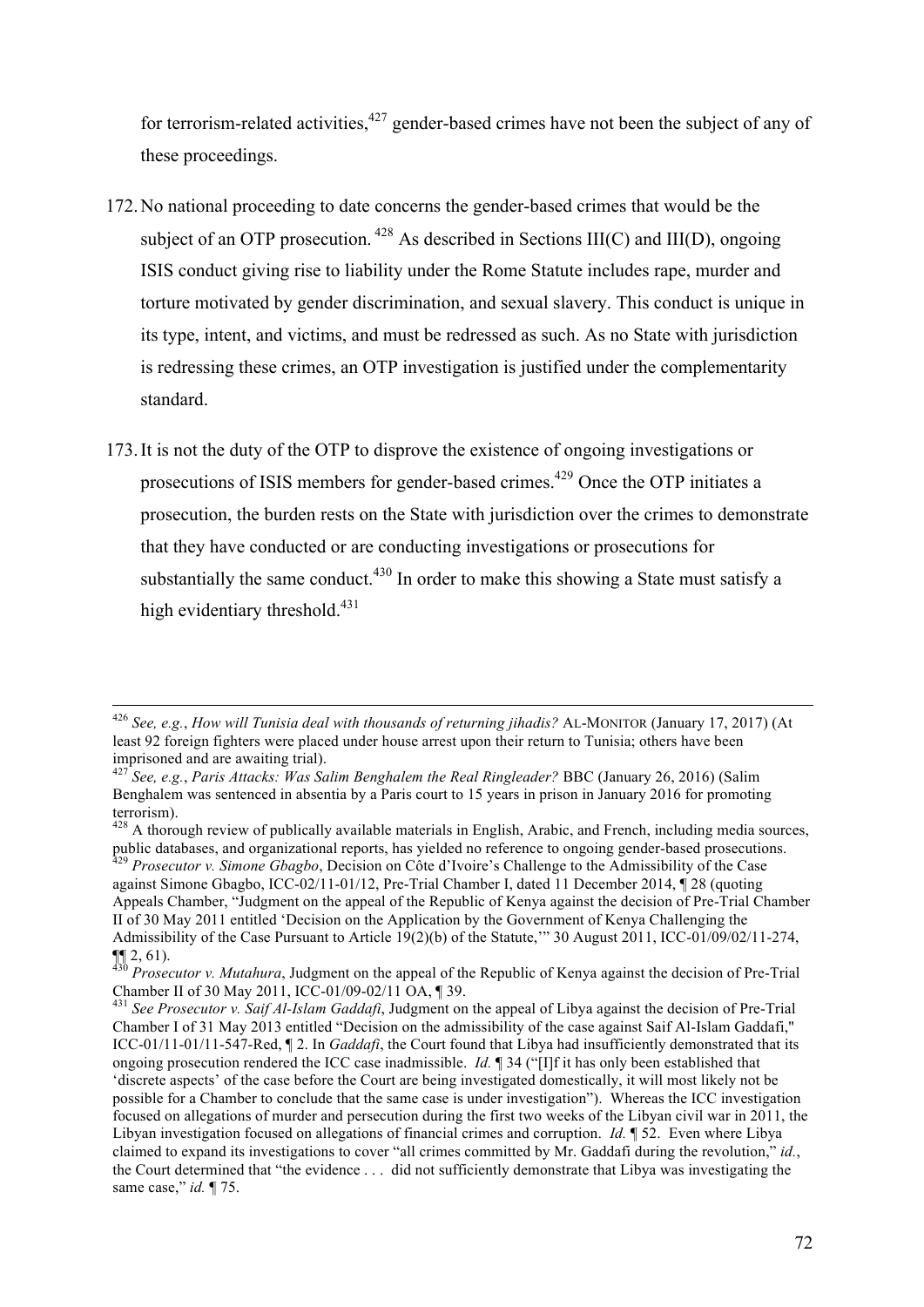# **2. States that may have jurisdiction over the perpetrators are unable to genuinely conduct the proceedings**

- 174.Even if a State with jurisdiction is able to demonstrate that it is conducting domestic proceedings related to the same case, the OTP may still intervene under the complementarity principle if the State is "unable" to genuinely conduct the proceedings. According to Article 17(3) of the Rome Statute, the inability assessment requires the Court to "consider whether, due to a total or substantial collapse or unavailability of its national judicial system, the State is unable to obtain the accused or the necessary evidence and testimony or otherwise unable to carry out its proceedings."<sup>432</sup> The Court must therefore make two determinations: *first,* whether the national judicial system has substantially collapsed or is otherwise unavailable; and *second*, whether due to such collapse or unavailability, the state is unable to obtain the accused, unable to obtain the necessary evidence and testimony, or otherwise unable to proceed.
- 175.The two prongs of the inability assessment permit broad and flexible interpretations. According to the 2003 Informal Expert Paper on the Principle of Complementarity in Practice,<sup>433</sup> "the term 'unavailability' [in the first prong of the analysis] should be given a broad interpretation, so as to cover the various 'inability' scenarios in the latter part of Article 17(3) and to cover typical cases of inability.<sup> $34$ </sup> Additionally, the subsequent "otherwise unable" wording in the second prong of the analysis creates flexibility for the Court to consider a variety of situations that may hamper the proper functioning of a State's judicial system, regardless of the State's ability to obtain the accused or the necessary evidence and testimony.<sup>435</sup>
- 176.The following factors, *inter alia*, may inform the Court's assessment of "collapse or unavailability" under Article 17(3):
	- lack of necessary personnel, judges, investigators, [or] prosecutor[s];
	- lack of judicial infrastructure;

<sup>432</sup> Rome Statute, art. 17(3).<br><sup>433</sup> The Informal Expert Paper was drafted at the request of and in extensive consultation with the OTP. *See* Informal Expert Paper. *supra*. note 417. at 2.

<sup>&</sup>lt;sup>434</sup> Informal Expert Paper, *supra*, note 417, n.15.<br><sup>435</sup> J. Holmes, *Complementarity: National Courts versus the International Criminal Court*, *in* THE ROME STATUTE OF THE INTERNATIONAL CRIMINAL COURT: A COMMENTARY 667-678 (A. Cassese, P. Gaeta & J.R.W.D. Jones eds., 2002).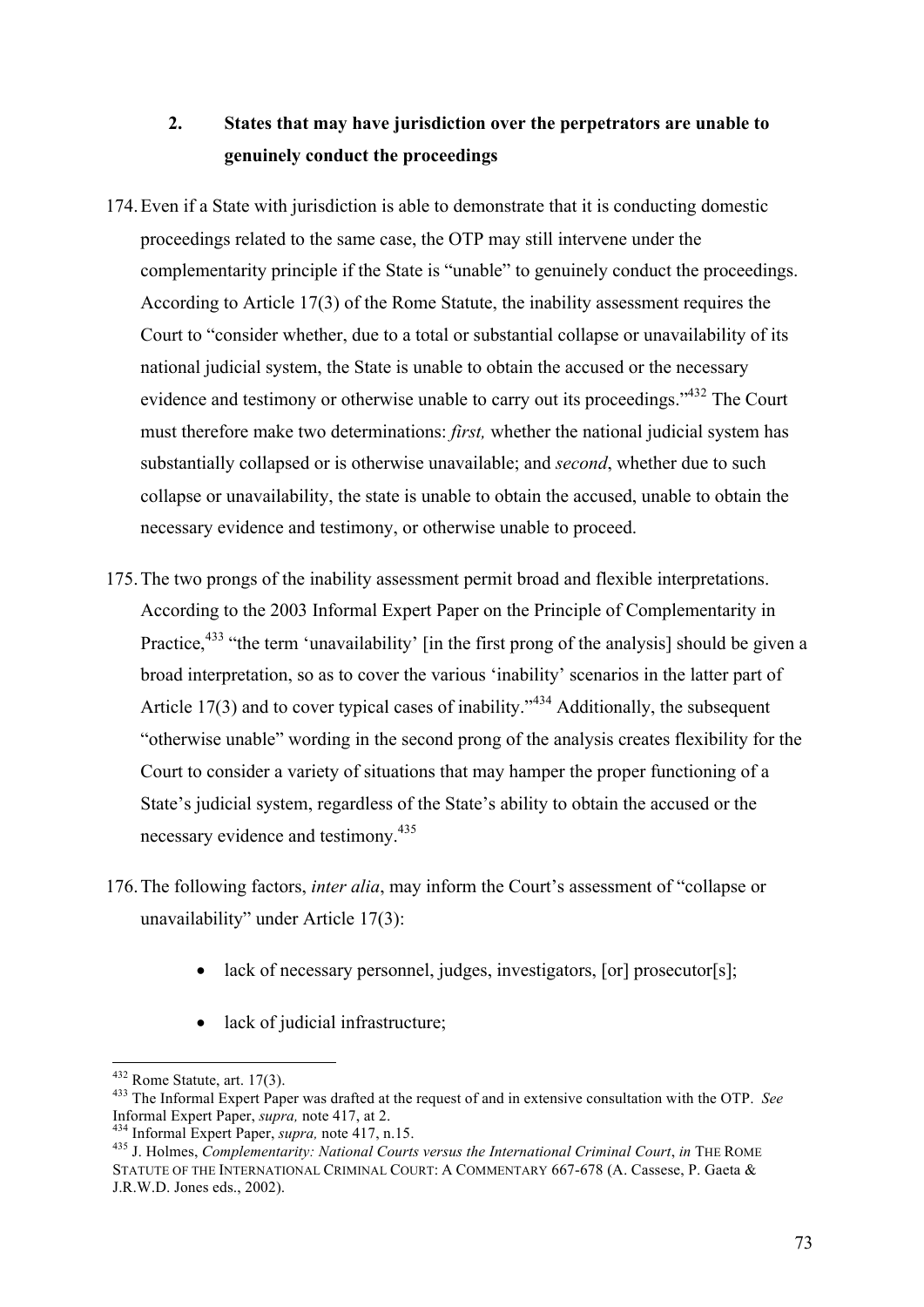- lack of substantive or procedural penal legislation rendering [the] system "unavailable"; [and]
- lack of access rendering [the] system "unavailable." $436$
- 177.More broadly, the assessment of "inability" (and "unwillingness") may involve consideration of "background context issues," such as:
	- [j]urisdictional territorial divisions [...];
	- [i]ntegrity/corruptability of staff and institutions; [and]
	- [r]esources invested and [the] ability of State institutions to cope with [the] scale of crime.<sup>437</sup>
- 178.These systemic considerations are probative not only of states' ability to obtain the accused and necessary evidence, but their capacity and willingness to prosecute crimes more generally.
- 179.Application of these factors demonstrates that several of the States with jurisdiction are unable to genuinely investigate or prosecute ISIS foreign fighters for gender-based crimes. In particular, the national judicial systems of Iraq, Tunisia, Jordan, and Libya have substantially collapsed or are otherwise unavailable. Due to such collapse or unavailability, the States are unable to obtain the accused, unable to obtain the necessary evidence and testimony, or otherwise unable to proceed.

# *a. Inability of Iraq*

180.The lack of judicial personnel and infrastructure render Iraq's judicial system unavailable. As a general matter, Iraq's judicial infrastructure is "weak"<sup>438</sup> and "plagued with arbitrariness and opacity."439 As OHCHR and UNAMI have reported, there is an insufficient supply of prosecutors in Iraq, resulting in lengthy delays.<sup>440</sup> This may be due, in part, to the fact that lawyers, judges, and other court officers are under constant threat

<sup>&</sup>lt;sup>436</sup> The Informal Expert Paper on the Principle of Complementarity in Practice helpfully enumerated a list of potentially relevant indicators. *See* Informal Expert Paper, *supra*, note 417, at 2 & Annex 4, 28.

<sup>&</sup>lt;sup>437</sup> Informal Expert Paper, *supra*, note 417, at Annex 4, Sec. 1.<br><sup>438</sup> OHCHR & UNAMI, *Report on Human Rights in Iraq: July-December 2012*, at 17 (2012).<br><sup>439</sup> HRW, *Iraq: A Broken Justice System*, (January 31, 2013).<br>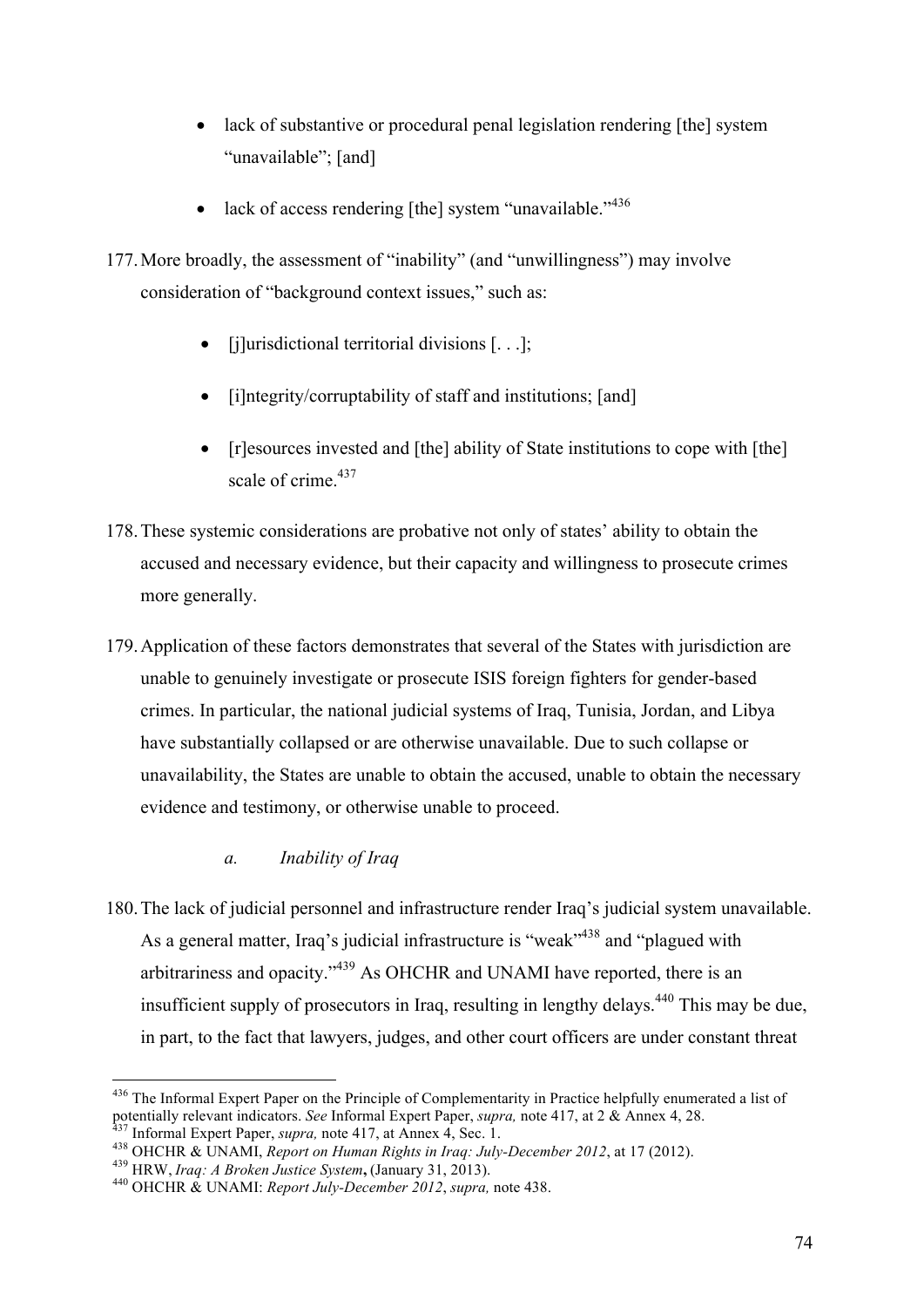and subject to fatal attacks by armed groups.<sup>441</sup> Many lawyers fear taking on politically sensitive cases.<sup>442</sup> Judicial personnel are also vulnerable to corruption.<sup>443</sup> Lastly, with respect to gender-based crimes in particular, judicial personnel lack the training and resources needed to engage in gender-sensitive investigations, including the identification of trafficking situations, handling of complaints, and management of survivors and witnesses<sup>444</sup>

- 181.The lack of penal legislation concerning gender-based violence further renders Iraq's judicial system unavailable. For instance, the Iraqi Penal Code fails to criminalize domestic violence<sup>445</sup> and female genital mutilation,<sup>446</sup> and effectively condones honor killings. 447
- 182.Even if more pertinent penal legislation were adopted, the deep-seated discrimination of Iraq's judicial system against women and LGBT persons renders it unavailable to the victims of the alleged crimes. Women and LGBT persons in Iraq generally lack equal access to justice.<sup>448</sup> The Iraqi judicial system often punishes women for being victims of gender-based crimes. Victims of sex trafficking, for example, are punished for activities carried out as a result of having been subjected to trafficking.<sup>449</sup> Iraqi law enforcement

 <sup>441</sup> Amnesty International, *Iraq: Amnesty International submission for the UN Universal Periodic Review: 20th*  session of the UPR Working Group, at 4 (2014).<br><sup>442</sup> HRW, No One Is Safe: Abuses of Women in Iraq's Criminal Justice System, at 4 (2014).<br><sup>443</sup> Amnesty International, Iraq, supra, note 441, at 4; In many cases, judges and

accepted bribes. HRW, *No One Is Safe, supra*, note 442, at 4.<br><sup>444</sup> Minority Rights Group: *No Place to Turn*, *supra*, note 9, at 33, ("Iraq's male-dominated police and security

forces lack the gender-sensitivity training needed to deal effectively with allegations of trafficking or to recognize its signs. The judicial system is also unlikely to be sympathetic to victims of trafficking.");

<sup>&</sup>lt;sup>445</sup> A draft law on domestic violence has been awaiting approval since January 2012. Comm. on the Elimination of Discrimination against Women, CEDAW: Concluding Observations Iraq, *supra,* note 7, ¶ 9. <sup>446</sup> CCPR, State Party Reply to the List of Issues: Iraq, ¶ 24. Doc: CCPR/C/IRQ/Q/5/Add.1 (27 Aug. 2015). The

Kurdistan Regional Parliament recently passed a bill to prohibit "female circumcision," but the Iraqi government has not yet followed suit.

<sup>447</sup> Human Rights and Gender Justice (HRGJ) Clinic, *supra,* note 181, at 9; Human Rights & Gender Justice Clinic, *Seeking Accountability and Demanding Change, supra,* note 203, at 17-18; ("Several Iraqi Penal Code provisions, including Article 128, Article 130, and Article 409, allow for mitigated sentences for violent acts, including homicide, committed for so-called 'honourable motives.' These legal mechanisms allow 'honor' killings to continue with impunity. . . . [P]olice are unwilling to investigate cases due to their own social acceptance of 'honor' killings.").

<sup>448</sup> Human Rights and Gender Justice (HRGJ) Clinic, *supra,* note 181, at 8. In this context, it is telling that Iraq failed to respond to queries from the CEDAW Committee asking for information on how the government will ensure women's effective access to justice.

<sup>449</sup> Human Rights & Gender Justice Clinic, *Seeking Accountability and Demanding Change, supra,* note 203, at 16; ("[T]he Government of Iraq does not effectively investigate or punish Government officials who face allegations of complicity in trafficking-related offenses. Moreover, prosecutors and judges are still too often uneducated about the law and courts continue to prosecute trafficking victims under laws criminalizing prostitution."). The CEDAW Committee has also noted with concern the "harsh" and excessive sentences imposed on women for involvement in prostitution. CEDAW: Concluding Observations Iraq, *supra,* note 7, ¶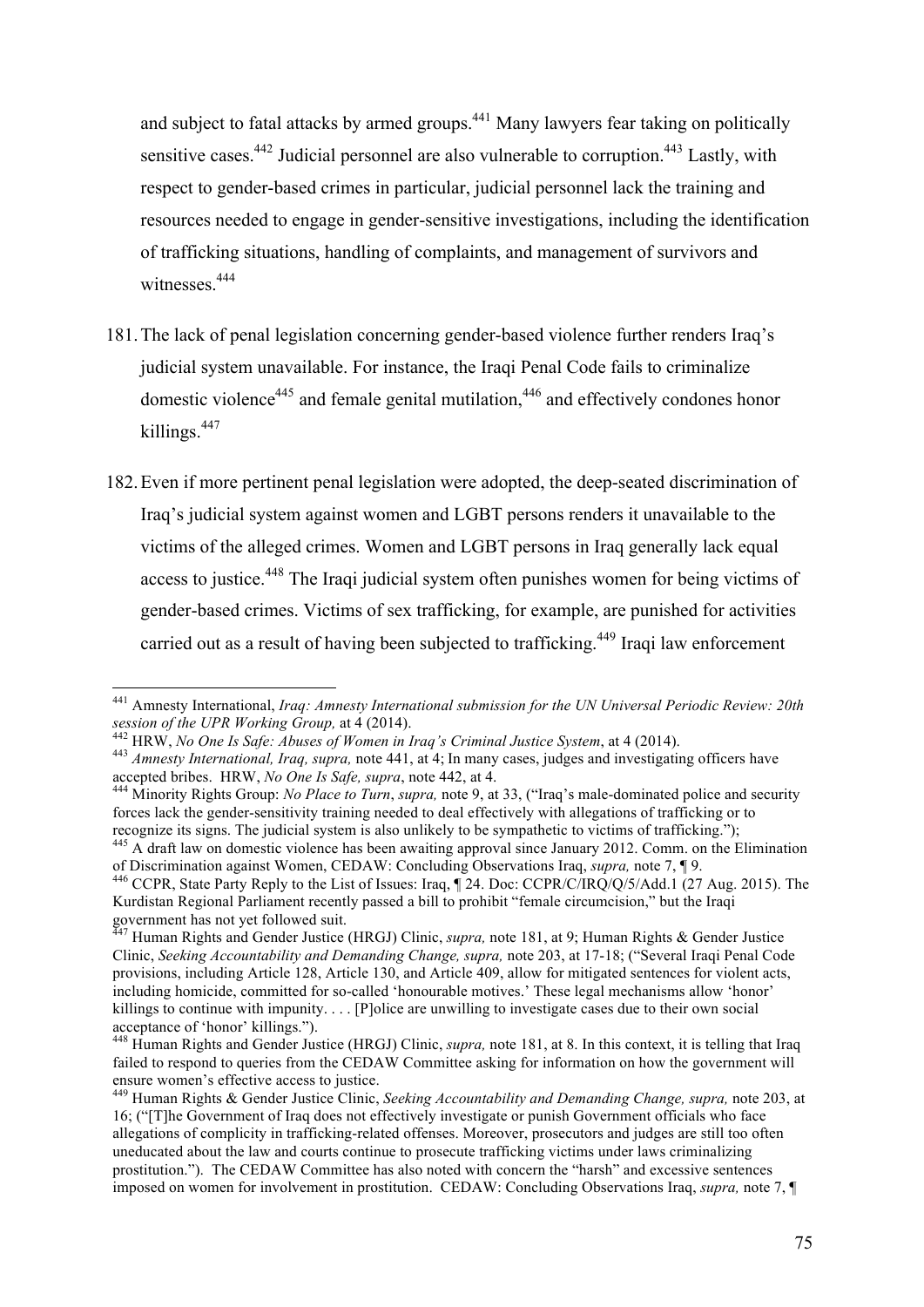also routinely fails to investigate and punish crimes against LGBT persons. Some security personnel even participate in such abuse.<sup>450</sup> These systemic shortcomings all contribute to the unavailability of Iraq's judicial system.

183.The same conditions that render Iraq's judicial system unavailable also render Iraq unable to genuinely investigate and prosecute ISIS for gender-based crimes. In particular, the lack of judicial infrastructure, personnel, and access to justice all contribute to the State's inability to obtain the accused or the necessary evidence and testimony to investigate and prosecute.

# *b. Inability of Tunisia*

- 184.Tunisia's judicial system is similarly unavailable due to the lack of judicial infrastructure. As the UN Special Rapporteur on the independence of judges and lawyers observed on a recent mission to Tunisia, judgments are often hand-written, work flows lag, "there is no methodology for preparing cases for hearings," and "nobody administers court work."<sup>451</sup> The Rapporteur noted that "in one court, there had been no ink for a printer for an entire year because courts were not involved in the management of their budget and everything had to go through the Ministry of Justice." <sup>452</sup> Indeed, there is "a complete lack of efficiency in the administration of justice." <sup>453</sup> All of these shortcomings contribute to the effective unavailability of Tunisia's judicial system.
- 185.The lack of substantive or procedural penal legislation also renders Tunisia's judicial system unavailable. The Penal Code fails to criminalize marital rape and allows men who rape women aged 15 to 20, or who abducted girls under the age of 18, to escape

 <sup>32.</sup> Those detained face torture and ill-treatment. GENEVA INT'L CTR. FOR JUSTICE, IRAQ: TORTURE & ILL-TREATMENT 17 (2015) ("In the case of women who were detained, rape and other forms of sexual violence were often used to torture and humiliate in an attempt to garner confessions. Reports indicate that men were also

<sup>&</sup>lt;sup>450</sup> Human Rights and Gender Justice (HRGJ) Clinic, *supra*, note 181, at 6.<br><sup>451</sup> UN Human Rights Council, Report of the Special Rapporteur on the independence of judges and lawyers on her mission to Tunisia, 26 May 2015, A/HRC/29/26/Add.3, para.54. <sup>452</sup> *Id*. <sup>453</sup> *Id*.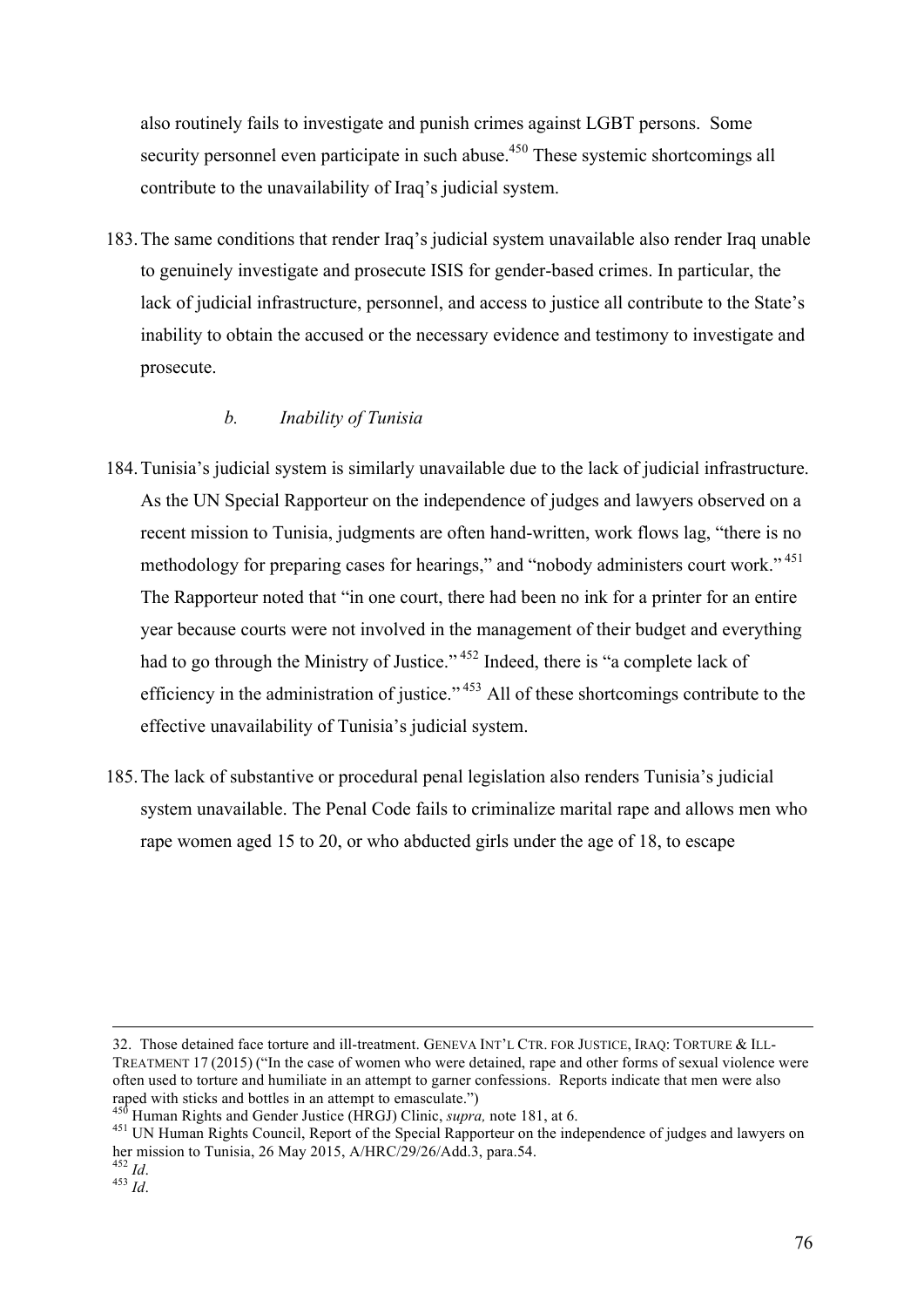prosecution if they marry their victims.<sup>454</sup> The Penal Code also punishes same-sex sexual relations by up to three years in prison.<sup>455</sup>

- 186.Notwithstanding the absence of penal legislation, the deep-seated discrimination of Tunisia's judicial system renders it unavailable to the victims of gender-based crimes.<sup>456</sup> The Tunisian government often chooses not to investigate gender-based crimes.<sup>457</sup> Many victims are punished and blamed when they file complaints.<sup>458</sup> Men that engage in samesex sexual relations, for example, may be subjected to forced anal examinations by the authorities, in violation of the prohibition of torture.<sup> $459$ </sup> These features of the justice system make it virtually impossible for women and LGBT persons to lodge complaints for gender-based crimes. In fact, they often pave the way for blackmail and further abuses by the police.<sup>460</sup> For these reasons, the Tunisian judicial system is unavailable to victims of ISIS's gender-based crimes in Iraq.
- 187.For the same reasons that Tunisia's judicial system is unavailable, Tunisia is unable to carry out investigations and prosecutions. While Tunisia has been able to obtain custody of some foreign fighters,<sup>461</sup> it remains unable to obtain the necessary evidence and testimony for gender-based crimes and to otherwise carry out proceedings pursuant to Article 17(3) of the Rome Statute.

# *c. Inability of Jordan*

188.As in Iraq and Tunisia, the lack of judicial personnel and infrastructure renders Jordan's judicial system unavailable. Jordan has "a slow judiciary that lacks administrative and financial independence" and is riddled with corruption.<sup> $462$ </sup> In response to the question "[t]o what extent does the Judiciary have adequate levels of financial resources, helpers, and basic structure necessary to perform effectively," Transparency International gave

<sup>454</sup> The Penal Code also criminalizes rape based on the use of violence but not on the absence of consent. *Id*. <sup>455</sup> HRW, *World Report 2017: Tunisia*, available at https://www.hrw.org/world-report/2017/country-

chapters/Tunisia; Amnesty International, *Assaulted and Accused: Sexual and Gender-Based Violence in Tunisia*, at 34 (November 2015).<br><sup>456</sup> Amnesty International, *Assaulted and Accused, supra,* note 455, at 10.

<sup>457</sup> *Id.* at 60.<br><sup>457</sup> *Id.* at 60. 60. <sup>458</sup> Some police directly participate in violence, exploitation, and sexual and other abuse against LGBT individuals. *Id.* at 41.<br><sup>459</sup> Amnesty International, *Annual Country Report: Tunisia*, available at<br>https://www.amnesty.org/en/countries/middle-east-and-north-africa/tunisia/report-tunisia

<sup>&</sup>lt;sup>460</sup> Amnesty International, *Assaulted and Accused, supra, note 455, at 42*.<br><sup>461</sup> *See, e.g., AL-MONITOR: Tunisia, supra, note 426.*<br><sup>462</sup> USAID, Jordan Country Development Cooperation Strategy: 2013-2017, at 3 (March 2 International, Jordan Rule of Law and Anti-Corruption Assessment, at 12, (June 2013).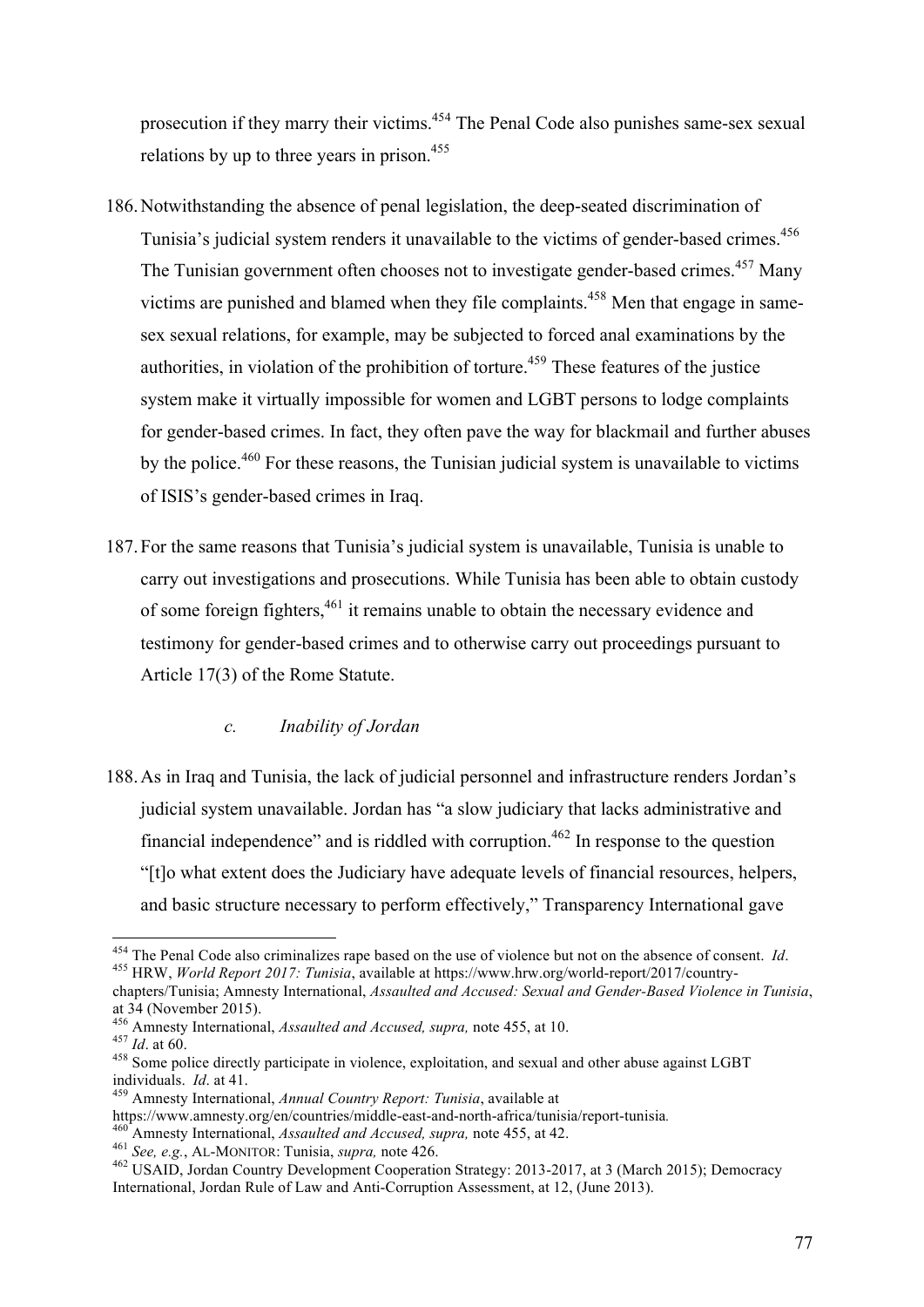Jordan a score of 50 out of 100.<sup>463</sup> Democracy International found that "[t]he key actors in the justice system—regulatory office personnel, police, investigative staff, prosecutors and judges—do not have the skill sets necessary to deal with complex, contemporary legal issues and cases."<sup>464</sup> Prosecuting gender-based crimes undoubtedly invokes such issues and cases.

- 189.The lack of pertinent penal legislation renders Jordan's judicial system unavailable to the victims of gender-based violence in particular. Jordan lacks substantive and procedural penal legislation concerning gender-based violence. Many of Jordan's laws are discriminatory and "inadequately protect[] against so-called honour crimes and other forms of gender-based violence."465 For instance, Article 340 of the Jordanian Penal Code allows mitigated sentences for men who attack their wives or female relatives for committing adultery or being in an "unlawful bed."466
- 190.Moreover, in practice, the discriminatory nature of Jordan's judicial system renders it unavailable to the victims of gender-based crimes. Women face "social and economic barriers to using the formal justice system."467 Even when female victims do file complaints, they are often mistreated by judicial personnel and their claims may be "questioned inappropriately or are not recorded or investigated." <sup>468</sup> Women often face unsympathetic judges, particularly in cases of domestic violence.<sup>469</sup>
- 191.Due to the same conditions rendering its judicial system unavailable, Jordan is unable to obtain the accused and evidence and otherwise unable to conduct its proceedings. Additionally, Jordan's lack of access to ISIS-controlled territory<sup>470</sup> may exacerbate its inability to obtain perpetrators, evidence, and testimony in particular.

 <sup>463</sup> Rasheed, Transparency International Jordan, The National Integrity System (NIS) Jordan Report, (2016), at 10.<br><sup>464</sup> Democracy International, *supra*, note 462, at 46.

<sup>&</sup>lt;sup>465</sup> Amnesty International, *Annual Country Report: Jordan* (2016), available at

https://www.amnesty.org/en/countries/middle-east-and-north-africa/jordan/report-jordan/. <sup>466</sup> HRW, *How to End 'Honor' Killings in Jordan*, (April 3, 2017). The sentence for honor killings can be as little as one year. *Id.*<br><sup>467</sup> Democracy International, *supra*, note 462, at 14.<br><sup>468</sup> *Id.* at 11-12.<br><sup>470</sup> While Jordan has contributed to the military coalition against ISIS, its contribution has been largely limited

to aerial bombardment. *See* Kathleen J. McInnis, *Coalition Contributions to Countering the Islamic State*, at 9, UNITED STATES CONGRESSIONAL RESEARCH SERVICE, (August 24, 2016); *see also* Ali Younes, *Jordanians 'won't support ground intervention in Syria*, AL JAZEERA, (May 9, 2017).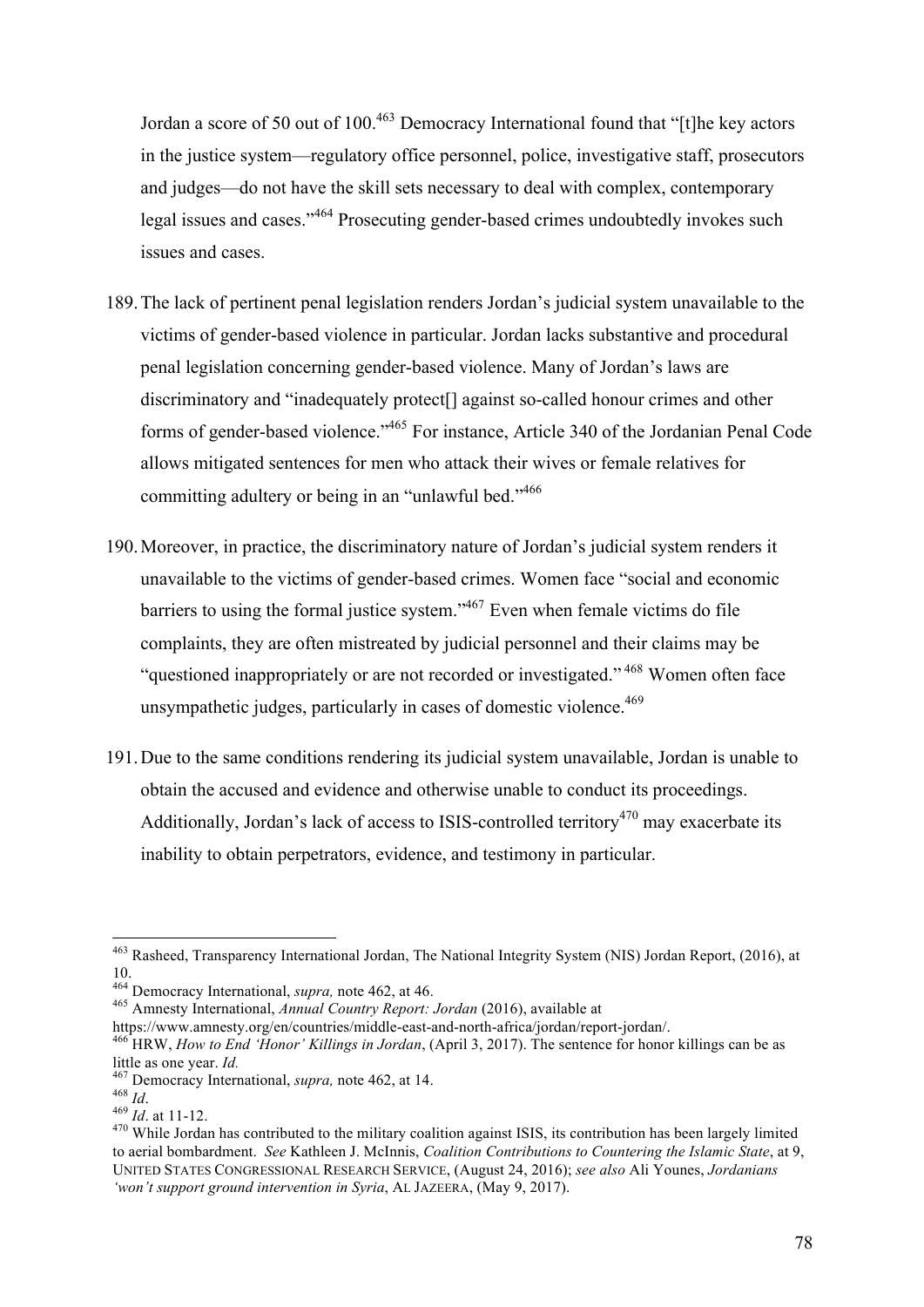#### *d. Inability of Libya*

- 192.Lack of territorial control and judicial infrastructure render Libya's judicial system unavailable and are indicative of substantial collapse. To date, thousands of detainees have been held in "unofficial prisons run by armed groups"<sup>471</sup> and "paramilitaries and militias" impose "'self-justice' according to their own standards and beliefs."<sup>472</sup> Three rival governments are competing to assert territorial authority<sup>473</sup> and militias abduct politicians, journalists, and civilians for political gains.<sup> $474$ </sup> The Supreme Court has failed to issue judgments due to political divisions<sup> $475$ </sup> and the "domestic criminal justice system remain[s] dysfunctional, offering no prospects for accountability."476 As a result of these shortcomings, most gender-based crimes go unreported and unchecked. For example, when asked why she failed to file a police complaint, one female victim responded, "Which police? The police can't do anything for me. The militias are too strong."<sup>477</sup>
- 193.The lack of substantive penal legislation also contributes to the unavailability of Libya's justice system in the present case. According to Human Rights Watch, "Libyan law inadequately prohibits domestic violence and its personal status laws continue to discriminate against women, particularly with respect to marriage, divorce, and inheritance."<sup>478</sup> The Libyan Penal Code also permits mitigated sentences for honor killings.479
- 194.Due to the substantial collapse and / or unavailability of its judicial system, Libya is unable to conduct proceedings in the instant case. In this context, it is important to recognize this Court's previous findings on the situation of Libya. While in *al-Senussi*, the Appeals Chamber did not find Libya unable to prosecute the accused.<sup>480</sup> its ruling

 <sup>471</sup> Amnesty International, *Annual Country Report: Liby*i*a,* (2016), available at

https://www.amnesty.org/en/countries/middle-east-and-north-africa/libya/report-libya/.<br><sup>472</sup> Hanan Salah, *The Law is Failing the Women of Libya*, LOS ANGELES TIMES, (June 18, 2014).<br><sup>473</sup> HRW. *World Report 2017: Libya*, United Nations-backed, internationally recognized Government of National Accord (GNA) struggled in 2016 to assert itself in the capital Tripoli, as two authorities—one also based in Tripoli and another in eastern Libya continued to compete for legitimacy and control over resources and infrastructure.").<br>
<sup>474</sup> *Id.*<br>
<sup>475</sup> *Id.*<br>
<sup>476</sup> *Id.* Indeed, the Libyan courts are "unable to process thousands of untried detainees' cases, some dat

<sup>2011.&</sup>quot; HRW: *World Report Libya, supra,* note 473.<br>
<sup>477</sup> Salah, *supra,* note 472.<br>
<sup>478</sup> HRW: *World Report Libya, supra,* note 473.<br>
<sup>479</sup> Id.<br>
<sup>480</sup> Decision on the admissibility of the case against Abdullah Al-Senuss

<sup>01/11-466-</sup>Red, October 11, 2013, ¶ 303.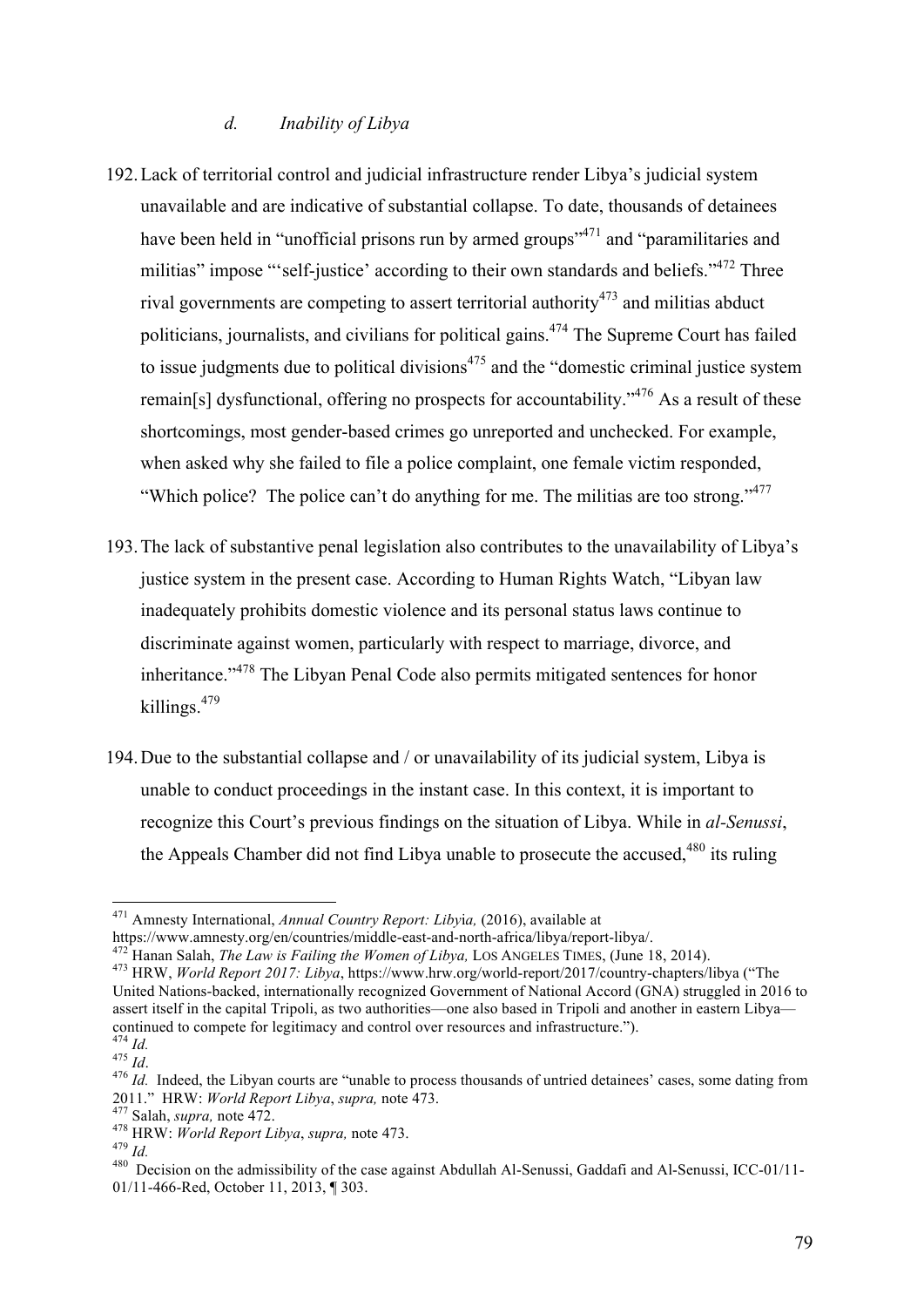rested on the "concrete circumstances of the present case,"<sup>481</sup> including the fact that proceedings against al-Senussi had advanced significantly.<sup>482</sup> In the instant case, no such national prosecutions have begun. Moreover, the security situation has materially worsened since 2013, with rival governments competing for power. In November 2016, the Prosecutor pledged a "commitment to make Libya a priority situation in 2017."483 Indeed, the OTP has itself confirmed its view that Libya is in a state of lawlessness.<sup>484</sup> Thus, an investigation of gender-based crimes committed by Libyan nationals affiliated with ISIS would be admissible.

- E. ISIS's Gender-Based Crimes Are of Sufficient Gravity To Render the Cases Admissible
- 195.Even if states with jurisdiction are inactive, unable, or unwilling, the Court may still find a case inadmissible if it "is not of sufficient gravity to justify further action."<sup>485</sup> In the instant case, however, there is sufficient gravity to warrant the Court's investigation. An analysis of the relevant factors—scale, nature, impact, and manner of commission of the alleged crimes<sup>486</sup>—demonstrates sufficient gravity for the case to be admissible.
- 196. First, ISIS's leadership is perpetrating gender-based crimes on a massive scale.<sup>487</sup> Foreign fighters in ISIS's leadership have killed, tortured, raped, assaulted, and abducted significant numbers of women and girls.<sup>488</sup> There has been at least one mass execution of over 60 Yazidi women in Iraq.<sup>489</sup> The geographical spread of the crimes committed is

<sup>&</sup>lt;sup>481</sup> *Id.* ¶ 301.<br><sup>482</sup> *Id.* ¶ 303 (discussing "the quantity and nature of the evidence gathered as part of the investigation in relation to Mr Al-Senussi's case, the ultimate transfer of the case to the Accusation Chamber and the recent commencement of the accusation phase").

<sup>&</sup>lt;sup>483</sup> *International Criminal Court Aims to Make Libya a Priority for Next Year, Says Prosecutor*, UN NEWS CENTRE, (November 9, 2016).<br><sup>484</sup> *Id.* 

CENTRE, (November 9, 2016). <sup>484</sup> *Id*. <sup>485</sup> *Id.*, art. 17(1)(d). 486 *See* OTP, *Prelim Examinations, supra,* note 275, ¶ 9. *See also* Situation in the Republic of Kenya, "Decision Pursuant to Article 15 of the Rome Statute on the Authorization of an Investigation into the Situation in the Republic of Kenya," Mar. 31, 2010, ICC-01/09-19-Corr,  $\sqrt{62}$ .

 $R^{487}$  According to the OTP, the scale of alleged crimes is assessed in light of, inter alia, the number of victims, extent of damage, and geographical or temporal spread of the crimes committed. OTP, *Prelim Examinations,* 

<sup>&</sup>lt;sup>488</sup> *See, e.g., U.N. HRC, They Came to Destroy, A/HRC/32/CRP.2* ¶ 140 (referring to sexual violence on a massive scale).

<sup>489</sup> *Id.*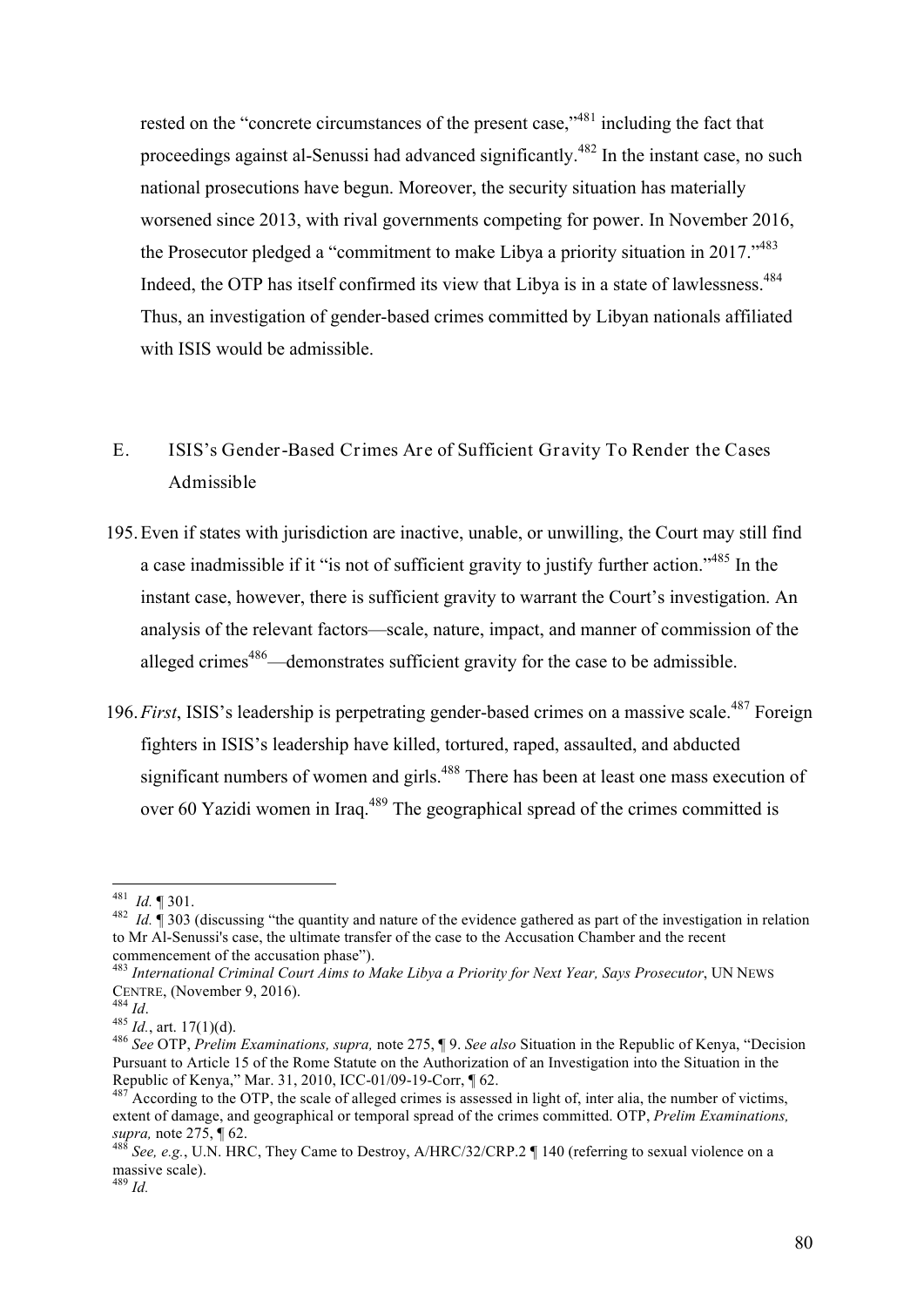discernible from recent evidence of mass graves across areas under ISIS control.<sup>490</sup> In fact, the OTP has already characterized ISIS's atrocities as "widespread."<sup>491</sup>

- 197. Second, the nature of the alleged crimes demonstrates sufficient gravity. <sup>492</sup> As the OTP previously recognized, ISIS is committing gender-based crimes of "unspeakable cruelty" including mass executions, sexual slavery, rape, torture, mutilation, and other forms of sexual and gender-based violence.<sup>493</sup> The OTP's nature assessment involves consideration of "persecution, or the imposition of conditions of life on a group calculated to bring about its destruction."494 In the present case, ISIS has issued edicts, manifestos, maintaining its policy and practice of imposing oppressive gender regulations concerning social behavior, including sexual practices. As evidenced in Section  $III(C)(2)(a)$ , (b), ISIS systematically persecutes people based on gender and gender expression. These policies are laid out in the 2015 42-page ISIS publication, *Women of the Islamic State: Manifesto and Case study<sup>495</sup>* and the 2014 Pamphlet on Female Slaves. <sup>496</sup> For instance, ISIS grounds its persecution of perceived homosexuals in the legal framework of the "caliphate," referring to all gay people as the tribe of Lot, who, by ISIS's interpretation of the Quran, caused the destruction of the biblical city of Sodom.<sup>497</sup> The attempt to bring about their destruction is clear—as one gay Iraqi man explained, "[t]hey are trying to track down every gay man."<sup>498</sup>
- 198.*Third*, ISIS's crimes have caused an extreme, long-lasting impact. The impact of crimes, according to the OTP, may be assessed "in light of, *inter alia*, the sufferings endured by the victims and their increased vulnerability; the terror subsequently instilled, or the social, economic and environmental damage inflicted on the affected communities."<sup>499</sup> In the present case, the survivors of ISIS's gender-based crimes have articulated long-lasting physical and psychological impact. Interviewees have "described feelings of abject

<sup>&</sup>lt;sup>490</sup> U.N. HRC, *supra*, note 488,  $\P$  48. Yazda, *supra*, note 335.<br><sup>491</sup> OTP Statement re ISIS, dated 8 April 2015, 1.<br><sup>492</sup> According to the OTP, "The nature of the crimes refers to the specific elements of each offenc killings, rapes and other crimes involving sexual or gender violence and crimes committed against children, persecution, or the imposition of conditions of life on a group calculated to bring about its destruction." OTP Policy Paper on Prelim Examinations ¶ 63.<br><sup>493</sup> OTP Statement re ISIS, dated April 8, 2015 at 1.

<sup>&</sup>lt;sup>494</sup> OTP, *Prelim Examinations, supra, note 275*,  $\P$  63<br><sup>495</sup> Women of the Islamic State, supra, note 83; Mah-Rukh Ali, *supra*, note 96.<br><sup>496</sup> MEMRI, *supra*, note 103; Jonathan Landay, Warren Strobel, Phil Stewart, *E* 

<sup>&</sup>lt;sup>497</sup> OutRight Action International, *supra*, note 174.<br><sup>498</sup> BBC, *supra*, note 176.<br><sup>499</sup> OTP, *Prelim Examinations*, *supra*, note 275,  $\P$  65.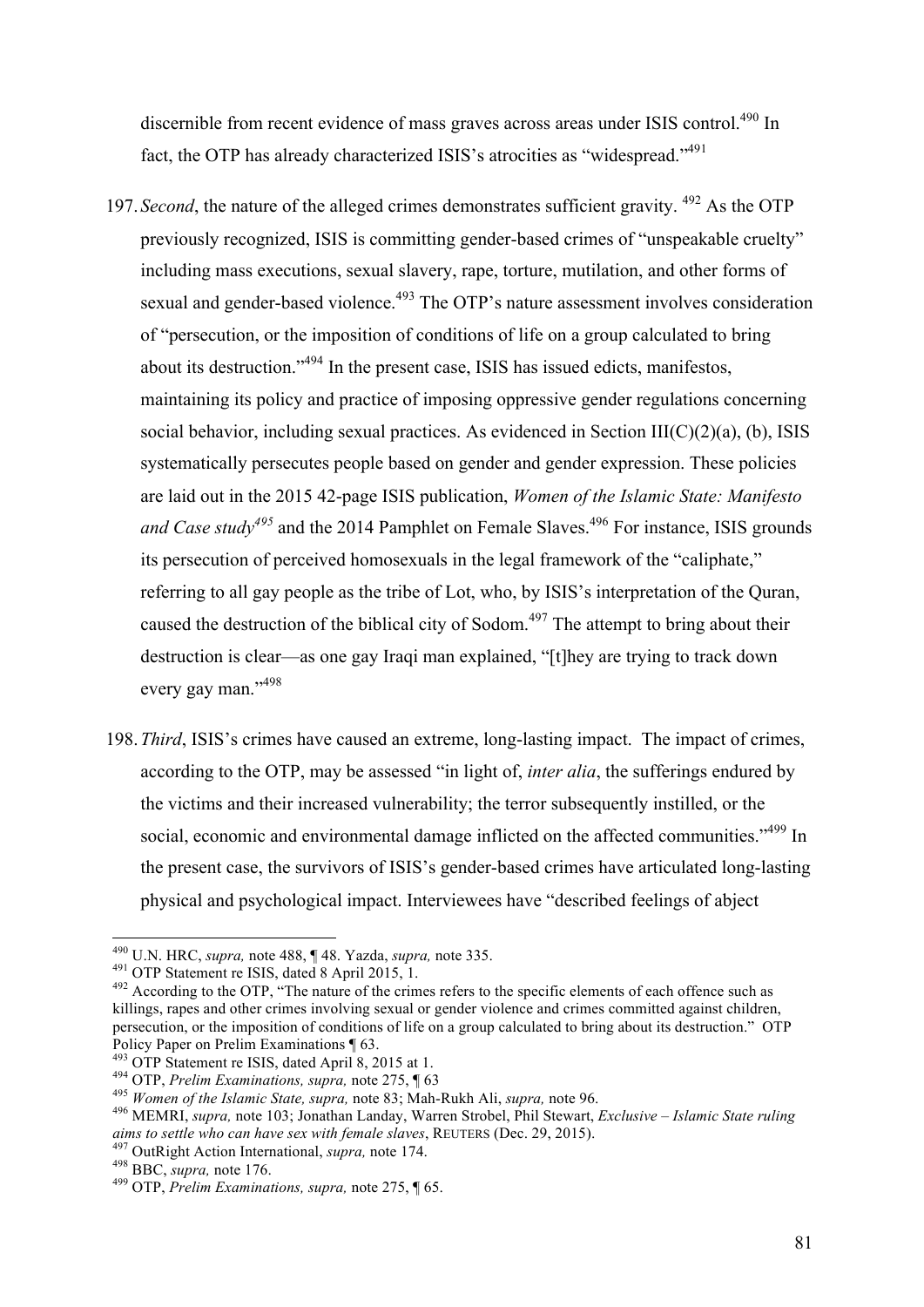terror<sup>,500</sup> and female survivors of sexual slavery "have been shattered, with many experiencing suicidal thoughts, and intense feelings of rage interspersed with periods of deep depression and listlessness."<sup>501</sup> Beyond this impact at the individual level, the alleged crimes have inflicted severe damage to victims' families and communities. ISIS has perpetrated widespread infrastructural damage<sup>502</sup> and many homes belonging to Yazidi women in particular have been looted, destroyed, or severely damaged by ISIS fighters.<sup>503</sup>

199.*Finally*, the manner of commission of the alleged gender-based crimes is particularly heinous, targeting the most vulnerable populations.<sup>504</sup> It is clear in the instant case that women and gender non-conforming persons suffer systematic violations sanctioned by ISIS's ideological framework and official policies.<sup>505</sup> The attacks have been planned, directed and organized by ISIS leadership and executed by ISIS fighters. In the determination of the manner of commission of crimes, the OTP may also consider "elements of particular cruelty, including the vulnerability of the victims, any motives involving discrimination, or the use of rape and sexual violence as a means of destroying groups."<sup>506</sup> The violent acts committed against individuals based on their gender target truly vulnerable individuals. The egregious method of torture goes beyond what is required to satisfy the elements of the crimes. Often crimes are committed publically, adding to the cruel, inhuman and degrading treatment experienced by the victim. Individuals are often lashed, up to 100 times in public for not disobeying orders such as not wearing veils,<sup>507</sup> women are raped in front of their children,<sup>508</sup> people are thrown off buildings after being tortured<sup>509</sup> and people are beheaded in public settings.<sup>510</sup>

<sup>500</sup> U.N. HRC, *supra,* note 488, ¶ 52. <sup>501</sup> *Id.* ¶ 177. 502 *See* UNOSAT Live Map, Complex Emergency Iraq, CE20140613IRQ Damage Assessment, https://unosat.maps.arcgis.com/apps/webappviewer/index.html?id=3356c7f1659a4282a08fa188208036d7. <sup>503</sup> U.N. HRC, *supra*, note 488, ¶ 99.<br><sup>504</sup> The OTP assesses the manner of commission of crimes by looking to the "means employed to execute the

crime, the degree of participation and intent of the perpetrator (if discernible at this stage), the extent to which the crimes were systematic or result from a plan or organised policy or otherwise resulted from the abuse of power or official capacity, and elements of particular cruelty, including the vulnerability of the victims, any motives involving discrimination, or the use of rape and sexual violence as a means of destroying groups." *Id.* ¶

<sup>64.&</sup>lt;br><sup>505</sup> U.N. HRC, *supra*, note 488, **[1]** 31, 114, 156, 167.

<sup>&</sup>lt;sup>506</sup> OTP, *Prelim Examinations, supra,* note 275,  $\P$  64.<br><sup>507</sup> Documentation #47, 69, 95, 136, 166.<br><sup>508</sup> Documentation #93, 161, 164.<br><sup>509</sup> Documentation #55, 56, 136, 162.<br><sup>510</sup> Documentation #59, 88, 148.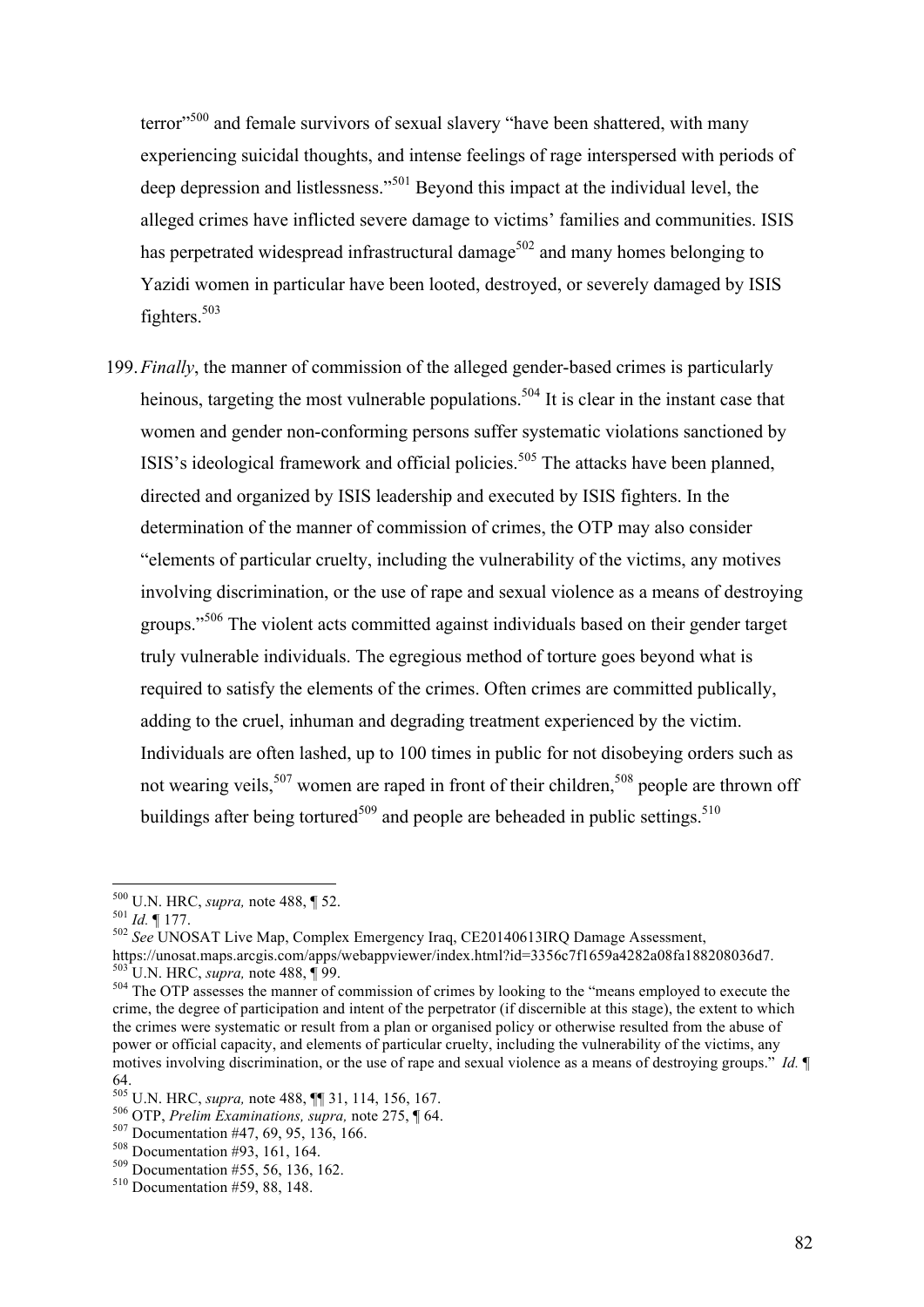Afterwards, ISIS publicizes their crimes as victories.<sup>511</sup> In the present case, it is clear that ISIS is targeting the most vulnerable of victims, and its motive forthrightly involves discrimination. ISIS is also using sexual violence as a "tactic of terror and a core element of their ideology and *modus operandi*." <sup>512</sup>

200.For the preceding reasons a case against ISIS's leadership for the commission of genderbased crimes in Iraq is admissible pursuant to the principles of complementarity and gravity enshrined in Article 17 of the Rome Statute.

#### **V. INTERESTS OF JUSTICE**

- 201.The OTP should investigate and prosecute ISIS members for their gender-based crimes because doing so would not be contrary to the interests of justice under Article 53 of the Rome Statute.<sup>513</sup> Rather, it would manifestly *serve* the interests of justice.
- 202.According to the Rome Statute, the "interests of justice" inquiry involves consideration of the gravity of the alleged crimes and the interests of victims.<sup>514</sup> ISIS's policy of genderbased persecution features institutionalized depravity with far reaching consequences for incredibly vulnerable and defenseless victims.
- 203.*First*, as set forth above in Section (IV)(E), the alleged crimes are of the utmost gravity. 515 In its 2007 and 2014 Policy Papers, the OTP affirms its commitment to redressing gender-based crimes.<sup>516</sup> As the OTP recognizes, "sexual and gender-based crimes are amongst the gravest under the Statute."<sup>517</sup> ISIS is brazenly flouting the imperatives the OTP so cogently articulated in its Policy Papers in a manner that resembles pure and totalizing evil. ISIS has established State-like machinery for perpetrating heinous genderbased atrocities including mass execution, sexual slavery, torture, and mutilation. For example, ISIS's "war spoils" sex slave departments and directives and online manuals for gender-based crimes demonstrate the elaborate infrastructure ISIS uses to commit genderbased crimes on a massive scale. It is difficult to imagine crimes of a graver nature.

<sup>&</sup>lt;sup>511</sup> Documentation #66, 76, 88.<br>
<sup>512</sup> European Parliament Members' Research Service, *supra*, note 198.<br>
<sup>513</sup> Rome Statute, Articles 53(1)-(2).<br>
<sup>515</sup> OTP, *Policy Paper on the Interests of Justice*, at 5 (September 20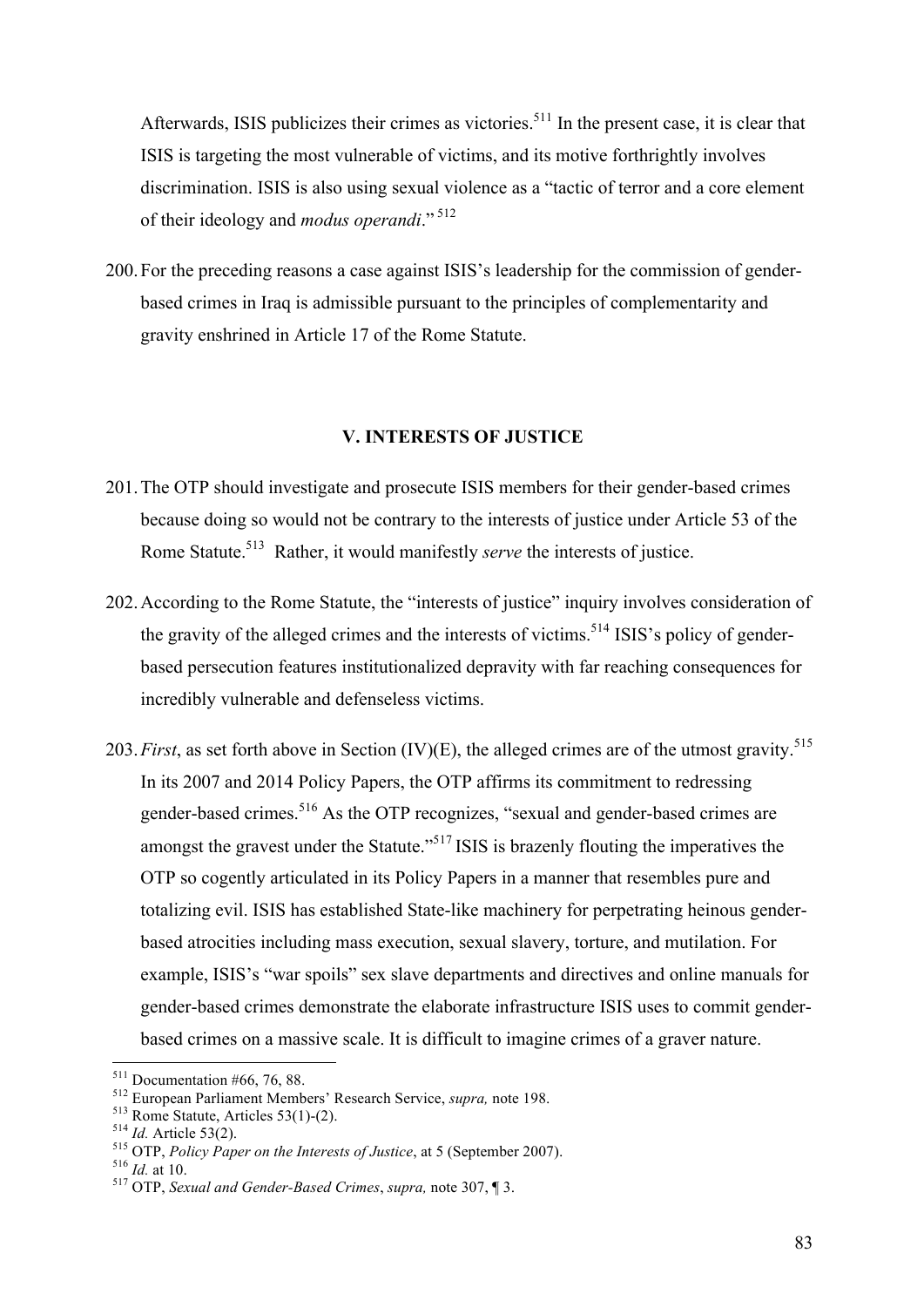- 204.*Second*, OTP action would help protect the "interests of victims," including their interests in both "seeing justice done" and ensuring their own safety, well-being, dignity, and privacy.<sup>518</sup> ISIS continues to target female and LGBT victims because, as people facing widespread discrimination within Iraqi society $519$ , they are among the most vulnerable members of the population. As explained in Sections (IV)(C), and (D) no investigations or prosecutions have been initiated against ISIS members for gender-based crimes. Moreover, ISIS is not currently subject to any alternative justice mechanisms, such as truth seeking and reparations programs, for its gender-based crimes in Iraq.<sup>520</sup> Impunity prevails, encouraging the recurrence of these crimes. The physical and psychological well-being of victims cannot be achieved while the perpetrators remain at large.
- 205.*Finally*, it is only in "exceptional circumstances" that a case otherwise qualified for selection by the OTP should not be pursued on the basis that it would not serve the interests of justice.<sup>521</sup> As the OTP itself stated in its 2007 Policy Paper on the Interests of Justice "bearing in mind the objectives of the Court to put an end to impunity and to ensure that the most serious crimes do not go unpunished, a decision not to proceed on the basis of the interests of justice should be understood as a course of last resort."<sup>522</sup> There can be no basis for charting that course of last resort in the present case.

#### **VI. CONCLUSION**

206.On the facts presented here, there is reasonable basis to believe that foreign fighters in ISIS have committed gender-based crimes within the jurisdiction of the Court, that the case would be admissible under Article 17, and that an investigation would serve the interests of justice.

<sup>518</sup> OTP, *Interests of Justice*, *supra,* note 515. <sup>519</sup> *See,* Lisa Davis, *Women Confronting ISIL: Protecting Women's Rights in the Context of Conflict*, 22 Sw. J. Int'l L. 27 (2016).<br><sup>520</sup> OTP, Policy Paper on the Interests of Justice, September 2007, at 8–9.

<sup>521</sup> *Id.* at 1.<br><sup>521</sup> *Id.* at 9. *See also* Decision Pursuant to Article 15 of the Rome Statute on the Authorization of an

Investigation into the Situation in the Republic of Kenya of 31 March 2010, PTC II, ICC-01/09-19, ¶ 63, n. 35; OTP, *Interests of Justice*, *supra,* note 515, at 1 (noting the general presumption in favor of the Court exercising jurisdiction, so long as the affirmative, jurisdictional and admissibility requirements are met).